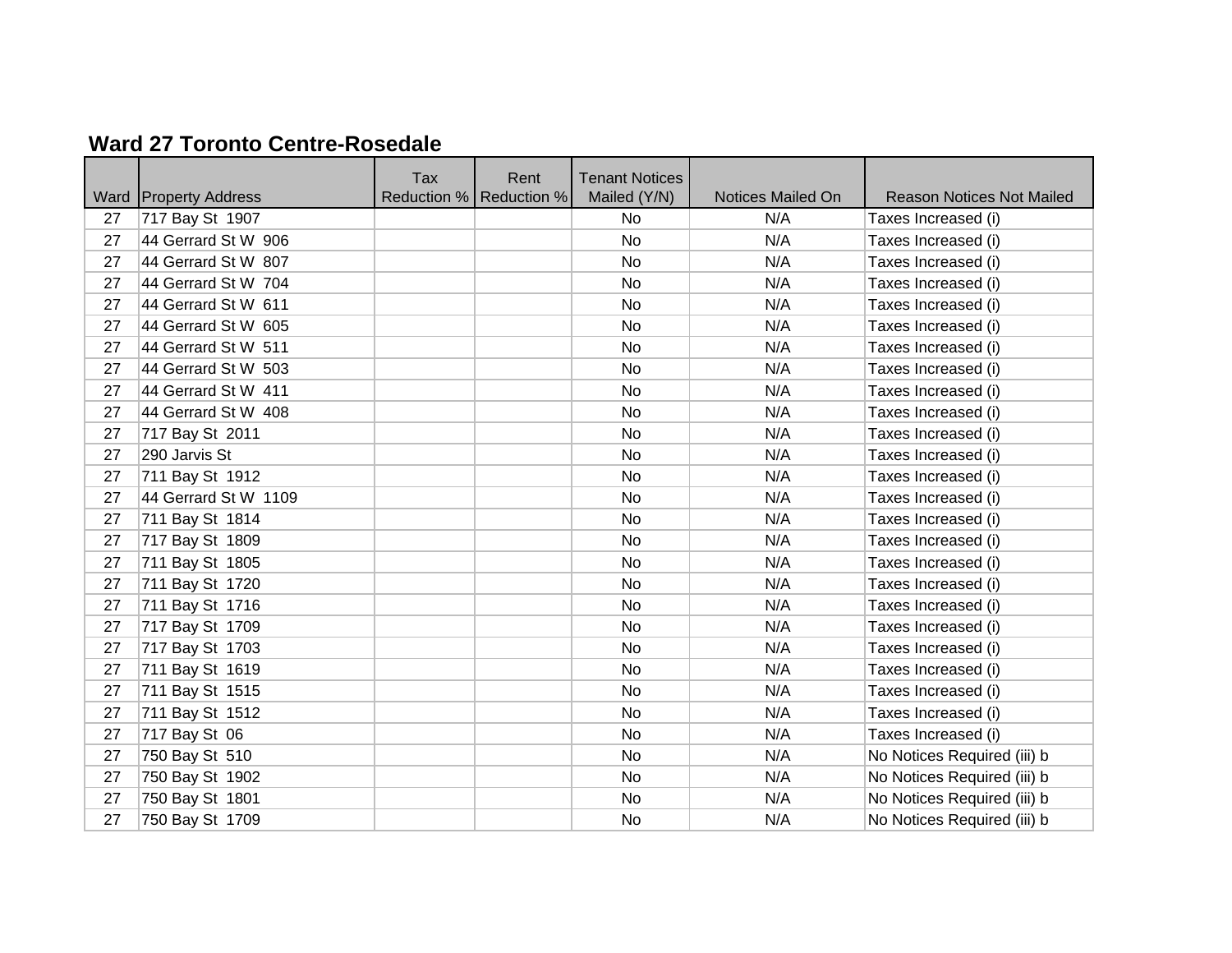| 27 | 750 Bay St 1706      |       |       | No | N/A | No Notices Required (iii) b |
|----|----------------------|-------|-------|----|-----|-----------------------------|
| 27 | 750 Bay St 1610      |       |       | No | N/A | No Notices Required (iii) b |
| 27 | 750 Bay St 1609      |       |       | No | N/A | No Notices Required (iii) b |
| 27 | 750 Bay St 1101      |       |       | No | N/A | No Notices Required (iii) b |
| 27 | 750 Bay St 710       |       |       | No | N/A | No Notices Required (iii) b |
| 27 | 750 Bay St 705       |       |       | No | N/A | No Notices Required (iii) b |
| 27 | 750 Bay St 611       |       |       | No | N/A | No Notices Required (iii) b |
| 27 | 44 Gerrard St W 910  |       |       | No | N/A | Taxes Increased (i)         |
| 27 | 750 Bay St 511       |       |       | No | N/A | No Notices Required (iii) b |
| 27 | 44 Gerrard St W 1108 |       |       | No | N/A | Taxes Increased (i)         |
| 27 | 67 College St        |       |       | No | N/A | Taxes Increased (i)         |
| 27 | 72 Gerrard St W      |       |       | No | N/A | Taxes Increased (i)         |
| 27 | 44 Gerrard St W 1807 | 0.32% | 0.05% | No | N/A | (ii)                        |
| 27 | 44 Gerrard St W 1806 |       |       | No | N/A | Taxes Increased (i)         |
| 27 | 44 Gerrard St W 1709 |       |       | No | N/A | Taxes Increased (i)         |
| 27 | 44 Gerrard St W 1603 |       |       | No | N/A | Taxes Increased (i)         |
| 27 | 44 Gerrard St W 1511 |       |       | No | N/A | Taxes Increased (i)         |
| 27 | 44 Gerrard St W 1211 |       |       | No | N/A | Taxes Increased (i)         |
| 27 | 44 Gerrard St W 1206 |       |       | No | N/A | Taxes Increased (i)         |
| 27 | 44 Gerrard St W 1205 |       |       | No | N/A | Taxes Increased (i)         |
| 27 | 717 Bay St 1405      |       |       | No | N/A | Taxes Increased (i)         |
| 27 | 750 Bay St 603       |       |       | No | N/A | No Notices Required (iii) b |
| 27 | 86 Gerrard St E 1002 |       |       | No | N/A | Taxes Increased (i)         |
| 27 | 711 Bay St 1415      |       |       | No | N/A | Taxes Increased (i)         |
| 27 | 717 Bay St 408       |       |       | No | N/A | Taxes Increased (i)         |
| 27 | 717 Bay St 405       |       |       | No | N/A | Taxes Increased (i)         |
| 27 | 717 Bay St 401       |       |       | No | N/A | Taxes Increased (i)         |
| 27 | 40 Gerrard St E      | 0.12% | 0.02% | No | N/A | (ii)                        |
| 27 | 75 Mcgill St         |       |       | No | N/A | Taxes Increased (i)         |
| 27 | 73 Mc Gill St        |       |       | No | N/A | Taxes Increased (i)         |
| 27 | 65 Mc Gill St        |       |       | No | N/A | Taxes Increased (i)         |
| 27 | 25 Mc Gill St        |       |       | No | N/A | Taxes Increased (i)         |
| 27 | 78 Gerrard St E      |       |       | No | N/A | Taxes Increased (i)         |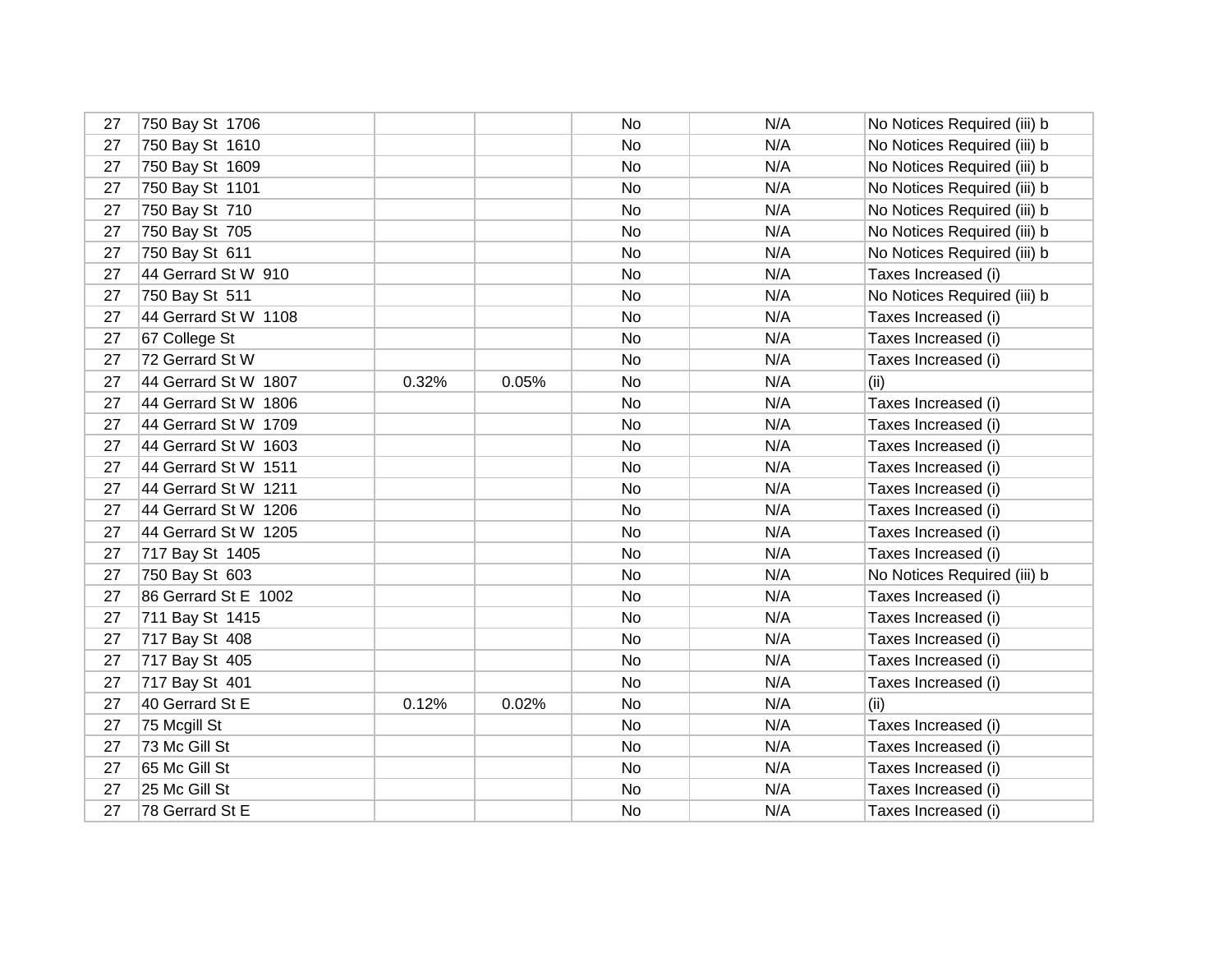| 27 | 711 Bay St 419       |       |       | No | N/A | Taxes Increased (i)         |
|----|----------------------|-------|-------|----|-----|-----------------------------|
| 27 | 86 Gerrard St E 1005 |       |       | No | N/A | Taxes Increased (i)         |
| 27 | 717 Bay St 503       |       |       | No | N/A | Taxes Increased (i)         |
| 27 | 86 Gerrard St E 806  |       |       | No | N/A | Taxes Increased (i)         |
| 27 | 86 Gerrard St E 805  |       |       | No | N/A | Taxes Increased (i)         |
| 27 | 86 Gerrard St E 801  |       |       | No | N/A | Taxes Increased (i)         |
| 27 | 86 Gerrard St E 601  |       |       | No | N/A | Taxes Increased (i)         |
| 27 | 86 Gerrard St E 203  |       |       | No | N/A | Taxes Increased (i)         |
| 27 | 86 Gerrard St E 202  |       |       | No | N/A | Taxes Increased (i)         |
| 27 | 96 Gerrard St E      | 1.76% | 0.26% | No | N/A | (ii)                        |
| 27 | 186 Mutual St        |       |       | No | N/A | Taxes Increased (i)         |
| 27 | 188 Mutual St        |       |       | No | N/A | Taxes Increased (i)         |
| 27 | 101 Mc Gill St 4     |       |       | No | N/A | Taxes Increased (i)         |
| 27 | 45 Carlton St 918    |       |       | No | N/A | Taxes Increased (i)         |
| 27 | 86 Gerrard St E 1404 |       |       | No | N/A | Taxes Increased (i)         |
| 27 | 717 Bay St 910       |       |       | No | N/A | Taxes Increased (i)         |
| 27 | 750 Bay St 2701      |       |       | No | N/A | No Notices Required (iii) b |
| 27 | 711 Bay St 1315      |       |       | No | N/A | Taxes Increased (i)         |
| 27 | 717 Bay St 1305      |       |       | No | N/A | Taxes Increased (i)         |
| 27 | 711 Bay St 1217      |       |       | No | N/A | Taxes Increased (i)         |
| 27 | 711 Bay St 1213      |       |       | No | N/A | Taxes Increased (i)         |
| 27 | 717 Bay St 1207      |       |       | No | N/A | Taxes Increased (i)         |
| 27 | 717 Bay St 1205      |       |       | No | N/A | Taxes Increased (i)         |
| 27 | 717 Bay St 1203      |       |       | No | N/A | Taxes Increased (i)         |
| 27 | 717 Bay St 1111      |       |       | No | N/A | Taxes Increased (i)         |
| 27 | 717 Bay St 1108      |       |       | No | N/A | Taxes Increased (i)         |
| 27 | 717 Bay St 410       |       |       | No | N/A | Taxes Increased (i)         |
| 27 | 717 Bay St 1001      |       |       | No | N/A | Taxes Increased (i)         |
| 27 | 717 Bay St 1409      |       |       | No | N/A | Taxes Increased (i)         |
| 27 | 717 Bay St 904       |       |       | No | N/A | Taxes Increased (i)         |
| 27 | 711 Bay St 818       |       |       | No | N/A | Taxes Increased (i)         |
| 27 | 717 Bay St 805       |       |       | No | N/A | Taxes Increased (i)         |
| 27 | 711 Bay St 714       |       |       | No | N/A | Taxes Increased (i)         |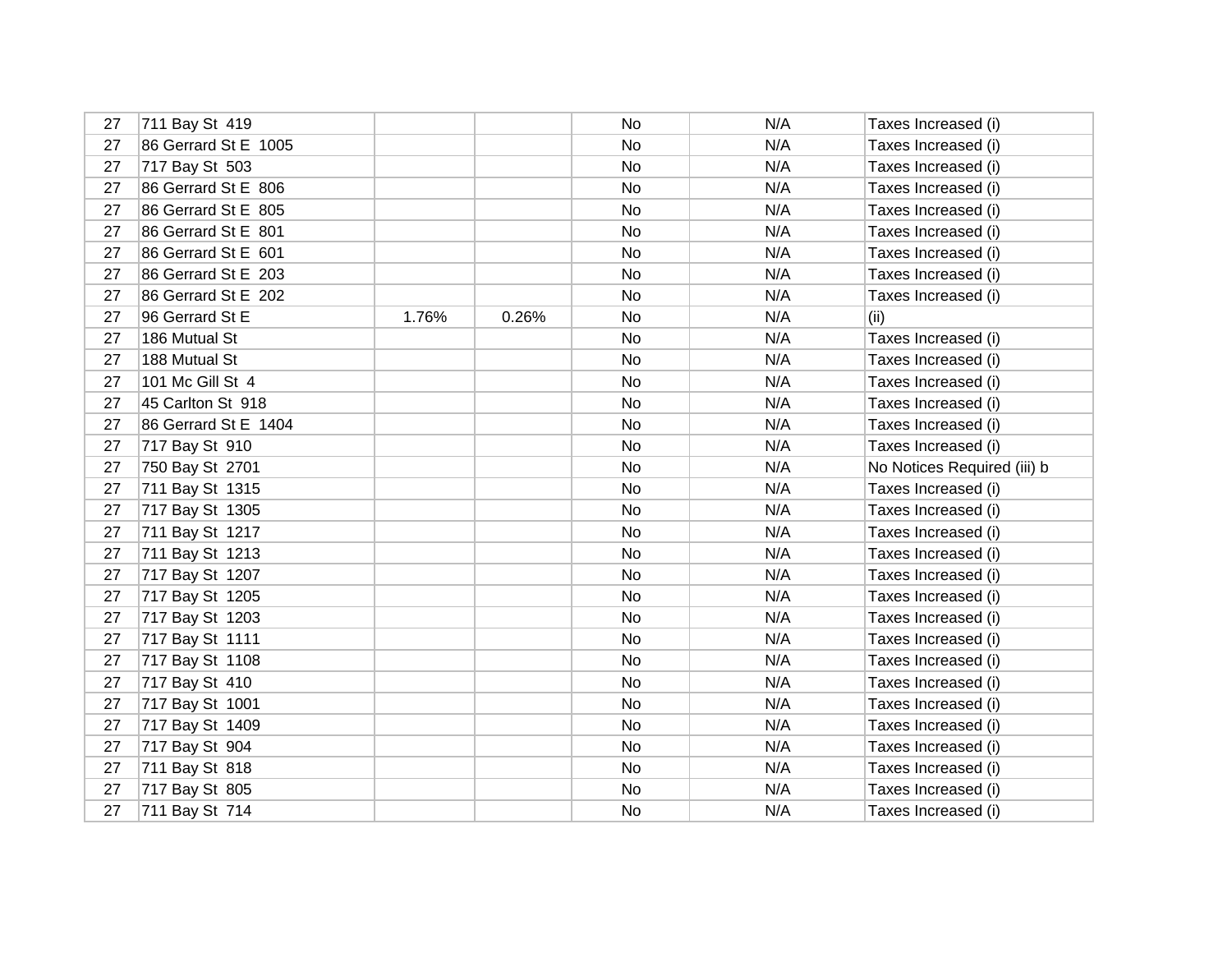| 27 | 717 Bay St 702    | No | N/A | Taxes Increased (i)         |
|----|-------------------|----|-----|-----------------------------|
| 27 | 711 Bay St 619    | No | N/A | Taxes Increased (i)         |
| 27 | 711 Bay St 615    | No | N/A | Taxes Increased (i)         |
| 27 | 711 Bay St 613    | No | N/A | Taxes Increased (i)         |
| 27 | 717 Bay St 610    | No | N/A | Taxes Increased (i)         |
| 27 | 711 Bay St 518    | No | N/A | Taxes Increased (i)         |
| 27 | 717 Bay St 511    | No | N/A | Taxes Increased (i)         |
| 27 | 717 Bay St 1002   | No | N/A | Taxes Increased (i)         |
| 27 | 7 Carlton St 906  | No | N/A | Taxes Increased (i)         |
| 27 | 7 Carlton St 514  | No | N/A | Taxes Increased (i)         |
| 27 | 7 Carlton St 1613 | No | N/A | Taxes Increased (i)         |
| 27 | 7 Carlton St 1612 | No | N/A | Taxes Increased (i)         |
| 27 | 7 Carlton St 1515 | No | N/A | Taxes Increased (i)         |
| 27 | 7 Carlton St 1507 | No | N/A | Taxes Increased (i)         |
| 27 | 7 Carlton St 1501 | No | N/A | Taxes Increased (i)         |
| 27 | 7 Carlton St 1408 | No | N/A | Taxes Increased (i)         |
| 27 | 7 Carlton St 1209 | No | N/A | Taxes Increased (i)         |
| 27 | 7 Carlton St 1205 | No | N/A | Taxes Increased (i)         |
| 27 | 7 Carlton St 1113 | No | N/A | Taxes Increased (i)         |
| 27 | 7 Carlton St 1712 | No | N/A | Taxes Increased (i)         |
| 27 | 7 Carlton St 908  | No | N/A | Taxes Increased (i)         |
| 27 | 7 Carlton St 1714 | No | N/A | Taxes Increased (i)         |
| 27 | 7 Carlton St 815  | No | N/A | Taxes Increased (i)         |
| 27 | 7 Carlton St 813  | No | N/A | Taxes Increased (i)         |
| 27 | 7 Carlton St 811  | No | N/A | Taxes Increased (i)         |
| 27 | 7 Carlton St 802  | No | N/A | Taxes Increased (i)         |
| 27 | 7 Carlton St 713  | No | N/A | Taxes Increased (i)         |
| 27 | 7 Carlton St 712  | No | N/A | Taxes Increased (i)         |
| 27 | 7 Carlton St 710  | No | N/A | Taxes Increased (i)         |
| 27 | 7 Carlton St 708  | No | N/A | Taxes Increased (i)         |
| 27 | 7 Carlton St 705  | No | N/A | Taxes Increased (i)         |
| 27 | 7 Carlton St 604  | No | N/A | Taxes Increased (i)         |
| 27 | 750 Bay St 1908   | No | N/A | No Notices Required (iii) b |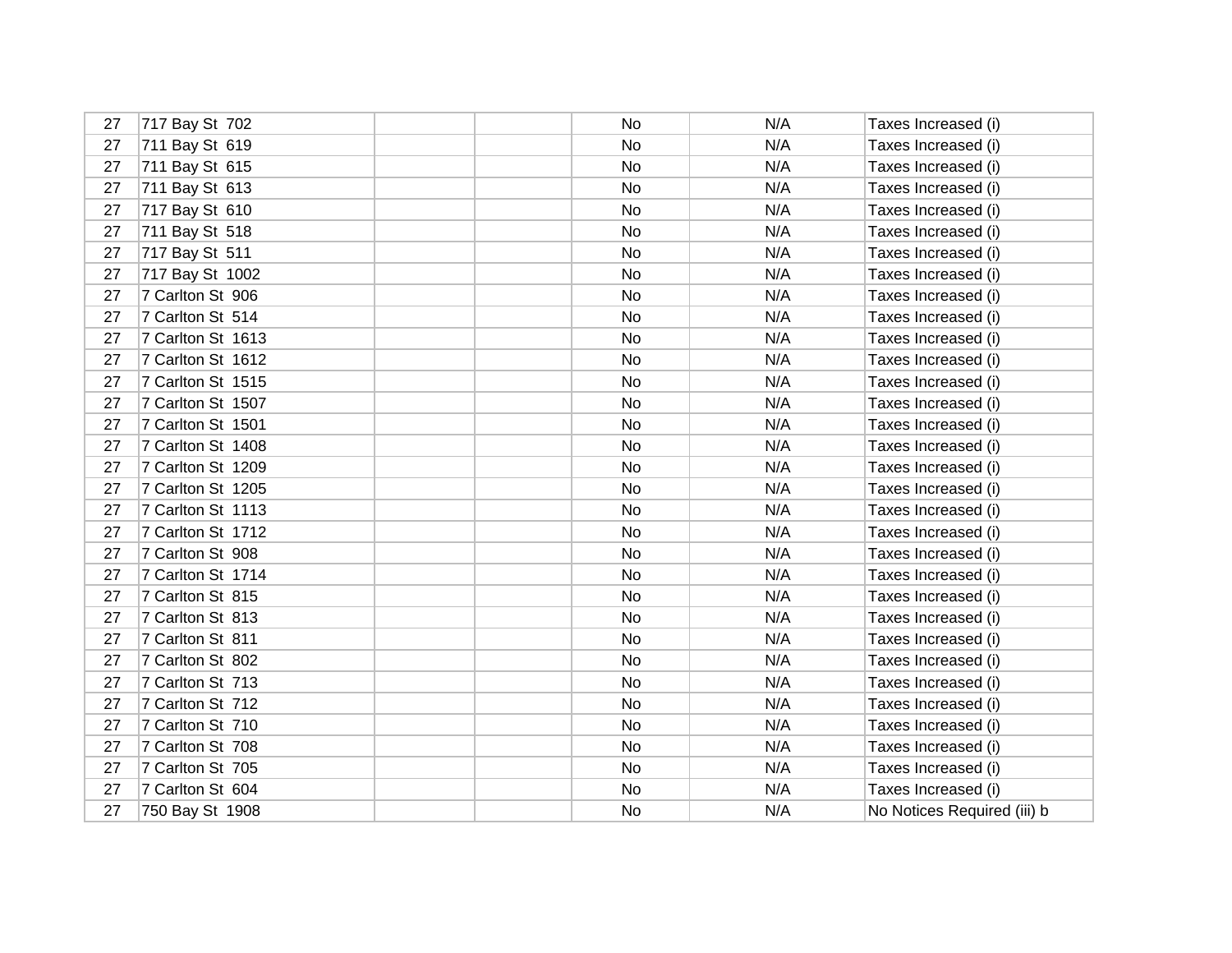| 27 | 7 Carlton St 913  | No | N/A | Taxes Increased (i)         |
|----|-------------------|----|-----|-----------------------------|
| 27 | 45 Carlton St 419 | No | N/A | Taxes Increased (i)         |
| 27 | 633 Bay St 515    | No | N/A | Taxes Increased (i)         |
| 27 | 45 Carlton St 902 | No | N/A | Taxes Increased (i)         |
| 27 | 45 Carlton St 814 | No | N/A | Taxes Increased (i)         |
| 27 | 45 Carlton St 712 | No | N/A | Taxes Increased (i)         |
| 27 | 45 Carlton St 703 | No | N/A | Taxes Increased (i)         |
| 27 | 45 Carlton St 618 | No | N/A | Taxes Increased (i)         |
| 27 | 45 Carlton St 611 | No | N/A | Taxes Increased (i)         |
| 27 | 45 Carlton St 608 | No | N/A | Taxes Increased (i)         |
| 27 | 45 Carlton St 607 | No | N/A | Taxes Increased (i)         |
| 27 | 45 Carlton St 514 | No | N/A | Taxes Increased (i)         |
| 27 | 7 Carlton St 1705 | No | N/A | Taxes Increased (i)         |
| 27 | 45 Carlton St 503 | No | N/A | Taxes Increased (i)         |
| 27 | 7 Carlton St 511  | No | N/A | Taxes Increased (i)         |
| 27 | 45 Carlton St 416 | No | N/A | Taxes Increased (i)         |
| 27 | 45 Carlton St 414 | No | N/A | Taxes Increased (i)         |
| 27 | 45 Carlton St 407 | No | N/A | Taxes Increased (i)         |
| 27 | 45 Carlton St 309 | No | N/A | Taxes Increased (i)         |
| 27 | 45 Carlton St 306 | No | N/A | Taxes Increased (i)         |
| 27 | 45 Carlton St 304 | No | N/A | Taxes Increased (i)         |
| 27 | 80 Granby St 22   | No | N/A | Taxes Increased (i)         |
| 27 | 70 Granby St 17   | No | N/A | Taxes Increased (i)         |
| 27 | 56 Granby St 10   | No | N/A | Taxes Increased (i)         |
| 27 | 40 Granby St 2    | No | N/A | Taxes Increased (i)         |
| 27 | 7 Carlton St 1716 | No | N/A | Taxes Increased (i)         |
| 27 | 45 Carlton St 508 | No | N/A | Taxes Increased (i)         |
| 27 | 736 Bay St 703    | No | N/A | No Notices Required (iii) b |
| 27 | 7 Carlton St 603  | No | N/A | Taxes Increased (i)         |
| 27 | 736 Bay St 1109   | No | N/A | No Notices Required (iii) b |
| 27 | 736 Bay St 1108   | No | N/A | No Notices Required (iii) b |
| 27 | 736 Bay St 1106   | No | N/A | No Notices Required (iii) b |
| 27 | 736 Bay St 1105   | No | N/A | No Notices Required (iii) b |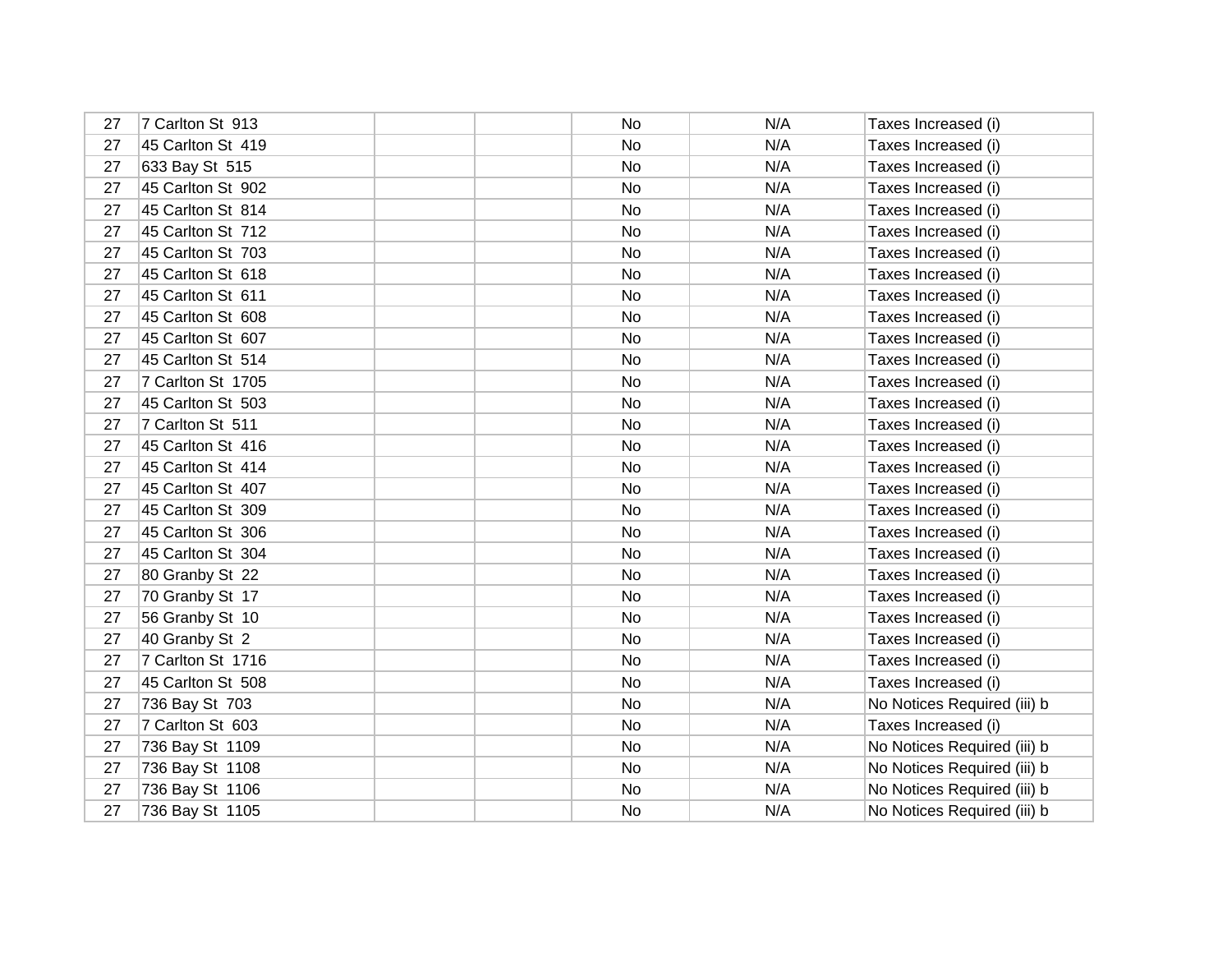| 27 | 736 Bay St 1006  |       |       | No.       | N/A | No Notices Required (iii) b |
|----|------------------|-------|-------|-----------|-----|-----------------------------|
| 27 | 736 Bay St 1002  |       |       | <b>No</b> | N/A | No Notices Required (iii) b |
| 27 | 736 Bay St 907   |       |       | No        | N/A | No Notices Required (iii) b |
| 27 | 736 Bay St 906   |       |       | <b>No</b> | N/A | No Notices Required (iii) b |
| 27 | 736 Bay St 903   |       |       | No.       | N/A | No Notices Required (iii) b |
| 27 | 736 Bay St 1205  |       |       | No        | N/A | No Notices Required (iii) b |
| 27 | 736 Bay St 803   |       |       | <b>No</b> | N/A | No Notices Required (iii) b |
| 27 | 736 Bay St 1210  |       |       | No        | N/A | No Notices Required (iii) b |
| 27 | 736 Bay St 612   |       |       | No.       | N/A | No Notices Required (iii) b |
| 27 | 736 Bay St 607   |       |       | No        | N/A | No Notices Required (iii) b |
| 27 | 736 Bay St 507   |       |       | No        | N/A | No Notices Required (iii) b |
| 27 | 736 Bay St 407   |       |       | No        | N/A | No Notices Required (iii) b |
| 27 | 736 Bay St 406   |       |       | No        | N/A | No Notices Required (iii) b |
| 27 | 736 Bay St 312   |       |       | No        | N/A | No Notices Required (iii) b |
| 27 | 750 Bay St 3103  |       |       | No        | N/A | No Notices Required (iii) b |
| 27 | 750 Bay St 3003  |       |       | No        | N/A | No Notices Required (iii) b |
| 27 | 750 Bay St 2907  |       |       | No        | N/A | No Notices Required (iii) b |
| 27 | 750 Bay St 2801  |       |       | No        | N/A | No Notices Required (iii) b |
| 27 | 298 Jarvis St 4  | 0.29% | 0.04% | No        | N/A | (ii)                        |
| 27 | 736 Bay St 810   |       |       | No        | N/A | No Notices Required (iii) b |
| 27 | 736 Bay St 2608  |       |       | No        | N/A | No Notices Required (iii) b |
| 27 | 7 Carlton St 507 |       |       | No        | N/A | Taxes Increased (i)         |
| 27 | 7 Carlton St 506 |       |       | No        | N/A | Taxes Increased (i)         |
| 27 | 7 Carlton St 505 |       |       | No        | N/A | Taxes Increased (i)         |
| 27 | 7 Carlton St 416 |       |       | No        | N/A | Taxes Increased (i)         |
| 27 | 7 Carlton St 412 |       |       | No        | N/A | Taxes Increased (i)         |
| 27 | 7 Carlton St 403 |       |       | No        | N/A | Taxes Increased (i)         |
| 27 | 7 Carlton St 313 |       |       | No        | N/A | Taxes Increased (i)         |
| 27 | 7 Carlton St 304 |       |       | <b>No</b> | N/A | Taxes Increased (i)         |
| 27 | 7 Carlton St 303 |       |       | No        | N/A | Taxes Increased (i)         |
| 27 | 7 Carlton St 302 |       |       | <b>No</b> | N/A | Taxes Increased (i)         |
| 27 | 736 Bay St 1110  |       |       | No        | N/A | No Notices Required (iii) b |
| 27 | 736 Bay St 2708  |       |       | No        | N/A | No Notices Required (iii) b |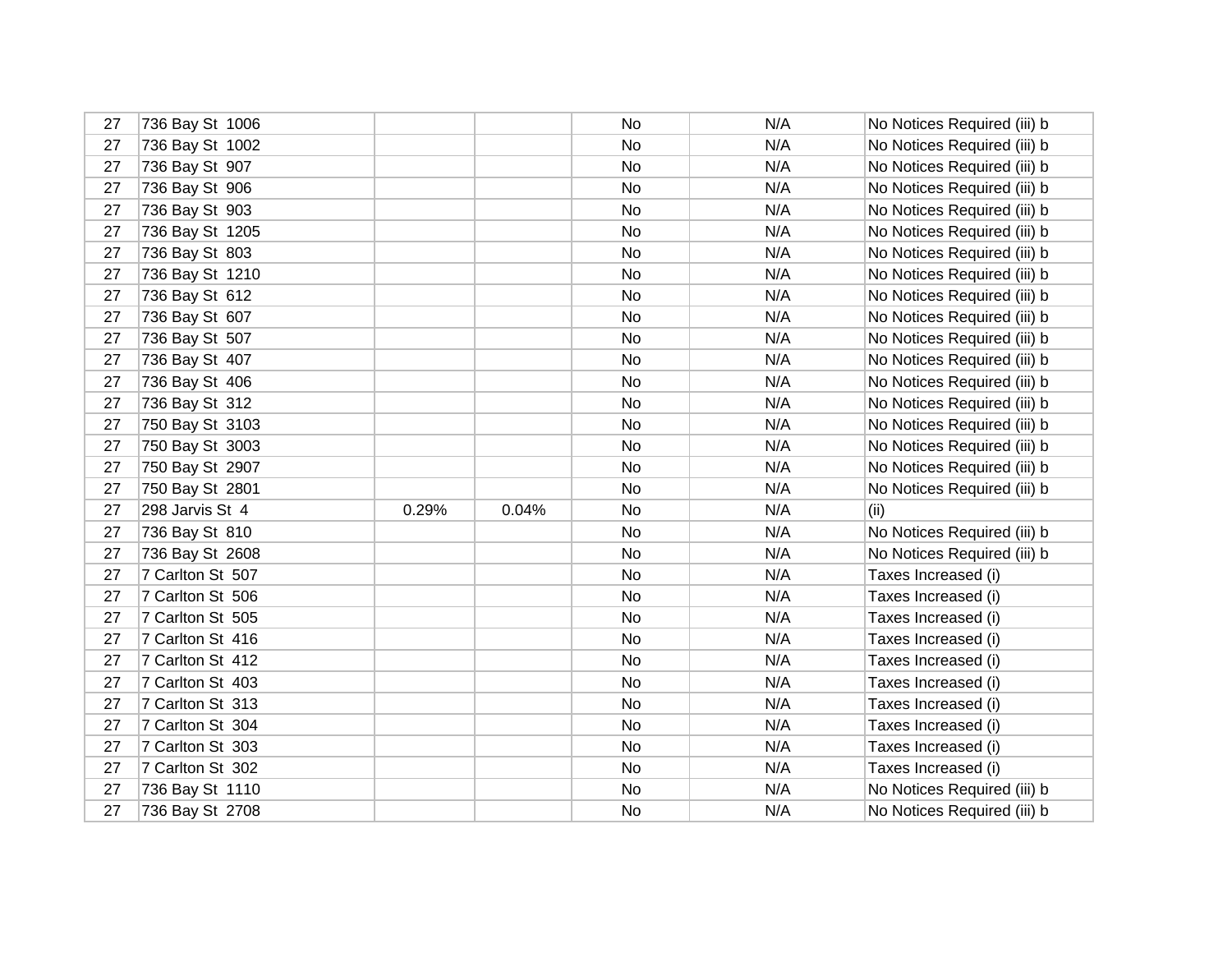| 27 | 750 Bay St 2010 | No | N/A | No Notices Required (iii) b |
|----|-----------------|----|-----|-----------------------------|
| 27 | 736 Bay St 2308 | No | N/A | No Notices Required (iii) b |
| 27 | 736 Bay St 2010 | No | N/A | No Notices Required (iii) b |
| 27 | 736 Bay St 2009 | No | N/A | No Notices Required (iii) b |
| 27 | 736 Bay St 1906 | No | N/A | No Notices Required (iii) b |
| 27 | 736 Bay St 1902 | No | N/A | No Notices Required (iii) b |
| 27 | 736 Bay St 1710 | No | N/A | No Notices Required (iii) b |
| 27 | 736 Bay St 1603 | No | N/A | No Notices Required (iii) b |
| 27 | 736 Bay St 1601 | No | N/A | No Notices Required (iii) b |
| 27 | 736 Bay St 1512 | No | N/A | No Notices Required (iii) b |
| 27 | 736 Bay St 1501 | No | N/A | No Notices Required (iii) b |
| 27 | 736 Bay St 1212 | No | N/A | No Notices Required (iii) b |
| 27 | 736 Bay St 2907 | No | N/A | No Notices Required (iii) b |
| 27 | 633 Bay St 1509 | No | N/A | Taxes Increased (i)         |
| 27 | 633 Bay St 1616 | No | N/A | Taxes Increased (i)         |
| 27 | 633 Bay St 1615 | No | N/A | Taxes Increased (i)         |
| 27 | 633 Bay St 1612 | No | N/A | Taxes Increased (i)         |
| 27 | 633 Bay St 1611 | No | N/A | Taxes Increased (i)         |
| 27 | 633 Bay St 1609 | No | N/A | Taxes Increased (i)         |
| 27 | 633 Bay St 1605 | No | N/A | Taxes Increased (i)         |
| 27 | 633 Bay St 1604 | No | N/A | Taxes Increased (i)         |
| 27 | 633 Bay St 1601 | No | N/A | Taxes Increased (i)         |
| 27 | 633 Bay St 1516 | No | N/A | Taxes Increased (i)         |
| 27 | 633 Bay St 1515 | No | N/A | Taxes Increased (i)         |
| 27 | 288 Jarvis St   | No | N/A | Taxes Increased (i)         |
| 27 | 633 Bay St 1511 | No | N/A | Taxes Increased (i)         |
| 27 | 633 Bay St 1702 | No | N/A | Taxes Increased (i)         |
| 27 | 633 Bay St 1504 | No | N/A | Taxes Increased (i)         |
| 27 | 633 Bay St 1413 | No | N/A | Taxes Increased (i)         |
| 27 | 633 Bay St 1412 | No | N/A | Taxes Increased (i)         |
| 27 | 633 Bay St 1410 | No | N/A | Taxes Increased (i)         |
| 27 | 633 Bay St 1405 | No | N/A | Taxes Increased (i)         |
| 27 | 633 Bay St 1404 | No | N/A | Taxes Increased (i)         |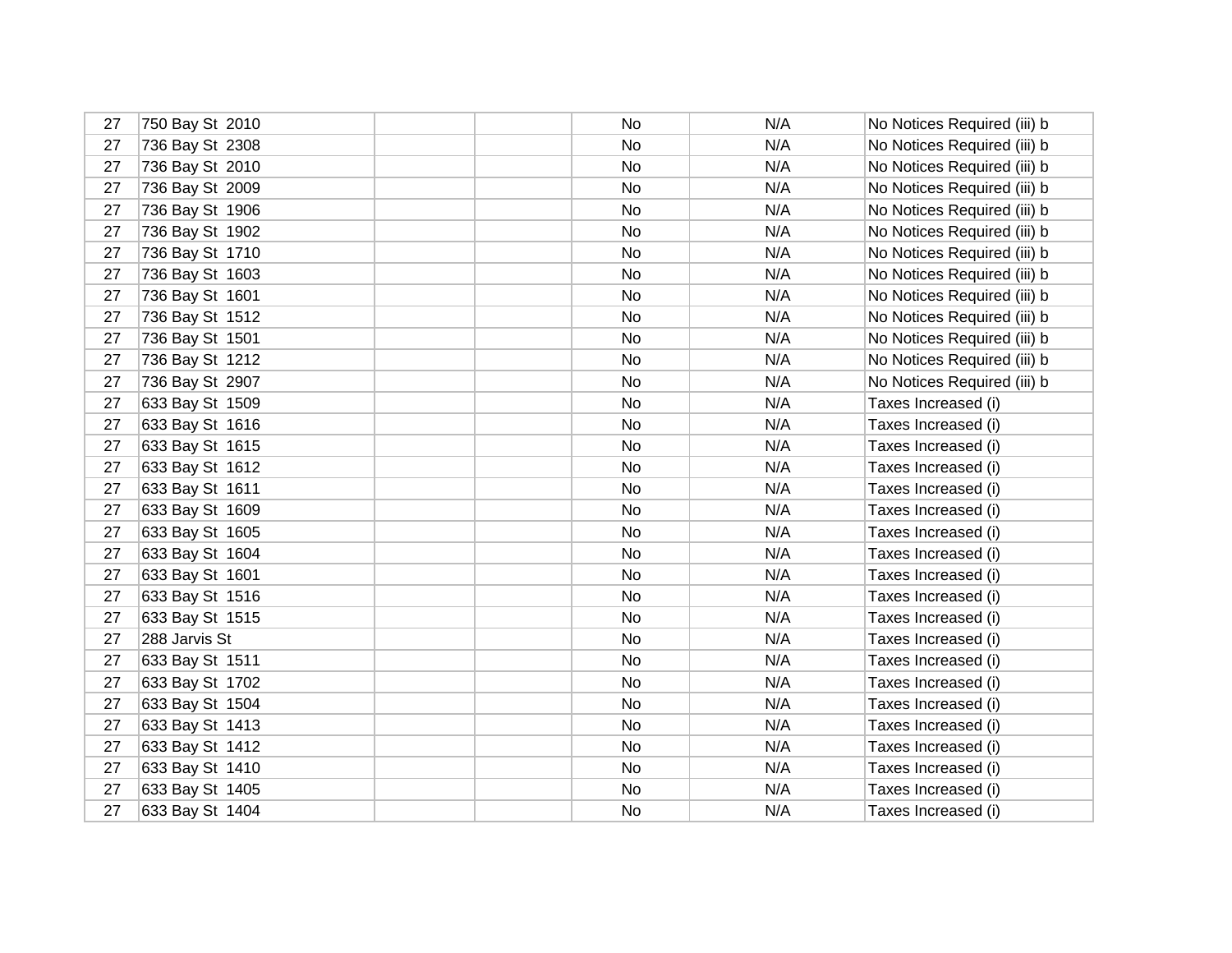| 27 | 633 Bay St 1403        | No | N/A | Taxes Increased (i) |
|----|------------------------|----|-----|---------------------|
| 27 | 633 Bay St 1223        | No | N/A | Taxes Increased (i) |
| 27 | 633 Bay St 1222        | No | N/A | Taxes Increased (i) |
| 27 | 633 Bay St 1215        | No | N/A | Taxes Increased (i) |
| 27 | 633 Bay St 1512        | No | N/A | Taxes Increased (i) |
| 27 | 633 Bay St 1821        | No | N/A | Taxes Increased (i) |
| 27 | 633 Bay St 2022        | No | N/A | Taxes Increased (i) |
| 27 | 633 Bay St 2015        | No | N/A | Taxes Increased (i) |
| 27 | 633 Bay St 2013        | No | N/A | Taxes Increased (i) |
| 27 | 633 Bay St 2010        | No | N/A | Taxes Increased (i) |
| 27 | 3737 Bartlett Crt 2401 | No | N/A | Taxes Increased (i) |
| 27 | 633 Bay St 2005        | No | N/A | Taxes Increased (i) |
| 27 | 633 Bay St 2004        | No | N/A | Taxes Increased (i) |
| 27 | 633 Bay St 1923        | No | N/A | Taxes Increased (i) |
| 27 | 633 Bay St 1922        | No | N/A | Taxes Increased (i) |
| 27 | 633 Bay St 1916        | No | N/A | Taxes Increased (i) |
| 27 | 633 Bay St 1621        | No | N/A | Taxes Increased (i) |
| 27 | 633 Bay St 1908        | No | N/A | Taxes Increased (i) |
| 27 | 633 Bay St 1623        | No | N/A | Taxes Increased (i) |
| 27 | 633 Bay St 1810        | No | N/A | Taxes Increased (i) |
| 27 | 633 Bay St 1808        | No | N/A | Taxes Increased (i) |
| 27 | 633 Bay St 1805        | No | N/A | Taxes Increased (i) |
| 27 | 633 Bay St 1804        | No | N/A | Taxes Increased (i) |
| 27 | 633 Bay St 1801        | No | N/A | Taxes Increased (i) |
| 27 | 633 Bay St 1714        | No | N/A | Taxes Increased (i) |
| 27 | 633 Bay St 1713        | No | N/A | Taxes Increased (i) |
| 27 | 633 Bay St 1710        | No | N/A | Taxes Increased (i) |
| 27 | 633 Bay St 1704        | No | N/A | Taxes Increased (i) |
| 27 | 633 Bay St 1703        | No | N/A | Taxes Increased (i) |
| 27 | 633 Bay St 1209        | No | N/A | Taxes Increased (i) |
| 27 | 633 Bay St 1910        | No | N/A | Taxes Increased (i) |
| 27 | 633 Bay St 615         | No | N/A | Taxes Increased (i) |
| 27 | 633 Bay St 1214        | No | N/A | Taxes Increased (i) |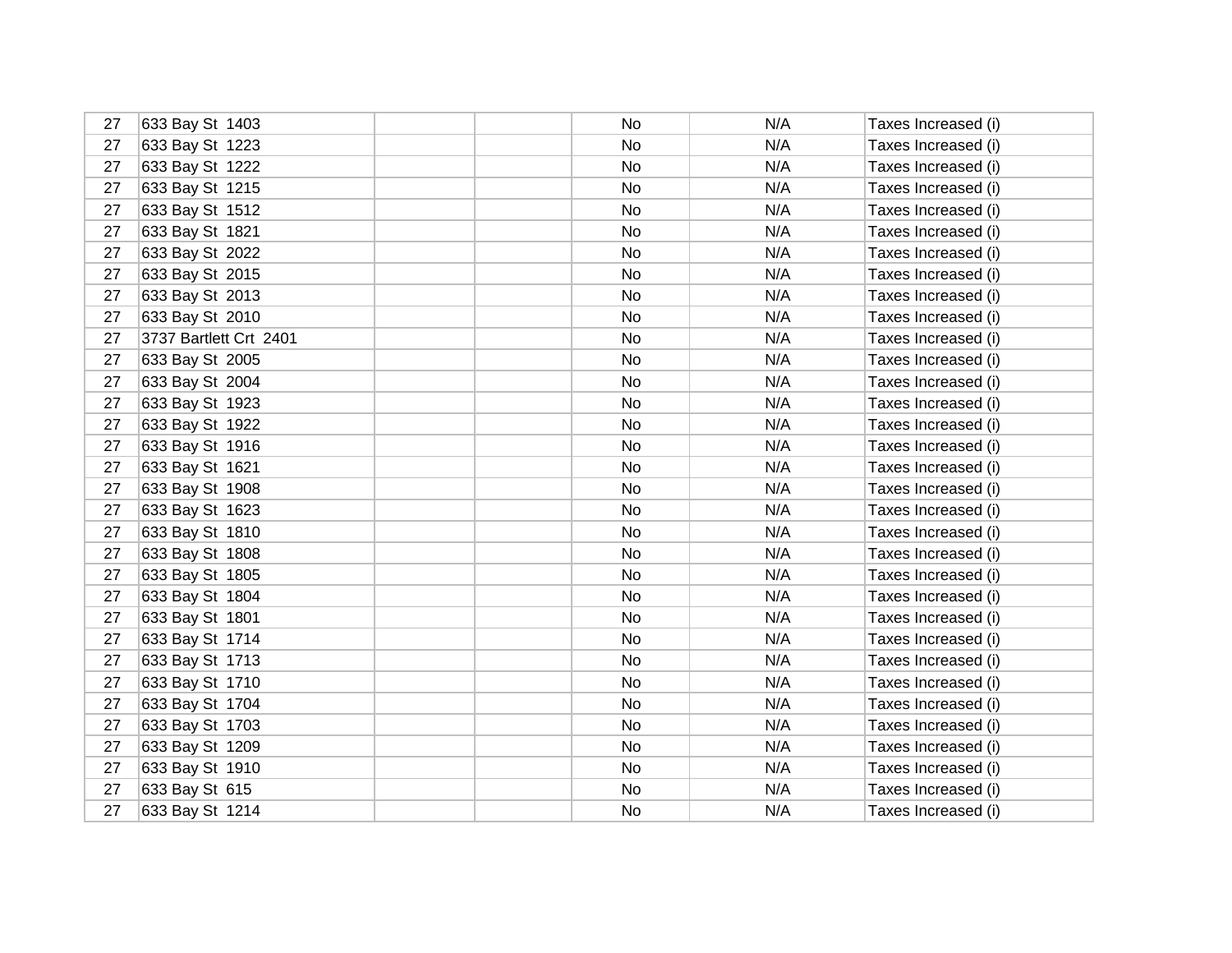| 27 | 633 Bay St 805  | No.       | N/A | Taxes Increased (i) |
|----|-----------------|-----------|-----|---------------------|
| 27 | 633 Bay St 715  | <b>No</b> | N/A | Taxes Increased (i) |
| 27 | 633 Bay St 714  | No.       | N/A | Taxes Increased (i) |
| 27 | 633 Bay St 713  | <b>No</b> | N/A | Taxes Increased (i) |
| 27 | 633 Bay St 710  | No        | N/A | Taxes Increased (i) |
| 27 | 633 Bay St 708  | No        | N/A | Taxes Increased (i) |
| 27 | 633 Bay St 702  | No        | N/A | Taxes Increased (i) |
| 27 | 633 Bay St 622  | No        | N/A | Taxes Increased (i) |
| 27 | 633 Bay St 620  | No.       | N/A | Taxes Increased (i) |
| 27 | 633 Bay St 811  | No        | N/A | Taxes Increased (i) |
| 27 | 633 Bay St 617  | No        | N/A | Taxes Increased (i) |
| 27 | 633 Bay St 812  | No        | N/A | Taxes Increased (i) |
| 27 | 633 Bay St 614  | No        | N/A | Taxes Increased (i) |
| 27 | 633 Bay St 613  | No        | N/A | Taxes Increased (i) |
| 27 | 633 Bay St 609  | No        | N/A | Taxes Increased (i) |
| 27 | 633 Bay St 607  | No        | N/A | Taxes Increased (i) |
| 27 | 633 Bay St 606  | No        | N/A | Taxes Increased (i) |
| 27 | 633 Bay St 603  | No        | N/A | Taxes Increased (i) |
| 27 | 633 Bay St 602  | No.       | N/A | Taxes Increased (i) |
| 27 | 633 Bay St 522  | No        | N/A | Taxes Increased (i) |
| 27 | 633 Bay St 521  | No        | N/A | Taxes Increased (i) |
| 27 | 633 Bay St 519  | No        | N/A | Taxes Increased (i) |
| 27 | 451 Church St   | No        | N/A | Taxes Increased (i) |
| 27 | 633 Bay St 618  | No        | N/A | Taxes Increased (i) |
| 27 | 633 Bay St 1009 | No.       | N/A | Taxes Increased (i) |
| 27 | 633 Bay St 2107 | No        | N/A | Taxes Increased (i) |
| 27 | 633 Bay St 1208 | <b>No</b> | N/A | Taxes Increased (i) |
| 27 | 633 Bay St 1207 | No        | N/A | Taxes Increased (i) |
| 27 | 633 Bay St 1204 | <b>No</b> | N/A | Taxes Increased (i) |
| 27 | 633 Bay St 1123 | No        | N/A | Taxes Increased (i) |
| 27 | 633 Bay St 1112 | <b>No</b> | N/A | Taxes Increased (i) |
| 27 | 633 Bay St 1109 | No        | N/A | Taxes Increased (i) |
| 27 | 633 Bay St 1108 | No        | N/A | Taxes Increased (i) |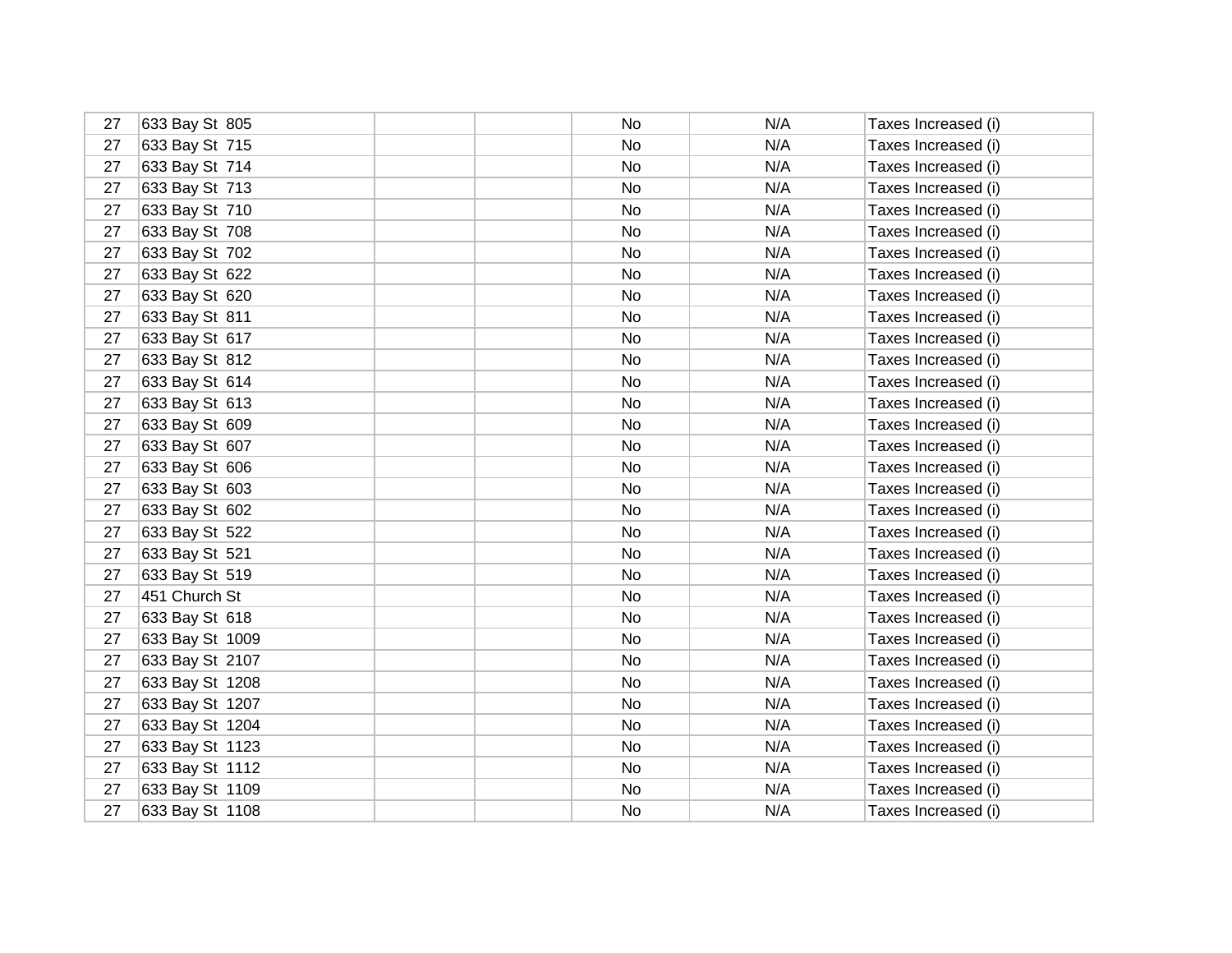| 27 | 633 Bay St 1021 | No | N/A | Taxes Increased (i) |
|----|-----------------|----|-----|---------------------|
| 27 | 633 Bay St 1016 | No | N/A | Taxes Increased (i) |
| 27 | 633 Bay St 809  | No | N/A | Taxes Increased (i) |
| 27 | 633 Bay St 1013 | No | N/A | Taxes Increased (i) |
| 27 | 633 Bay St 1212 | No | N/A | Taxes Increased (i) |
| 27 | 633 Bay St 1007 | No | N/A | Taxes Increased (i) |
| 27 | 633 Bay St 1005 | No | N/A | Taxes Increased (i) |
| 27 | 633 Bay St 915  | No | N/A | Taxes Increased (i) |
| 27 | 633 Bay St 912  | No | N/A | Taxes Increased (i) |
| 27 | 633 Bay St 911  | No | N/A | Taxes Increased (i) |
| 27 | 633 Bay St 910  | No | N/A | Taxes Increased (i) |
| 27 | 633 Bay St 909  | No | N/A | Taxes Increased (i) |
| 27 | 633 Bay St 907  | No | N/A | Taxes Increased (i) |
| 27 | 633 Bay St 902  | No | N/A | Taxes Increased (i) |
| 27 | 633 Bay St 821  | No | N/A | Taxes Increased (i) |
| 27 | 633 Bay St 814  | No | N/A | Taxes Increased (i) |
| 27 | 633 Bay St 1015 | No | N/A | Taxes Increased (i) |
| 27 | 38 Elm St 1902  | No | N/A | Taxes Increased (i) |
| 27 | 38 Elm St 405   | No | N/A | Taxes Increased (i) |
| 27 | 38 Elm St 2511  | No | N/A | Taxes Increased (i) |
| 27 | 38 Elm St 2509  | No | N/A | Taxes Increased (i) |
| 27 | 38 Elm St 2410  | No | N/A | Taxes Increased (i) |
| 27 | 38 Elm St 2409  | No | N/A | Taxes Increased (i) |
| 27 | 38 Elm St 2403  | No | N/A | Taxes Increased (i) |
| 27 | 38 Elm St 2402  | No | N/A | Taxes Increased (i) |
| 27 | 38 Elm St 2210  | No | N/A | Taxes Increased (i) |
| 27 | 38 Elm St 2203  | No | N/A | Taxes Increased (i) |
| 27 | 38 Elm St 2105  | No | N/A | Taxes Increased (i) |
| 27 | 38 Elm St 2703  | No | N/A | Taxes Increased (i) |
| 27 | 38 Elm St 1913  | No | N/A | Taxes Increased (i) |
| 27 | 38 Elm St 2712  | No | N/A | Taxes Increased (i) |
| 27 | 38 Elm St 1901  | No | N/A | Taxes Increased (i) |
| 27 | 38 Elm St 1708  | No | N/A | Taxes Increased (i) |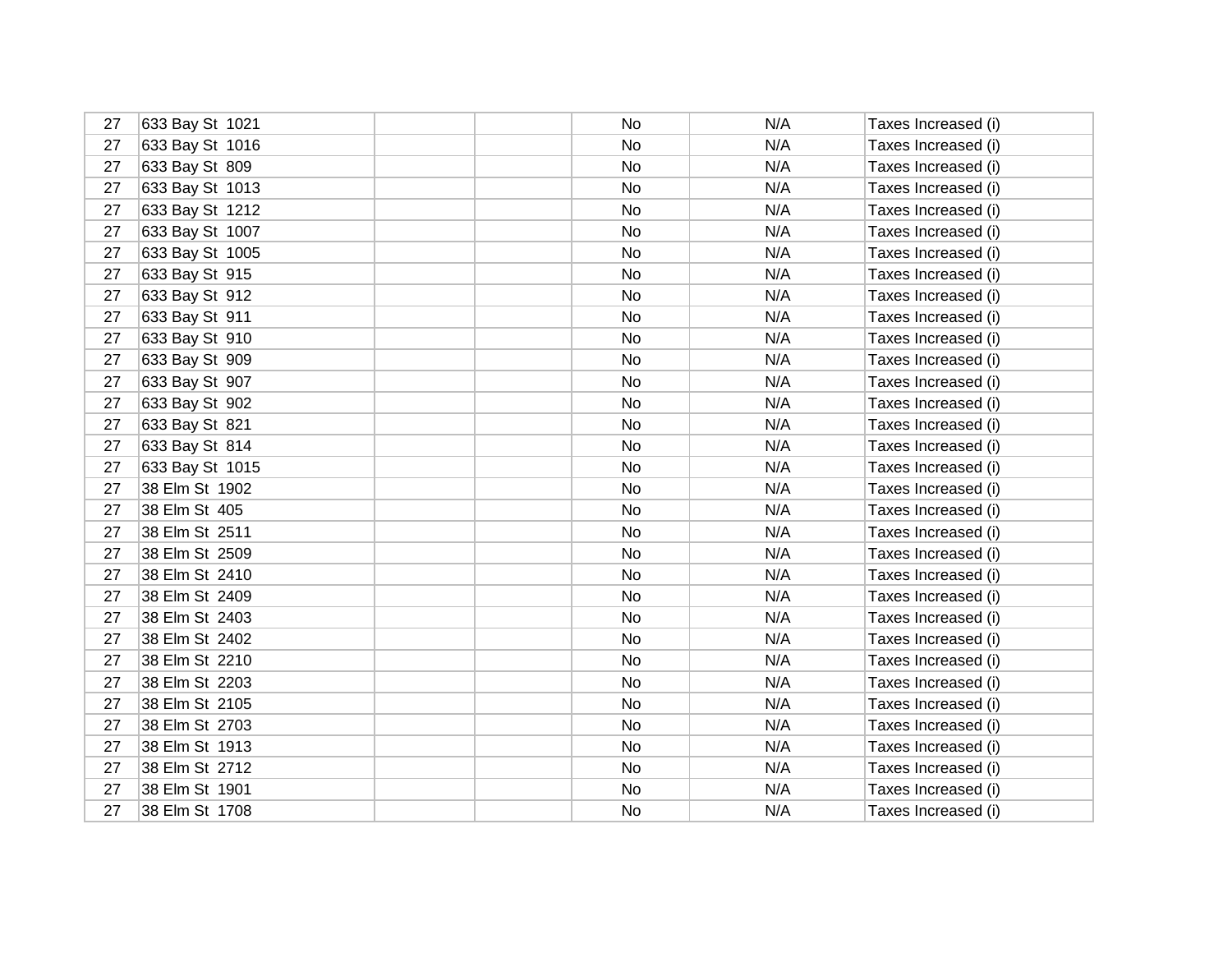| 27 | 38 Elm St 1600     | No | N/A | Taxes Increased (i) |
|----|--------------------|----|-----|---------------------|
| 27 | 38 Elm St 1213     | No | N/A | Taxes Increased (i) |
| 27 | 38 Elm St 1208     | No | N/A | Taxes Increased (i) |
| 27 | 38 Elm St 1010     | No | N/A | Taxes Increased (i) |
| 27 | 38 Elm St 905      | No | N/A | Taxes Increased (i) |
| 27 | 38 Elm St 512      | No | N/A | Taxes Increased (i) |
| 27 | 38 Elm St 510      | No | N/A | Taxes Increased (i) |
| 27 | 38 Elm St 410      | No | N/A | Taxes Increased (i) |
| 27 | 633 Bay St 2023    | No | N/A | Taxes Increased (i) |
| 27 | 38 Elm St 2002     | No | N/A | Taxes Increased (i) |
| 27 | 191 Mutual St      | No | N/A | Taxes Increased (i) |
| 27 | 298 Jarvis St 1406 | No | N/A | Taxes Increased (i) |
| 27 | 298 Jarvis St 1206 | No | N/A | Taxes Increased (i) |
| 27 | 298 Jarvis St 1001 | No | N/A | Taxes Increased (i) |
| 27 | 298 Jarvis St 907  | No | N/A | Taxes Increased (i) |
| 27 | 298 Jarvis St 708  | No | N/A | Taxes Increased (i) |
| 27 | 298 Jarvis St 701  | No | N/A | Taxes Increased (i) |
| 27 | 298 Jarvis St 506  | No | N/A | Taxes Increased (i) |
| 27 | 298 Jarvis St 305  | No | N/A | Taxes Increased (i) |
| 27 | 298 Jarvis St 301  | No | N/A | Taxes Increased (i) |
| 27 | 314 Jarvis St      | No | N/A | Taxes Increased (i) |
| 27 | 38 Elm St 2513     | No | N/A | Taxes Increased (i) |
| 27 | 197 Mutual St      | No | N/A | Taxes Increased (i) |
| 27 | 38 Elm St 403      | No | N/A | Taxes Increased (i) |
| 27 | 189 Mutual St      | No | N/A | Taxes Increased (i) |
| 27 | 367 Yonge St       | No | N/A | Taxes Increased (i) |
| 27 | 363 Yonge St       | No | N/A | Taxes Increased (i) |
| 27 | 359 Yonge St       | No | N/A | Taxes Increased (i) |
| 27 | 376 Yonge St       | No | N/A | Taxes Increased (i) |
| 27 | 38 Elm St 3402     | No | N/A | Taxes Increased (i) |
| 27 | 38 Elm St 3213     | No | N/A | Taxes Increased (i) |
| 27 | 38 Elm St 3011     | No | N/A | Taxes Increased (i) |
| 27 | 38 Elm St 3009     | No | N/A | Taxes Increased (i) |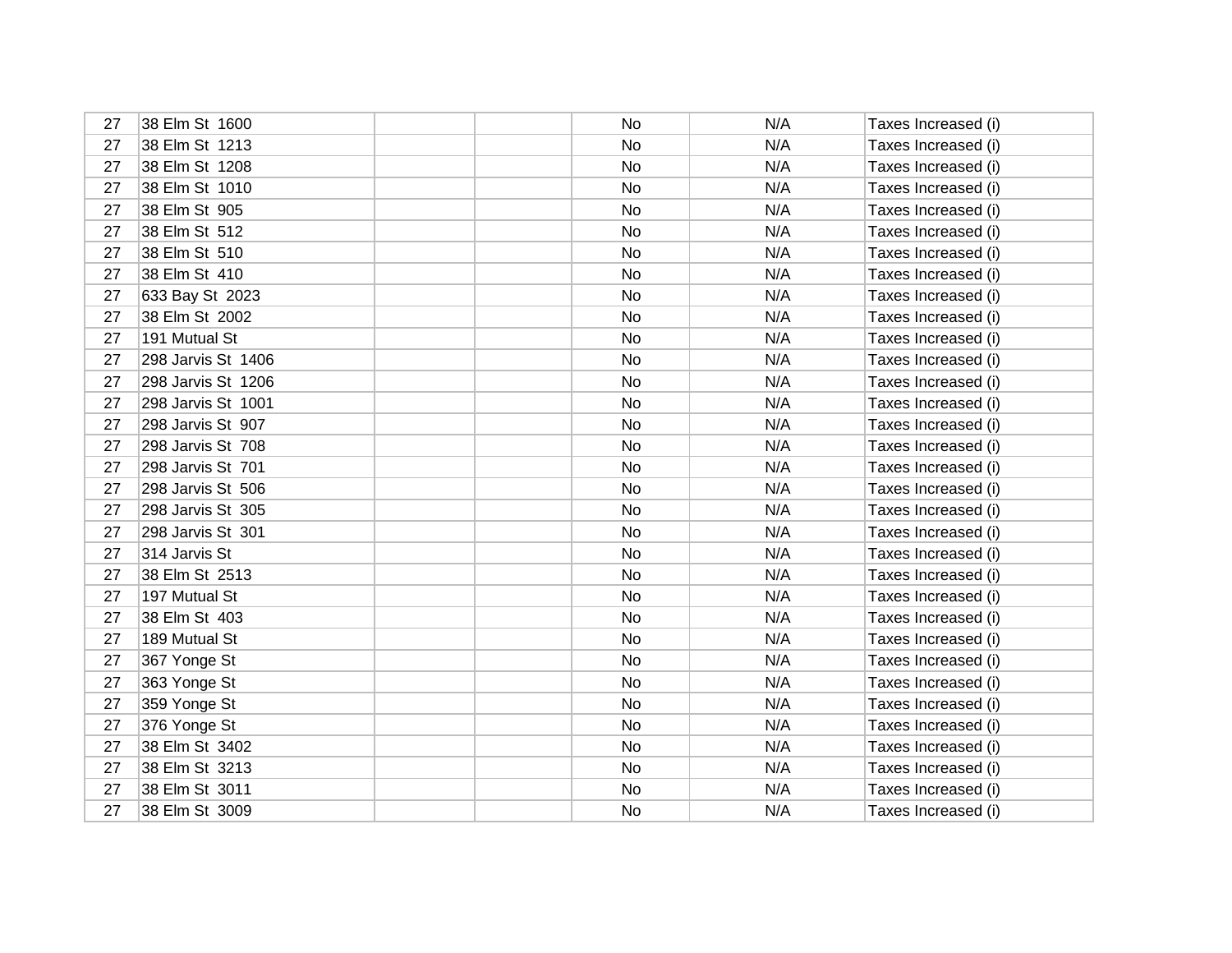| 27 | 38 Elm St 2815     |       |       | No  | N/A               | Taxes Increased (i) |
|----|--------------------|-------|-------|-----|-------------------|---------------------|
| 27 | 38 Elm St 2806     |       |       | No  | N/A               | Taxes Increased (i) |
| 27 | 199 Mutual St      |       |       | No  | N/A               | Taxes Increased (i) |
| 27 | 633 Bay St 2305    |       |       | No  | N/A               | Taxes Increased (i) |
| 27 | 38 Elm St 407      |       |       | No  | N/A               | Taxes Increased (i) |
| 27 | 633 Bay St 2513    |       |       | No  | N/A               | Taxes Increased (i) |
| 27 | 633 Bay St 2510    | 5.62% | 0.84% | Yes | December 15, 2009 | N/A                 |
| 27 | 633 Bay St 2501    |       |       | No  | N/A               | Taxes Increased (i) |
| 27 | 633 Bay St 2422    |       |       | No  | N/A               | Taxes Increased (i) |
| 27 | 633 Bay St 2416    |       |       | No  | N/A               | Taxes Increased (i) |
| 27 | 633 Bay St 2413    |       |       | No  | N/A               | Taxes Increased (i) |
| 27 | 633 Bay St 2410    |       |       | No  | N/A               | Taxes Increased (i) |
| 27 | 633 Bay St 2405    |       |       | No  | N/A               | Taxes Increased (i) |
| 27 | 633 Bay St 2315    |       |       | No  | N/A               | Taxes Increased (i) |
| 27 | 633 Bay St 2521    |       |       | No  | N/A               | Taxes Increased (i) |
| 27 | 633 Bay St 2308    |       |       | No  | N/A               | Taxes Increased (i) |
| 27 | 633 Bay St 2522    |       |       | No  | N/A               | Taxes Increased (i) |
| 27 | 633 Bay St 2303    |       |       | No  | N/A               | Taxes Increased (i) |
| 27 | 633 Bay St 2216    |       |       | No  | N/A               | Taxes Increased (i) |
| 27 | 633 Bay St 2212    |       |       | No  | N/A               | Taxes Increased (i) |
| 27 | 633 Bay St 2209    |       |       | No  | N/A               | Taxes Increased (i) |
| 27 | 633 Bay St 2208    |       |       | No  | N/A               | Taxes Increased (i) |
| 27 | 633 Bay St 2207    |       |       | No  | N/A               | Taxes Increased (i) |
| 27 | 633 Bay St 2204    |       |       | No  | N/A               | Taxes Increased (i) |
| 27 | 633 Bay St 2203    |       |       | No  | N/A               | Taxes Increased (i) |
| 27 | 633 Bay St 2112    |       |       | No  | N/A               | Taxes Increased (i) |
| 27 | 633 Bay St 2110    |       |       | No  | N/A               | Taxes Increased (i) |
| 27 | 45 Carlton St 1003 |       |       | No  | N/A               | Taxes Increased (i) |
| 27 | 633 Bay St 2312    |       |       | No  | N/A               | Taxes Increased (i) |
| 27 | 633 Bay St 2615    |       |       | No  | N/A               | Taxes Increased (i) |
| 27 | 38 Elm St 400      |       |       | No  | N/A               | Taxes Increased (i) |
| 27 | 14 Elm St          |       |       | No  | N/A               | Taxes Increased (i) |
| 27 | 352 Yonge St       |       |       | No  | N/A               | Taxes Increased (i) |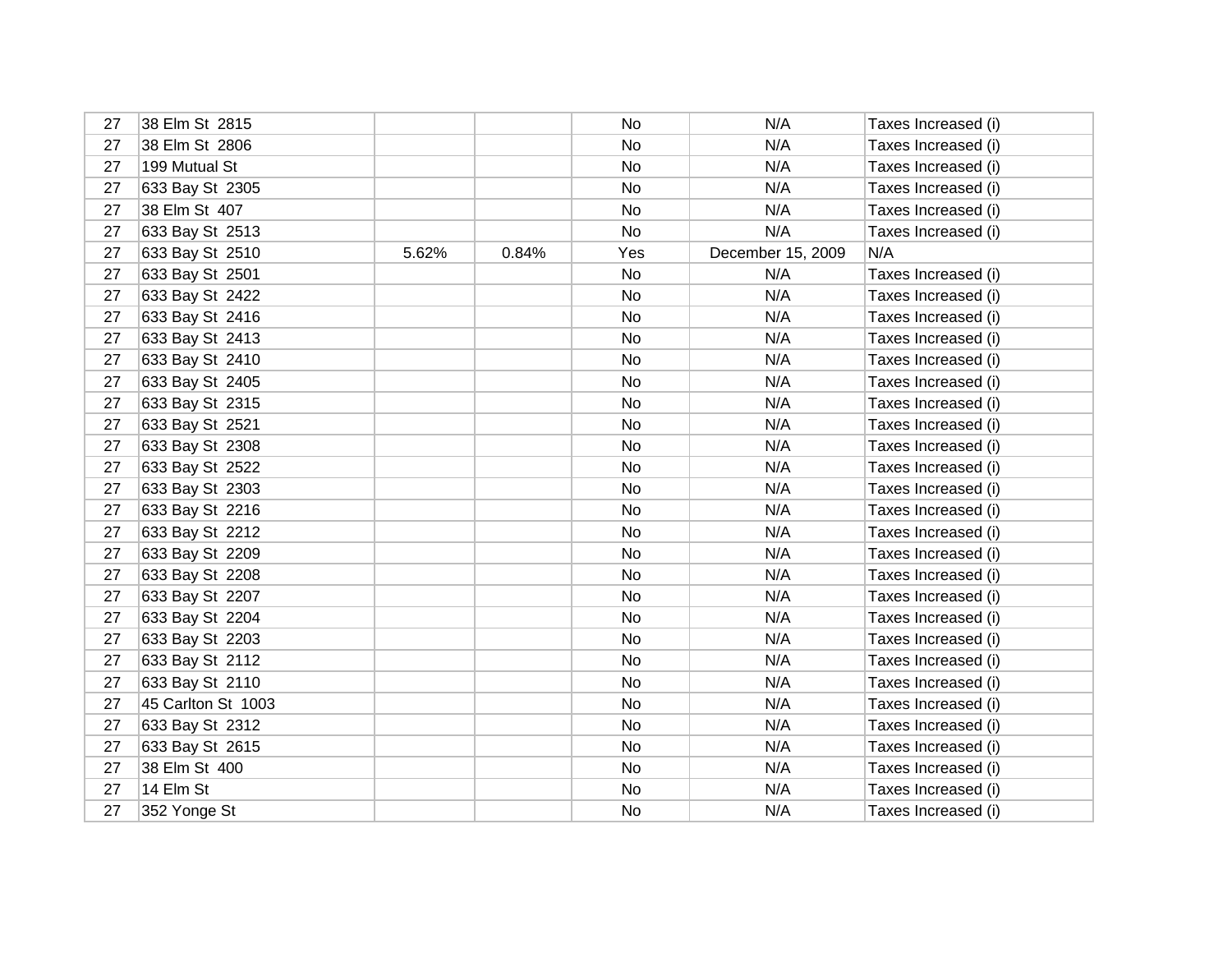| 27 | 633 Bay St 2723      | No.       | N/A | Taxes Increased (i)         |
|----|----------------------|-----------|-----|-----------------------------|
| 27 | 633 Bay St 2722      | No        | N/A | Taxes Increased (i)         |
| 27 | 633 Bay St 2714      | No.       | N/A | Taxes Increased (i)         |
| 27 | 633 Bay St 2712      | No        | N/A | Taxes Increased (i)         |
| 27 | 633 Bay St 2711      | No.       | N/A | Taxes Increased (i)         |
| 27 | 633 Bay St 2703      | No        | N/A | Taxes Increased (i)         |
| 27 | 633 Bay St 2622      | No        | N/A | Taxes Increased (i)         |
| 27 | 633 Bay St 2514      | No        | N/A | Taxes Increased (i)         |
| 27 | 633 Bay St 2616      | No.       | N/A | Taxes Increased (i)         |
| 27 | 633 Bay St 2105      | No        | N/A | Taxes Increased (i)         |
| 27 | 633 Bay St 2614      | No        | N/A | Taxes Increased (i)         |
| 27 | 633 Bay St 2613      | No        | N/A | Taxes Increased (i)         |
| 27 | 633 Bay St 2612      | No.       | N/A | Taxes Increased (i)         |
| 27 | 633 Bay St 2611      | No        | N/A | Taxes Increased (i)         |
| 27 | 633 Bay St 2610      | No        | N/A | Taxes Increased (i)         |
| 27 | 633 Bay St 2609      | No.       | N/A | Taxes Increased (i)         |
| 27 | 633 Bay St 2608      | No        | N/A | Taxes Increased (i)         |
| 27 | 633 Bay St 2605      | <b>No</b> | N/A | Taxes Increased (i)         |
| 27 | 633 Bay St 2603      | No        | N/A | Taxes Increased (i)         |
| 27 | 633 Bay St 2602      | <b>No</b> | N/A | Taxes Increased (i)         |
| 27 | 633 Bay St 2601      | No        | N/A | Taxes Increased (i)         |
| 27 | 633 Bay St 2621      | No.       | N/A | Taxes Increased (i)         |
| 27 | 40 Homewood Ave 3105 | No        | N/A | Taxes Increased (i)         |
| 27 | 415 Jarvis St 385    | No.       | N/A | No Notices Required (iii) b |
| 27 | 415 Jarvis St 383    | No        | N/A | No Notices Required (iii) b |
| 27 | 415 Jarvis St 241    | No        | N/A | No Notices Required (iii) b |
| 27 | 415 Jarvis St 237    | No        | N/A | No Notices Required (iii) b |
| 27 | 415 Jarvis St 336    | No        | N/A | No Notices Required (iii) b |
| 27 | 415 Jarvis St 310    | No        | N/A | No Notices Required (iii) b |
| 27 | 415 Jarvis St 145    | No        | N/A | No Notices Required (iii) b |
| 27 | 415 Jarvis St 146    | No        | N/A | No Notices Required (iii) b |
| 27 | 415 Jarvis St 147    | No        | N/A | No Notices Required (iii) b |
| 27 | 415 Jarvis St 122    | No        | N/A | No Notices Required (iii) b |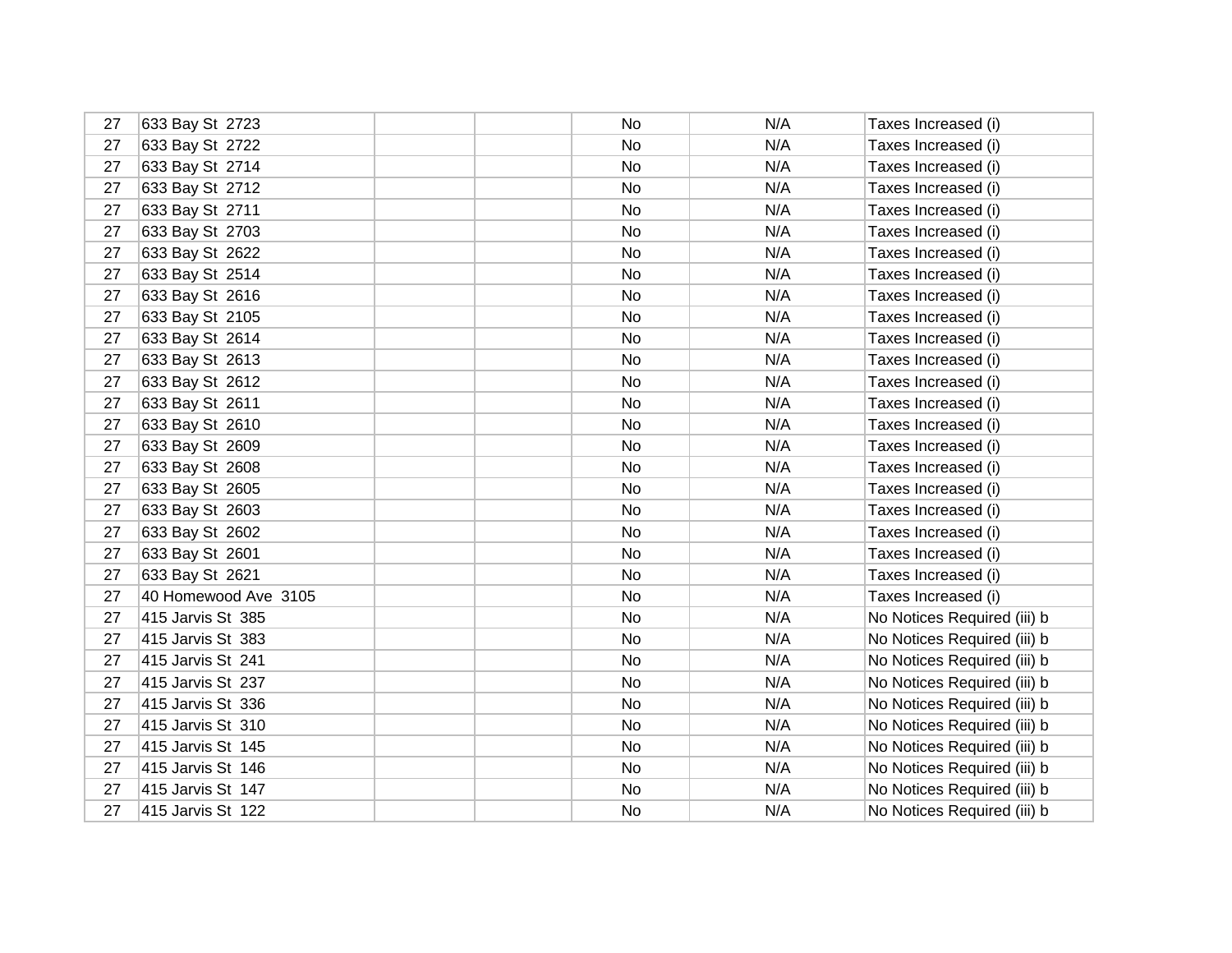| 27 | 40 Homewood Ave 204  |       |       | No        | N/A               | Taxes Increased (i)         |
|----|----------------------|-------|-------|-----------|-------------------|-----------------------------|
| 27 | 40 Homewood Ave 3107 |       |       | No        | N/A               | Taxes Increased (i)         |
| 27 | 415 Jarvis St 243    |       |       | No        | N/A               | No Notices Required (iii) b |
| 27 | 40 Homewood Ave 3102 |       |       | No        | N/A               | Taxes Increased (i)         |
| 27 | 40 Homewood Ave 3011 |       |       | No        | N/A               | Taxes Increased (i)         |
| 27 | 40 Homewood Ave 2908 |       |       | No        | N/A               | Taxes Increased (i)         |
| 27 | 40 Homewood Ave 2905 |       |       | No.       | N/A               | Taxes Increased (i)         |
| 27 | 40 Homewood Ave 2903 |       |       | No        | N/A               | Taxes Increased (i)         |
| 27 | 40 Homewood Ave 2815 |       |       | No.       | N/A               | Taxes Increased (i)         |
| 27 | 40 Homewood Ave 2806 |       |       | No        | N/A               | Taxes Increased (i)         |
| 27 | 40 Homewood Ave 2707 |       |       | No        | N/A               | Taxes Increased (i)         |
| 27 | 40 Homewood Ave 2706 |       |       | No        | N/A               | Taxes Increased (i)         |
| 27 | 40 Homewood Ave 2703 |       |       | No        | N/A               | Taxes Increased (i)         |
| 27 | 40 Homewood Ave 7    |       |       | No        | N/A               | Taxes Increased (i)         |
| 27 | 130 Carlton St 803   |       |       | No        | N/A               | Taxes Increased (i)         |
| 27 | 331 Mutual St        |       |       | <b>No</b> | N/A               | Taxes Increased (i)         |
| 27 | 329 Mutual St        |       |       | No        | N/A               | Taxes Increased (i)         |
| 27 | 311 Mutual St        |       |       | No        | N/A               | Taxes Increased (i)         |
| 27 | 307 Mutual St        |       |       | No        | N/A               | Taxes Increased (i)         |
| 27 | 305 Mutual St        |       |       | <b>No</b> | N/A               | Taxes Increased (i)         |
| 27 | 130 Carlton St       |       |       | No        | N/A               | Taxes Increased (i)         |
| 27 | 130 Carlton St       |       |       | No        | N/A               | Taxes Increased (i)         |
| 27 | 130 Carlton St       |       |       | No        | N/A               | Taxes Increased (i)         |
| 27 | 130 Carlton St       |       |       | No        | N/A               | Taxes Increased (i)         |
| 27 | 130 Carlton St       |       |       | No        | N/A               | Taxes Increased (i)         |
| 27 | 415 Jarvis St 387    |       |       | No        | N/A               | No Notices Required (iii) b |
| 27 | 130 Carlton St 901   |       |       | No        | N/A               | Taxes Increased (i)         |
| 27 | 415 Jarvis St 389    |       |       | No        | N/A               | No Notices Required (iii) b |
| 27 | 130 Carlton St 610   |       |       | <b>No</b> | N/A               | Taxes Increased (i)         |
| 27 | 120 Carlton St 413   |       |       | No        | N/A               | Taxes Increased (i)         |
| 27 | 134 Carlton St       | 2.72% | 0.54% | Yes       | December 15, 2009 | N/A                         |
| 27 | 140 Carlton St       | 0.07% | 0.01% | No        | N/A               | (ii)                        |
| 27 | 415 Jarvis St 205    |       |       | No        | N/A               | No Notices Required (iii) b |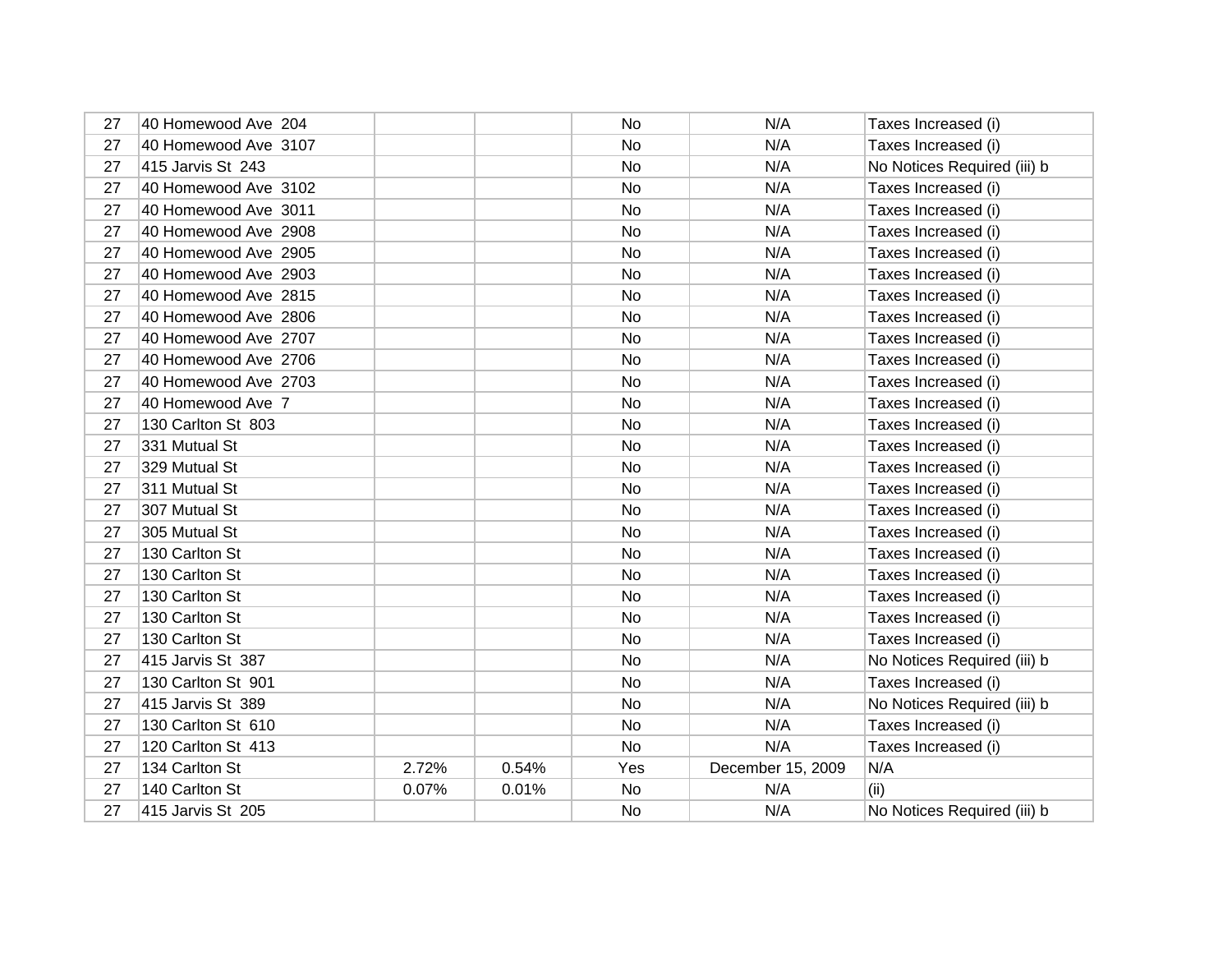| 27 | 415 Jarvis St 212    | No | N/A | No Notices Required (iii) b |
|----|----------------------|----|-----|-----------------------------|
| 27 | 415 Jarvis St 105    | No | N/A | No Notices Required (iii) b |
| 27 | 415 Jarvis St 393    | No | N/A | No Notices Required (iii) b |
| 27 | 415 Jarvis St 391    | No | N/A | No Notices Required (iii) b |
| 27 | 415 Jarvis St 245    | No | N/A | No Notices Required (iii) b |
| 27 | 40 Homewood Ave 2609 | No | N/A | Taxes Increased (i)         |
| 27 | 130 Carlton St 1011  | No | N/A | Taxes Increased (i)         |
| 27 | 40 Homewood Ave 803  | No | N/A | Taxes Increased (i)         |
| 27 | 40 Homewood Ave 2617 | No | N/A | Taxes Increased (i)         |
| 27 | 40 Homewood Ave 1603 | No | N/A | Taxes Increased (i)         |
| 27 | 40 Homewood Ave 1516 | No | N/A | Taxes Increased (i)         |
| 27 | 40 Homewood Ave 1506 | No | N/A | Taxes Increased (i)         |
| 27 | 40 Homewood Ave 1405 | No | N/A | Taxes Increased (i)         |
| 27 | 40 Homewood Ave 1016 | No | N/A | Taxes Increased (i)         |
| 27 | 40 Homewood Ave 1006 | No | N/A | Taxes Increased (i)         |
| 27 | 40 Homewood Ave 1004 | No | N/A | Taxes Increased (i)         |
| 27 | 40 Homewood Ave 910  | No | N/A | Taxes Increased (i)         |
| 27 | 40 Homewood Ave 908  | No | N/A | Taxes Increased (i)         |
| 27 | 40 Homewood Ave 1609 | No | N/A | Taxes Increased (i)         |
| 27 | 40 Homewood Ave 806  | No | N/A | Taxes Increased (i)         |
| 27 | 40 Homewood Ave 1616 | No | N/A | Taxes Increased (i)         |
| 27 | 40 Homewood Ave 802  | No | N/A | Taxes Increased (i)         |
| 27 | 40 Homewood Ave 616  | No | N/A | Taxes Increased (i)         |
| 27 | 40 Homewood Ave 606  | No | N/A | Taxes Increased (i)         |
| 27 | 40 Homewood Ave 605  | No | N/A | Taxes Increased (i)         |
| 27 | 40 Homewood Ave 601  | No | N/A | Taxes Increased (i)         |
| 27 | 40 Homewood Ave 514  | No | N/A | Taxes Increased (i)         |
| 27 | 40 Homewood Ave 507  | No | N/A | Taxes Increased (i)         |
| 27 | 40 Homewood Ave 411  | No | N/A | Taxes Increased (i)         |
| 27 | 40 Homewood Ave 409  | No | N/A | Taxes Increased (i)         |
| 27 | 40 Homewood Ave 404  | No | N/A | Taxes Increased (i)         |
| 27 | 45 Carlton St 903    | No | N/A | Taxes Increased (i)         |
| 27 | 40 Homewood Ave 906  | No | N/A | Taxes Increased (i)         |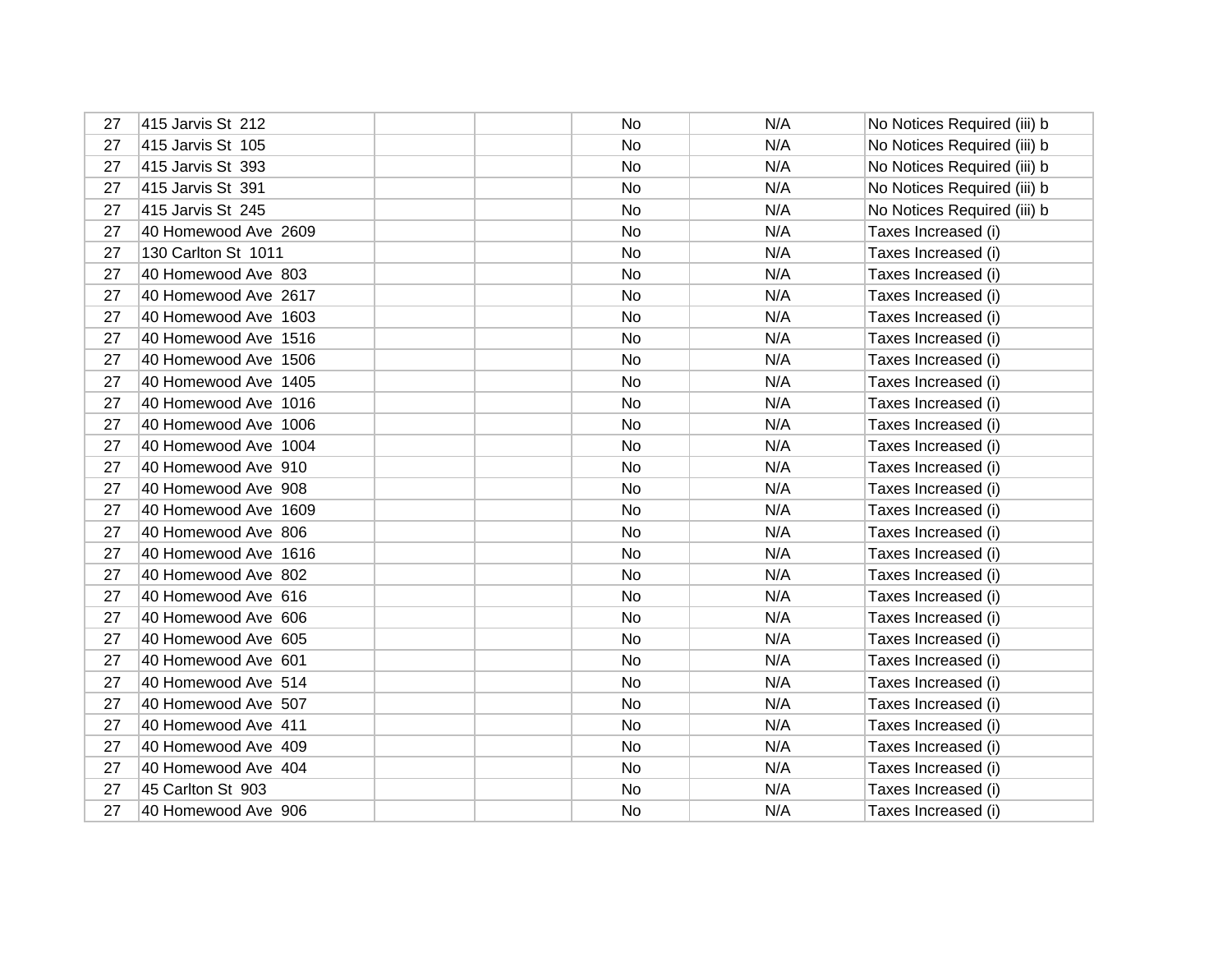| 27 | 40 Homewood Ave 2311 | No.       | N/A | Taxes Increased (i) |
|----|----------------------|-----------|-----|---------------------|
| 27 | 117 Maitland St      | No.       | N/A | Taxes Increased (i) |
| 27 | 40 Homewood Ave 2607 | No.       | N/A | Taxes Increased (i) |
| 27 | 40 Homewood Ave 2605 | No.       | N/A | Taxes Increased (i) |
| 27 | 40 Homewood Ave 2603 | No.       | N/A | Taxes Increased (i) |
| 27 | 40 Homewood Ave 2515 | No        | N/A | Taxes Increased (i) |
| 27 | 40 Homewood Ave 2509 | No.       | N/A | Taxes Increased (i) |
| 27 | 40 Homewood Ave 2508 | No        | N/A | Taxes Increased (i) |
| 27 | 40 Homewood Ave 2503 | No.       | N/A | Taxes Increased (i) |
| 27 | 40 Homewood Ave 2409 | No        | N/A | Taxes Increased (i) |
| 27 | 40 Homewood Ave 2404 | No        | N/A | Taxes Increased (i) |
| 27 | 40 Homewood Ave 1605 | No        | N/A | Taxes Increased (i) |
| 27 | 40 Homewood Ave 2312 | No        | N/A | Taxes Increased (i) |
| 27 | 40 Homewood Ave 2612 | No        | N/A | Taxes Increased (i) |
| 27 | 40 Homewood Ave 2303 | No        | N/A | Taxes Increased (i) |
| 27 | 40 Homewood Ave 2301 | No        | N/A | Taxes Increased (i) |
| 27 | 40 Homewood Ave 2217 | <b>No</b> | N/A | Taxes Increased (i) |
| 27 | 40 Homewood Ave 2216 | No        | N/A | Taxes Increased (i) |
| 27 | 40 Homewood Ave 2205 | <b>No</b> | N/A | Taxes Increased (i) |
| 27 | 40 Homewood Ave 2117 | No        | N/A | Taxes Increased (i) |
| 27 | 40 Homewood Ave 2102 | No        | N/A | Taxes Increased (i) |
| 27 | 40 Homewood Ave 2101 | No        | N/A | Taxes Increased (i) |
| 27 | 40 Homewood Ave 2005 | <b>No</b> | N/A | Taxes Increased (i) |
| 27 | 40 Homewood Ave 1905 | No        | N/A | Taxes Increased (i) |
| 27 | 40 Homewood Ave 1812 | <b>No</b> | N/A | Taxes Increased (i) |
| 27 | 40 Homewood Ave 2402 | No.       | N/A | Taxes Increased (i) |
| 27 | 25 Grenville St 304  | <b>No</b> | N/A | Taxes Increased (i) |
| 27 | 72 Carlton St        | No        | N/A | Taxes Increased (i) |
| 27 | 25 Grenville St 905  | No        | N/A | Taxes Increased (i) |
| 27 | 25 Grenville St 901  | No.       | N/A | Taxes Increased (i) |
| 27 | 25 Grenville St 810  | <b>No</b> | N/A | Taxes Increased (i) |
| 27 | 25 Grenville St 806  | No        | N/A | Taxes Increased (i) |
| 27 | 25 Grenville St 803  | <b>No</b> | N/A | Taxes Increased (i) |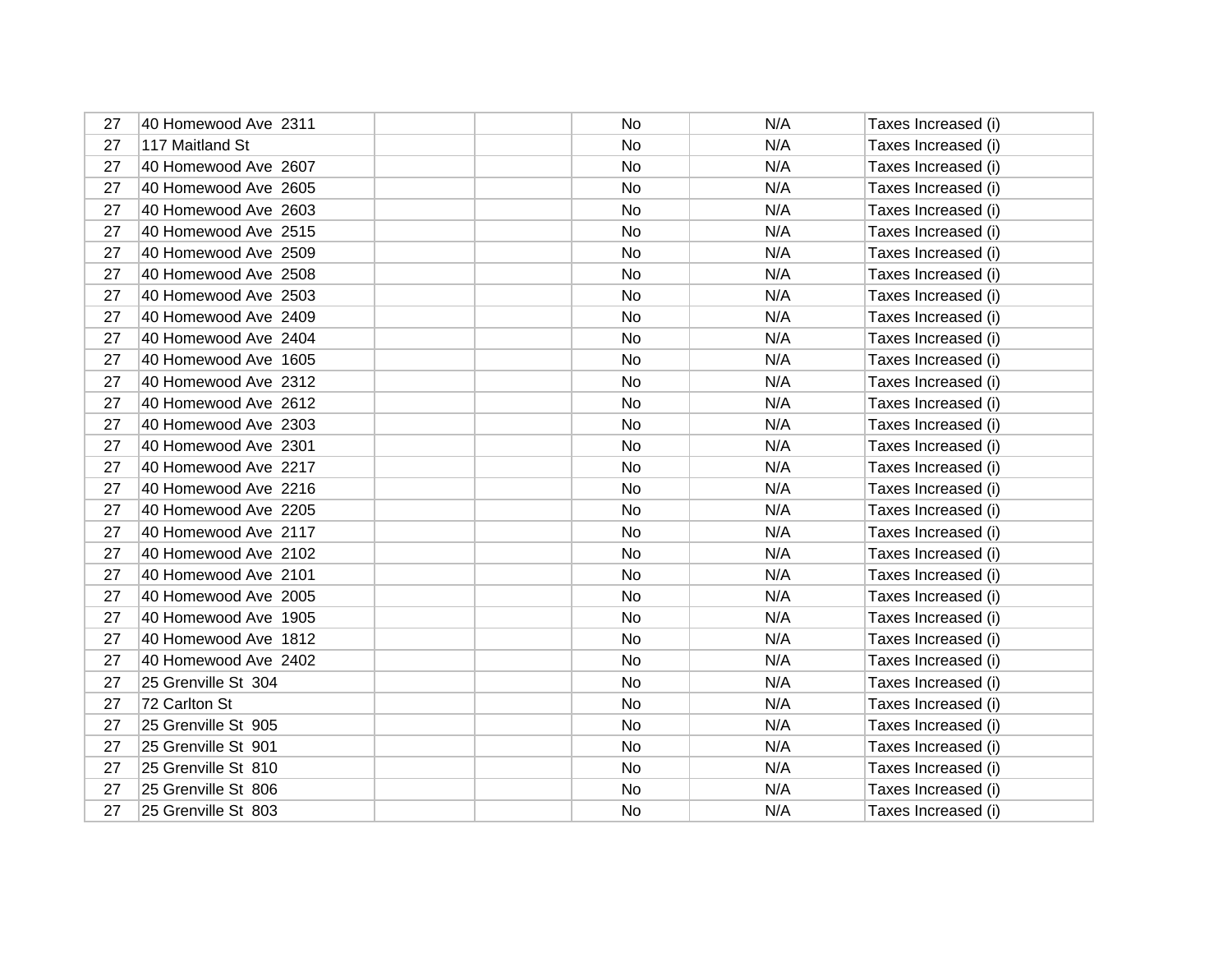| 27 | 25 Grenville St 606  |       |       | No  | N/A               | Taxes Increased (i)         |
|----|----------------------|-------|-------|-----|-------------------|-----------------------------|
| 27 | 25 Grenville St 604  |       |       | No  | N/A               | Taxes Increased (i)         |
| 27 | 25 Grenville St 503  |       |       | No  | N/A               | Taxes Increased (i)         |
| 27 | 25 Grenville St 404  |       |       | No  | N/A               | Taxes Increased (i)         |
| 27 | 25 Grenville St 1004 |       |       | No  | N/A               | Taxes Increased (i)         |
| 27 | 25 Grenville St 306  |       |       | No  | N/A               | Taxes Increased (i)         |
| 27 | 25 Grenville St 1105 |       |       | No  | N/A               | Taxes Increased (i)         |
| 27 | 21 Grenville St      |       |       | No  | N/A               | Taxes Increased (i)         |
| 27 | 801 Bay St 1901      |       |       | No  | N/A               | No Notices Required (iii) b |
| 27 | 801 Bay St 1807      |       |       | No  | N/A               | No Notices Required (iii) b |
| 27 | 801 Bay St 1803      |       |       | No  | N/A               | No Notices Required (iii) b |
| 27 | 801 Bay St 1205      |       |       | No  | N/A               | No Notices Required (iii) b |
| 27 | 801 Bay St 903       |       |       | No  | N/A               | No Notices Required (iii) b |
| 27 | 801 Bay St 801       |       |       | No  | N/A               | No Notices Required (iii) b |
| 27 | 801 Bay St 302       |       |       | No  | N/A               | No Notices Required (iii) b |
| 27 | 801 Bay St 206       |       |       | No  | N/A               | No Notices Required (iii) b |
| 27 | 20 Carlton St        |       |       | No  | N/A               | Taxes Increased (i)         |
| 27 | 335 Mutual St        |       |       | No  | N/A               | Taxes Increased (i)         |
| 27 | 25 Grenville St 402  |       |       | No  | N/A               | Taxes Increased (i)         |
| 27 | 25 Grenville St 2307 |       |       | No  | N/A               | Taxes Increased (i)         |
| 27 | 4 Mackenzie Cres     |       |       | No  | N/A               | Taxes Increased (i)         |
| 27 | 447 Church St        |       |       | No  | N/A               | Taxes Increased (i)         |
| 27 | 445 Church St        |       |       | No  | N/A               | Taxes Increased (i)         |
| 27 | 100 Alexander St     | 2.87% | 0.57% | Yes | December 15, 2009 | N/A                         |
| 27 | 425 Church St        |       |       | No  | N/A               | Taxes Increased (i)         |
| 27 | 480 Yonge St         |       |       | No  | N/A               | Taxes Increased (i)         |
| 27 | 484 Yonge St         |       |       | No  | N/A               | Taxes did not change (i)    |
| 27 | 492 Yonge St         |       |       | No  | N/A               | Taxes Increased (i)         |
| 27 | 51 Grosvenor St      |       |       | No  | N/A               | Taxes Increased (i)         |
| 27 | 93 Grenville St      |       |       | No  | N/A               | Taxes Increased (i)         |
| 27 | 25 Grenville St 909  |       |       | No  | N/A               | Taxes Increased (i)         |
| 27 | 25 Grenville St 2501 |       |       | No  | N/A               | Taxes Increased (i)         |
| 27 | 88-90 Carlton St     |       |       | No  | N/A               | Taxes did not change (i)    |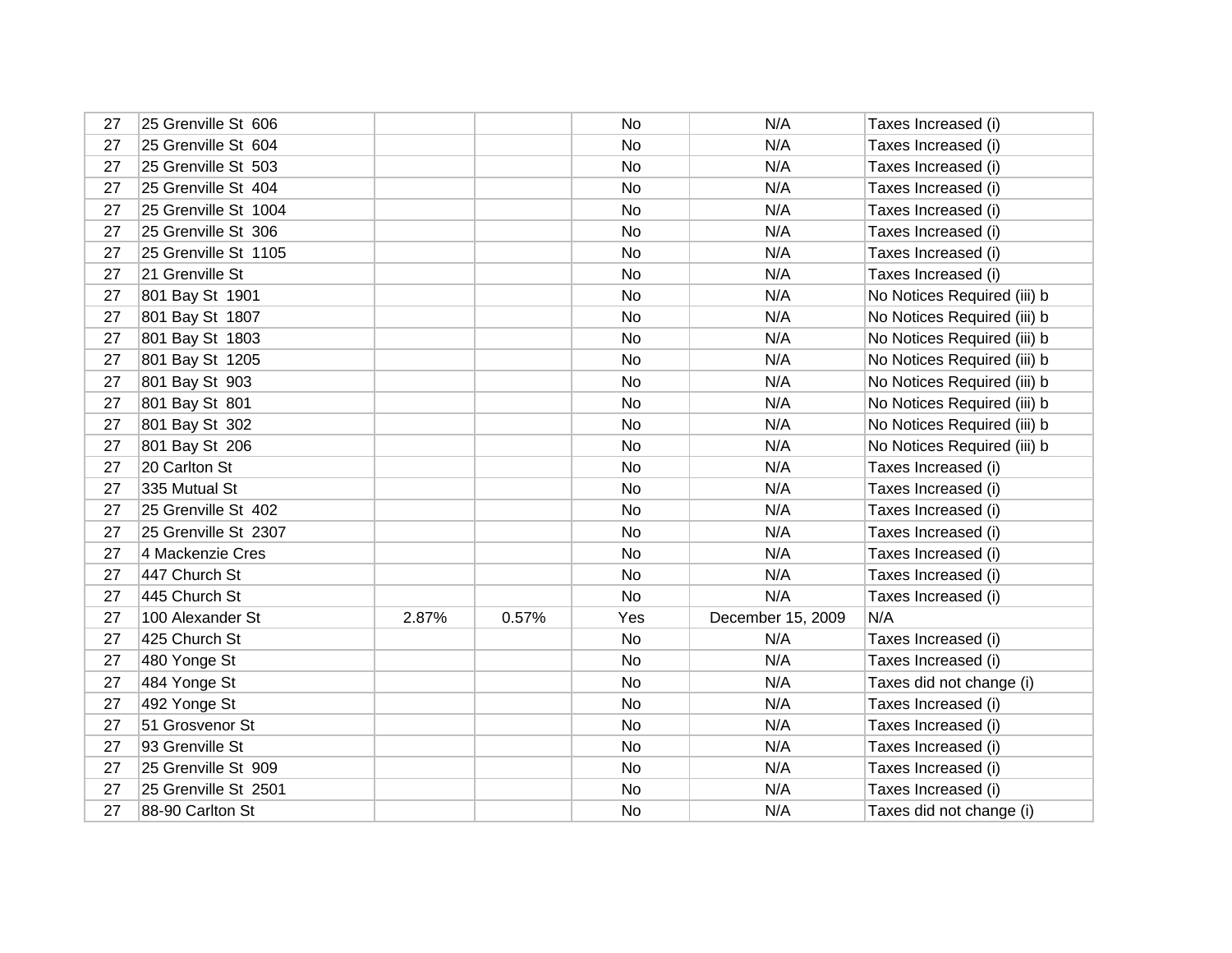| 27 | 25 Grenville St 2207 | No        | N/A | Taxes Increased (i)         |
|----|----------------------|-----------|-----|-----------------------------|
| 27 | 25 Grenville St 2205 | No        | N/A | Taxes Increased (i)         |
| 27 | 25 Grenville St 2102 | No        | N/A | Taxes Increased (i)         |
| 27 | 25 Grenville St 2007 | No        | N/A | Taxes Increased (i)         |
| 27 | 25 Grenville St 2006 | No.       | N/A | Taxes Increased (i)         |
| 27 | 25 Grenville St 1907 | No        | N/A | Taxes Increased (i)         |
| 27 | 25 Grenville St 1702 | No.       | N/A | Taxes Increased (i)         |
| 27 | 25 Grenville St 1701 | No        | N/A | Taxes Increased (i)         |
| 27 | 25 Grenville St 1607 | No.       | N/A | Taxes Increased (i)         |
| 27 | 25 Grenville St 1510 | No        | N/A | Taxes Increased (i)         |
| 27 | 25 Grenville St 1405 | No        | N/A | Taxes Increased (i)         |
| 27 | 80 College St        | No        | N/A | Taxes Increased (i)         |
| 27 | 414 Jarvis St 106    | No.       | N/A | No Notices Required (iii) b |
| 27 | 30 Carlton St        | No        | N/A | Taxes Increased (i)         |
| 27 | 414 Jarvis St 303    | No        | N/A | No Notices Required (iii) b |
| 27 | 414 Jarvis St 302    | No.       | N/A | No Notices Required (iii) b |
| 27 | 414 Jarvis St 301    | No        | N/A | No Notices Required (iii) b |
| 27 | 414 Jarvis St 207    | <b>No</b> | N/A | No Notices Required (iii) b |
| 27 | 414 Jarvis St 206    | No        | N/A | No Notices Required (iii) b |
| 27 | 414 Jarvis St 205    | <b>No</b> | N/A | No Notices Required (iii) b |
| 27 | 414 Jarvis St 204    | No        | N/A | No Notices Required (iii) b |
| 27 | 414 Jarvis St 203    | <b>No</b> | N/A | No Notices Required (iii) b |
| 27 | 414 Jarvis St 202    | No        | N/A | No Notices Required (iii) b |
| 27 | 414 Jarvis St 305    | <b>No</b> | N/A | No Notices Required (iii) b |
| 27 | 414 Jarvis St 107    | No        | N/A | No Notices Required (iii) b |
| 27 | 414 Jarvis St 306    | No        | N/A | No Notices Required (iii) b |
| 27 | 414 Jarvis St 105    | No        | N/A | No Notices Required (iii) b |
| 27 | 414 Jarvis St 104    | No        | N/A | No Notices Required (iii) b |
| 27 | 414 Jarvis St 103    | No.       | N/A | No Notices Required (iii) b |
| 27 | 414 Jarvis St 102    | No        | N/A | No Notices Required (iii) b |
| 27 | 414 Jarvis St 101    | <b>No</b> | N/A | No Notices Required (iii) b |
| 27 | 135 Maitland St 703  | No        | N/A | No Notices Required (iii) b |
| 27 | 135 Maitland St 701  | No        | N/A | No Notices Required (iii) b |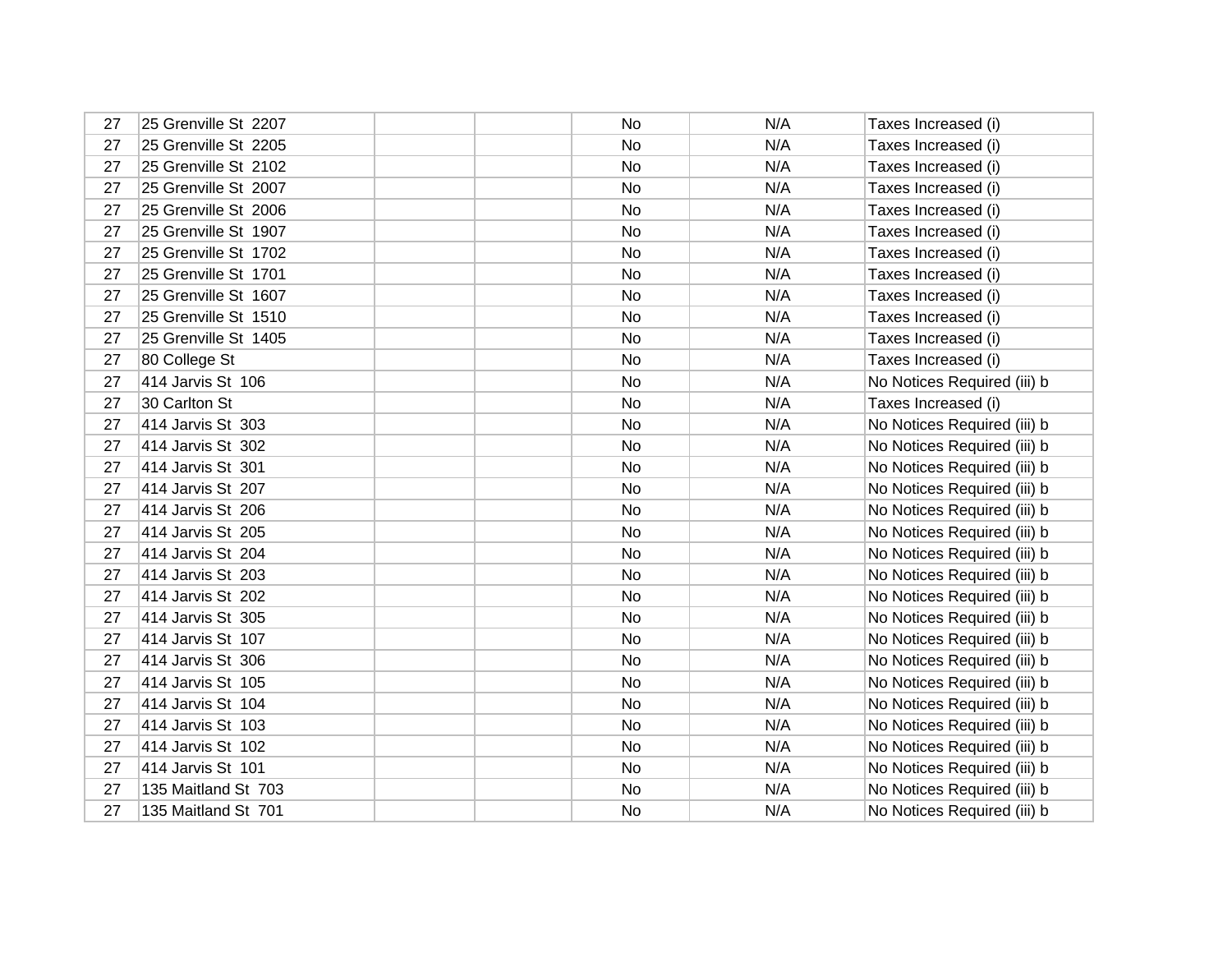| 27 | 135 Maitland St 302 | No | N/A | No Notices Required (iii) b |
|----|---------------------|----|-----|-----------------------------|
| 27 | 135 Maitland St 202 | No | N/A | No Notices Required (iii) b |
| 27 | 121 Maitland St     | No | N/A | Taxes Increased (i)         |
| 27 | 40 Homewood Ave 111 | No | N/A | Taxes Increased (i)         |
| 27 | 414 Jarvis St 201   | No | N/A | No Notices Required (iii) b |
| 27 | 338 Jarvis St       | No | N/A | Taxes Increased (i)         |
| 27 | 281 Mutual St 2705  | No | N/A | No Notices Required (iii) b |
| 27 | 281 Mutual St 1506  | No | N/A | No Notices Required (iii) b |
| 27 | 281 Mutual St 1108  | No | N/A | No Notices Required (iii) b |
| 27 | 281 Mutual St 904   | No | N/A | No Notices Required (iii) b |
| 27 | 281 Mutual St 709   | No | N/A | No Notices Required (iii) b |
| 27 | 281 Mutual St 701   | No | N/A | No Notices Required (iii) b |
| 27 | 285 Mutual St 2002  | No | N/A | No Notices Required (iii) b |
| 27 | 285 Mutual St 1808  | No | N/A | No Notices Required (iii) b |
| 27 | 285 Mutual St 1804  | No | N/A | No Notices Required (iii) b |
| 27 | 285 Mutual St 1701  | No | N/A | No Notices Required (iii) b |
| 27 | 414 Jarvis St 304   | No | N/A | No Notices Required (iii) b |
| 27 | 336 Jarvis St       | No | N/A | Taxes Increased (i)         |
| 27 | 339 Mutual St       | No | N/A | Taxes Increased (i)         |
| 27 | 340 Jarvis St       | No | N/A | Taxes Increased (i)         |
| 27 | 342 Jarvis St       | No | N/A | Taxes Increased (i)         |
| 27 | 344 Jarvis St       | No | N/A | Taxes Increased (i)         |
| 27 | 414 Jarvis St 407   | No | N/A | No Notices Required (iii) b |
| 27 | 414 Jarvis St 406   | No | N/A | No Notices Required (iii) b |
| 27 | 414 Jarvis St 405   | No | N/A | No Notices Required (iii) b |
| 27 | 414 Jarvis St 404   | No | N/A | No Notices Required (iii) b |
| 27 | 414 Jarvis St 403   | No | N/A | No Notices Required (iii) b |
| 27 | 414 Jarvis St 402   | No | N/A | No Notices Required (iii) b |
| 27 | 414 Jarvis St 401   | No | N/A | No Notices Required (iii) b |
| 27 | 414 Jarvis St 307   | No | N/A | No Notices Required (iii) b |
| 27 | 285 Mutual St 1408  | No | N/A | No Notices Required (iii) b |
| 27 | 77 Carlton St 208   | No | N/A | Taxes Increased (i)         |
| 27 | 77 Carlton St 706   | No | N/A | Taxes Increased (i)         |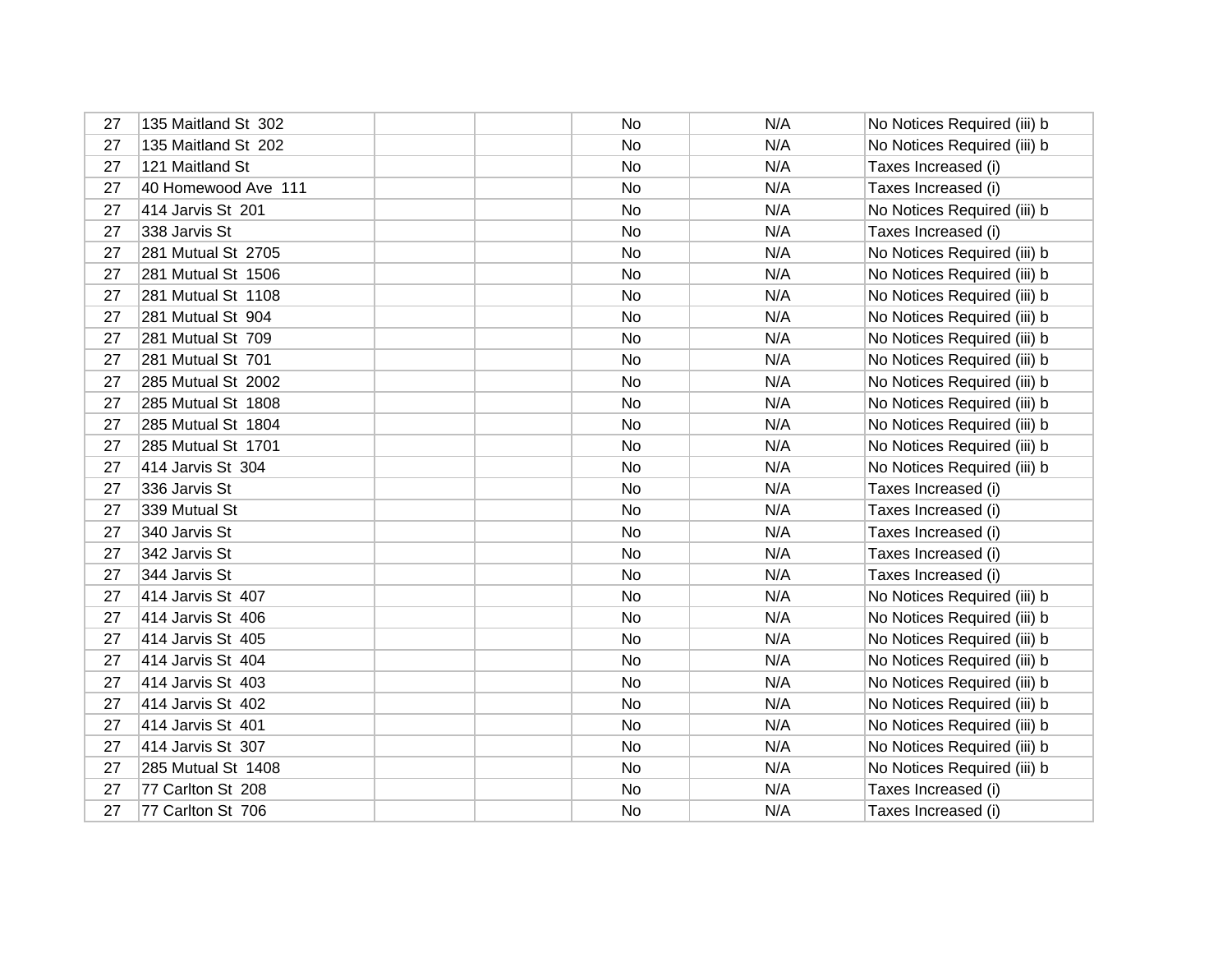| 27 | 77 Carlton St 705   |       |       | No | N/A | Taxes Increased (i) |
|----|---------------------|-------|-------|----|-----|---------------------|
| 27 | 77 Carlton St 607   |       |       | No | N/A | Taxes Increased (i) |
| 27 | 77 Carlton St 605   |       |       | No | N/A | Taxes Increased (i) |
| 27 | 77 Carlton St 601   |       |       | No | N/A | Taxes Increased (i) |
| 27 | 77 Carlton St 505   |       |       | No | N/A | Taxes Increased (i) |
| 27 | 77 Carlton St 502   |       |       | No | N/A | Taxes Increased (i) |
| 27 | 77 Carlton St 406   |       |       | No | N/A | Taxes Increased (i) |
| 27 | 77 Carlton St 401   |       |       | No | N/A | Taxes Increased (i) |
| 27 | 77 Carlton St 306   |       |       | No | N/A | Taxes Increased (i) |
| 27 | 40 Homewood Ave 307 |       |       | No | N/A | Taxes Increased (i) |
| 27 | 77 Carlton St 301   |       |       | No | N/A | Taxes Increased (i) |
| 27 | 77 Carlton St 804   |       |       | No | N/A | Taxes Increased (i) |
| 27 | 77 Carlton St 202   |       |       | No | N/A | Taxes Increased (i) |
| 27 | 112 A Mc Gill St    |       |       | No | N/A | Taxes Increased (i) |
| 27 | 114 Mc Gill St      |       |       | No | N/A | Taxes Increased (i) |
| 27 | 120 Mc Gill St      |       |       | No | N/A | Taxes Increased (i) |
| 27 | 128 Mc Gill St      |       |       | No | N/A | Taxes Increased (i) |
| 27 | 132 Mc Gill St      |       |       | No | N/A | Taxes Increased (i) |
| 27 | 121 Granby St       |       |       | No | N/A | Taxes Increased (i) |
| 27 | 117 Granby St       |       |       | No | N/A | Taxes Increased (i) |
| 27 | 111 Granby St       |       |       | No | N/A | Taxes Increased (i) |
| 27 | 109 Granby St       |       |       | No | N/A | Taxes Increased (i) |
| 27 | 77 Carlton St 304   |       |       | No | N/A | Taxes Increased (i) |
| 27 | 112 Granby St       |       |       | No | N/A | Taxes Increased (i) |
| 27 | 29 Homewood Ave     | 0.56% | 0.08% | No | N/A | (ii)                |
| 27 | 27 Homewood Ave     |       |       | No | N/A | Taxes Increased (i) |
| 27 | 23 Homewood Ave     |       |       | No | N/A | Taxes Increased (i) |
| 27 | 21 Homewood Ave     |       |       | No | N/A | Taxes Increased (i) |
| 27 | 19 Homewood Ave     | 2.08% | 0.42% | No | N/A | (ii)                |
| 27 | 17 Homewood Ave     | 0.68% | 0.14% | No | N/A | (ii)                |
| 27 | 9 Homewood Ave      |       |       | No | N/A | Taxes Increased (i) |
| 27 | 7 Homewood Ave      |       |       | No | N/A | Taxes Increased (i) |
| 27 | 1 Homewood Ave      | 0.78% | 0.16% | No | N/A | (ii)                |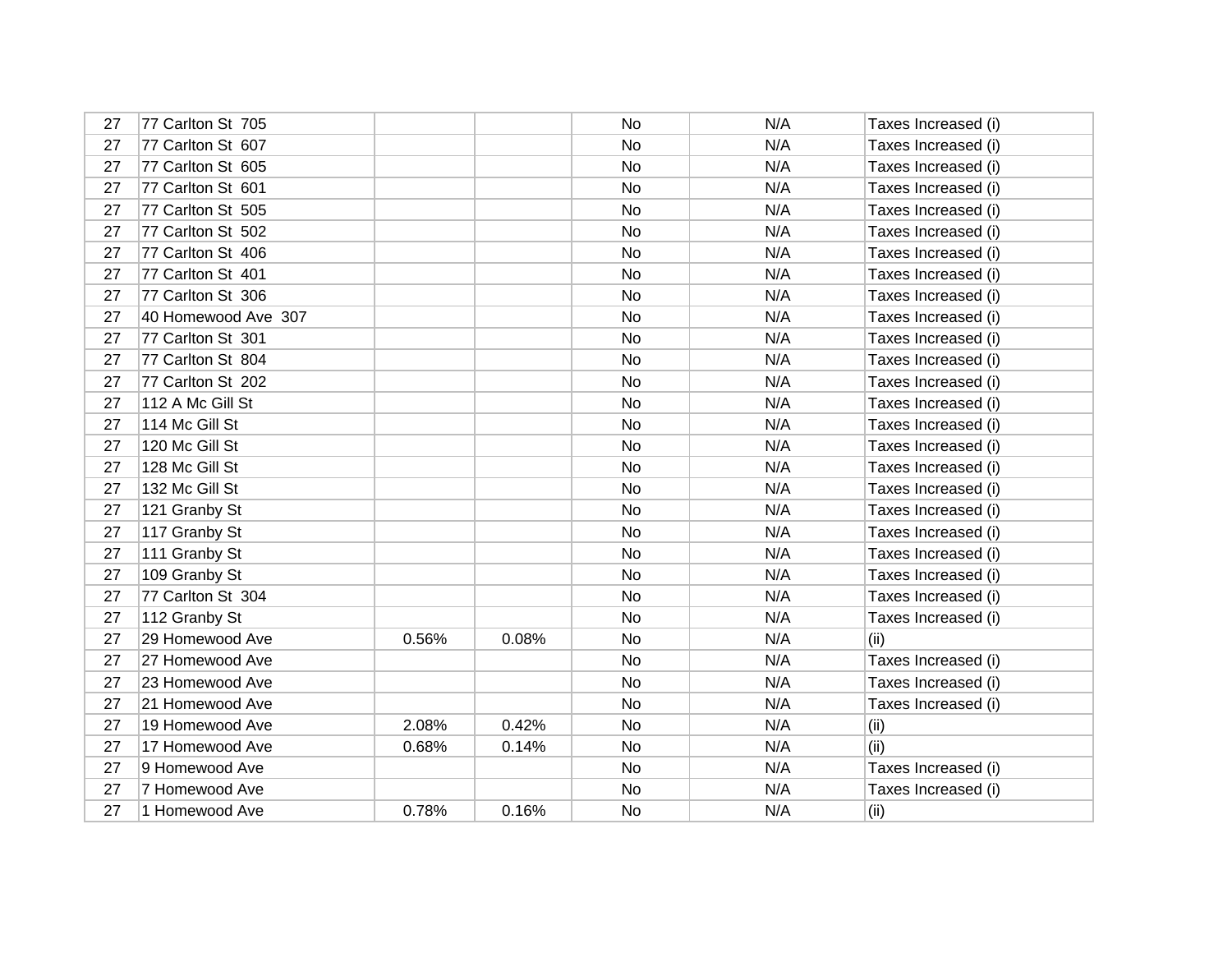| 27 | 111 Carlton St     | 13.48% | 2.02% | Yes | December 15, 2009 | N/A                 |
|----|--------------------|--------|-------|-----|-------------------|---------------------|
| 27 | 77 Carlton St 801  |        |       | No  | N/A               | Taxes Increased (i) |
| 27 | 98 Granby St       |        |       | No  | N/A               | Taxes Increased (i) |
| 27 | 77 Carlton St 802  |        |       | No  | N/A               | Taxes Increased (i) |
| 27 | 77 Carlton St 1707 |        |       | No  | N/A               | Taxes Increased (i) |
| 27 | 77 Carlton St 1504 |        |       | No  | N/A               | Taxes Increased (i) |
| 27 | 77 Carlton St 1503 |        |       | No  | N/A               | Taxes Increased (i) |
| 27 | 77 Carlton St 1406 |        |       | No  | N/A               | Taxes Increased (i) |
| 27 | 77 Carlton St 1205 |        |       | No  | N/A               | Taxes Increased (i) |
| 27 | 77 Carlton St 1202 |        |       | No  | N/A               | Taxes Increased (i) |
| 27 | 77 Carlton St 1008 |        |       | No  | N/A               | Taxes Increased (i) |
| 27 | 77 Carlton St 905  |        |       | No  | N/A               | Taxes Increased (i) |
| 27 | 77 Carlton St 903  |        |       | No  | N/A               | Taxes Increased (i) |
| 27 | 77 Carlton St 901  |        |       | No  | N/A               | Taxes Increased (i) |
| 27 | 103 Granby St      |        |       | No  | N/A               | Taxes Increased (i) |
| 27 | 97 Carlton St      | 9.31%  | 1.86% | Yes | December 15, 2009 | N/A                 |
| 27 | 45 Carlton St 1615 |        |       | No  | N/A               | Taxes Increased (i) |
| 27 | 107 Granby St      |        |       | No  | N/A               | Taxes Increased (i) |
| 27 | 29 Granby St       |        |       | No  | N/A               | Taxes Increased (i) |
| 27 | 45 Carlton St 17   |        |       | No  | N/A               | Taxes Increased (i) |
| 27 | 45 Carlton St 9    |        |       | No  | N/A               | Taxes Increased (i) |
| 27 | 45 Carlton St 1915 |        |       | No  | N/A               | Taxes Increased (i) |
| 27 | 45 Carlton St 1907 |        |       | No  | N/A               | Taxes Increased (i) |
| 27 | 45 Carlton St 1816 |        |       | No  | N/A               | Taxes Increased (i) |
| 27 | 45 Carlton St 1810 |        |       | No  | N/A               | Taxes Increased (i) |
| 27 | 45 Carlton St 1806 |        |       | No  | N/A               | Taxes Increased (i) |
| 27 | 45 Carlton St 1802 |        |       | No  | N/A               | Taxes Increased (i) |
| 27 | 31 / Granby St     |        |       | No  | N/A               | Taxes Increased (i) |
| 27 | 45 Carlton St 1706 |        |       | No  | N/A               | Taxes Increased (i) |
| 27 | 33 Granby St       |        |       | No  | N/A               | Taxes Increased (i) |
| 27 | 45 Carlton St 1515 |        |       | No  | N/A               | Taxes Increased (i) |
| 27 | 45 Carlton St 1219 |        |       | No  | N/A               | Taxes Increased (i) |
| 27 | 45 Carlton St 1218 |        |       | No  | N/A               | Taxes Increased (i) |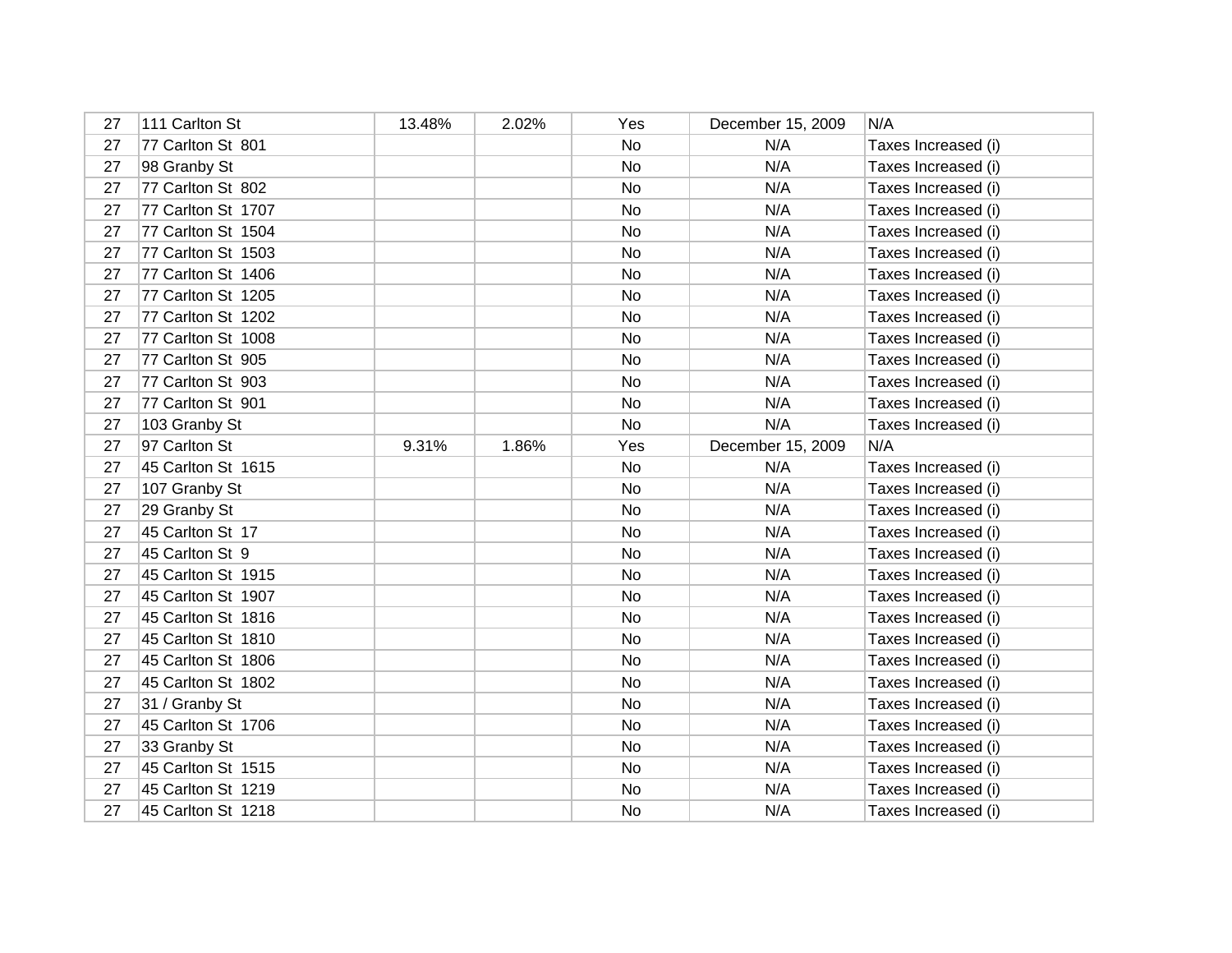| 27 | 45 Carlton St 1206 |       |       | No  | N/A               | Taxes Increased (i)         |
|----|--------------------|-------|-------|-----|-------------------|-----------------------------|
| 27 | 45 Carlton St 1205 |       |       | No  | N/A               | Taxes Increased (i)         |
| 27 | 45 Carlton St 1204 |       |       | No  | N/A               | Taxes Increased (i)         |
| 27 | 45 Carlton St 1119 |       |       | No  | N/A               | Taxes Increased (i)         |
| 27 | 45 Carlton St 1114 |       |       | No  | N/A               | Taxes Increased (i)         |
| 27 | 45 Carlton St 1109 |       |       | No  | N/A               | Taxes Increased (i)         |
| 27 | 45 Carlton St 1018 |       |       | No  | N/A               | Taxes Increased (i)         |
| 27 | 45 Carlton St 1009 |       |       | No  | N/A               | Taxes Increased (i)         |
| 27 | 45 Carlton St 1714 |       |       | No  | N/A               | Taxes Increased (i)         |
| 27 | 80 Mc Gill St      |       |       | No  | N/A               | Taxes Increased (i)         |
| 27 | 39 Homewood Ave    |       |       | No  | N/A               | No Notices Required (iii) b |
| 27 | 99 Granby St       |       |       | No  | N/A               | Taxes Increased (i)         |
| 27 | 377 Church St      |       |       | No  | N/A               | Taxes Increased (i)         |
| 27 | 373 Church St      |       |       | No  | N/A               | Taxes Increased (i)         |
| 27 | 18 Mc Gill St      |       |       | No  | N/A               | Taxes Increased (i)         |
| 27 | 20 Mc Gill St      |       |       | No  | N/A               | Taxes Increased (i)         |
| 27 | 22 Mc Gill St      |       |       | No  | N/A               | Taxes Increased (i)         |
| 27 | 26 Mc Gill St      |       |       | No  | N/A               | Taxes Increased (i)         |
| 27 | 28 Mc Gill St      |       |       | No  | N/A               | Taxes Increased (i)         |
| 27 | 30 A Mc Gill St    |       |       | No  | N/A               | Taxes Increased (i)         |
| 27 | 31 Granby St       |       |       | No  | N/A               | Taxes Increased (i)         |
| 27 | 68 Mc Gill St      | 3.31% | 0.50% | Yes | December 15, 2009 | N/A                         |
| 27 | 105 Granby St      |       |       | No  | N/A               | Taxes Increased (i)         |
| 27 | 84 Mc Gill St      |       |       | No  | N/A               | Taxes Increased (i)         |
| 27 | 86 Mc Gill St      |       |       | No  | N/A               | Taxes Increased (i)         |
| 27 | 81 Granby St       |       |       | No  | N/A               | Taxes Increased (i)         |
| 27 | 79 Granby St       |       |       | No  | N/A               | Taxes Increased (i)         |
| 27 | 77 Granby St       |       |       | No  | N/A               | Taxes Increased (i)         |
| 27 | 57 A Granby St     |       |       | No  | N/A               | Taxes Increased (i)         |
| 27 | 53 Granby St       |       |       | No  | N/A               | Taxes Increased (i)         |
| 27 | 47 Granby St       |       |       | No  | N/A               | Taxes Increased (i)         |
| 27 | 43 Granby St       |       |       | No  | N/A               | Taxes Increased (i)         |
| 27 | 41 Granby St       |       |       | No  | N/A               | Taxes Increased (i)         |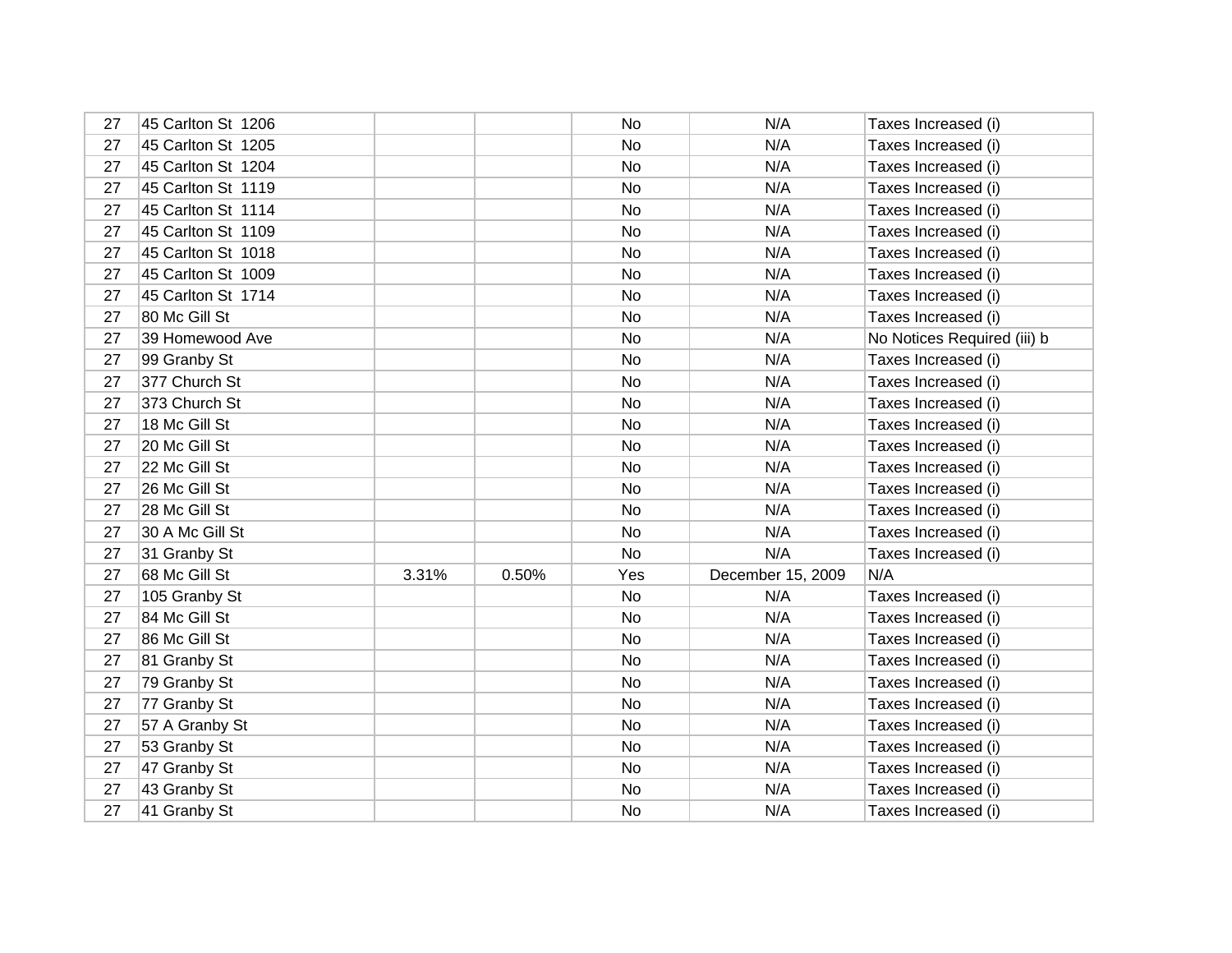| 27 | 35 Granby St           | No  | N/A | Taxes Increased (i) |
|----|------------------------|-----|-----|---------------------|
| 27 | 64 Mc Gill St          | No  | N/A | Taxes Increased (i) |
| 27 | 15 Maitland Place 703  | No  | N/A | Taxes Increased (i) |
| 27 | 77 Maitland Place 1827 | No  | N/A | Taxes Increased (i) |
| 27 | 15 Maitland Place 2102 | No  | N/A | Taxes Increased (i) |
| 27 | 15 Maitland PI 1908    | No  | N/A | Taxes Increased (i) |
| 27 | 15 Maitland Place 1811 | No  | N/A | Taxes Increased (i) |
| 27 | 15 Maitland Place 1706 | No  | N/A | Taxes Increased (i) |
| 27 | 15 Maitland Place 1206 | No  | N/A | Taxes Increased (i) |
| 27 | 15 Maitland Place 1111 | No  | N/A | Taxes Increased (i) |
| 27 | 15 Maitland Place 1102 | No  | N/A | Taxes Increased (i) |
| 27 | 15 Maitland Place 1009 | No  | N/A | Taxes Increased (i) |
| 27 | 15 Maitland Place 911  | No  | N/A | Taxes Increased (i) |
| 27 | 60 Homewood Ave 107    | No  | N/A | Taxes Increased (i) |
| 27 | 15 Maitland Place 710  | No. | N/A | Taxes Increased (i) |
| 27 | 60 Homewood Ave 111    | No  | N/A | Taxes Increased (i) |
| 27 | 15 Maitland Place 610  | No  | N/A | Taxes Increased (i) |
| 27 | 15 Maitland Place 608  | No  | N/A | Taxes Increased (i) |
| 27 | 15 Maitland Place 603  | No  | N/A | Taxes Increased (i) |
| 27 | 15 Maitland Place 403  | No  | N/A | Taxes Increased (i) |
| 27 | 15 Maitland Place 402  | No  | N/A | Taxes Increased (i) |
| 27 | 15 Maitland Place 312  | No  | N/A | Taxes Increased (i) |
| 27 | 15 Maitland Place 305  | No  | N/A | Taxes Increased (i) |
| 27 | 15 Maitland Place 304  | No  | N/A | Taxes Increased (i) |
| 27 | 74 Homewood Ave        | No  | N/A | Taxes Increased (i) |
| 27 | 77 Maitland PI 1923    | No  | N/A | Taxes Increased (i) |
| 27 | 31 A Homewood Ave      | No  | N/A | Taxes Increased (i) |
| 27 | 15 Maitland Place 808  | No  | N/A | Taxes Increased (i) |
| 27 | 60 Homewood Ave 407    | No  | N/A | Taxes Increased (i) |
| 27 | 40 Homewood Ave 110    | No  | N/A | Taxes Increased (i) |
| 27 | 40 Homewood Ave 103    | No  | N/A | Taxes Increased (i) |
| 27 | 40 Homewood Ave 101    | No  | N/A | Taxes Increased (i) |
| 27 | 82 Homewood Ave 131    | No  | N/A | Taxes Increased (i) |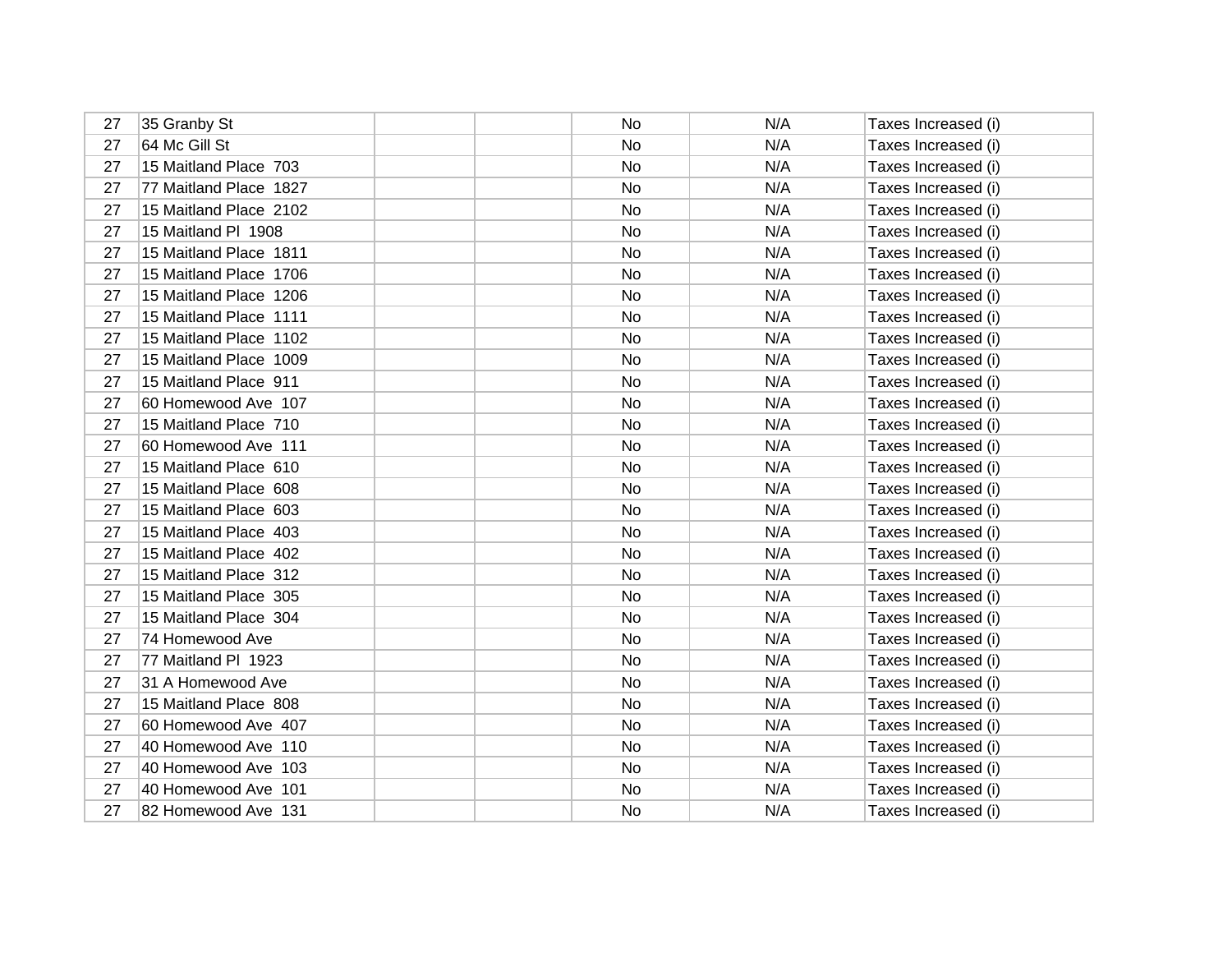| 27 | 60 Homewood Ave 528    |       |       | <b>No</b> | N/A               | Taxes Increased (i) |
|----|------------------------|-------|-------|-----------|-------------------|---------------------|
| 27 | 60 Homewood Ave 521    |       |       | No        | N/A               | Taxes Increased (i) |
| 27 | 60 Homewood Ave 518    |       |       | No        | N/A               | Taxes Increased (i) |
| 27 | 60 Homewood Ave 514    |       |       | <b>No</b> | N/A               | Taxes Increased (i) |
| 27 | 60 Homewood Ave 509    |       |       | <b>No</b> | N/A               | Taxes Increased (i) |
| 27 | 60 Homewood Ave 436    |       |       | No        | N/A               | Taxes Increased (i) |
| 27 | 15 Maitland Place 9    |       |       | <b>No</b> | N/A               | Taxes Increased (i) |
| 27 | 60 Homewood Ave 409    |       |       | No        | N/A               | Taxes Increased (i) |
| 27 | 77 Maitland Place 1807 |       |       | <b>No</b> | N/A               | Taxes Increased (i) |
| 27 | 60 Homewood Ave 336    |       |       | No        | N/A               | Taxes Increased (i) |
| 27 | 60 Homewood Ave 324    |       |       | No        | N/A               | Taxes Increased (i) |
| 27 | 60 Homewood Ave 322    |       |       | No        | N/A               | Taxes Increased (i) |
| 27 | 60 Homewood Ave 303    |       |       | No        | N/A               | Taxes Increased (i) |
| 27 | 60 Homewood Ave 219    |       |       | No        | N/A               | Taxes Increased (i) |
| 27 | 60 Homewood Ave 218    |       |       | No        | N/A               | Taxes Increased (i) |
| 27 | 60 Homewood Ave 210    |       |       | No        | N/A               | Taxes Increased (i) |
| 27 | 60 Homewood Ave 208    |       |       | <b>No</b> | N/A               | Taxes Increased (i) |
| 27 | 60 Homewood Ave 125    |       |       | No        | N/A               | Taxes Increased (i) |
| 27 | 60 Homewood Ave 120    |       |       | <b>No</b> | N/A               | Taxes Increased (i) |
| 27 | 60 Homewood Ave 116    |       |       | No        | N/A               | Taxes Increased (i) |
| 27 | 60 Homewood Ave 417    |       |       | No        | N/A               | Taxes Increased (i) |
| 27 | 462 Sherbourne St      |       |       | No        | N/A               | Taxes Increased (i) |
| 27 | 77 Maitland Place 1921 |       |       | <b>No</b> | N/A               | Taxes Increased (i) |
| 27 | 77 Maitland Place 109  |       |       | No        | N/A               | Taxes Increased (i) |
| 27 | 471 Jarvis St          |       |       | No        | N/A               | Taxes Increased (i) |
| 27 | 449 Jarvis St          |       |       | No        | N/A               | Taxes Increased (i) |
| 27 | 437 Jarvis St          | 2.66% | 0.53% | Yes       | December 15, 2009 | N/A                 |
| 27 | 433 Jarvis St          | 1.57% | 0.31% | No        | N/A               | (ii)                |
| 27 | 166 Carlton St         |       |       | No        | N/A               | Taxes Increased (i) |
| 27 | 380 Sherbourne St      |       |       | No        | N/A               | Taxes Increased (i) |
| 27 | 382 Sherbourne St      |       |       | No        | N/A               | Taxes Increased (i) |
| 27 | 392 Sherbourne St      | 4.49% | 0.90% | Yes       | December 15, 2009 | N/A                 |
| 27 | 77 Maitland Place 223  |       |       | No        | N/A               | Taxes Increased (i) |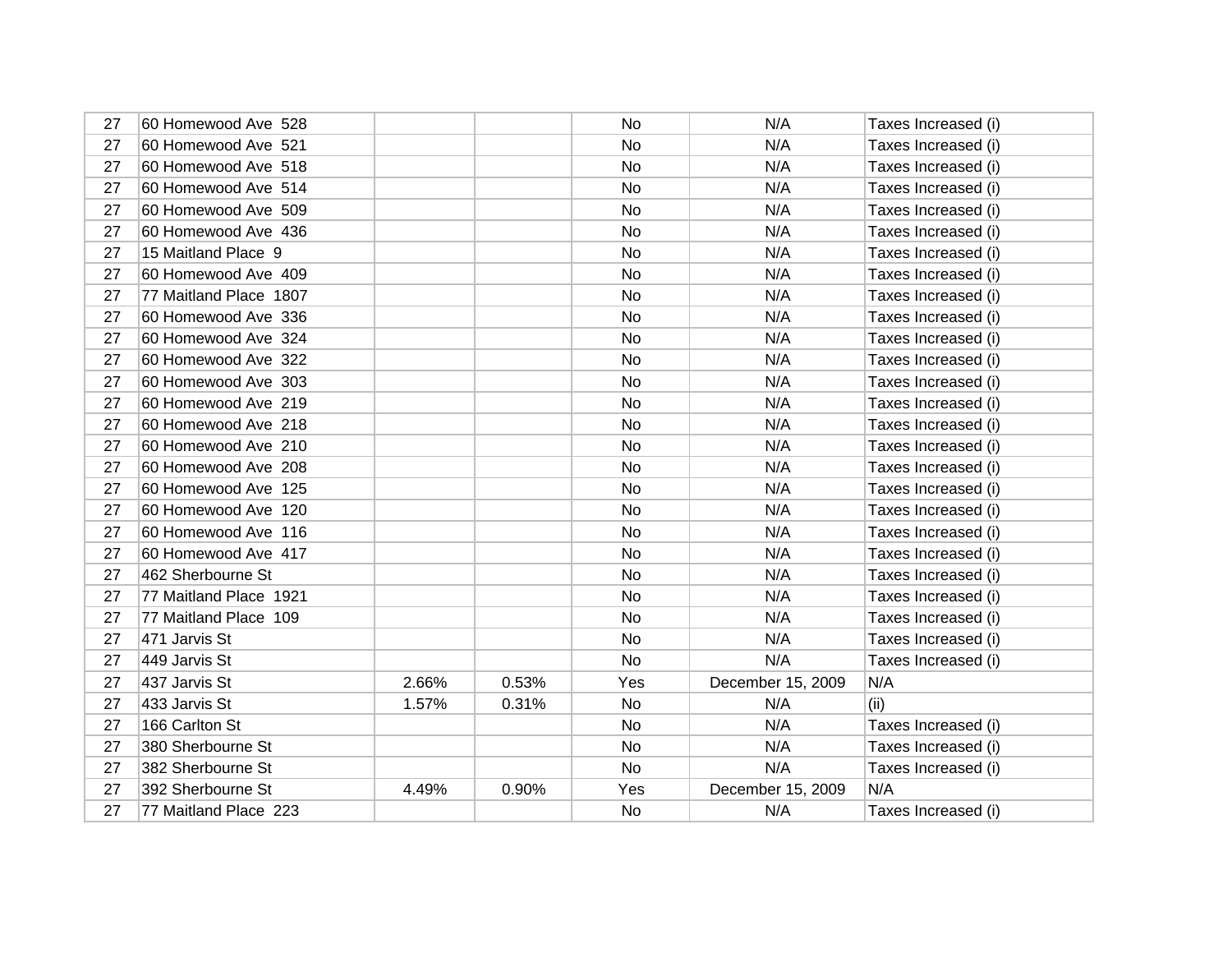| 27 | 404 Sherbourne St      | No        | N/A | Taxes Increased (i)         |
|----|------------------------|-----------|-----|-----------------------------|
| 27 | 77 Maitland Place 224  | No        | N/A | Taxes Increased (i)         |
| 27 | 464 Sherbourne St      | No        | N/A | Taxes Increased (i)         |
| 27 | 466 Sherbourne St      | No        | N/A | Taxes Increased (i)         |
| 27 | 73 Homewood Ave        | <b>No</b> | N/A | Taxes Increased (i)         |
| 27 | 61 Homewood Ave        | No        | N/A | Taxes Increased (i)         |
| 27 | 59 Homewood Ave        | <b>No</b> | N/A | Taxes Increased (i)         |
| 27 | 57 Homewood Ave        | No        | N/A | Taxes Increased (i)         |
| 27 | 53 Homewood Ave        | <b>No</b> | N/A | Taxes Increased (i)         |
| 27 | 49 Homewood Ave        | No        | N/A | Taxes Increased (i)         |
| 27 | 47 Homewood Ave        | No        | N/A | Taxes Increased (i)         |
| 27 | 41 Homewood Ave        | No        | N/A | No Notices Required (iii) b |
| 27 | 633 Bay St 514         | No        | N/A | Taxes Increased (i)         |
| 27 | 402 Sherbourne St      | No        | N/A | Taxes Increased (i)         |
| 27 | 77 Maitland Place 902  | <b>No</b> | N/A | Taxes Increased (i)         |
| 27 | 77 Maitland Place 1519 | No        | N/A | Taxes Increased (i)         |
| 27 | 77 Maitland Place 1419 | No        | N/A | Taxes Increased (i)         |
| 27 | 77 Maitland Place 1407 | No        | N/A | Taxes Increased (i)         |
| 27 | 77 Maitland Place 1402 | No        | N/A | Taxes Increased (i)         |
| 27 | 77 Maitland Place 1223 | <b>No</b> | N/A | Taxes Increased (i)         |
| 27 | 77 Maitland Place 1209 | No        | N/A | Taxes Increased (i)         |
| 27 | 77 Maitland Place 1109 | No        | N/A | Taxes Increased (i)         |
| 27 | 77 Maitland Place 1024 | <b>No</b> | N/A | Taxes Increased (i)         |
| 27 | 77 Maitland Place 1008 | <b>No</b> | N/A | Taxes Increased (i)         |
| 27 | 77 Maitland Place 923  | No        | N/A | Taxes Increased (i)         |
| 27 | 77 Maitland Place 119  | No        | N/A | Taxes Increased (i)         |
| 27 | 77 Maitland Place 908  | No        | N/A | Taxes Increased (i)         |
| 27 | 33 A Homewood Ave      | No        | N/A | Taxes Increased (i)         |
| 27 | 77 Maitland Place 827  | No        | N/A | Taxes Increased (i)         |
| 27 | 77 Maitland Place 809  | No        | N/A | Taxes Increased (i)         |
| 27 | 77 Maitland Place 802  | <b>No</b> | N/A | Taxes Increased (i)         |
| 27 | 77 Maitland Place 721  | No        | N/A | Taxes Increased (i)         |
| 27 | 77 Maitland Place 709  | No        | N/A | Taxes Increased (i)         |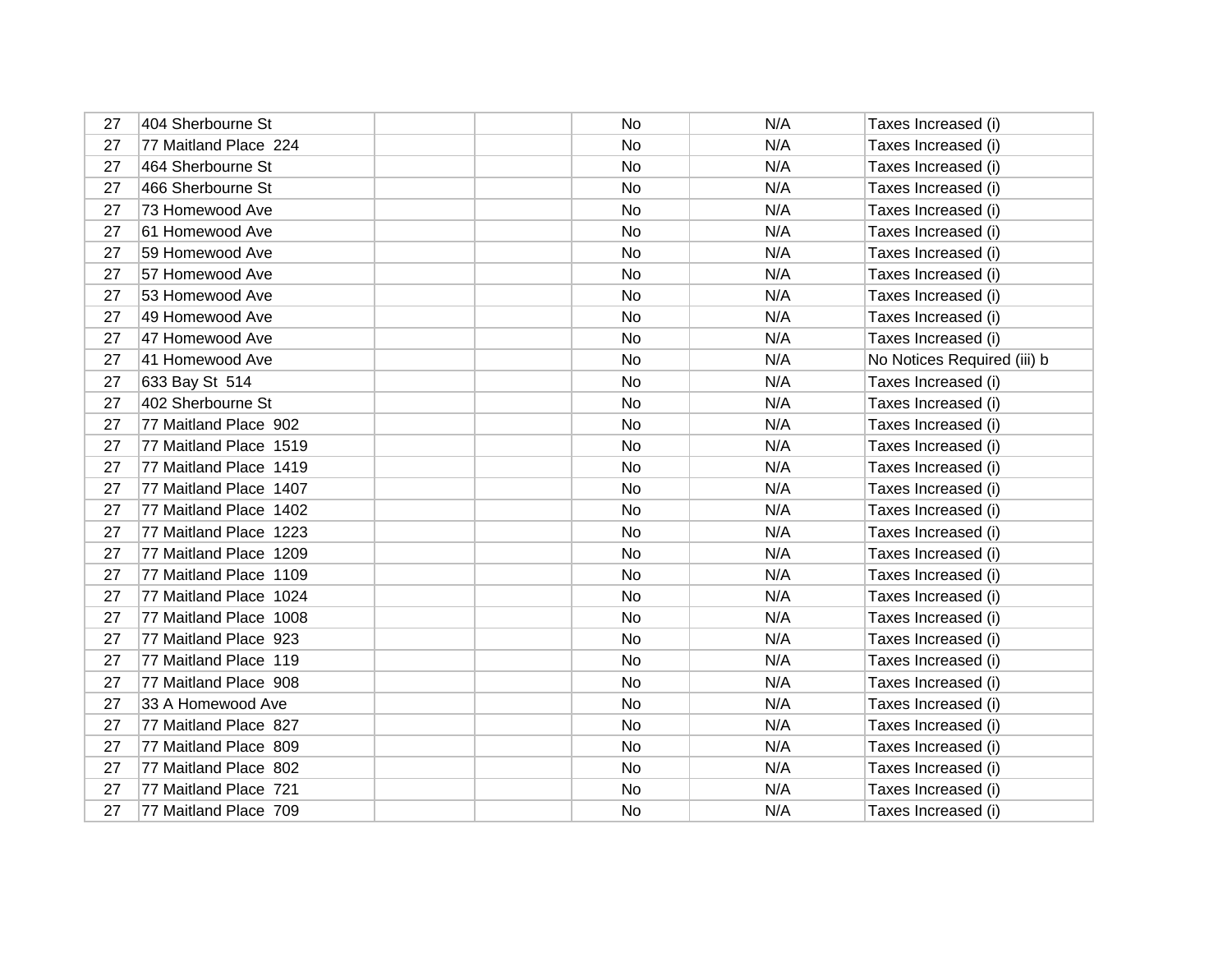| 27 | 77 Maitland Place 520 | No | N/A | Taxes Increased (i)         |
|----|-----------------------|----|-----|-----------------------------|
| 27 | 77 Maitland Place 426 | No | N/A | Taxes Increased (i)         |
| 27 | 77 Maitland Place 416 | No | N/A | Taxes Increased (i)         |
| 27 | 77 Maitland Place 404 | No | N/A | Taxes Increased (i)         |
| 27 | 77 Maitland Place 326 | No | N/A | Taxes Increased (i)         |
| 27 | 77 Maitland Place 310 | No | N/A | Taxes Increased (i)         |
| 27 | 77 Maitland Place 919 | No | N/A | Taxes Increased (i)         |
| 27 | 914 Yonge St 1509     | No | N/A | Taxes Increased (i)         |
| 27 | 20 Mc Murrich St      | No | N/A | Taxes Increased (i)         |
| 27 | 22 Mc Murrich St      | No | N/A | Taxes Increased (i)         |
| 27 | 900 Yonge St 702      | No | N/A | Taxes Increased (i)         |
| 27 | 900 Yonge St 503      | No | N/A | Taxes Increased (i)         |
| 27 | 900 Yonge St 401      | No | N/A | Taxes Increased (i)         |
| 27 | 914 Yonge St 2010     | No | N/A | Taxes Increased (i)         |
| 27 | 914 Yonge St 2003     | No | N/A | Taxes Increased (i)         |
| 27 | 914 Yonge St 1910     | No | N/A | Taxes Increased (i)         |
| 27 | 914 Yonge St 1805     | No | N/A | Taxes Increased (i)         |
| 27 | 914 Yonge St 1711     | No | N/A | Taxes Increased (i)         |
| 27 | 40 Scollard St 1608   | No | N/A | Taxes Increased (i)         |
| 27 | 914 Yonge St 1601     | No | N/A | Taxes Increased (i)         |
| 27 | 12 Mc Murrich St      | No | N/A | Taxes Increased (i)         |
| 27 | 914 Yonge St 1412     | No | N/A | Taxes Increased (i)         |
| 27 | 914 Yonge St 1411     | No | N/A | Taxes Increased (i)         |
| 27 | 914 Yonge St 1402     | No | N/A | Taxes Increased (i)         |
| 27 | 914 Yonge St 1202     | No | N/A | Taxes Increased (i)         |
| 27 | 914 Yonge St 1107     | No | N/A | Taxes Increased (i)         |
| 27 | 914 Yonge St 1102     | No | N/A | Taxes Increased (i)         |
| 27 | 942 Yonge St 117      | No | N/A | Taxes Increased (i)         |
| 27 | 942 Yonge St 113      | No | N/A | Taxes Increased (i)         |
| 27 | 942 Yonge St 219      | No | N/A | Taxes Increased (i)         |
| 27 | 942 Yonge St 1119     | No | N/A | Taxes Increased (i)         |
| 27 | 914 Yonge St 1705     | No | N/A | Taxes Increased (i)         |
| 27 | 980 Yonge St 804      | No | N/A | No Notices Required (iii) b |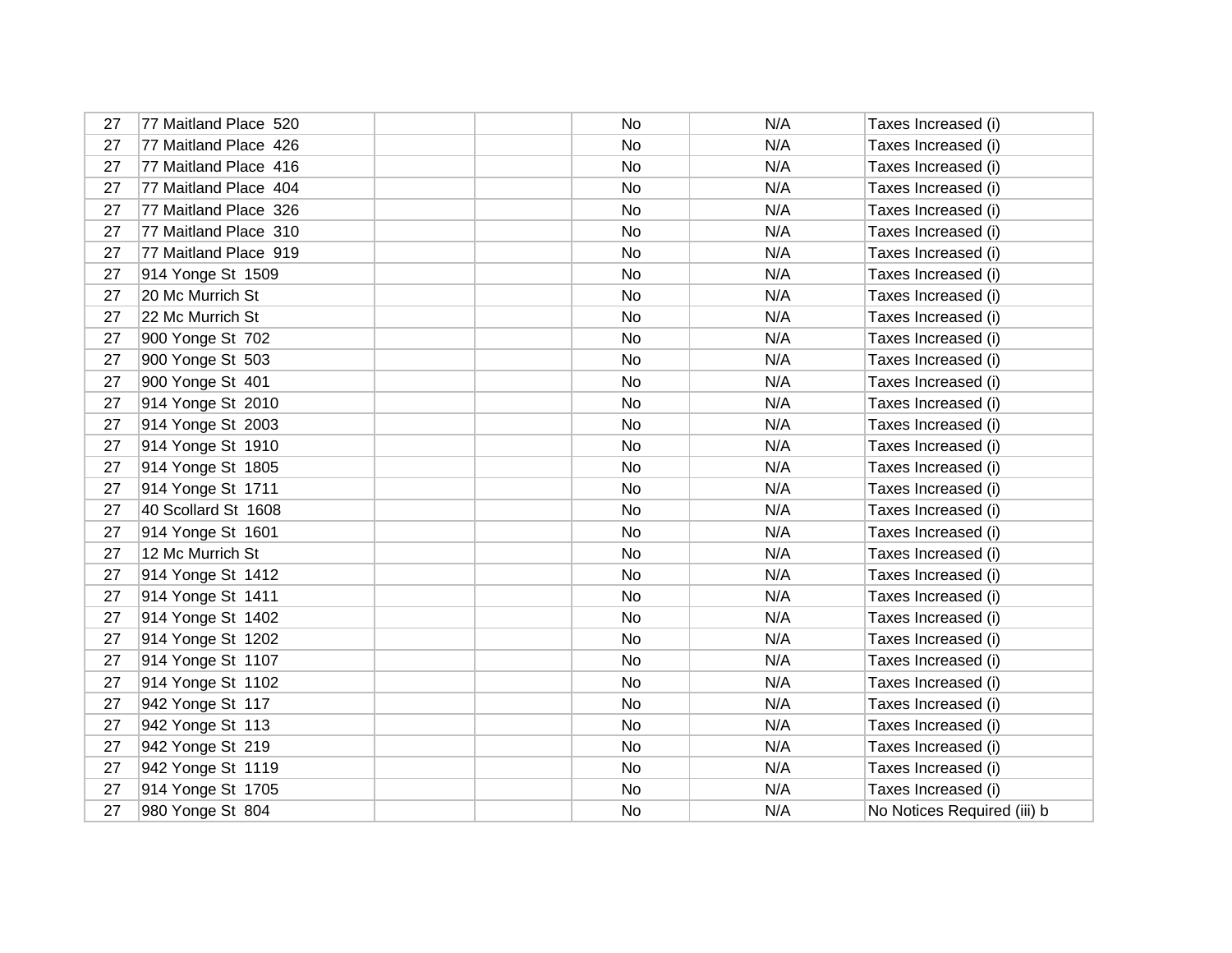| 27 | 13 Belmont St       | No | N/A | Taxes Increased (i)         |
|----|---------------------|----|-----|-----------------------------|
| 27 | 17 Belmont St       | No | N/A | Taxes Increased (i)         |
| 27 | 21 Belmont St       | No | N/A | Taxes Increased (i)         |
| 27 | 25 Belmont St       | No | N/A | Taxes Increased (i)         |
| 27 | 77 Mcmurrich St 617 | No | N/A | No Notices Required (iii) b |
| 27 | 77 Mcmurrich St 611 | No | N/A | No Notices Required (iii) b |
| 27 | 77 Mcmurrich St 518 | No | N/A | No Notices Required (iii) b |
| 27 | 77 Mcmurrich St 517 | No | N/A | No Notices Required (iii) b |
| 27 | 77 Mcmurrich St 513 | No | N/A | No Notices Required (iii) b |
| 27 | 77 Mcmurrich St 419 | No | N/A | No Notices Required (iii) b |
| 27 | 18 A Mc Murrich St  | No | N/A | Taxes Increased (i)         |
| 27 | 980 Yonge St 1004   | No | N/A | No Notices Required (iii) b |
| 27 | 18 Mc Murrich St    | No | N/A | Taxes Increased (i)         |
| 27 | 980 Yonge St 710    | No | N/A | No Notices Required (iii) b |
| 27 | 980 Yonge St 515    | No | N/A | No Notices Required (iii) b |
| 27 | 980 Yonge St 508    | No | N/A | No Notices Required (iii) b |
| 27 | 980 Yonge St 410    | No | N/A | No Notices Required (iii) b |
| 27 | 980 Yonge St 303    | No | N/A | No Notices Required (iii) b |
| 27 | 110 Davenport Rd    | No | N/A | Taxes Increased (i)         |
| 27 | 3 Mcalpine St 408   | No | N/A | No Notices Required (iii) b |
| 27 | 3 Mcalpine St 302   | No | N/A | No Notices Required (iii) b |
| 27 | 3 Mcalpine St 204   | No | N/A | No Notices Required (iii) b |
| 27 | 3 Mcalpine St 103   | No | N/A | No Notices Required (iii) b |
| 27 | 942 Yonge St 1112   | No | N/A | Taxes Increased (i)         |
| 27 | 980 Yonge St 1006   | No | N/A | No Notices Required (iii) b |
| 27 | 15 Mc Murrich St    | No | N/A | Taxes Increased (i)         |
| 27 | 942 Yonge St 1115   | No | N/A | Taxes Increased (i)         |
| 27 | 942 Yonge St 508    | No | N/A | Taxes Increased (i)         |
| 27 | 942 Yonge St 421    | No | N/A | Taxes Increased (i)         |
| 27 | 942 Yonge St 410    | No | N/A | Taxes Increased (i)         |
| 27 | 942 Yonge St 406    | No | N/A | Taxes Increased (i)         |
| 27 | 942 Yonge St 324    | No | N/A | Taxes Increased (i)         |
| 27 | 942 Yonge St 221    | No | N/A | Taxes Increased (i)         |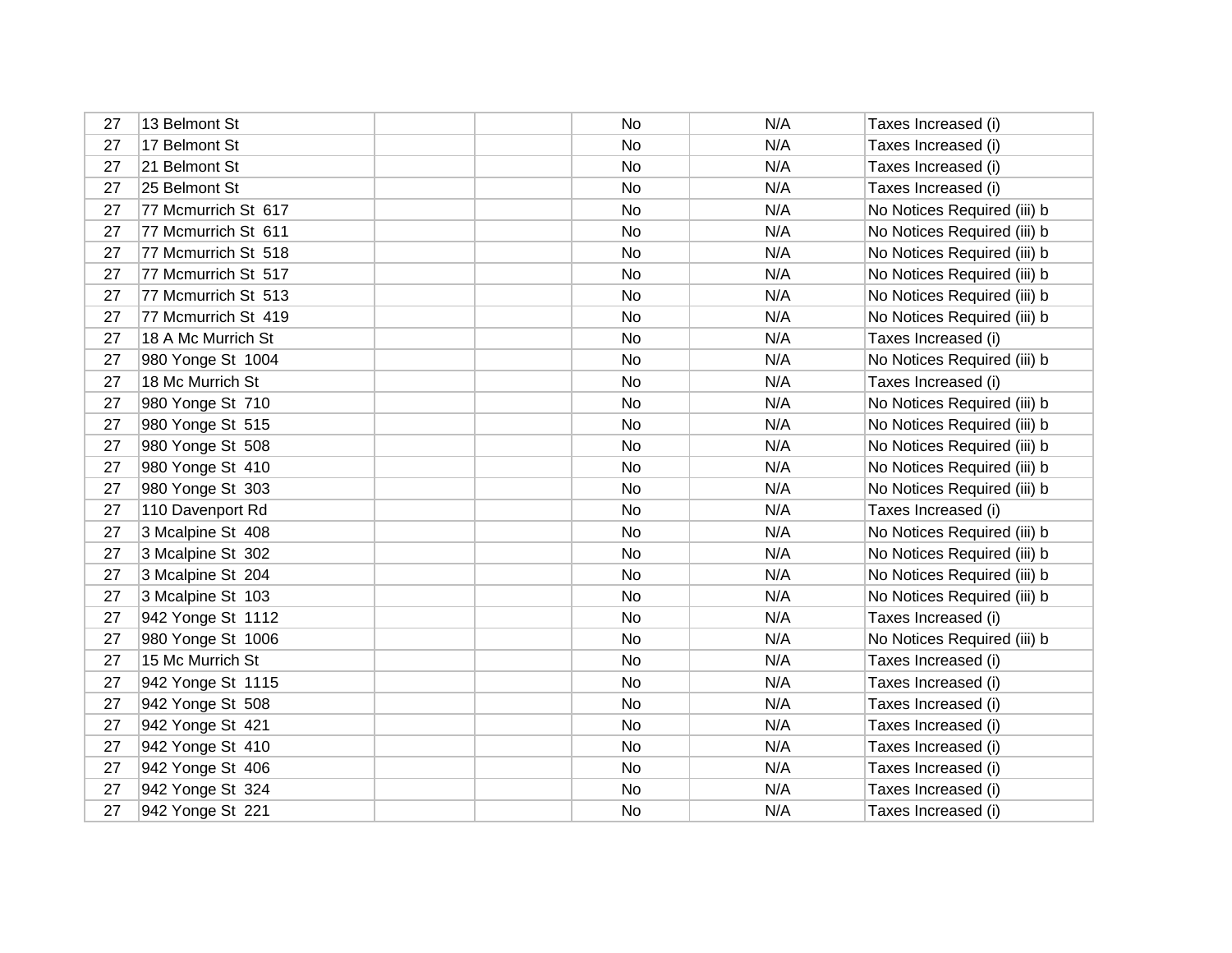| 27 | 942 Yonge St 213     | No | N/A | Taxes Increased (i) |
|----|----------------------|----|-----|---------------------|
| 27 | 942 Yonge St 208     | No | N/A | Taxes Increased (i) |
| 27 | 942 Yonge St 205     | No | N/A | Taxes Increased (i) |
| 27 | 942 Yonge St 522     | No | N/A | Taxes Increased (i) |
| 27 | 942 Yonge St 108     | No | N/A | Taxes Increased (i) |
| 27 | 942 Yonge St 602     | No | N/A | Taxes Increased (i) |
| 27 | 15 Mc Murrich St 904 | No | N/A | Taxes Increased (i) |
| 27 | 15 Mc Murrich St 802 | No | N/A | Taxes Increased (i) |
| 27 | 15 Mc Murrich St 801 | No | N/A | Taxes Increased (i) |
| 27 | 15 Mc Murrich St 703 | No | N/A | Taxes Increased (i) |
| 27 | 15 Mc Murrich St 603 | No | N/A | Taxes Increased (i) |
| 27 | 15 Mc Murrich St 403 | No | N/A | Taxes Increased (i) |
| 27 | 15 Mc Murrich St 402 | No | N/A | Taxes Increased (i) |
| 27 | 15 Mc Murrich St 401 | No | N/A | Taxes Increased (i) |
| 27 | 15 Mc Murrich St 305 | No | N/A | Taxes Increased (i) |
| 27 | 15 Mc Murrich St 205 | No | N/A | Taxes Increased (i) |
| 27 | 22 Roxborough St W   | No | N/A | Taxes Increased (i) |
| 27 | 942 Yonge St 122     | No | N/A | Taxes Increased (i) |
| 27 | 942 Yonge St 806     | No | N/A | Taxes Increased (i) |
| 27 | 68 Belmont St        | No | N/A | Taxes Increased (i) |
| 27 | 942 Yonge St 1102    | No | N/A | Taxes Increased (i) |
| 27 | 942 Yonge St 1018    | No | N/A | Taxes Increased (i) |
| 27 | 942 Yonge St 1014    | No | N/A | Taxes Increased (i) |
| 27 | 942 Yonge St 922     | No | N/A | Taxes Increased (i) |
| 27 | 942 Yonge St 921     | No | N/A | Taxes Increased (i) |
| 27 | 942 Yonge St 919     | No | N/A | Taxes Increased (i) |
| 27 | 942 Yonge St 912     | No | N/A | Taxes Increased (i) |
| 27 | 942 Yonge St 817     | No | N/A | Taxes Increased (i) |
| 27 | 942 Yonge St 816     | No | N/A | Taxes Increased (i) |
| 27 | 942 Yonge St 515     | No | N/A | Taxes Increased (i) |
| 27 | 942 Yonge St 808     | No | N/A | Taxes Increased (i) |
| 27 | 942 Yonge St 1114    | No | N/A | Taxes Increased (i) |
| 27 | 942 Yonge St 802     | No | N/A | Taxes Increased (i) |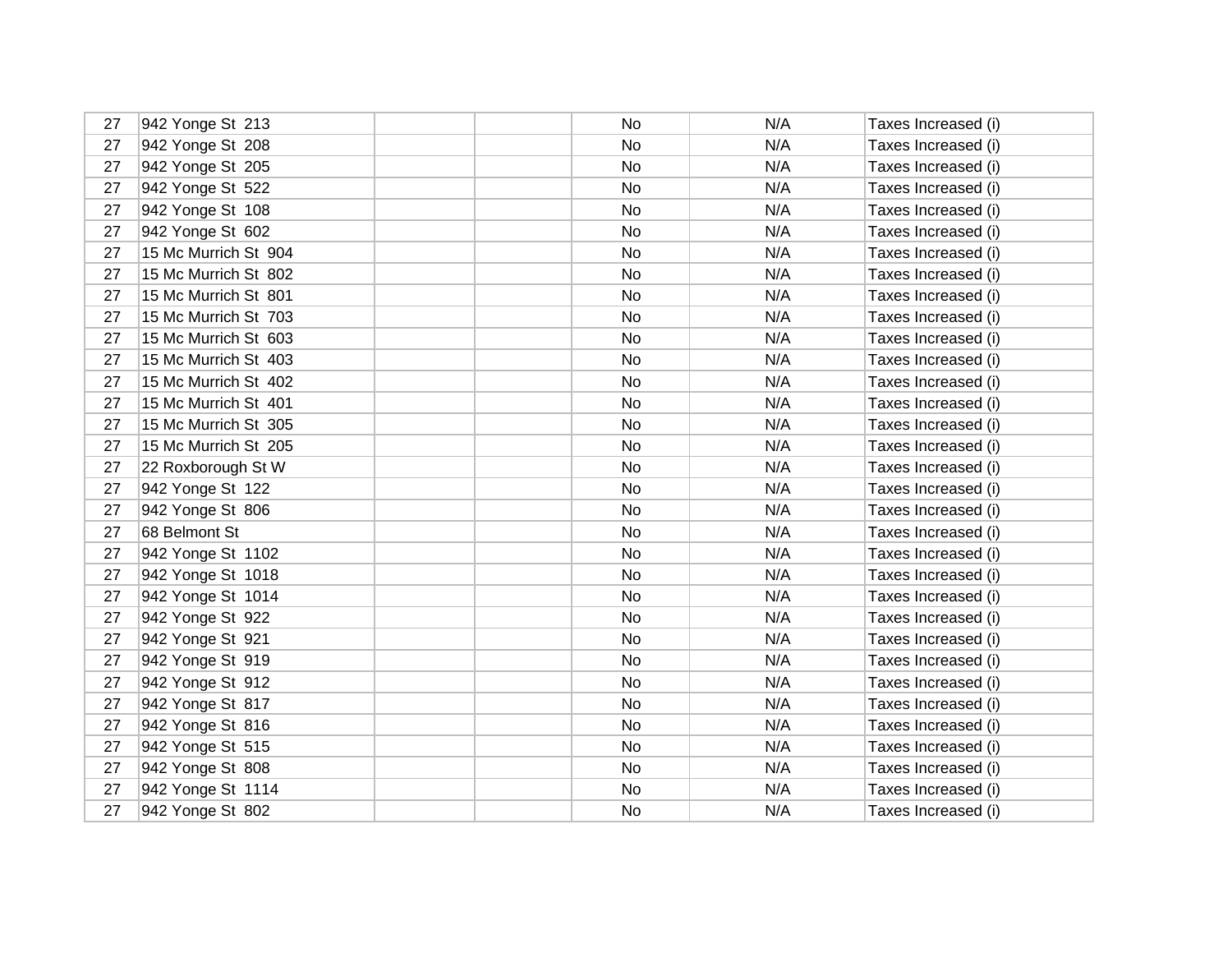| 27 | 942 Yonge St 719    | No | N/A | Taxes Increased (i) |
|----|---------------------|----|-----|---------------------|
| 27 | 942 Yonge St 718    | No | N/A | Taxes Increased (i) |
| 27 | 942 Yonge St 715    | No | N/A | Taxes Increased (i) |
| 27 | 942 Yonge St 710    | No | N/A | Taxes Increased (i) |
| 27 | 942 Yonge St 706    | No | N/A | Taxes Increased (i) |
| 27 | 942 Yonge St 702    | No | N/A | Taxes Increased (i) |
| 27 | 942 Yonge St 701    | No | N/A | Taxes Increased (i) |
| 27 | 942 Yonge St 617    | No | N/A | Taxes Increased (i) |
| 27 | 942 Yonge St 607    | No | N/A | Taxes Increased (i) |
| 27 | 942 Yonge St 603    | No | N/A | Taxes Increased (i) |
| 27 | 942 Yonge St 814    | No | N/A | Taxes Increased (i) |
| 27 | 77 Pears Ave        | No | N/A | Taxes Increased (i) |
| 27 | 168 Davenport Rd    | No | N/A | Taxes Increased (i) |
| 27 | 126 Roxborough St W | No | N/A | Taxes Increased (i) |
| 27 | 124 Roxborough St W | No | N/A | Taxes Increased (i) |
| 27 | 100 Roxborough St W | No | N/A | Taxes Increased (i) |
| 27 | 98 Roxborough St W  | No | N/A | Taxes Increased (i) |
| 27 | 92 Roxborough St W  | No | N/A | Taxes Increased (i) |
| 27 | 119 Macpherson Ave  | No | N/A | Taxes Increased (i) |
| 27 | 149 Macpherson Ave  | No | N/A | Taxes Increased (i) |
| 27 | 45 Pears Ave        | No | N/A | Taxes Increased (i) |
| 27 | 51 Pears Ave        | No | N/A | Taxes Increased (i) |
| 27 | 130 Roxborough St W | No | N/A | Taxes Increased (i) |
| 27 | 71 Pears Ave        | No | N/A | Taxes Increased (i) |
| 27 | 136 Roxborough St W | No | N/A | Taxes Increased (i) |
| 27 | 181 Avenue Rd       | No | N/A | Taxes Increased (i) |
| 27 | 179 Avenue Rd       | No | N/A | Taxes Increased (i) |
| 27 | 177 Avenue Rd       | No | N/A | Taxes Increased (i) |
| 27 | 200 Davenport Rd    | No | N/A | Taxes Increased (i) |
| 27 | 198 A Davenport Rd  | No | N/A | Taxes Increased (i) |
| 27 | 194 Davenport Rd    | No | N/A | Taxes Increased (i) |
| 27 | 192 Davenport Rd    | No | N/A | Taxes Increased (i) |
| 27 | 188 Davenport Rd    | No | N/A | Taxes Increased (i) |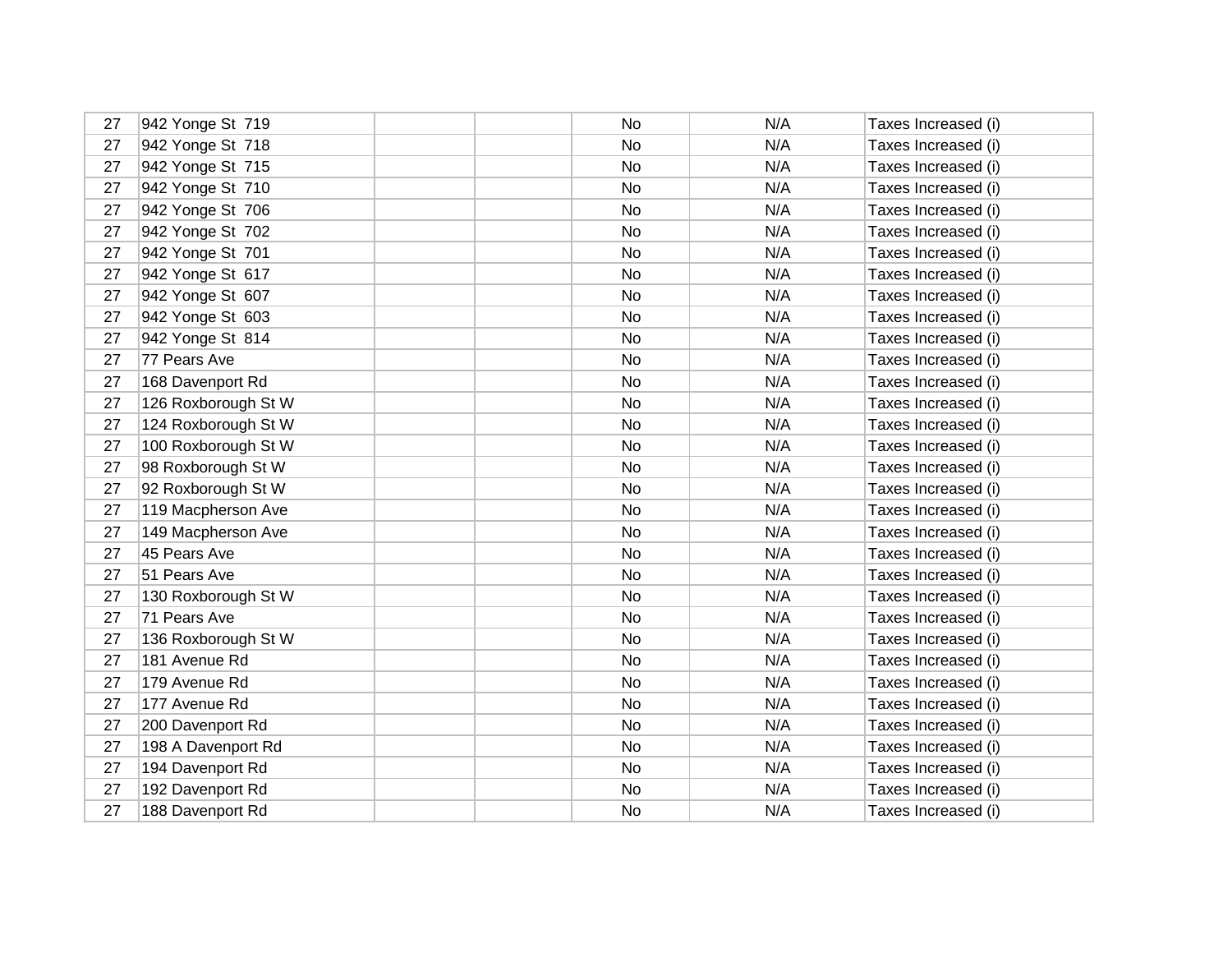| 27 | 184 Davenport Rd    |       |       | No | N/A | Taxes Increased (i) |
|----|---------------------|-------|-------|----|-----|---------------------|
| 27 | 174 Davenport Rd    |       |       | No | N/A | Taxes Increased (i) |
| 27 | 11 Belmont St       |       |       | No | N/A | Taxes Increased (i) |
| 27 | 59 Pears Ave        |       |       | No | N/A | Taxes Increased (i) |
| 27 | 1116 Yonge St       |       |       | No | N/A | Taxes Increased (i) |
| 27 | 633 Bay St 518      |       |       | No | N/A | Taxes Increased (i) |
| 27 | 18 Roxborough St W  |       |       | No | N/A | Taxes Increased (i) |
| 27 | 1094 Yonge St       |       |       | No | N/A | Taxes Increased (i) |
| 27 | 1098 Yonge St       |       |       | No | N/A | Taxes Increased (i) |
| 27 | 1100 Yonge St       |       |       | No | N/A | Taxes Increased (i) |
| 27 | 1102 Yonge St       |       |       | No | N/A | Taxes Increased (i) |
| 27 | 1104 Yonge St       |       |       | No | N/A | Taxes Increased (i) |
| 27 | 1106 Yonge St       |       |       | No | N/A | Taxes Increased (i) |
| 27 | 1108 Yonge St       |       |       | No | N/A | Taxes Increased (i) |
| 27 | 1110 Yonge St       |       |       | No | N/A | Taxes Increased (i) |
| 27 | 128 Roxborough St W |       |       | No | N/A | Taxes Increased (i) |
| 27 | 1114 Yonge St       |       |       | No | N/A | Taxes Increased (i) |
| 27 | 166 Davenport Rd    |       |       | No | N/A | Taxes Increased (i) |
| 27 | 1118 Yonge St       |       |       | No | N/A | Taxes Increased (i) |
| 27 | 1120 Yonge St       |       |       | No | N/A | Taxes Increased (i) |
| 27 | 53 Macpherson Ave   |       |       | No | N/A | Taxes Increased (i) |
| 27 | 71 Macpherson Ave   |       |       | No | N/A | Taxes Increased (i) |
| 27 | 81 Macpherson Ave   |       |       | No | N/A | Taxes Increased (i) |
| 27 | 85 Macpherson Ave   |       |       | No | N/A | Taxes Increased (i) |
| 27 | 89 Macpherson Ave   |       |       | No | N/A | Taxes Increased (i) |
| 27 | 93 Macpherson Ave   |       |       | No | N/A | Taxes Increased (i) |
| 27 | 93 Macpherson Ave   |       |       | No | N/A | Taxes Increased (i) |
| 27 | 142 Roxborough St W |       |       | No | N/A | Taxes Increased (i) |
| 27 | 140 Roxborough St W |       |       | No | N/A | Taxes Increased (i) |
| 27 | 1112 Yonge St       |       |       | No | N/A | Taxes Increased (i) |
| 27 | 1050 Yonge St       | 0.50% | 0.08% | No | N/A | (ii)                |
| 27 | 170 Davenport Rd    |       |       | No | N/A | Taxes Increased (i) |
| 27 | 159 Roxborough St W |       |       | No | N/A | Taxes Increased (i) |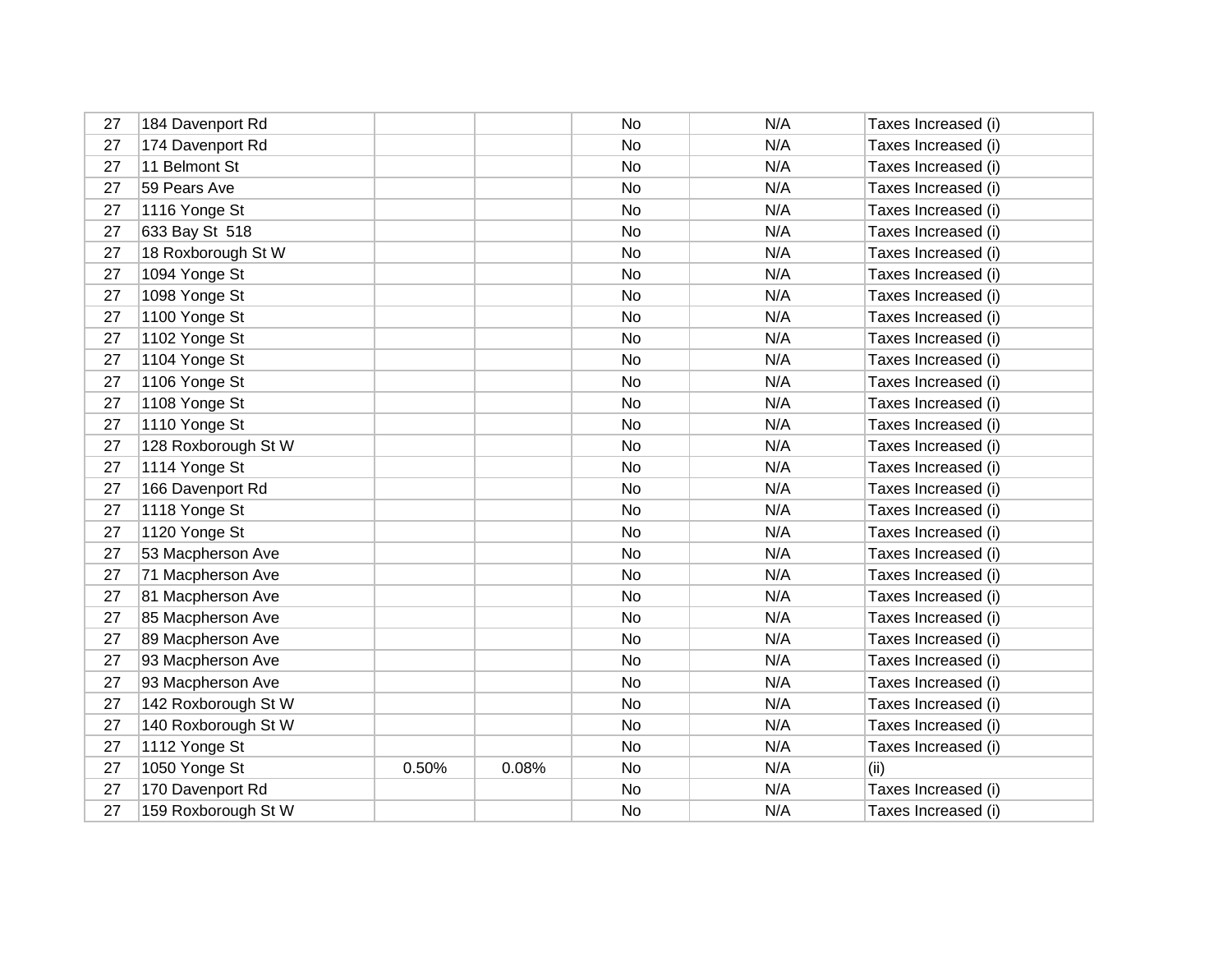| 27 | 167 Roxborough St W     |       |       | No        | N/A | Taxes Increased (i) |
|----|-------------------------|-------|-------|-----------|-----|---------------------|
| 27 | 171 Roxborough St W     |       |       | No        | N/A | Taxes Increased (i) |
| 27 | 173 Roxborough St W     |       |       | No        | N/A | Taxes Increased (i) |
| 27 | 223 Avenue Rd           |       |       | No        | N/A | Taxes Increased (i) |
| 27 | 221 Avenue Rd           |       |       | No        | N/A | Taxes Increased (i) |
| 27 | 219 Avenue Rd           |       |       | No        | N/A | Taxes Increased (i) |
| 27 | 217 Avenue Rd           |       |       | No        | N/A | Taxes Increased (i) |
| 27 | 211 Avenue Rd           |       |       | No        | N/A | Taxes Increased (i) |
| 27 | 151 Roxborough St W     |       |       | No        | N/A | Taxes Increased (i) |
| 27 | 207 Avenue Rd           |       |       | No        | N/A | Taxes Increased (i) |
| 27 | 147-149 Roxborough St W |       |       | No        | N/A | Taxes Increased (i) |
| 27 | 11 Gibson Ave           |       |       | No        | N/A | Taxes Increased (i) |
| 27 | 50 Hillsboro Ave        | 0.85% | 0.17% | No        | N/A | (ii)                |
| 27 | 17 Hillsboro Ave        |       |       | No        | N/A | Taxes Increased (i) |
| 27 | 29 Hillsboro Ave        |       |       | No.       | N/A | Taxes Increased (i) |
| 27 | 33 Hillsboro Ave        |       |       | No        | N/A | Taxes Increased (i) |
| 27 | 41 Hillsboro Ave        |       |       | No        | N/A | Taxes Increased (i) |
| 27 | 43 Hillsboro Ave        |       |       | No        | N/A | Taxes Increased (i) |
| 27 | 114 Belmont St          |       |       | No        | N/A | Taxes Increased (i) |
| 27 | 86 Belmont St           |       |       | <b>No</b> | N/A | Taxes Increased (i) |
| 27 | 70 Belmont St           |       |       | <b>No</b> | N/A | Taxes Increased (i) |
| 27 | 40 Scollard St 1607     |       |       | No        | N/A | Taxes Increased (i) |
| 27 | 209 Avenue Rd           |       |       | No        | N/A | Taxes Increased (i) |
| 27 | 47 Roxborough St W      |       |       | No        | N/A | Taxes Increased (i) |
| 27 | 164 Davenport Rd        |       |       | No        | N/A | Taxes Increased (i) |
| 27 | 162 Davenport Rd        |       |       | No        | N/A | Taxes Increased (i) |
| 27 | 160 Davenport Rd        |       |       | No        | N/A | Taxes Increased (i) |
| 27 | 158 Davenport Rd        |       |       | No        | N/A | Taxes Increased (i) |
| 27 | 156 Davenport Rd        |       |       | No        | N/A | Taxes Increased (i) |
| 27 | 146 Davenport Rd        |       |       | No        | N/A | Taxes Increased (i) |
| 27 | 40 Gibson Ave           |       |       | No        | N/A | Taxes Increased (i) |
| 27 | 26 Gibson Ave           |       |       | No        | N/A | Taxes Increased (i) |
| 27 | 2 Gibson Ave            |       |       | No        | N/A | Taxes Increased (i) |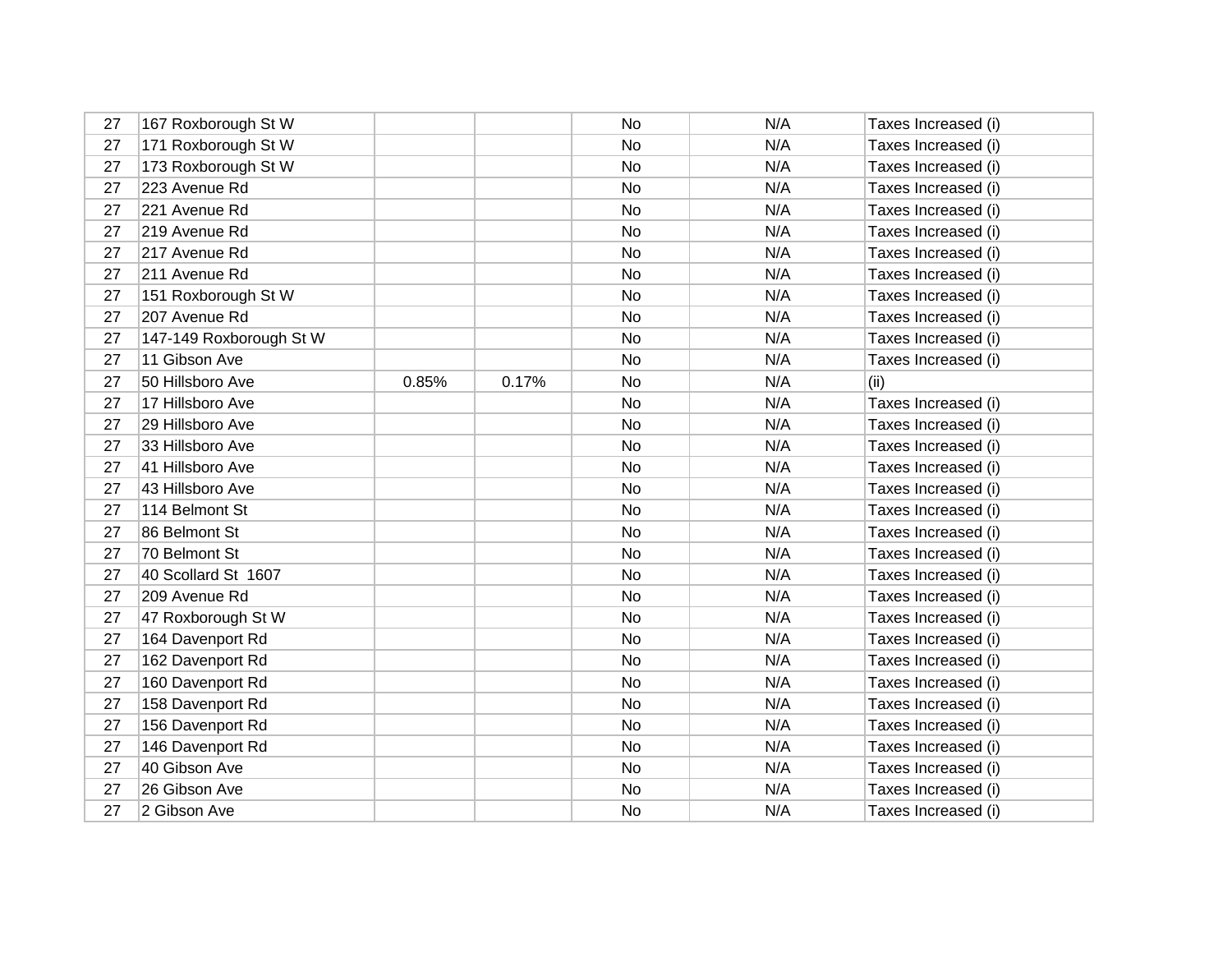| 27 | 1064 Yonge St          |        |       | No        | N/A               | Taxes Increased (i) |
|----|------------------------|--------|-------|-----------|-------------------|---------------------|
| 27 | 155 Roxborough St W    |        |       | No        | N/A               | Taxes Increased (i) |
| 27 | 1070 Yonge St          |        |       | No        | N/A               | Taxes Increased (i) |
| 27 | 62 Belmont St          |        |       | No        | N/A               | Taxes Increased (i) |
| 27 | 49 Roxborough St W     |        |       | No        | N/A               | Taxes Increased (i) |
| 27 | 53 Roxborough St W     |        |       | No        | N/A               | Taxes Increased (i) |
| 27 | 55 Roxborough St W     |        |       | No        | N/A               | Taxes Increased (i) |
| 27 | 73 Roxborough St W     |        |       | No        | N/A               | Taxes Increased (i) |
| 27 | 91 Roxborough St W     |        |       | No        | N/A               | Taxes Increased (i) |
| 27 | 95 Roxborough St W     |        |       | No        | N/A               | Taxes Increased (i) |
| 27 | 103 Roxborough St W    |        |       | No        | N/A               | Taxes Increased (i) |
| 27 | 105 Roxborough St W    |        |       | No        | N/A               | Taxes Increased (i) |
| 27 | 115 Roxborough St W    |        |       | No        | N/A               | Taxes Increased (i) |
| 27 | 139 Roxborough St W    |        |       | No        | N/A               | Taxes Increased (i) |
| 27 | 143 Roxborough St W    |        |       | No        | N/A               | Taxes Increased (i) |
| 27 | 1066 Yonge St          |        |       | No        | N/A               | Taxes Increased (i) |
| 27 | 175 Cumberland St 1003 |        |       | No        | N/A               | Taxes Increased (i) |
| 27 | 26 Bellair St          |        |       | No        | N/A               | Taxes Increased (i) |
| 27 | 175 Cumberland St 2504 |        |       | No        | N/A               | Taxes Increased (i) |
| 27 | 175 Cumberland St 2406 | 0.26%  | 0.04% | No        | N/A               | (ii)                |
| 27 | 175 Cumberland St 2304 |        |       | <b>No</b> | N/A               | Taxes Increased (i) |
| 27 | 175 Cumberland St 2107 |        |       | No        | N/A               | Taxes Increased (i) |
| 27 | 175 Cumberland St 1909 |        |       | No        | N/A               | Taxes Increased (i) |
| 27 | 175 Cumberland St 1801 |        |       | No        | N/A               | Taxes Increased (i) |
| 27 | 175 Cumberland St 1405 |        |       | No        | N/A               | Taxes Increased (i) |
| 27 | 175 Cumberland St 1404 |        |       | No        | N/A               | Taxes Increased (i) |
| 27 | 175 Cumberland St 1401 |        |       | No        | N/A               | Taxes Increased (i) |
| 27 | 58 Scollard St         |        |       | No.       | N/A               | Taxes Increased (i) |
| 27 | 175 Cumberland St 1103 |        |       | No        | N/A               | Taxes Increased (i) |
| 27 | 136 Cumberland St      |        |       | No        | N/A               | Taxes Increased (i) |
| 27 | 130 Bloor St W         | 29.17% | 4.38% | Yes       | December 15, 2009 | N/A                 |
| 27 | 110 Bloor St W 2007    |        |       | No        | N/A               | Taxes Increased (i) |
| 27 | 110 Bloor St W 1907    |        |       | No        | N/A               | Taxes Increased (i) |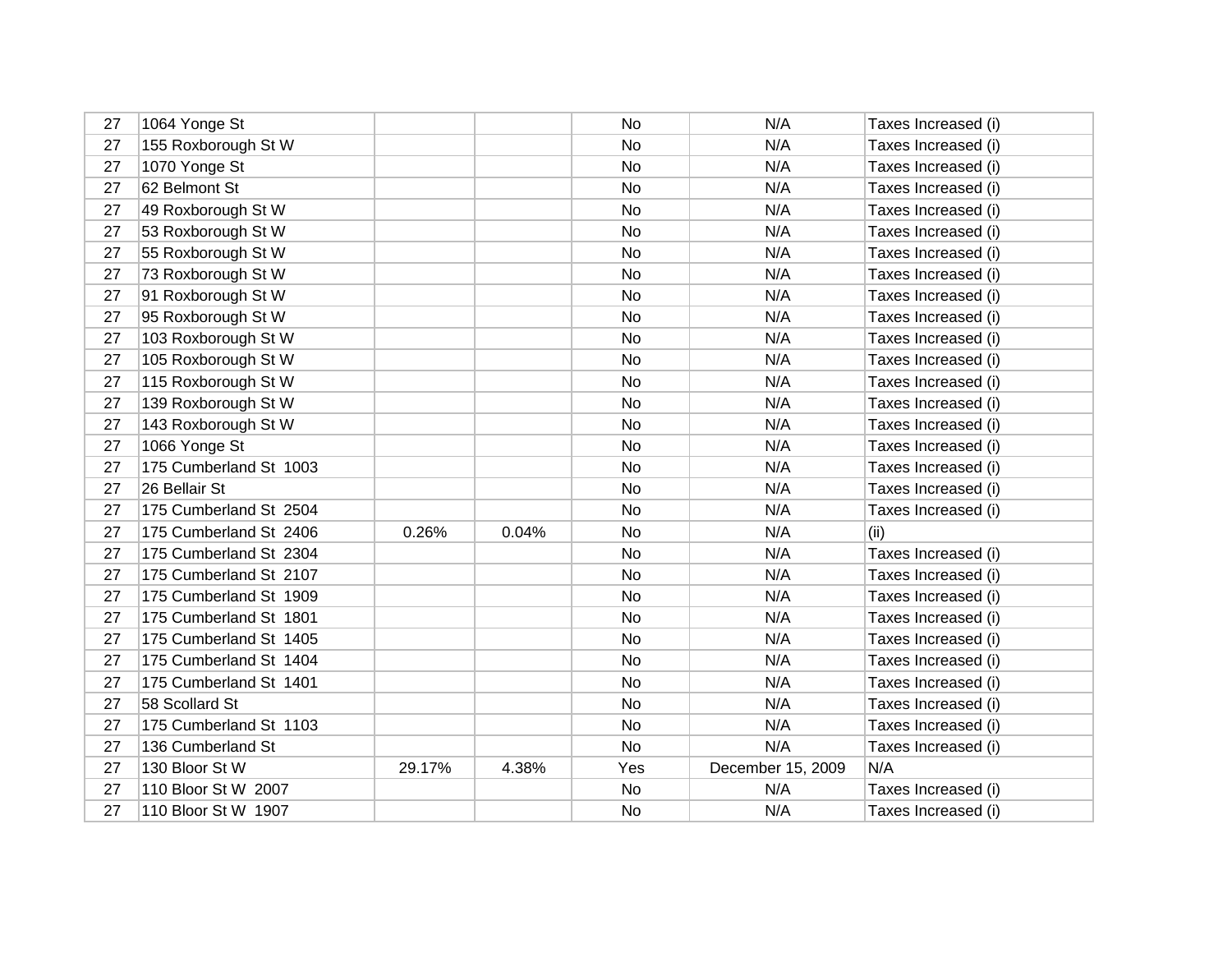| 27 | 110 Bloor St W 1804    | No | N/A | Taxes Increased (i) |
|----|------------------------|----|-----|---------------------|
| 27 | 110 Bloor St W 1803    | No | N/A | Taxes Increased (i) |
| 27 | 110 Bloor St W 1703    | No | N/A | Taxes Increased (i) |
| 27 | 110 Bloor St W 1604    | No | N/A | Taxes Increased (i) |
| 27 | 110 Bloor St W 1603    | No | N/A | Taxes Increased (i) |
| 27 | 110 Bloor St W 1509    | No | N/A | Taxes Increased (i) |
| 27 | 110 Bloor St W 1508    | No | N/A | Taxes Increased (i) |
| 27 | 175 Cumberland St 1209 | No | N/A | Taxes Increased (i) |
| 27 | 225 Davenport Rd 304   | No | N/A | Taxes Increased (i) |
| 27 | 110 Hazelton Ave       | No | N/A | Taxes Increased (i) |
| 27 | 114 Hazelton Ave       | No | N/A | Taxes Increased (i) |
| 27 | 116 Hazelton Ave       | No | N/A | Taxes Increased (i) |
| 27 | 116 B Hazelton Ave     | No | N/A | Taxes Increased (i) |
| 27 | 126 Hazelton Ave       | No | N/A | Taxes Increased (i) |
| 27 | 225 Davenport Rd 604   | No | N/A | Taxes Increased (i) |
| 27 | 225 Davenport Rd 514   | No | N/A | Taxes Increased (i) |
| 27 | 225 Davenport Rd 511   | No | N/A | Taxes Increased (i) |
| 27 | 225 Davenport Rd 419   | No | N/A | Taxes Increased (i) |
| 27 | 225 Davenport Rd 410   | No | N/A | Taxes Increased (i) |
| 27 | 26 Bellair St          | No | N/A | Taxes Increased (i) |
| 27 | 225 Davenport Rd 319   | No | N/A | Taxes Increased (i) |
| 27 | 128 / Cumberland St    | No | N/A | Taxes Increased (i) |
| 27 | 225 Davenport Rd 204   | No | N/A | Taxes Increased (i) |
| 27 | 137 Avenue Rd          | No | N/A | Taxes Increased (i) |
| 27 | 135 Avenue Rd          | No | N/A | Taxes Increased (i) |
| 27 | 131 Avenue Rd          | No | N/A | Taxes Increased (i) |
| 27 | 164 Cumberland St 707  | No | N/A | Taxes Increased (i) |
| 27 | 164 Cumberland St 702  | No | N/A | Taxes Increased (i) |
| 27 | 164 Cumberland St 602  | No | N/A | Taxes Increased (i) |
| 27 | 164 Cumberland St 506  | No | N/A | Taxes Increased (i) |
| 27 | 164 Cumberland St 408  | No | N/A | Taxes Increased (i) |
| 27 | 164 Cumberland St 402  | No | N/A | Taxes Increased (i) |
| 27 | 110 Bloor St W 1404    | No | N/A | Taxes Increased (i) |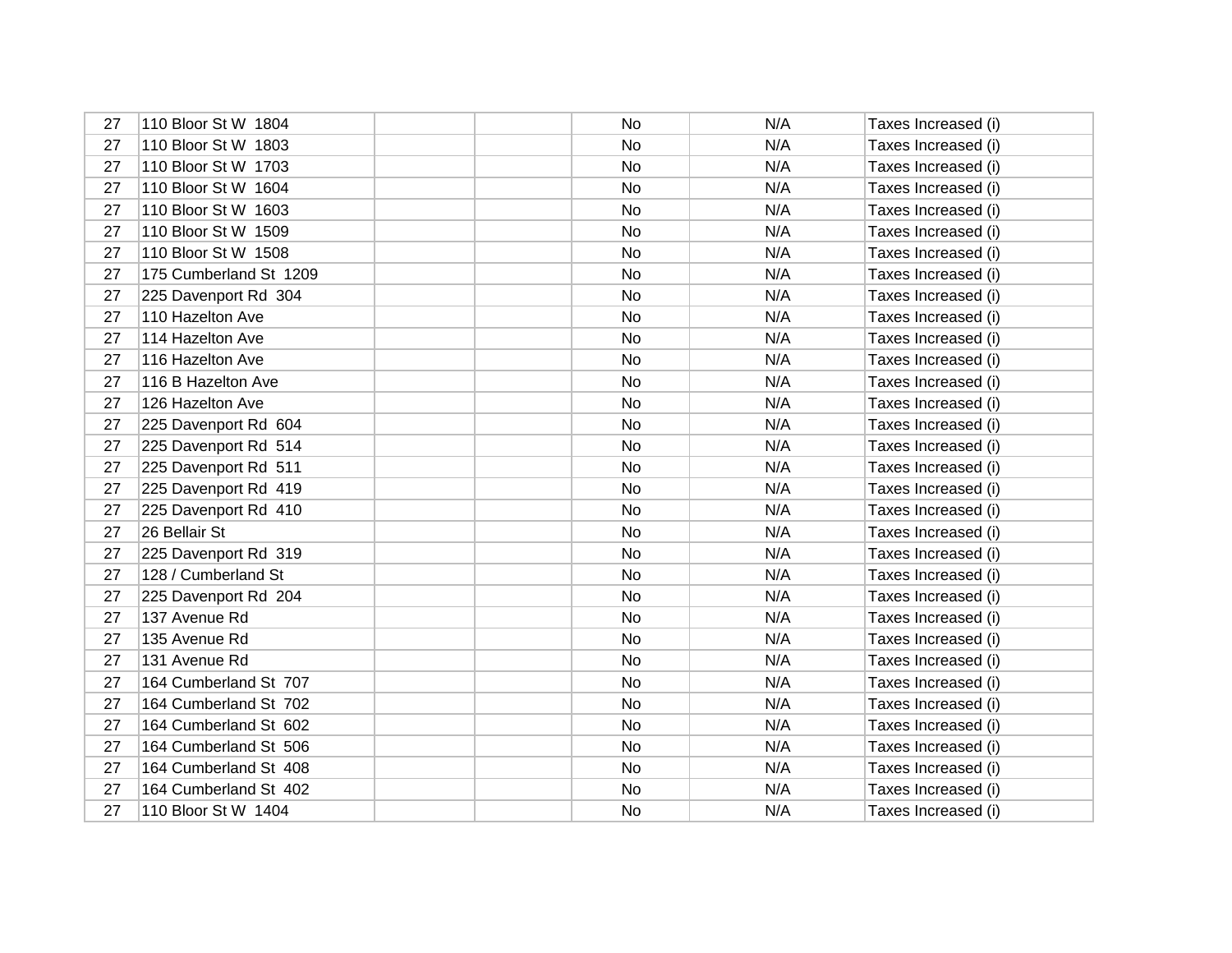| 27 | 225 Davenport Rd 408  |        |       | No  | N/A               | Taxes Increased (i)         |
|----|-----------------------|--------|-------|-----|-------------------|-----------------------------|
| 27 | 12 Cumberland St      |        |       | No  | N/A               | Taxes Increased (i)         |
| 27 | 110 Bloor St W 1506   |        |       | No  | N/A               | Taxes Increased (i)         |
| 27 | 102 Bloor St W 211    |        |       | No  | N/A               | No Notices Required (iii) b |
| 27 | 102 Bloor St W 203    |        |       | No  | N/A               | No Notices Required (iii) b |
| 27 | 10 Bellair St 1203    |        |       | No  | N/A               | No Notices Required (iii) b |
| 27 | 10 Bellair St 906     |        |       | No  | N/A               | No Notices Required (iii) b |
| 27 | 80 Cumberland St 1902 |        |       | No  | N/A               | No Notices Required (iii) b |
| 27 | 80 Cumberland St 905  |        |       | No  | N/A               | No Notices Required (iii) b |
| 27 | 80 Cumberland St 509  |        |       | No  | N/A               | No Notices Required (iii) b |
| 27 | 80 Cumberland St 508  |        |       | No  | N/A               | No Notices Required (iii) b |
| 27 | 80 Cumberland St 204  |        |       | No  | N/A               | No Notices Required (iii) b |
| 27 | 102 Bloor St W 710    |        |       | No  | N/A               | No Notices Required (iii) b |
| 27 | 20 Cumberland St      |        |       | No  | N/A               | Taxes Increased (i)         |
| 27 | 102 Bloor St W 909    |        |       | No  | N/A               | No Notices Required (iii) b |
| 27 | 826 Yonge St          | 56.71% | 8.51% | Yes | December 15, 2009 | N/A                         |
| 27 | 832 Yonge St          |        |       | No  | N/A               | Taxes Increased (i)         |
| 27 | 838 Yonge St          |        |       | No  | N/A               | Taxes Increased (i)         |
| 27 | 844 Yonge St          |        |       | No  | N/A               | Taxes Increased (i)         |
| 27 | 846 Yonge St          |        |       | No  | N/A               | Taxes Increased (i)         |
| 27 | 848 Yonge St          |        |       | No  | N/A               | Taxes Increased (i)         |
| 27 | 3 Yorkville Ave       |        |       | No  | N/A               | Taxes Increased (i)         |
| 27 | 11 Yorkville Ave      |        |       | No  | N/A               | Taxes Increased (i)         |
| 27 | 19 Yorkville Ave      |        |       | No  | N/A               | Taxes Increased (i)         |
| 27 |                       |        |       |     |                   |                             |
|    | 22 Mackenzie Cres     |        |       | No  | N/A               | Taxes Increased (i)         |
| 27 | 6 Mackenzie Cres      |        |       | No  | N/A               | Taxes Increased (i)         |
| 27 | 27 Bellair St         |        |       | No  | N/A               | Taxes Increased (i)         |
| 27 | 110 Bloor St W 1010   |        |       | No  | N/A               | Taxes Increased (i)         |
| 27 | 104 Hazelton Ave      |        |       | No  | N/A               | Taxes Increased (i)         |
| 27 | 110 Bloor St W 1403   |        |       | No  | N/A               | Taxes Increased (i)         |
| 27 | 110 Bloor St W 1305   |        |       | No  | N/A               | Taxes Increased (i)         |
| 27 | 110 Bloor St W 1210   |        |       | No  | N/A               | Taxes Increased (i)         |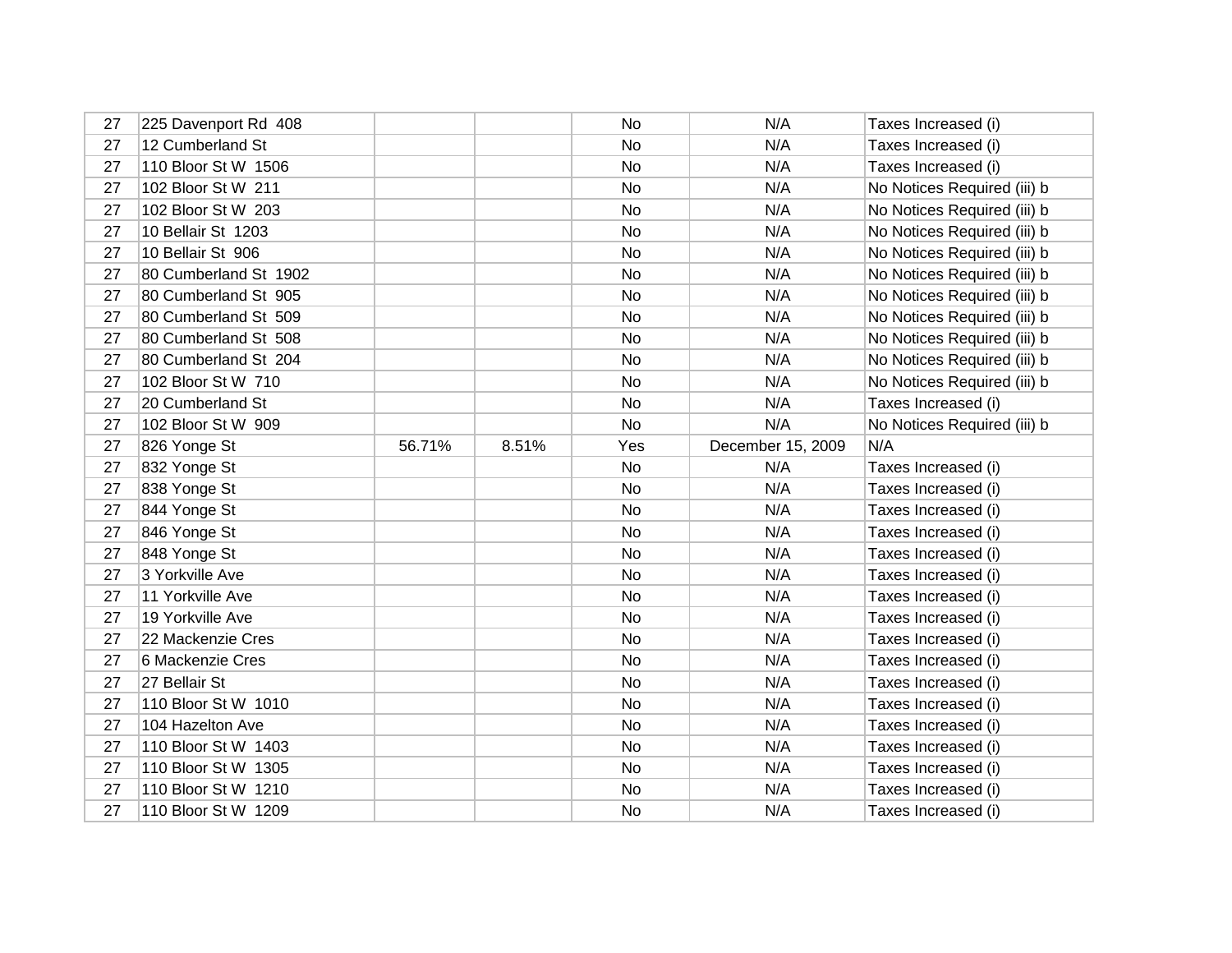| 27 | 110 Bloor St W 1208 | No | N/A | Taxes Increased (i)         |
|----|---------------------|----|-----|-----------------------------|
| 27 | 110 Bloor St W 1203 | No | N/A | Taxes Increased (i)         |
| 27 | 110 Bloor St W 1202 | No | N/A | Taxes Increased (i)         |
| 27 | 110 Bloor St W 1106 | No | N/A | Taxes Increased (i)         |
| 27 | 110 Bloor St W 1105 | No | N/A | Taxes Increased (i)         |
| 27 | 102 Bloor St W 302  | No | N/A | No Notices Required (iii) b |
| 27 | 110 Bloor St W 1102 | No | N/A | Taxes Increased (i)         |
| 27 | 110 Bloor St W 1408 | No | N/A | Taxes Increased (i)         |
| 27 | 110 Bloor St W 904  | No | N/A | Taxes Increased (i)         |
| 27 | 110 Bloor St W 806  | No | N/A | Taxes Increased (i)         |
| 27 | 110 Bloor St W 801  | No | N/A | Taxes Increased (i)         |
| 27 | 110 Bloor St W 710  | No | N/A | Taxes Increased (i)         |
| 27 | 110 Bloor St W 706  | No | N/A | Taxes Increased (i)         |
| 27 | 110 Bloor St W 701  | No | N/A | Taxes Increased (i)         |
| 27 | 110 Bloor St W 605  | No | N/A | Taxes Increased (i)         |
| 27 | 110 Bloor St W 601  | No | N/A | Taxes Increased (i)         |
| 27 | 110 Bloor St W 502  | No | N/A | Taxes Increased (i)         |
| 27 | 110 Bloor St W 401  | No | N/A | Taxes Increased (i)         |
| 27 | 102 Bloor St W 7    | No | N/A | No Notices Required (iii) b |
| 27 | 110 Bloor St W 1104 | No | N/A | Taxes Increased (i)         |
| 27 | 72 Scollard St      | No | N/A | Taxes Increased (i)         |
| 27 | 101 Davenport Rd    | No | N/A | Taxes Increased (i)         |
| 27 | 109 Scollard St     | No | N/A | Taxes Increased (i)         |
| 27 | 15 Hazelton Ave     | No | N/A | Taxes Increased (i)         |
| 27 | 122 Scollard St     | No | N/A | Taxes Increased (i)         |
| 27 | 112 Scollard St     | No | N/A | Taxes Increased (i)         |
| 27 | 106 Scollard St     | No | N/A | Taxes Increased (i)         |
| 27 | 104 Scollard St     | No | N/A | Taxes Increased (i)         |
| 27 | 92 C Scollard St    | No | N/A | Taxes Increased (i)         |
| 27 | 92 A Scollard St    | No | N/A | Taxes Increased (i)         |
| 27 | 90 Scollard St      | No | N/A | Taxes Increased (i)         |
| 27 | 105 Scollard St     | No | N/A | Taxes Increased (i)         |
| 27 | 76 Scollard St      | No | N/A | Taxes Increased (i)         |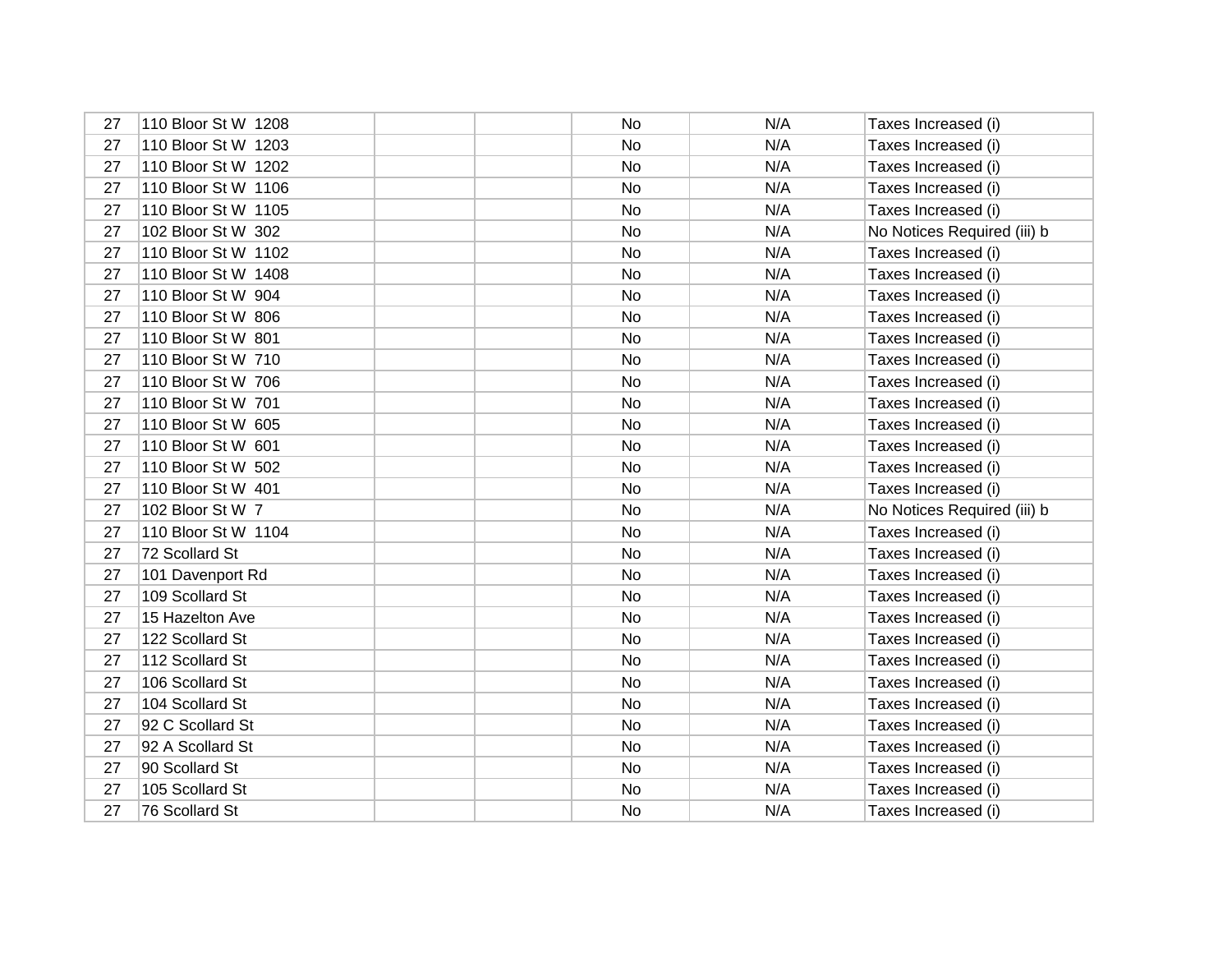| 27 | 91 Scollard St        |       |       | <b>No</b> | N/A               | Taxes Increased (i)         |
|----|-----------------------|-------|-------|-----------|-------------------|-----------------------------|
| 27 | 68-70 Scollard St     |       |       | No        | N/A               | Taxes Increased (i)         |
| 27 | 93 Davenport Rd       | 2.89% | 0.58% | Yes       | December 15, 2009 | N/A                         |
| 27 | 15 Berryman St        |       |       | No        | N/A               | Taxes Increased (i)         |
| 27 | 31 Berryman St        |       |       | No        | N/A               | Taxes Increased (i)         |
| 27 | 77 Hazelton Ave       |       |       | No        | N/A               | Taxes Increased (i)         |
| 27 | 67 Hazelton Ave       |       |       | No        | N/A               | Taxes Increased (i)         |
| 27 | 65 Hazelton Ave       |       |       | No        | N/A               | Taxes Increased (i)         |
| 27 | 41 Hazelton Ave       |       |       | No        | N/A               | Taxes Increased (i)         |
| 27 | 37 Hazelton Ave       |       |       | No        | N/A               | Taxes Increased (i)         |
| 27 | 35 Hazelton Ave       |       |       | No        | N/A               | Taxes Increased (i)         |
| 27 | 108 Hazelton Ave      |       |       | No        | N/A               | Taxes Increased (i)         |
| 27 | 80 Scollard St        |       |       | No        | N/A               | Taxes Increased (i)         |
| 27 | 18 Yorkville Ave 516  |       |       | No        | N/A               | No Notices Required (iii) b |
| 27 | 40 Scollard St 1407   |       |       | No        | N/A               | Taxes Increased (i)         |
| 27 | 40 Scollard St 1006   |       |       | No        | N/A               | Taxes Increased (i)         |
| 27 | 40 Scollard St 901    |       |       | <b>No</b> | N/A               | Taxes Increased (i)         |
| 27 | 40 Scollard St 508    |       |       | No        | N/A               | Taxes Increased (i)         |
| 27 | 22 Scollard St        |       |       | No        | N/A               | Taxes Increased (i)         |
| 27 | 1331 Bay St 701       |       |       | <b>No</b> | N/A               | Taxes Increased (i)         |
| 27 | 1315 Bay St           |       |       | No        | N/A               | Taxes Increased (i)         |
| 27 | 18 Yorkville Ave 2801 |       |       | No        | N/A               | No Notices Required (iii) b |
| 27 | 18 Yorkville Ave 2507 |       |       | No        | N/A               | No Notices Required (iii) b |
| 27 | 18 Yorkville Ave 1106 |       |       | No        | N/A               | No Notices Required (iii) b |
| 27 | 107 A Scollard St     |       |       | No        | N/A               | Taxes Increased (i)         |
| 27 | 18 Yorkville Ave 905  |       |       | No        | N/A               | No Notices Required (iii) b |
| 27 | 28 Bishop St          |       |       | No        | N/A               | Taxes Increased (i)         |
| 27 | 18 Yorkville Ave 411  |       |       | No        | N/A               | No Notices Required (iii) b |
| 27 | 18 Yorkville Ave 308  |       |       | No        | N/A               | No Notices Required (iii) b |
| 27 | 21 Scollard St 305    |       |       | No        | N/A               | No Notices Required (iii) b |
| 27 | 874 Yonge St          |       |       | No        | N/A               | Taxes Increased (i)         |
| 27 | 106 Yorkville Ave     |       |       | No        | N/A               | Taxes Increased (i)         |
| 27 | 90 Yorkville Ave      |       |       | No        | N/A               | Taxes Increased (i)         |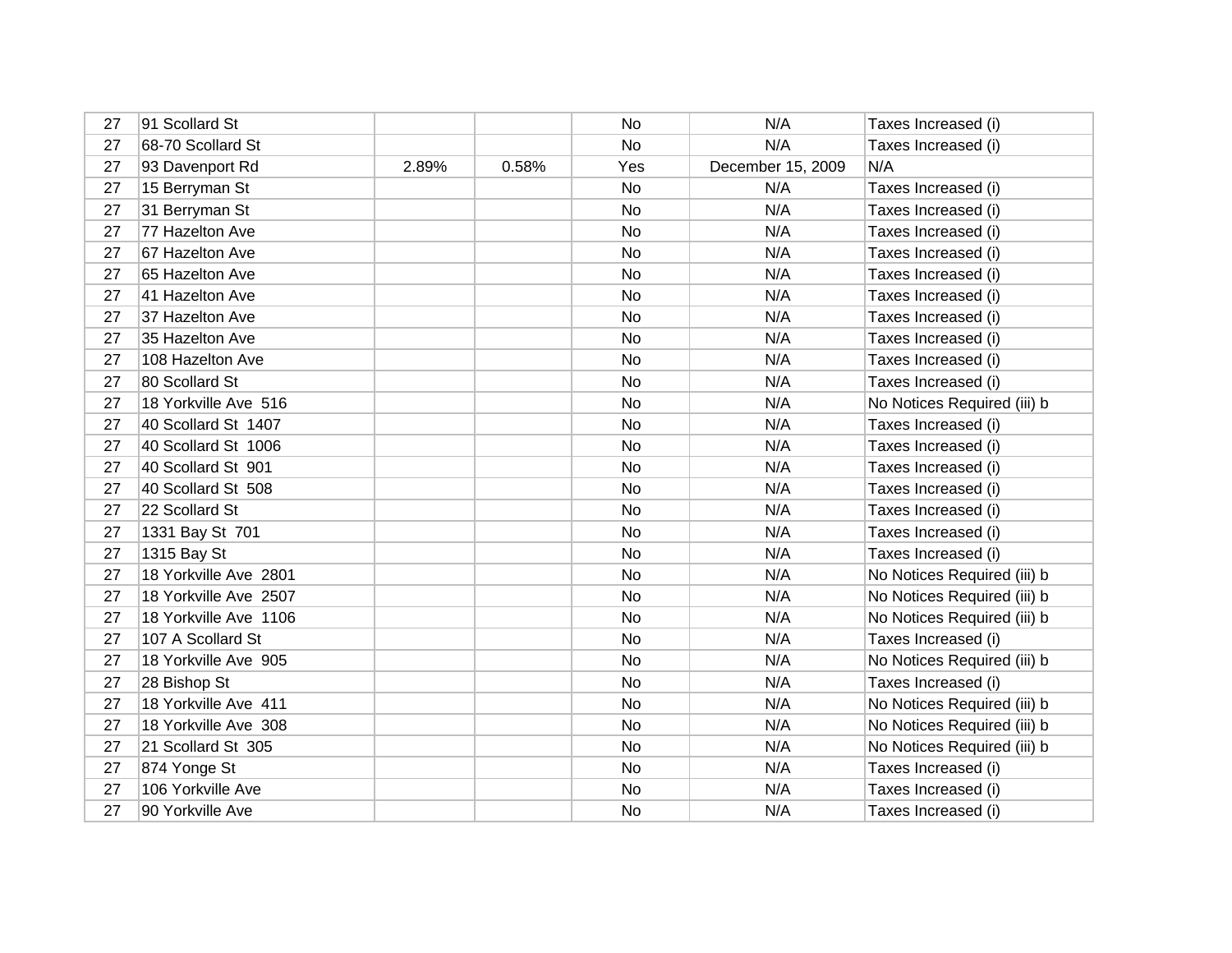| 27 | 86 Yorkville Ave     |       |       | No        | N/A | Taxes Increased (i)         |
|----|----------------------|-------|-------|-----------|-----|-----------------------------|
| 27 | 70 Yorkville Ave     |       |       | No        | N/A | Taxes Increased (i)         |
| 27 | 83 Scollard St       |       |       | No        | N/A | Taxes Increased (i)         |
| 27 | 87 Scollard St       |       |       | No        | N/A | Taxes Increased (i)         |
| 27 | 89 Scollard St       |       |       | No        | N/A | Taxes Increased (i)         |
| 27 | 18 Yorkville Ave 909 |       |       | <b>No</b> | N/A | No Notices Required (iii) b |
| 27 | 55 Avenue Rd W801    |       |       | No        | N/A | Taxes Increased (i)         |
| 27 | 36 Berryman St       |       |       | No        | N/A | Taxes Increased (i)         |
| 27 | 64 Hazelton Ave      |       |       | No        | N/A | Taxes Increased (i)         |
| 27 | 74 Hazelton Ave      |       |       | No        | N/A | Taxes Increased (i)         |
| 27 | 76 Hazelton Ave      |       |       | No        | N/A | Taxes Increased (i)         |
| 27 | 86 Hazelton Ave      |       |       | No        | N/A | Taxes Increased (i)         |
| 27 | 98 Hazelton Ave      |       |       | No        | N/A | Taxes Increased (i)         |
| 27 | 1 Webster Ave        |       |       | No        | N/A | Taxes Increased (i)         |
| 27 | 111 Avenue Rd        |       |       | No        | N/A | Taxes Increased (i)         |
| 27 | 103 Avenue Rd        | 1.27% | 0.25% | No        | N/A | (ii)                        |
| 27 | 99 Avenue Rd 6       |       |       | No        | N/A | No Notices Required (iii) b |
| 27 | 46 Hazelton Ave      |       |       | No        | N/A | Taxes Increased (i)         |
| 27 | 99 Avenue Rd 1001    |       |       | No        | N/A | No Notices Required (iii) b |
| 27 | 44 Hazelton Ave      |       |       | No        | N/A | Taxes Increased (i)         |
| 27 | 55 Avenue Rd E306    |       |       | No        | N/A | Taxes Increased (i)         |
| 27 | 77 Avenue Rd 506     |       |       | No        | N/A | Taxes Increased (i)         |
| 27 | 77 Avenue Rd 404     |       |       | No        | N/A | Taxes Increased (i)         |
| 27 | 77 Avenue Rd 302     |       |       | No        | N/A | Taxes Increased (i)         |
| 27 | 77 Avenue Rd 210     |       |       | No        | N/A | Taxes Increased (i)         |
| 27 | 24 Webster Ave       |       |       | No        | N/A | Taxes Increased (i)         |
| 27 | 18 Webster Ave       |       |       | No        | N/A | Taxes Increased (i)         |
| 27 | 16 Webster Ave       |       |       | No        | N/A | Taxes Increased (i)         |
| 27 | 10 Webster Ave       |       |       | No        | N/A | Taxes Increased (i)         |
| 27 | 8 Webster Ave        |       |       | No        | N/A | Taxes Increased (i)         |
| 27 | 24 Roxborough St W   |       |       | No        | N/A | Taxes Increased (i)         |
| 27 | 99 Avenue Rd 1003    |       |       | No        | N/A | No Notices Required (iii) b |
| 27 | 105 Hazelton Ave     |       |       | No        | N/A | Taxes Increased (i)         |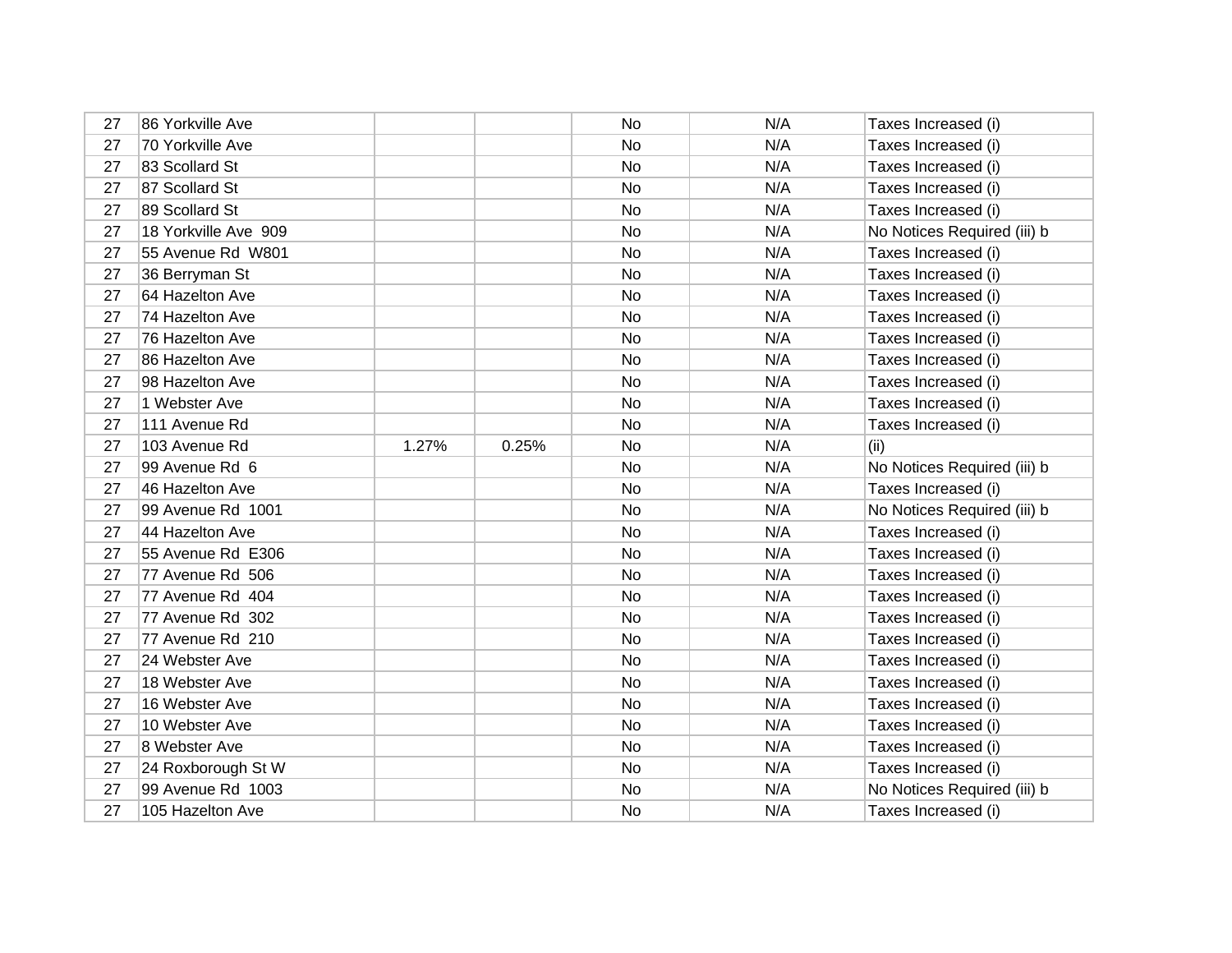| 27 | 20 Bishop St      |       |       | No  | N/A               | Taxes Increased (i)         |
|----|-------------------|-------|-------|-----|-------------------|-----------------------------|
| 27 | 119 Davenport Rd  |       |       | No  | N/A               | No Notices Required (iii) b |
| 27 | 129 Davenport Rd  |       |       | No  | N/A               | Taxes Increased (i)         |
| 27 | 19 New St         |       |       | No  | N/A               | Taxes Increased (i)         |
| 27 | 25 New St         |       |       | No  | N/A               | Taxes Increased (i)         |
| 27 | 127 Hazelton Ave  |       |       | No  | N/A               | Taxes Increased (i)         |
| 27 | 125 Hazelton Ave  |       |       | No  | N/A               | Taxes Increased (i)         |
| 27 | 123 Hazelton Ave  |       |       | No  | N/A               | Taxes Increased (i)         |
| 27 | 121 Hazelton Ave  |       |       | No  | N/A               | Taxes Increased (i)         |
| 27 | 119 Hazelton Ave  |       |       | No  | N/A               | Taxes Increased (i)         |
| 27 | 50 Hazelton Ave   |       |       | No  | N/A               | Taxes Increased (i)         |
| 27 | 115 Hazelton Ave  |       |       | No  | N/A               | Taxes Increased (i)         |
| 27 | 106 Hazelton Ave  |       |       | No  | N/A               | Taxes Increased (i)         |
| 27 | 101 Hazelton Ave  |       |       | No  | N/A               | Taxes Increased (i)         |
| 27 | 97 Hazelton Ave   |       |       | No  | N/A               | Taxes Increased (i)         |
| 27 | 93 Hazelton Ave   |       |       | No  | N/A               | Taxes Increased (i)         |
| 27 | 91 Hazelton Ave   |       |       | No  | N/A               | Taxes Increased (i)         |
| 27 | 89 Hazelton Ave   |       |       | No  | N/A               | Taxes Increased (i)         |
| 27 | 87 Hazelton Ave   |       |       | No  | N/A               | Taxes Increased (i)         |
| 27 | 83 Hazelton Ave   |       |       | No  | N/A               | Taxes Increased (i)         |
| 27 | 30 A Hazelton Ave |       |       | No  | N/A               | Taxes Increased (i)         |
| 27 | 30 Hazelton Ave   |       |       | No  | N/A               | Taxes Increased (i)         |
| 27 | 40 Hazelton Ave 7 |       |       | No  | N/A               | Taxes Increased (i)         |
| 27 | 40 Hazelton Ave 6 |       |       | No  | N/A               | Taxes Increased (i)         |
| 27 | 117 Hazelton Ave  |       |       | No  | N/A               | Taxes Increased (i)         |
| 27 | 114 Pembroke St   |       |       | No  | N/A               | Taxes Increased (i)         |
| 27 | 72 A Pembroke St  |       |       | No  | N/A               | Taxes Increased (i)         |
| 27 | 74 Pembroke St    |       |       | No  | N/A               | Taxes Increased (i)         |
| 27 | 78 Pembroke St    |       |       | No  | N/A               | Taxes Increased (i)         |
| 27 | 80 Pembroke St    | 2.99% | 0.60% | Yes | December 15, 2009 | N/A                         |
| 27 | 84 Pembroke St    |       |       | No  | N/A               | Taxes Increased (i)         |
| 27 | 90 Pembroke St    |       |       | No  | N/A               | Taxes Increased (i)         |
| 27 | 92 Pembroke St    |       |       | No  | N/A               | Taxes Increased (i)         |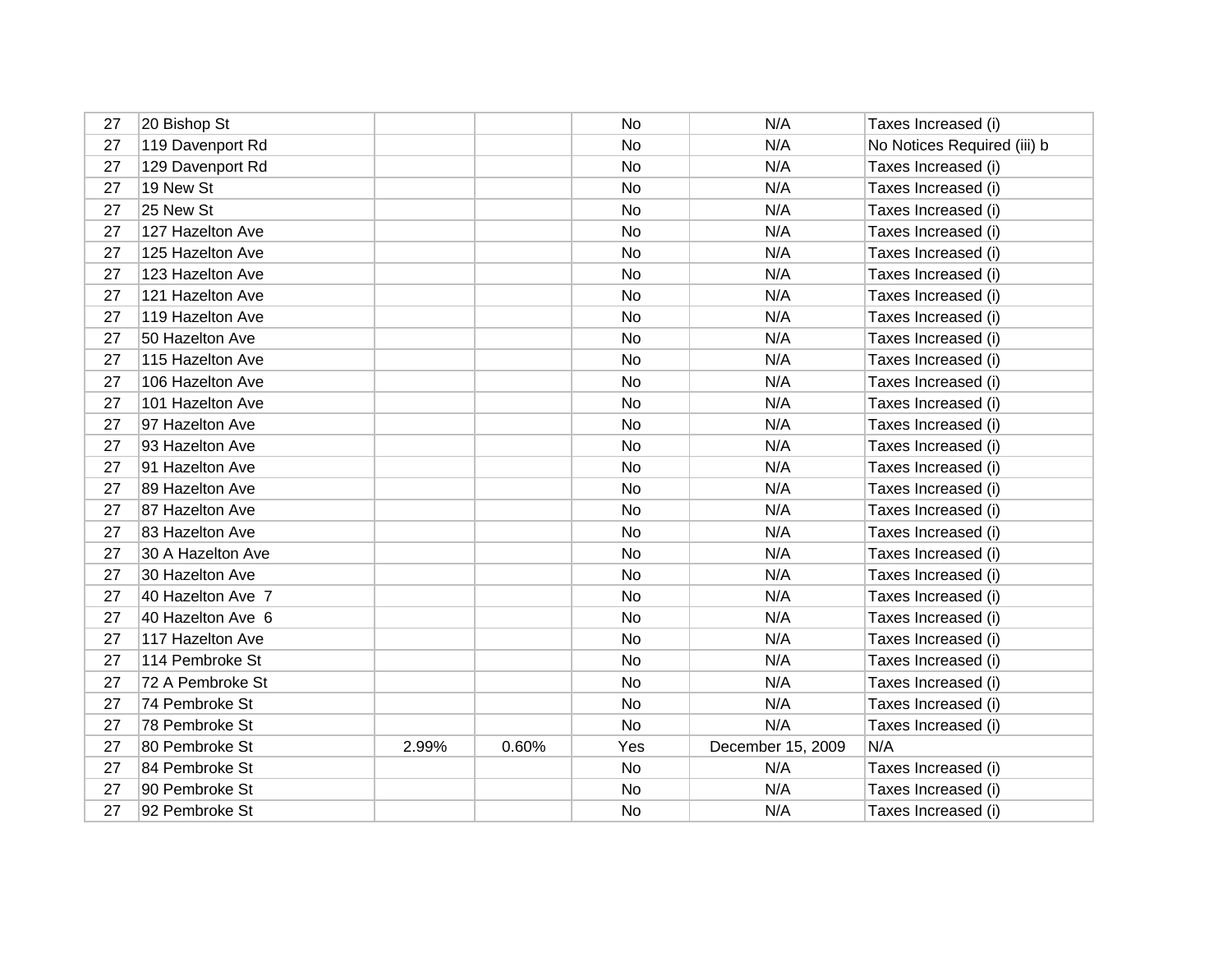| 27 | 94 Pembroke St       |       |       | No  | N/A               | Taxes Increased (i) |
|----|----------------------|-------|-------|-----|-------------------|---------------------|
| 27 | 100 Pembroke St      | 1.73% | 0.35% | No  | N/A               | (ii)                |
| 27 | 106 Pembroke St      |       |       | No  | N/A               | Taxes Increased (i) |
| 27 | 226 Sherbourne St    |       |       | No  | N/A               | Taxes Increased (i) |
| 27 | 112 Pembroke St      |       |       | No  | N/A               | Taxes Increased (i) |
| 27 | 252 Dundas St E      |       |       | No  | N/A               | Taxes Increased (i) |
| 27 | 116 Pembroke St      |       |       | No  | N/A               | Taxes Increased (i) |
| 27 | 118 Pembroke St      |       |       | No  | N/A               | Taxes Increased (i) |
| 27 | 120 Pembroke St      |       |       | No  | N/A               | Taxes Increased (i) |
| 27 | 122 Pembroke St      |       |       | No  | N/A               | Taxes Increased (i) |
| 27 | 163 Gerrard St E     |       |       | No  | N/A               | Taxes Increased (i) |
| 27 | 161 Gerrard St E     |       |       | No  | N/A               | Taxes Increased (i) |
| 27 | 155 Gerrard St E     |       |       | No. | N/A               | Taxes Increased (i) |
| 27 | 153 Gerrard St E     |       |       | No  | N/A               | Taxes Increased (i) |
| 27 | 151 Gerrard St E     |       |       | No  | N/A               | Taxes Increased (i) |
| 27 | 149 Gerrard St E     |       |       | No  | N/A               | Taxes Increased (i) |
| 27 | 110 Pembroke St      |       |       | No. | N/A               | Taxes Increased (i) |
| 27 | 390 George St 10     |       |       | No  | N/A               | Taxes Increased (i) |
| 27 | 117 Gerrard St E 602 |       |       | No. | N/A               | Taxes Increased (i) |
| 27 | 117 Gerrard St E 503 |       |       | No. | N/A               | Taxes Increased (i) |
| 27 | 117 Gerrard St E 406 |       |       | No  | N/A               | Taxes Increased (i) |
| 27 | 117 Gerrard St E 405 |       |       | No  | N/A               | Taxes Increased (i) |
| 27 | 117 Gerrard St E 402 |       |       | No  | N/A               | Taxes Increased (i) |
| 27 | 117 Gerrard St E 311 |       |       | No. | N/A               | Taxes Increased (i) |
| 27 | 368 George St        | 8.03% | 1.61% | Yes | December 15, 2009 | N/A                 |
| 27 | 374 George St        |       |       | No  | N/A               | Taxes Increased (i) |
| 27 | 376 George St        |       |       | No  | N/A               | Taxes Increased (i) |
| 27 | 390 George St 29     |       |       | No. | N/A               | Taxes Increased (i) |
| 27 | 72 Pembroke St       |       |       | No. | N/A               | Taxes Increased (i) |
| 27 | 390 George St 12     |       |       | No  | N/A               | Taxes Increased (i) |
| 27 | 66 Pembroke St       |       |       | No  | N/A               | Taxes Increased (i) |
| 27 | 390 George St 9      |       |       | No  | N/A               | Taxes Increased (i) |
| 27 | 390 George St 7      |       |       | No  | N/A               | Taxes Increased (i) |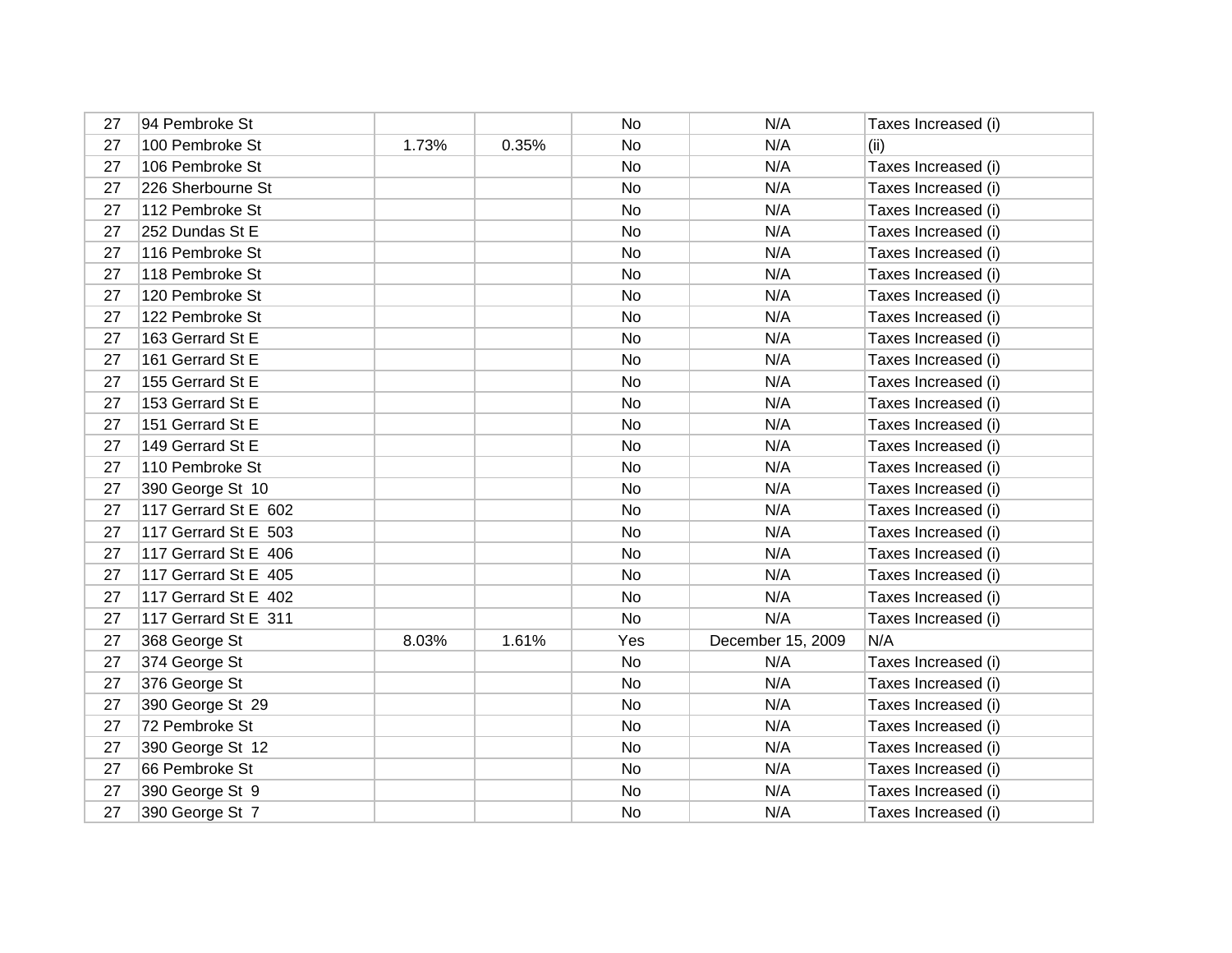| 27 | 390 George St 2   |        |        | No  | N/A               | Taxes Increased (i) |
|----|-------------------|--------|--------|-----|-------------------|---------------------|
| 27 | 390 George St 1   |        |        | No  | N/A               | Taxes Increased (i) |
| 27 | 145 Gerrard St E  |        |        | No  | N/A               | Taxes Increased (i) |
| 27 | 141 Gerrard St E  |        |        | No  | N/A               | Taxes Increased (i) |
| 27 | 137 Gerrard St E  |        |        | No. | N/A               | Taxes Increased (i) |
| 27 | 323 Jarvis St     | 0.06%  | 0.01%  | No  | N/A               | (ii)                |
| 27 | 319-321 Jarvis St |        |        | No. | N/A               | Taxes Increased (i) |
| 27 | 295 Jarvis St     |        |        | No  | N/A               | Taxes Increased (i) |
| 27 | 351 George St     | 9.63%  | 1.44%  | Yes | December 15, 2009 | N/A                 |
| 27 | 390 George St     |        |        | No  | N/A               | Taxes Increased (i) |
| 27 | 73 Pembroke St    |        |        | No  | N/A               | Taxes Increased (i) |
| 27 | 147 Gerrard St E  |        |        | No  | N/A               | Taxes Increased (i) |
| 27 | 187 Gerrard St E  |        |        | No  | N/A               | Taxes Increased (i) |
| 27 | 181 Gerrard St E  | 4.67%  | 0.93%  | Yes | December 15, 2009 | N/A                 |
| 27 | 117 Pembroke St   |        |        | No  | N/A               | Taxes Increased (i) |
| 27 | 115 Pembroke St   | 5.17%  | 1.03%  | Yes | December 15, 2009 | N/A                 |
| 27 | 109 Pembroke St   | 11.52% | 2.30%  | Yes | December 15, 2009 | N/A                 |
| 27 | 107 Pembroke St   |        |        | No  | N/A               | Taxes Increased (i) |
| 27 | 105 Pembroke St   |        |        | No  | N/A               | Taxes Increased (i) |
| 27 | 103 Pembroke St   |        |        | No  | N/A               | Taxes Increased (i) |
| 27 | 95 Pembroke St    | 2.55%  | 0.51%  | Yes | December 15, 2009 | N/A                 |
| 27 | 306 Sherbourne St | 82.56% | 12.38% | Yes | December 15, 2009 | N/A                 |
| 27 | 77 Pembroke St    |        |        | No  | N/A               | Taxes Increased (i) |
| 27 | 300 Sherbourne St |        |        | No. | N/A               | Taxes Increased (i) |
| 27 | 71 Pembroke St    |        |        | No  | N/A               | Taxes Increased (i) |
| 27 | 138 Shuter St     |        |        | No  | N/A               | Taxes Increased (i) |
| 27 | 140 Shuter St     |        |        | No  | N/A               | Taxes Increased (i) |
| 27 | 144 Shuter St     |        |        | No. | N/A               | Taxes Increased (i) |
| 27 | 146 Shuter St     |        |        | No  | N/A               | Taxes Increased (i) |
| 27 | 150 Shuter St     |        |        | No  | N/A               | Taxes Increased (i) |
| 27 | 154 Shuter St     |        |        | No. | N/A               | Taxes Increased (i) |
| 27 | 180 Sherbourne St |        |        | No  | N/A               | Taxes Increased (i) |
| 27 | 184 Sherbourne St | 4.50%  | 0.68%  | Yes | December 15, 2009 | N/A                 |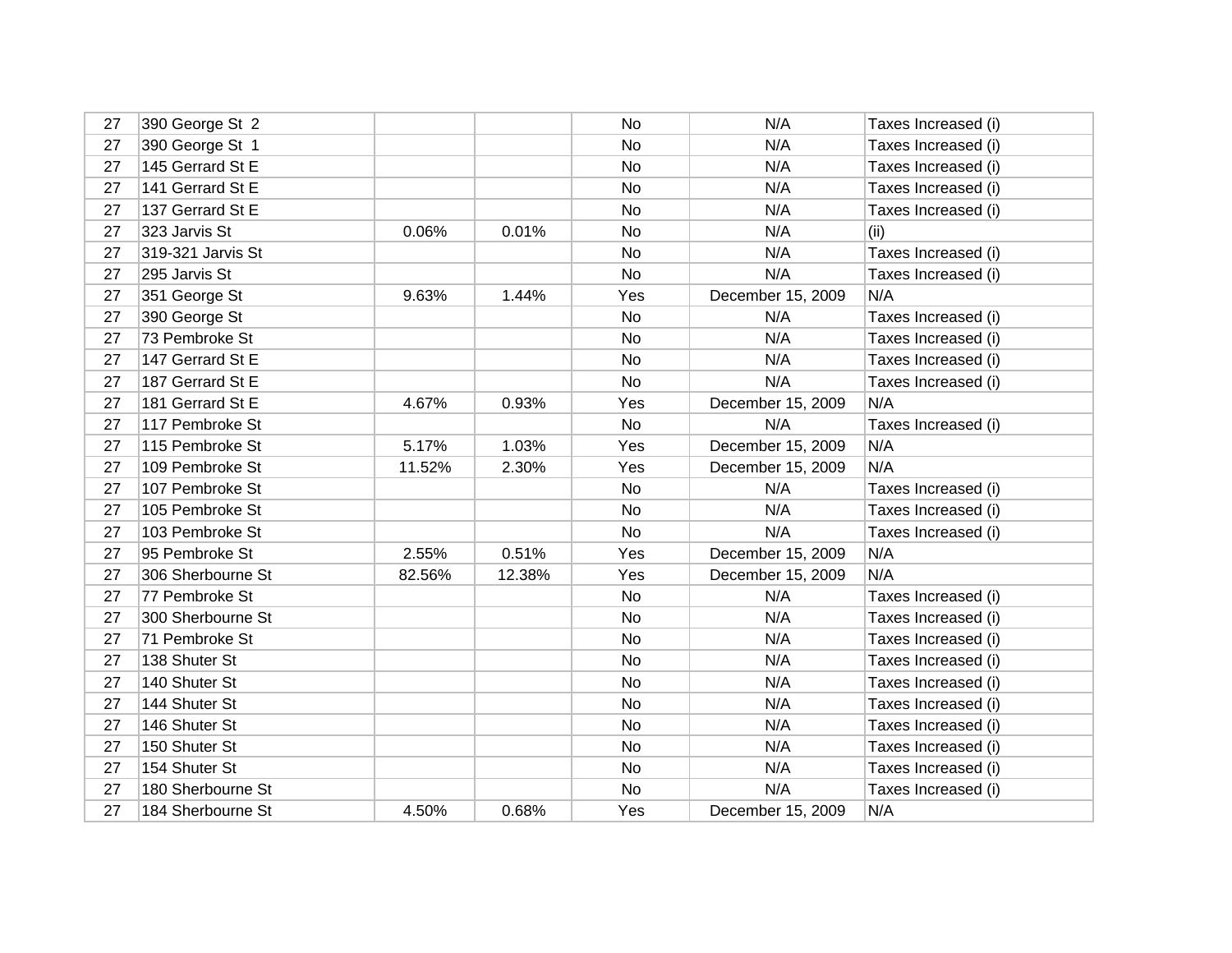| 27 | 194 Sherbourne St    |       |       | No        | N/A               | Taxes Increased (i) |
|----|----------------------|-------|-------|-----------|-------------------|---------------------|
| 27 | 20 Roxborough St W   |       |       | No        | N/A               | Taxes Increased (i) |
| 27 | 81 Pembroke St       |       |       | No        | N/A               | Taxes Increased (i) |
| 27 | 248 Sherbourne St    |       |       | No        | N/A               | Taxes Increased (i) |
| 27 | 117 Gerrard St E 611 |       |       | No        | N/A               | Taxes Increased (i) |
| 27 | 305 George St        |       |       | <b>No</b> | N/A               | Taxes Increased (i) |
| 27 | 299 George St Rear   |       |       | No        | N/A               | Taxes Increased (i) |
| 27 | 301 A George St      |       |       | No        | N/A               | Taxes Increased (i) |
| 27 | 299 George St        |       |       | No        | N/A               | Taxes Increased (i) |
| 27 | 297 George St        |       |       | No        | N/A               | Taxes Increased (i) |
| 27 | 295 George St        |       |       | No        | N/A               | Taxes Increased (i) |
| 27 | 283 / George St      |       |       | No        | N/A               | Taxes Increased (i) |
| 27 | 283 George St        |       |       | <b>No</b> | N/A               | Taxes Increased (i) |
| 27 | 281 George St        |       |       | No        | N/A               | Taxes Increased (i) |
| 27 | 189 Gerrard St E     |       |       | No        | N/A               | Taxes Increased (i) |
| 27 | 280 Dundas St E      |       |       | No        | N/A               | Taxes Increased (i) |
| 27 | 355 George St        |       |       | No        | N/A               | Taxes Increased (i) |
| 27 | 252 Sherbourne St    |       |       | No        | N/A               | Taxes Increased (i) |
| 27 | 256 Sherbourne St    | 5.77% | 1.15% | Yes       | December 15, 2009 | N/A                 |
| 27 | 260 Sherbourne St    | 1.01% | 0.20% | No        | N/A               | (ii)                |
| 27 | 262 Sherbourne St    | 1.47% | 0.29% | No        | N/A               | (ii)                |
| 27 | 266 Sherbourne St    | 0.78% | 0.16% | No        | N/A               | (ii)                |
| 27 | 272 Sherbourne St    |       |       | No        | N/A               | Taxes Increased (i) |
| 27 | 280 Sherbourne St 4  | 0.28% | 0.04% | <b>No</b> | N/A               | (ii)                |
| 27 | 286 Sherbourne St    |       |       | No        | N/A               | Taxes Increased (i) |
| 27 | 294 Sherbourne St    |       |       | No        | N/A               | Taxes Increased (i) |
| 27 | 296 Sherbourne St    |       |       | No        | N/A               | Taxes Increased (i) |
| 27 | 298 Sherbourne St    |       |       | No        | N/A               | Taxes Increased (i) |
| 27 | 279 / George St      |       |       | No        | N/A               | Taxes Increased (i) |
| 27 | 15 Elm St            |       |       | No        | N/A               | Taxes Increased (i) |
| 27 | 132 Dundas St W      |       |       | No        | N/A               | Taxes Increased (i) |
| 27 | 633 Bay St 310       |       |       | No        | N/A               | Taxes Increased (i) |
| 27 | 633 Bay St 308       |       |       | No        | N/A               | Taxes Increased (i) |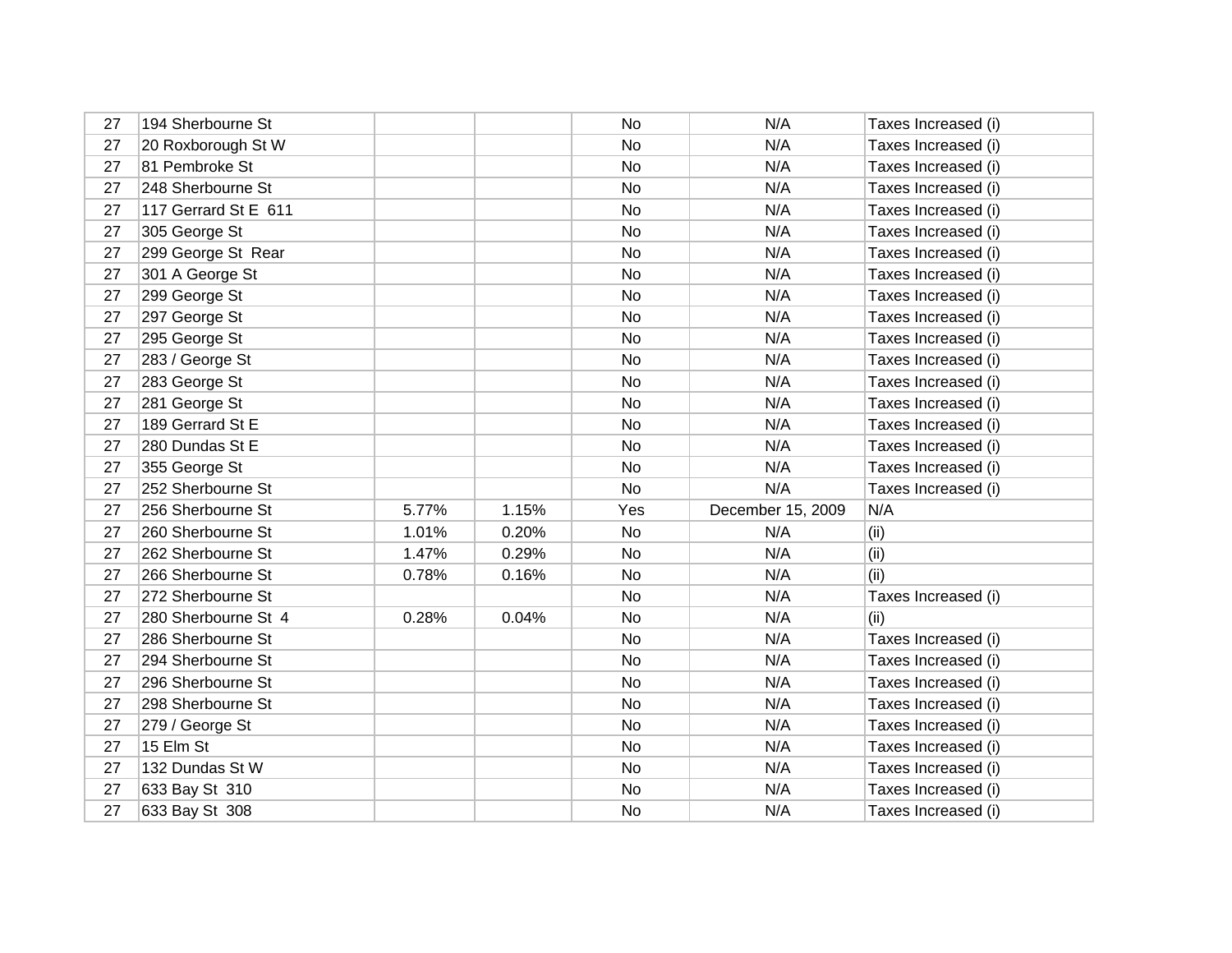| 27 | 633 Bay St 305       | No | N/A | Taxes Increased (i)      |
|----|----------------------|----|-----|--------------------------|
| 27 | 633 Bay St 303       | No | N/A | Taxes Increased (i)      |
| 27 | 633 Bay St 301       | No | N/A | Taxes Increased (i)      |
| 27 | 633 Bay St 215       | No | N/A | Taxes Increased (i)      |
| 27 | 633 Bay St 210       | No | N/A | Taxes Increased (i)      |
| 27 | 633 Bay St 209       | No | N/A | Taxes Increased (i)      |
| 27 | 633 Bay St 205       | No | N/A | Taxes Increased (i)      |
| 27 | 633 Bay St 313       | No | N/A | Taxes Increased (i)      |
| 27 | 13 Elm St            | No | N/A | Taxes Increased (i)      |
| 27 | 633 Bay St 317       | No | N/A | Taxes Increased (i)      |
| 27 | 17 Elm St            | No | N/A | Taxes Increased (i)      |
| 27 | 37 Elm St            | No | N/A | Taxes did not change (i) |
| 27 | 55 Elm St            | No | N/A | Taxes Increased (i)      |
| 27 | 59 Elm St            | No | N/A | Taxes Increased (i)      |
| 27 | 65 Elm St            | No | N/A | Taxes Increased (i)      |
| 27 | 67 Elm St            | No | N/A | Taxes Increased (i)      |
| 27 | 148 Dundas St W      | No | N/A | Taxes Increased (i)      |
| 27 | 144 Dundas St W      | No | N/A | Taxes Increased (i)      |
| 27 | 142 Dundas St W      | No | N/A | Taxes Increased (i)      |
| 27 | 138 Dundas St W      | No | N/A | Taxes Increased (i)      |
| 27 | 117 Gerrard St E 606 | No | N/A | Taxes Increased (i)      |
| 27 | 346 Yonge St         | No | N/A | Taxes Increased (i)      |
| 27 | 633 Bay St 413       | No | N/A | Taxes Increased (i)      |
| 27 | 633 Bay St 513       | No | N/A | Taxes Increased (i)      |
| 27 | 633 Bay St 511       | No | N/A | Taxes Increased (i)      |
| 27 | 633 Bay St 509       | No | N/A | Taxes Increased (i)      |
| 27 | 633 Bay St 507       | No | N/A | Taxes Increased (i)      |
| 27 | 633 Bay St 506       | No | N/A | Taxes Increased (i)      |
| 27 | 633 Bay St 504       | No | N/A | Taxes Increased (i)      |
| 27 | 633 Bay St 502       | No | N/A | Taxes Increased (i)      |
| 27 | 633 Bay St 421       | No | N/A | Taxes Increased (i)      |
| 27 | 633 Bay St 418       | No | N/A | Taxes Increased (i)      |
| 27 | 633 Bay St 417       | No | N/A | Taxes Increased (i)      |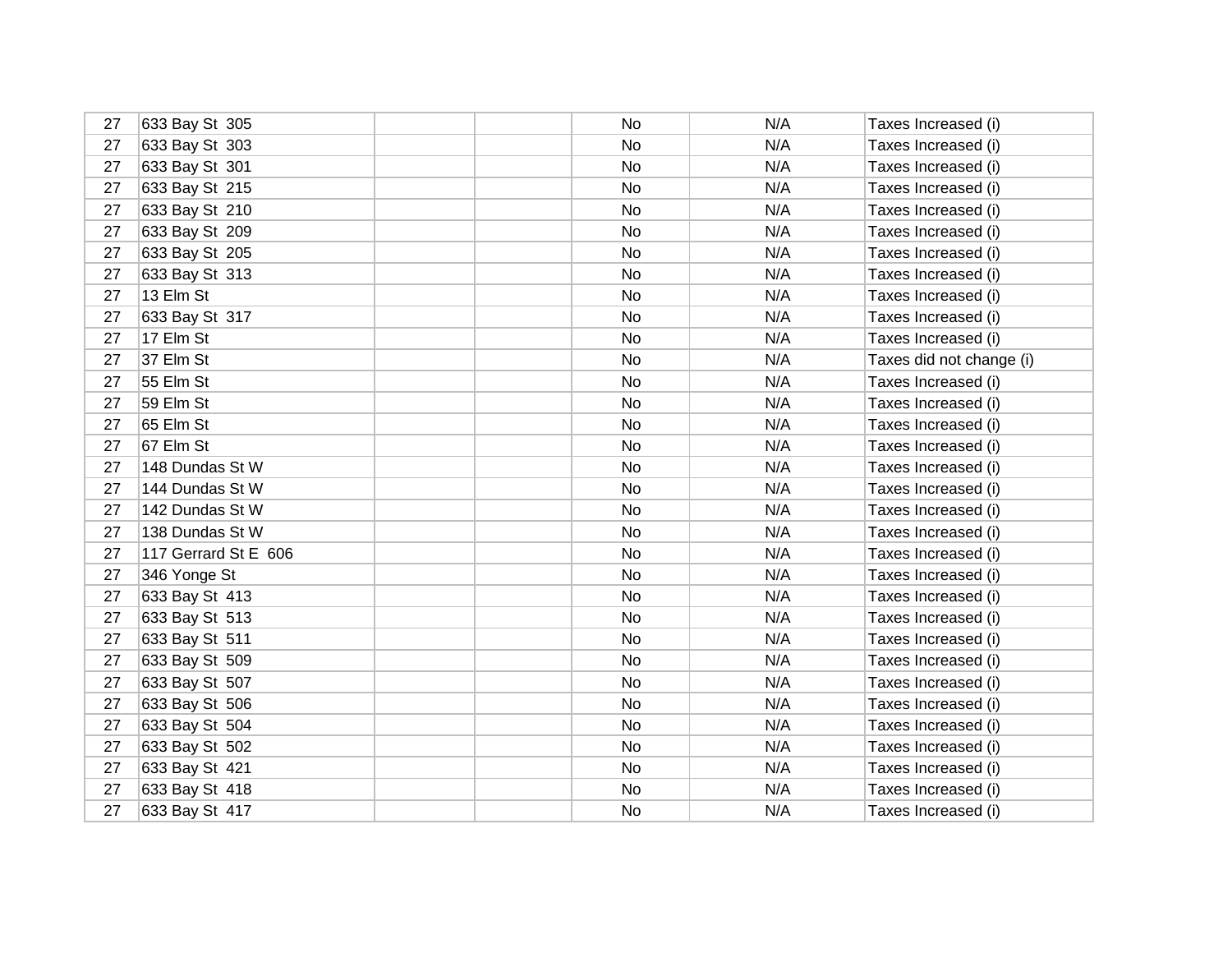| 27 | 633 Bay St 311        |       |       | No        | N/A | Taxes Increased (i) |
|----|-----------------------|-------|-------|-----------|-----|---------------------|
| 27 | 633 Bay St 414        |       |       | No        | N/A | Taxes Increased (i) |
| 27 | 122 Dundas St W       |       |       | No        | N/A | Taxes Increased (i) |
| 27 | 633 Bay St 411        |       |       | No        | N/A | Taxes Increased (i) |
| 27 | 633 Bay St 409        |       |       | No        | N/A | Taxes Increased (i) |
| 27 | 633 Bay St 408        |       |       | No        | N/A | Taxes Increased (i) |
| 27 | 633 Bay St 405        |       |       | No        | N/A | Taxes Increased (i) |
| 27 | 633 Bay St 403        |       |       | No        | N/A | Taxes Increased (i) |
| 27 | 633 Bay St 402        |       |       | <b>No</b> | N/A | Taxes Increased (i) |
| 27 | 633 Bay St 323        |       |       | No        | N/A | Taxes Increased (i) |
| 27 | 633 Bay St 322        |       |       | No        | N/A | Taxes Increased (i) |
| 27 | 633 Bay St 321        |       |       | No        | N/A | Taxes Increased (i) |
| 27 | 633 Bay St 320        |       |       | <b>No</b> | N/A | Taxes Increased (i) |
| 27 | 633 Bay St 318        |       |       | No        | N/A | Taxes Increased (i) |
| 27 | 633 Bay St 415        |       |       | No        | N/A | Taxes Increased (i) |
| 27 | 256 Jarvis St 8b      |       |       | No        | N/A | Taxes Increased (i) |
| 27 | 136 Dundas St W       |       |       | No        | N/A | Taxes Increased (i) |
| 27 | 152 Dundas St E       |       |       | No        | N/A | Taxes Increased (i) |
| 27 | 154 Dundas St E       |       |       | No        | N/A | Taxes Increased (i) |
| 27 | 250 Jarvis St 1006    |       |       | No        | N/A | Taxes Increased (i) |
| 27 | 250 Jarvis St 906     |       |       | No        | N/A | Taxes Increased (i) |
| 27 | 250 Jarvis St 805     |       |       | No        | N/A | Taxes Increased (i) |
| 27 | 250 Jarvis St 603     |       |       | No        | N/A | Taxes Increased (i) |
| 27 | 250 Jarvis St 505     |       |       | <b>No</b> | N/A | Taxes Increased (i) |
| 27 | 250 Jarvis St 506     |       |       | No        | N/A | Taxes Increased (i) |
| 27 | 250 Jarvis St 403     |       |       | No        | N/A | Taxes Increased (i) |
| 27 | 132 Dundas St E       |       |       | No        | N/A | Taxes Increased (i) |
| 27 | 256 Jarvis St 11c     |       |       | No        | N/A | Taxes Increased (i) |
| 27 | 126 Dundas St E       |       |       | No        | N/A | Taxes Increased (i) |
| 27 | 262 Jarvis St         | 0.27% | 0.05% | No        | N/A | (ii)                |
| 27 | 117 Gerrard St E 1207 |       |       | No        | N/A | Taxes Increased (i) |
| 27 | 117 Gerrard St E 1201 |       |       | No        | N/A | Taxes Increased (i) |
| 27 | 117 Gerrard St E 1113 |       |       | No        | N/A | Taxes Increased (i) |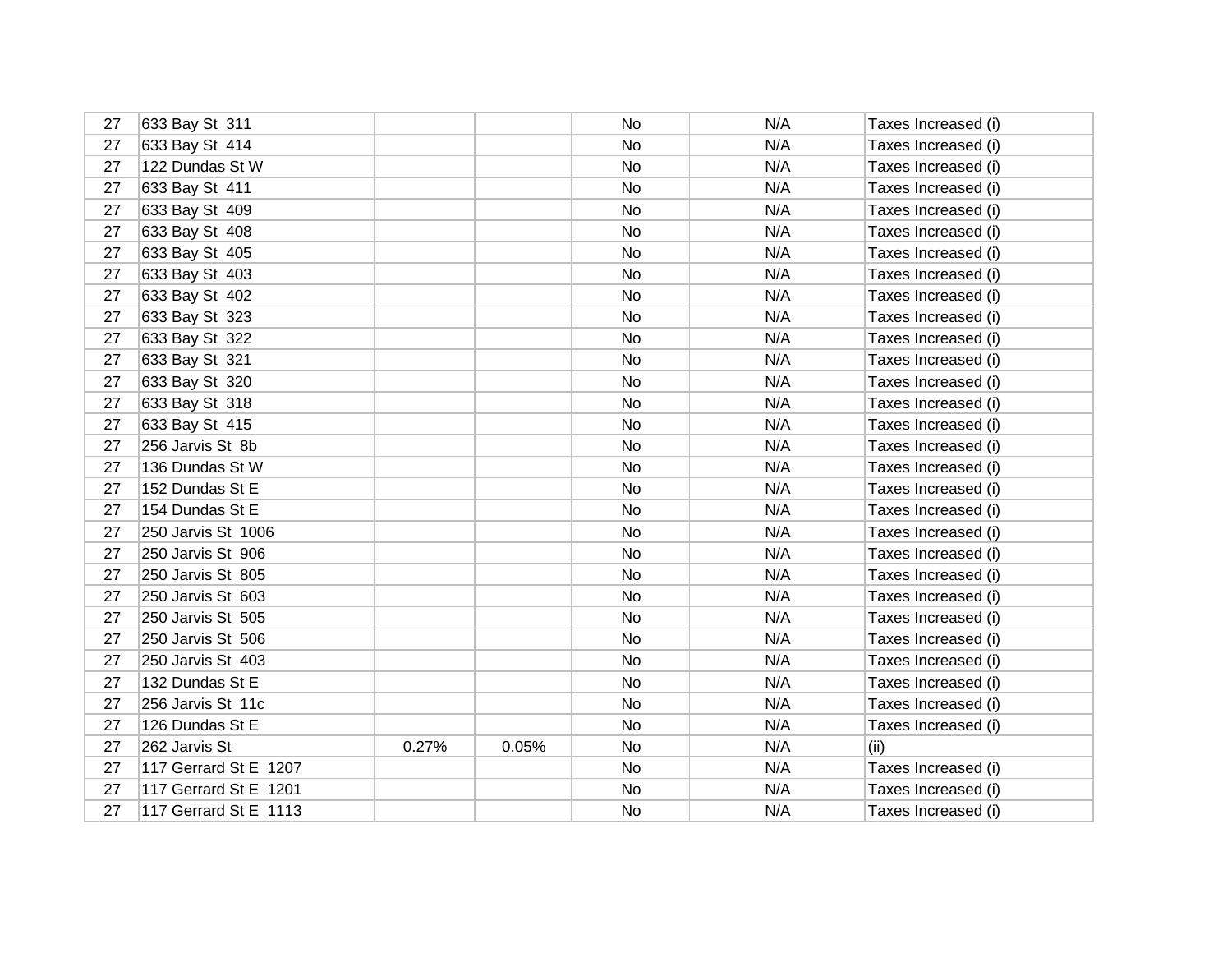| 27 | 117 Gerrard St E 1108 | No | N/A | Taxes Increased (i)         |
|----|-----------------------|----|-----|-----------------------------|
| 27 | 117 Gerrard St E 1107 | No | N/A | Taxes Increased (i)         |
| 27 | 117 Gerrard St E 912  | No | N/A | Taxes Increased (i)         |
| 27 | 117 Gerrard St E 901  | No | N/A | Taxes Increased (i)         |
| 27 | 117 Gerrard St E 812  | No | N/A | Taxes Increased (i)         |
| 27 | 117 Gerrard St E 711  | No | N/A | Taxes Increased (i)         |
| 27 | 230 Sherbourne St     | No | N/A | Taxes Increased (i)         |
| 27 | 256 Jarvis St         | No | N/A | Taxes Increased (i)         |
| 27 | 155 Dalhousie St 642  | No | N/A | No Notices Required (iii) b |
| 27 | 120 Dundas St W       | No | N/A | Taxes Increased (i)         |
| 27 | 112 Dundas St W       | No | N/A | Taxes Increased (i)         |
| 27 | 60 Dundas St E        | No | N/A | Taxes Increased (i)         |
| 27 | 64 Dundas St E        | No | N/A | Taxes Increased (i)         |
| 27 | 113 Bond St           | No | N/A | Taxes Increased (i)         |
| 27 | 135 Dalhousie St B03  | No | N/A | No Notices Required (iii) b |
| 27 | 155 Dalhousie St 57   | No | N/A | No Notices Required (iii) b |
| 27 | 155 Dalhousie St 1062 | No | N/A | No Notices Required (iii) b |
| 27 | 155 Dalhousie St 946  | No | N/A | No Notices Required (iii) b |
| 27 | 155 Dalhousie St 856  | No | N/A | No Notices Required (iii) b |
| 27 | 134 Dundas St E       | No | N/A | Taxes Increased (i)         |
| 27 | 155 Dalhousie St 749  | No | N/A | No Notices Required (iii) b |
| 27 | 117 Gerrard St E 609  | No | N/A | Taxes Increased (i)         |
| 27 | 155 Dalhousie St 547  | No | N/A | No Notices Required (iii) b |
| 27 | 155 Dalhousie St 447  | No | N/A | No Notices Required (iii) b |
| 27 | 155 Dalhousie St 934  | No | N/A | No Notices Required (iii) b |
| 27 | 155 Dalhousie St 722  | No | N/A | No Notices Required (iii) b |
| 27 | 155 Dalhousie St 733  | No | N/A | No Notices Required (iii) b |
| 27 | 155 Dalhousie St 631  | No | N/A | No Notices Required (iii) b |
| 27 | 155 Dalhousie St 426  | No | N/A | No Notices Required (iii) b |
| 27 | 155 Dalhousie St 1118 | No | N/A | No Notices Required (iii) b |
| 27 | 155 Dalhousie St 1114 | No | N/A | No Notices Required (iii) b |
| 27 | 155 Dalhousie St 701  | No | N/A | No Notices Required (iii) b |
| 27 | 155 Dalhousie St 503  | No | N/A | No Notices Required (iii) b |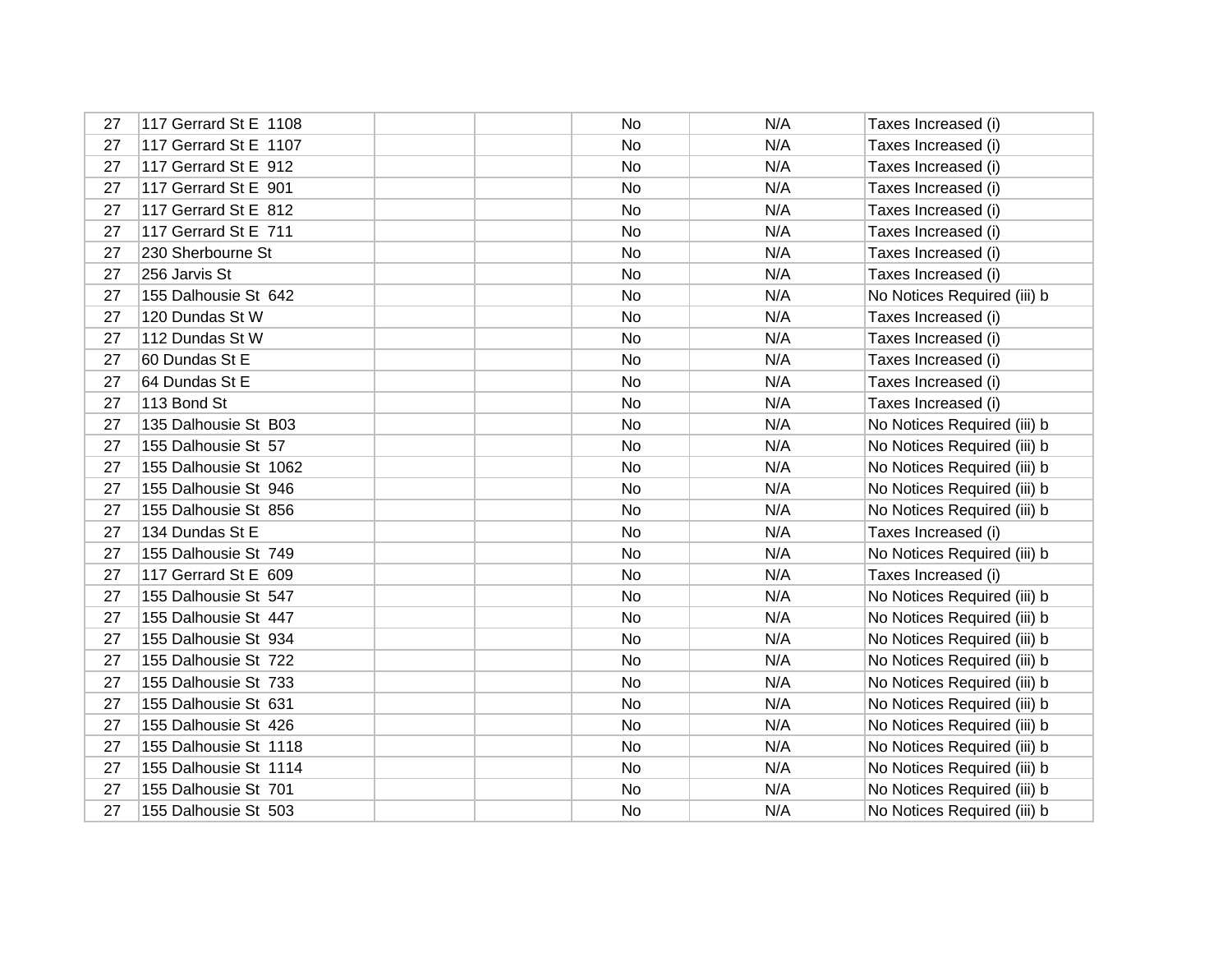| 27 | 155 Dalhousie St 839 | No | N/A | No Notices Required (iii) b |
|----|----------------------|----|-----|-----------------------------|
| 27 | 55 Centre Ave 805    | No | N/A | Taxes Increased (i)         |
| 27 | 55 Centre Ave 1802   | No | N/A | Taxes Increased (i)         |
| 27 | 55 Centre Ave 1707   | No | N/A | Taxes Increased (i)         |
| 27 | 55 Centre Ave 1406   | No | N/A | Taxes Increased (i)         |
| 27 | 55 Centre Ave 1403   | No | N/A | Taxes Increased (i)         |
| 27 | 55 Centre Ave 1401   | No | N/A | Taxes Increased (i)         |
| 27 | 55 Centre Ave 1206   | No | N/A | Taxes Increased (i)         |
| 27 | 55 Centre Ave 1205   | No | N/A | Taxes Increased (i)         |
| 27 | 55 Centre Ave 1107   | No | N/A | Taxes Increased (i)         |
| 27 | 55 Centre Ave 1105   | No | N/A | Taxes Increased (i)         |
| 27 | 55 Centre Ave 1103   | No | N/A | Taxes Increased (i)         |
| 27 | 224 Sherbourne St    | No | N/A | Taxes Increased (i)         |
| 27 | 55 Centre Ave 807    | No | N/A | Taxes Increased (i)         |
| 27 | 55 Centre Ave 1906   | No | N/A | Taxes Increased (i)         |
| 27 | 56 Centre Ave        | No | N/A | Taxes Increased (i)         |
| 27 | 58 Centre Ave        | No | N/A | Taxes Increased (i)         |
| 27 | 201 Dundas St W      | No | N/A | Taxes Increased (i)         |
| 27 | 151-149 Dundas St W  | No | N/A | Taxes did not change (i)    |
| 27 | 111 Chestnut St      | No | N/A | Taxes did not change (i)    |
| 27 | 24 Trinity Sq        | No | N/A | Taxes Increased (i)         |
| 27 | 167 Church St        | No | N/A | No Notices Required (iii) b |
| 27 | 155 Church St        | No | N/A | Taxes Increased (i)         |
| 27 | 151 Church St        | No | N/A | Taxes Increased (i)         |
| 27 | 145 Church St        | No | N/A | Taxes Increased (i)         |
| 27 | 55 Centre Ave 1003   | No | N/A | Taxes Increased (i)         |
| 27 | 177 Dundas St W      | No | N/A | Taxes Increased (i)         |
| 27 | 210 Victoria St 2907 | No | N/A | No Notices Required (iii) b |
| 27 | 210 Victoria St 2809 | No | N/A | No Notices Required (iii) b |
| 27 | 210 Victoria St 2806 | No | N/A | No Notices Required (iii) b |
| 27 | 210 Victoria St 2207 | No | N/A | No Notices Required (iii) b |
| 27 | 210 Victoria St 2012 | No | N/A | No Notices Required (iii) b |
| 27 | 210 Victoria St 916  | No | N/A | No Notices Required (iii) b |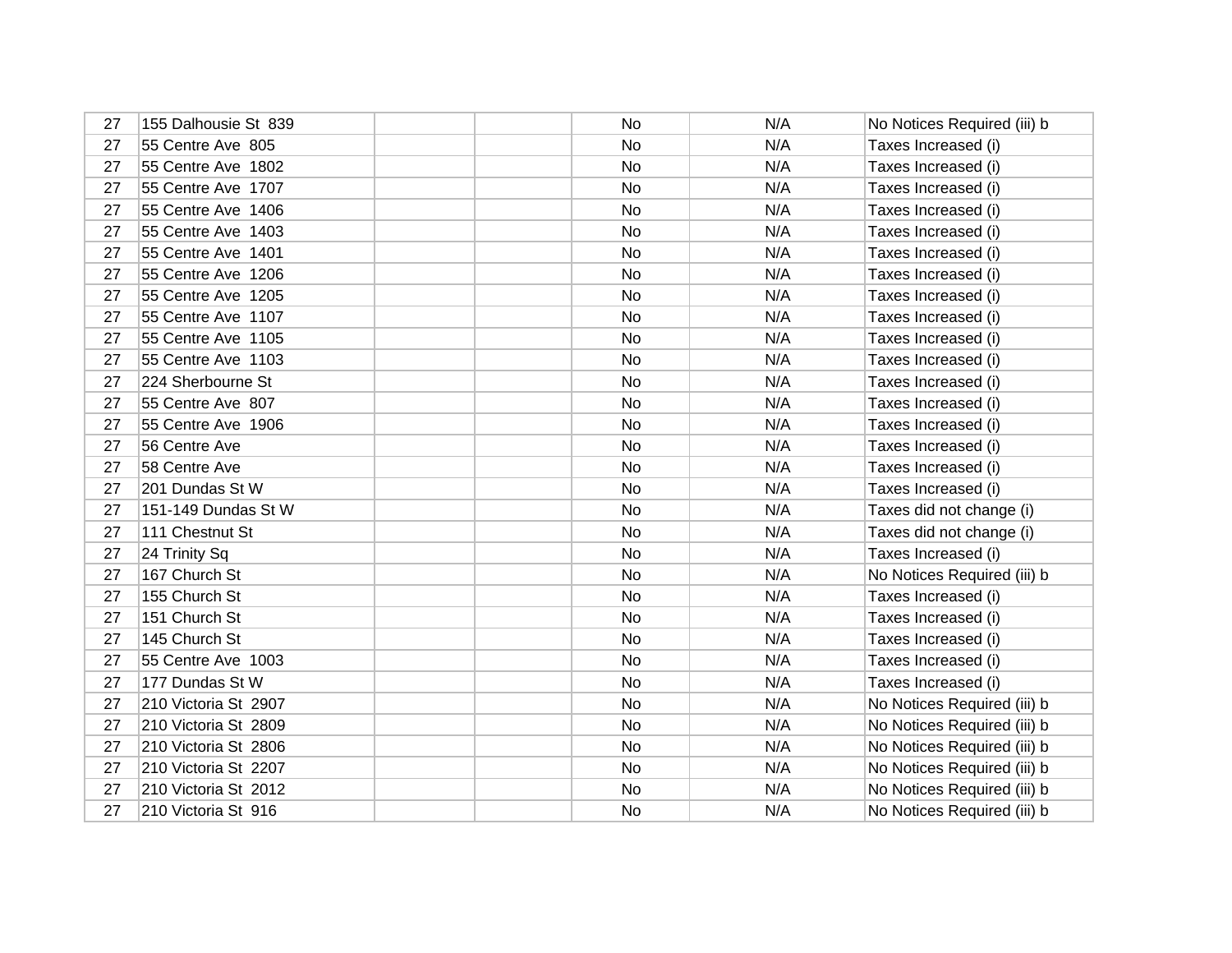| 27 | 210 Victoria St 914  | No        | N/A | No Notices Required (iii) b |
|----|----------------------|-----------|-----|-----------------------------|
| 27 | 210 Victoria St 803  | No        | N/A | No Notices Required (iii) b |
| 27 | 210 Victoria St 616  | No        | N/A | No Notices Required (iii) b |
| 27 | 210 Victoria St 607  | No        | N/A | No Notices Required (iii) b |
| 27 | 55 Centre Ave 1803   | No        | N/A | Taxes Increased (i)         |
| 27 | 111 Elizabeth St 312 | No        | N/A | No Notices Required (iii) b |
| 27 | 55 Centre Ave 1903   | No        | N/A | Taxes Increased (i)         |
| 27 | 179 Dundas St W      | No        | N/A | Taxes Increased (i)         |
| 27 | 185 Dundas St W      | No        | N/A | Taxes Increased (i)         |
| 27 | 189 Dundas St W      | No        | N/A | Taxes Increased (i)         |
| 27 | 55 Centre Ave 2301   | No        | N/A | Taxes Increased (i)         |
| 27 | 55 Centre Ave 2207   | No        | N/A | Taxes Increased (i)         |
| 27 | 55 Centre Ave 2203   | No        | N/A | Taxes Increased (i)         |
| 27 | 55 Centre Ave 2106   | No        | N/A | Taxes Increased (i)         |
| 27 | 55 Centre Ave 2105   | No        | N/A | Taxes Increased (i)         |
| 27 | 55 Centre Ave 2104   | No        | N/A | Taxes Increased (i)         |
| 27 | 55 Centre Ave 2002   | No        | N/A | Taxes Increased (i)         |
| 27 | 92 Queen St E        | No        | N/A | Taxes Increased (i)         |
| 27 | 245 Yonge St         | No        | N/A | Taxes Increased (i)         |
| 27 | 33 / Marlborough Ave | <b>No</b> | N/A | Taxes Increased (i)         |
| 27 | 135 Church St        | No        | N/A | Taxes Increased (i)         |
| 27 | 68 Macpherson Ave    | No        | N/A | Taxes Increased (i)         |
| 27 | 66 Macpherson Ave    | No        | N/A | Taxes Increased (i)         |
| 27 | 46 Macpherson Ave    | No        | N/A | Taxes Increased (i)         |
| 27 | 42 Macpherson Ave    | No        | N/A | Taxes Increased (i)         |
| 27 | 40 Macpherson Ave    | No        | N/A | Taxes Increased (i)         |
| 27 | 34 Macpherson Ave    | No        | N/A | Taxes Increased (i)         |
| 27 | 28 Macpherson Ave    | No        | N/A | Taxes Increased (i)         |
| 27 | 8 Macpherson Ave     | No        | N/A | Taxes Increased (i)         |
| 27 | 1130 Yonge St        | No        | N/A | Taxes Increased (i)         |
| 27 | 82 Macpherson Ave    | No        | N/A | Taxes Increased (i)         |
| 27 | 1134 Yonge St        | No        | N/A | Taxes Increased (i)         |
| 27 | 120 Macpherson Ave   | No        | N/A | Taxes Increased (i)         |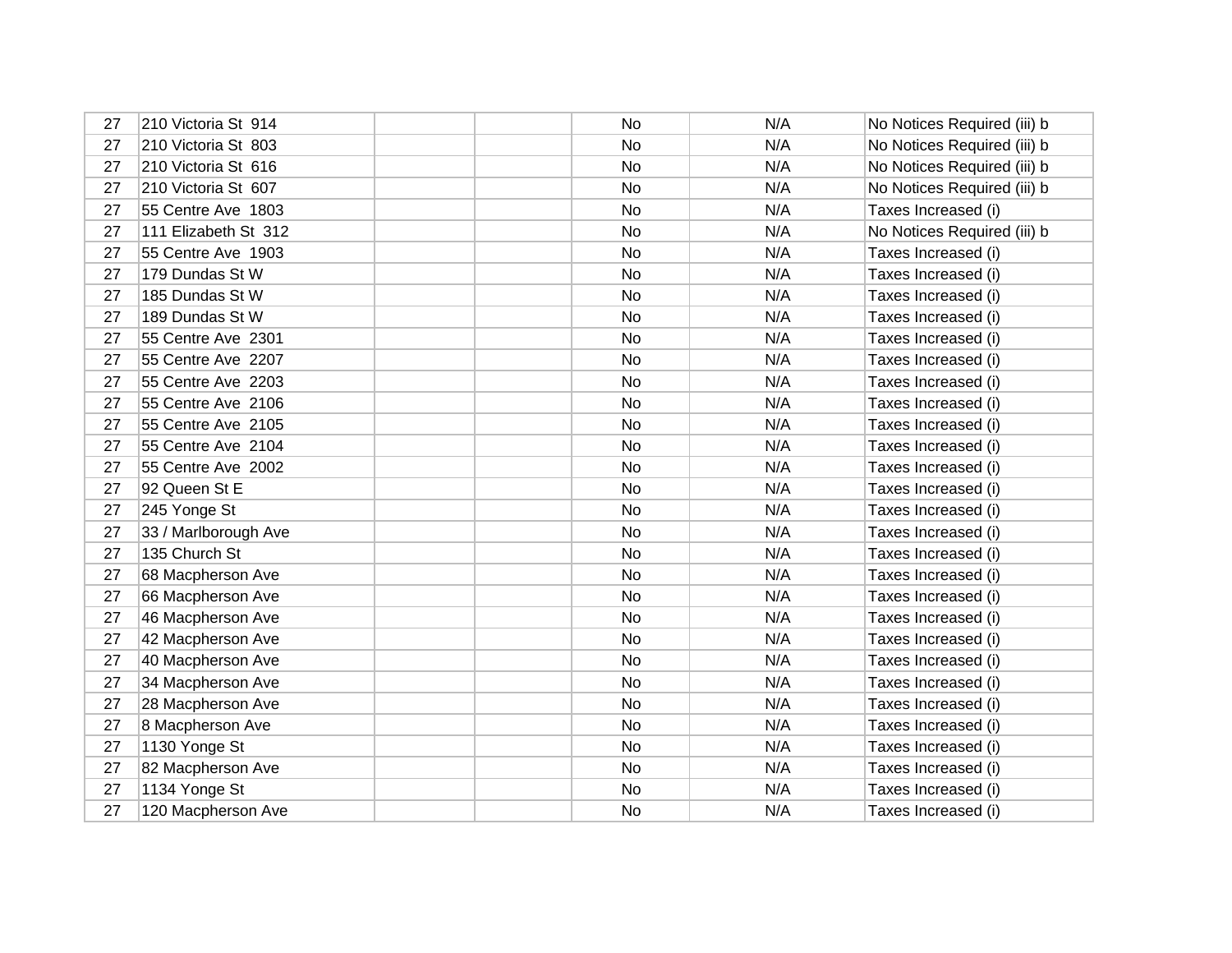| 27 | 149 Marlborough Place |        |       | No        | N/A               | Taxes Increased (i)         |
|----|-----------------------|--------|-------|-----------|-------------------|-----------------------------|
| 27 | 153 Marlborough Place |        |       | No        | N/A               | Taxes Increased (i)         |
| 27 | 161 Marlborough Place |        |       | No        | N/A               | Taxes Increased (i)         |
| 27 | 165 Marlborough Place |        |       | No        | N/A               | Taxes Increased (i)         |
| 27 | 169 Marlborough Place |        |       | No        | N/A               | Taxes Increased (i)         |
| 27 | 205 Marlborough Place |        |       | No        | N/A               | Taxes Increased (i)         |
| 27 | 66 Roxborough St W    |        |       | No        | N/A               | Taxes Increased (i)         |
| 27 | 64 Roxborough St W    |        |       | No        | N/A               | Taxes Increased (i)         |
| 27 | 56 Roxborough St W    |        |       | No        | N/A               | Taxes Increased (i)         |
| 27 | 38 Roxborough St W    |        |       | No        | N/A               | Taxes Increased (i)         |
| 27 | 36 Roxborough St W    |        |       | No        | N/A               | Taxes Increased (i)         |
| 27 | 1132 Yonge St         |        |       | No        | N/A               | Taxes Increased (i)         |
| 27 | 3 Mutual St           |        |       | No.       | N/A               | Taxes Increased (i)         |
| 27 | 210 Victoria St 3912  |        |       | No        | N/A               | No Notices Required (iii) b |
| 27 | 102 Queen St E        |        |       | No        | N/A               | Taxes Increased (i)         |
| 27 | 108 Queen St E        |        |       | No.       | N/A               | Taxes Increased (i)         |
| 27 | 110 Queen St E        |        |       | No        | N/A               | Taxes Increased (i)         |
| 27 | 112 Queen St E        |        |       | No        | N/A               | Taxes Increased (i)         |
| 27 | 114 Queen St E        |        |       | No        | N/A               | Taxes Increased (i)         |
| 27 | 85 Shuter St          |        |       | No        | N/A               | Taxes Increased (i)         |
| 27 | 45 Mutual St          | 32.76% | 4.91% | Yes       | December 15, 2009 | N/A                         |
| 27 | 43 Mutual St          |        |       | No        | N/A               | Taxes Increased (i)         |
| 27 | 41 Mutual St          |        |       | No        | N/A               | Taxes Increased (i)         |
| 27 | 70 Macpherson Ave     |        |       | No        | N/A               | Taxes Increased (i)         |
| 27 | 37 Mutual St          |        |       | No        | N/A               | Taxes Increased (i)         |
| 27 | 90 Queen St E         |        |       | No        | N/A               | Taxes Increased (i)         |
| 27 | 50 Marlborough Ave    |        |       | No        | N/A               | Taxes Increased (i)         |
| 27 | 22 Alex Mews          |        |       | No        | N/A               | No Notices Required (iii) b |
| 27 | 1154 Yonge St         |        |       | No        | N/A               | Taxes Increased (i)         |
| 27 | 1156 Yonge St         |        |       | No        | N/A               | Taxes Increased (i)         |
| 27 | 1158 Yonge St         |        |       | <b>No</b> | N/A               | Taxes Increased (i)         |
| 27 | 1160 Yonge St         |        |       | No        | N/A               | Taxes Increased (i)         |
| 27 | 1162 Yonge St         |        |       | No        | N/A               | Taxes Increased (i)         |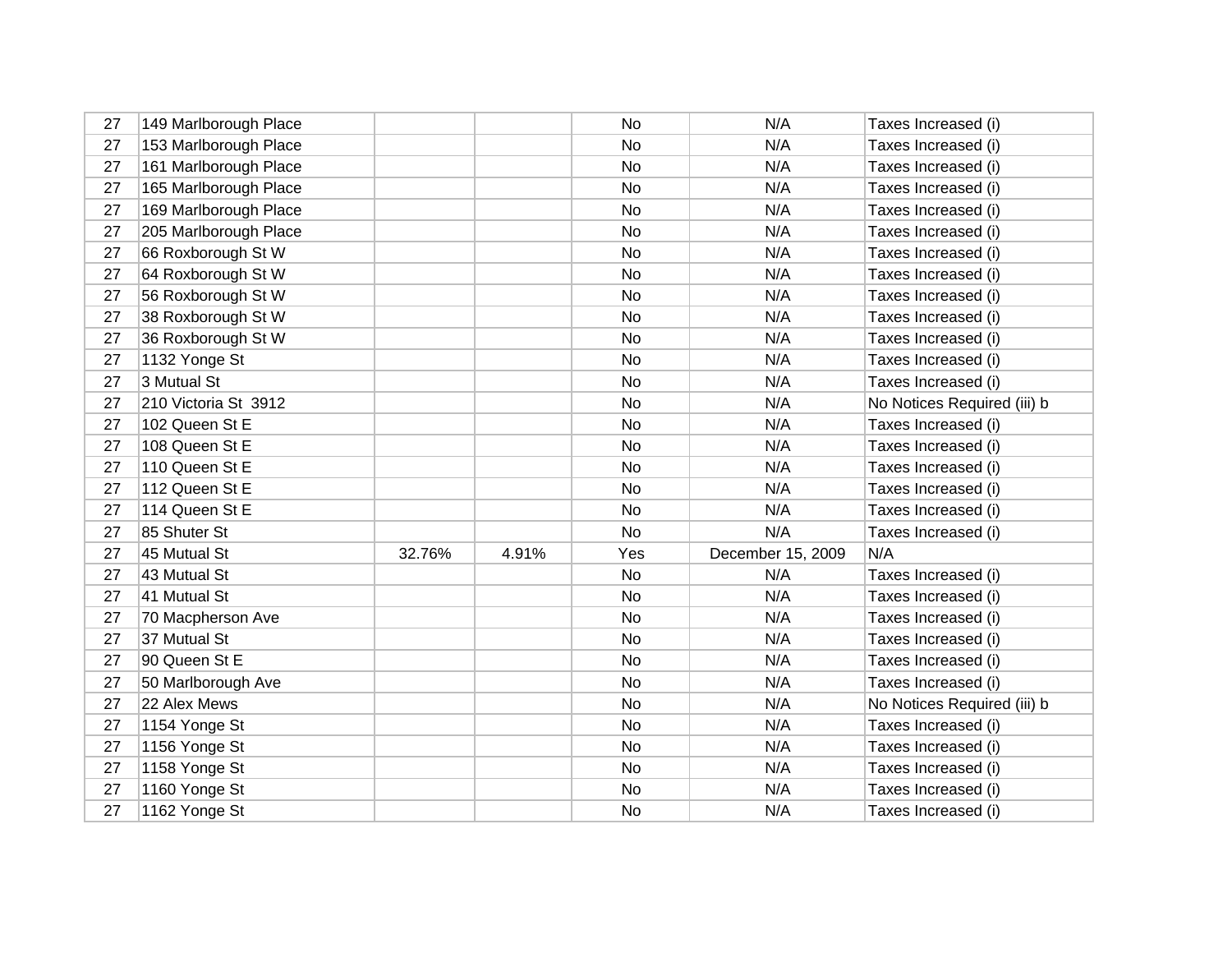| 27 | 1170 Yonge St        |        |       | No        | N/A               | Taxes Increased (i)         |
|----|----------------------|--------|-------|-----------|-------------------|-----------------------------|
| 27 | 1174 Yonge St 305    |        |       | No        | N/A               | No Notices Required (iii) b |
| 27 | 212 Macpherson Ave   |        |       | No        | N/A               | Taxes Increased (i)         |
| 27 | 130 Macpherson Ave   | 1.76%  | 0.35% | No        | N/A               | (ii)                        |
| 27 | 39 Mutual St         |        |       | No        | N/A               | Taxes Increased (i)         |
| 27 | 270 George St        |        |       | No        | N/A               | Taxes Increased (i)         |
| 27 | 213 Jarvis St        |        |       | No        | N/A               | Taxes Increased (i)         |
| 27 | 46 Pembroke St       |        |       | No        | N/A               | Taxes Increased (i)         |
| 27 | 48 Pembroke St       |        |       | No        | N/A               | Taxes Increased (i)         |
| 27 | 50 Pembroke St       |        |       | No        | N/A               | Taxes Increased (i)         |
| 27 | 255 Dundas St E      |        |       | No        | N/A               | Taxes Increased (i)         |
| 27 | 241 Dundas St E      |        |       | No        | N/A               | Taxes Increased (i)         |
| 27 | 239 Dundas St E      |        |       | <b>No</b> | N/A               | Taxes Increased (i)         |
| 27 | 237 Dundas St E      |        |       | No        | N/A               | Taxes Increased (i)         |
| 27 | 235 Dundas St E      |        |       | No        | N/A               | Taxes Increased (i)         |
| 27 | 231 Dundas St E      | 22.64% | 3.40% | Yes       | December 15, 2009 | N/A                         |
| 27 | 136 Shuter St        |        |       | No        | N/A               | Taxes Increased (i)         |
|    |                      |        |       |           |                   |                             |
| 27 | 228 George St        |        |       | No        | N/A               | No Notices Required (iii) b |
| 27 | 134 Shuter St        |        |       | No        | N/A               | Taxes Increased (i)         |
| 27 | 272 George St        |        |       | No        | N/A               | Taxes Increased (i)         |
| 27 | 274 George St        |        |       | No        | N/A               | Taxes Increased (i)         |
| 27 | 276 George St        |        |       | No        | N/A               | Taxes Increased (i)         |
| 27 | 278 George St        |        |       | No        | N/A               | Taxes Increased (i)         |
| 27 | 191 Dundas St E      |        |       | No        | N/A               | Taxes Increased (i)         |
| 27 | 175 Dundas St E      |        |       | No        | N/A               | Taxes Increased (i)         |
| 27 | 235 Jarvis St        |        |       | No        | N/A               | Taxes Increased (i)         |
| 27 | 219 Jarvis St        |        |       | No        | N/A               | Taxes Increased (i)         |
| 27 | 207 Jarvis St        |        |       | No        | N/A               | Taxes Increased (i)         |
| 27 | 209 Jarvis St        |        |       | No        | N/A               | Taxes Increased (i)         |
| 27 | 210 Victoria St 3505 |        |       | No        | N/A               | No Notices Required (iii) b |
| 27 | 226 George St        |        |       | No        | N/A               | No Notices Required (iii) b |
| 27 | 17 Pembroke St 14    |        |       | No        | N/A               | Taxes Increased (i)         |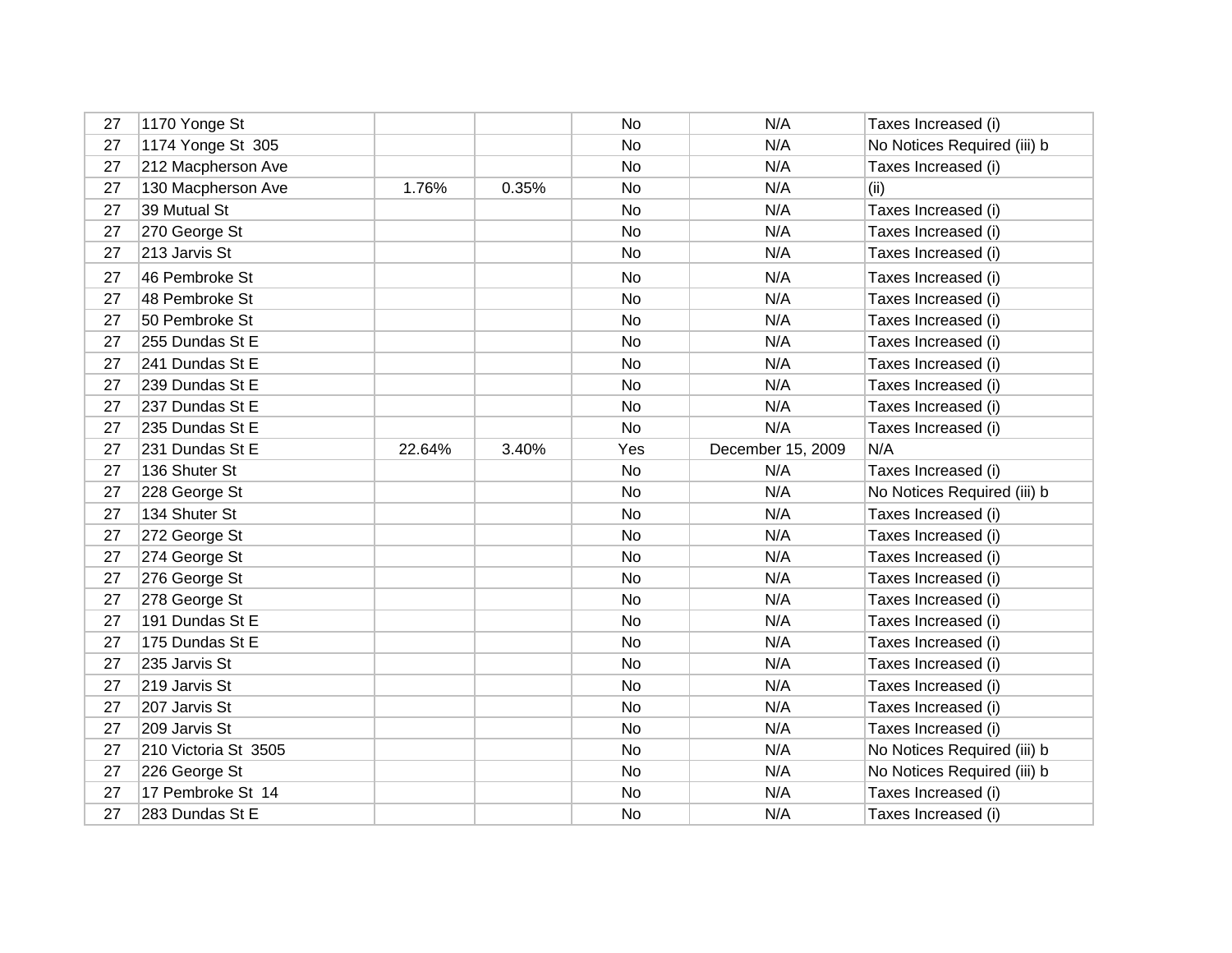| 27 | 281 Dundas St E      |       |       | No        | N/A               | Taxes Increased (i)         |
|----|----------------------|-------|-------|-----------|-------------------|-----------------------------|
| 27 | 277 Dundas St E      |       |       | No        | N/A               | Taxes Increased (i)         |
| 27 | 275 Dundas St E      |       |       | No        | N/A               | Taxes Increased (i)         |
| 27 | 273 Dundas St E      |       |       | No        | N/A               | Taxes Increased (i)         |
| 27 | 271 Dundas St E      |       |       | No        | N/A               | Taxes Increased (i)         |
| 27 | 263 Dundas St E      |       |       | No        | N/A               | Taxes Increased (i)         |
| 27 | 45 Pembroke St       | 5.90% | 1.18% | Yes       | December 15, 2009 | N/A                         |
| 27 | 43 Pembroke St       |       |       | No        | N/A               | Taxes Increased (i)         |
| 27 | 41 Pembroke St       |       |       | <b>No</b> | N/A               | Taxes Increased (i)         |
| 27 | 44 Pembroke St       |       |       | No        | N/A               | Taxes Increased (i)         |
| 27 | 17 Pembroke St 35    |       |       | No        | N/A               | Taxes Increased (i)         |
| 27 | 215 Jarvis St        |       |       | No        | N/A               | Taxes Increased (i)         |
| 27 | 9 Pembroke St        |       |       | <b>No</b> | N/A               | Taxes Increased (i)         |
| 27 | 7 Pembroke St        |       |       | No        | N/A               | Taxes Increased (i)         |
| 27 | 5 Pembroke St        |       |       | No        | N/A               | Taxes Increased (i)         |
| 27 | 3 Pembroke St        |       |       | No        | N/A               | Taxes Increased (i)         |
| 27 | 114 Shuter St        |       |       | No        | N/A               | Taxes Increased (i)         |
| 27 | 118 Shuter St        |       |       | No        | N/A               | Taxes Increased (i)         |
| 27 | 120 Shuter St        |       |       | No        | N/A               | Taxes Increased (i)         |
| 27 | 124 Shuter St        |       |       | No        | N/A               | Taxes Increased (i)         |
| 27 | 126 Shuter St        |       |       | No        | N/A               | Taxes Increased (i)         |
| 27 | 128 Shuter St        |       |       | No        | N/A               | Taxes Increased (i)         |
| 27 | 130 Shuter St        |       |       | No        | N/A               | Taxes Increased (i)         |
| 27 | 39 Pembroke St       |       |       | No        | N/A               | Taxes Increased (i)         |
| 27 | 220 Victoria St 2103 |       |       | No        | N/A               | No Notices Required (iii) b |
| 27 | 211 Jarvis St        |       |       | No        | N/A               | Taxes Increased (i)         |
| 27 | 70 Shuter St         |       |       | No        | N/A               | Taxes Increased (i)         |
| 27 | 86 Dalhousie St      |       |       | No        | N/A               | Taxes Increased (i)         |
| 27 | 227 Church St        |       |       | No        | N/A               | Taxes Increased (i)         |
| 27 | 213 Church St        |       |       | No        | N/A               | Taxes Increased (i)         |
| 27 | 211 Church St        | 5.56% | 0.83% | Yes       | December 15, 2009 | N/A                         |
| 27 | 209 Church St        |       |       | No        | N/A               | Taxes Increased (i)         |
| 27 | 197 Church St        |       |       | No        | N/A               | Taxes Increased (i)         |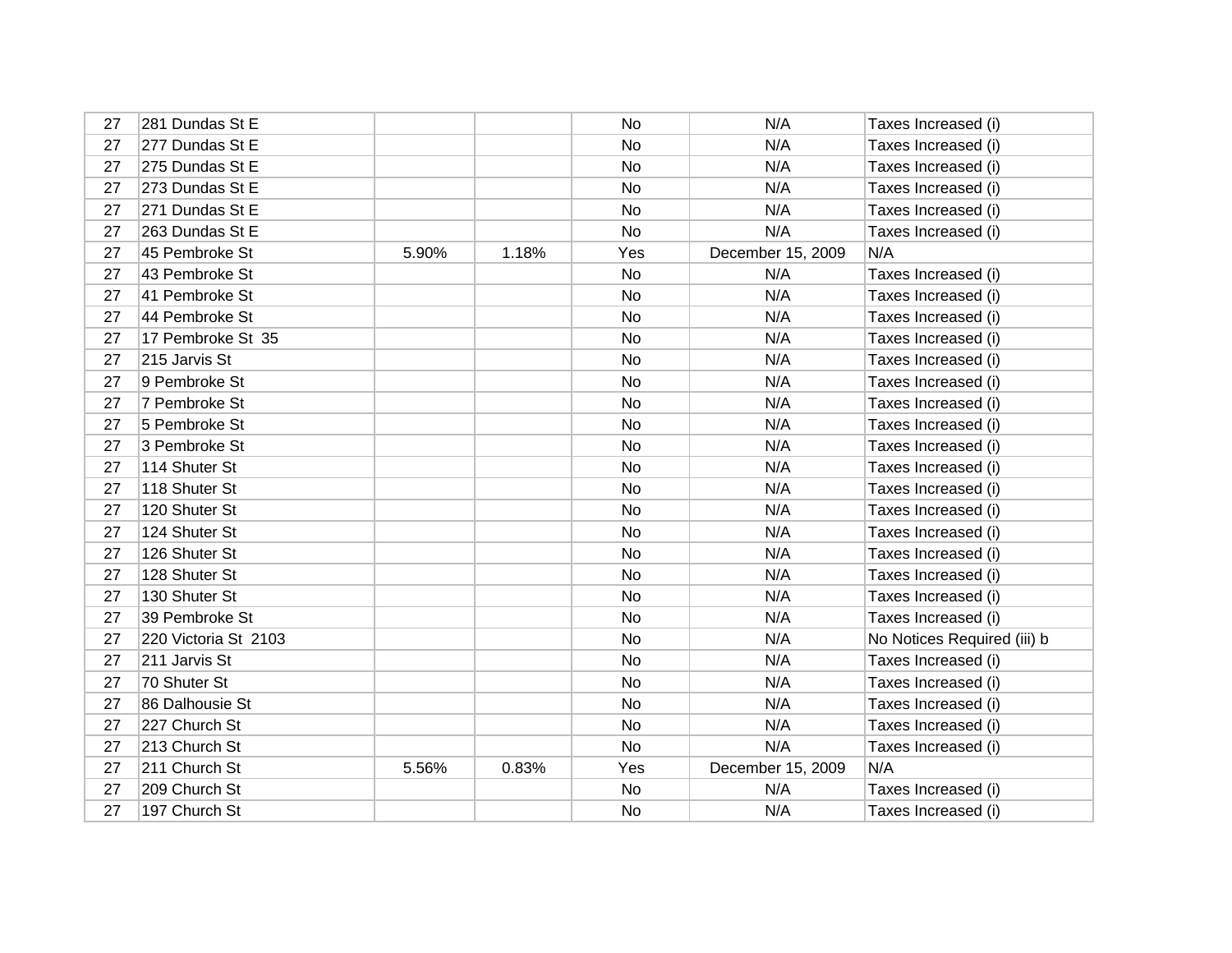| 27 | 195 Church St        |       |       | No | N/A | Taxes Increased (i)         |
|----|----------------------|-------|-------|----|-----|-----------------------------|
| 27 | 200 Church St        |       |       | No | N/A | Taxes Increased (i)         |
| 27 | 66 Shuter St         |       |       | No | N/A | Taxes Increased (i)         |
| 27 | 260 Church St        |       |       | No | N/A | Taxes Increased (i)         |
| 27 | 64 Shuter St         |       |       | No | N/A | Taxes Increased (i)         |
| 27 | 220 Victoria St 1310 |       |       | No | N/A | No Notices Required (iii) b |
| 27 | 220 Victoria St 1005 |       |       | No | N/A | No Notices Required (iii) b |
| 27 | 220 Victoria St 1003 |       |       | No | N/A | No Notices Required (iii) b |
| 27 | 220 Victoria St 803  |       |       | No | N/A | No Notices Required (iii) b |
| 27 | 200 Victoria St 1406 |       |       | No | N/A | No Notices Required (iii) b |
| 27 | 200 Victoria St 1112 |       |       | No | N/A | No Notices Required (iii) b |
| 27 | 200 Victoria St 1012 |       |       | No | N/A | No Notices Required (iii) b |
| 27 | 210 Victoria St 1    |       |       | No | N/A | No Notices Required (iii) b |
| 27 | 210 Victoria St 4201 |       |       | No | N/A | No Notices Required (iii) b |
| 27 | 210 Victoria St 4104 |       |       | No | N/A | No Notices Required (iii) b |
| 27 | 453 Church St        |       |       | No | N/A | Taxes Increased (i)         |
| 27 | 250 Church St        |       |       | No | N/A | Taxes Increased (i)         |
| 27 | 63 Mutual St         |       |       | No | N/A | Taxes Increased (i)         |
| 27 | 217 Jarvis St        |       |       | No | N/A | Taxes Increased (i)         |
| 27 | 192 Jarvis St 2      |       |       | No | N/A | Taxes Increased (i)         |
| 27 | 192 Jarvis St 502    |       |       | No | N/A | Taxes Increased (i)         |
| 27 | 192 Jarvis St        |       |       | No | N/A | Taxes Increased (i)         |
| 27 | 149 Dundas St E      |       |       | No | N/A | Taxes Increased (i)         |
| 27 | 147 Dundas St E      |       |       | No | N/A | Taxes Increased (i)         |
| 27 | 77 Mutual St         |       |       | No | N/A | Taxes Increased (i)         |
| 27 | 75 Mutual St         |       |       | No | N/A | Taxes Increased (i)         |
| 27 | 71 Mutual St         |       |       | No | N/A | Taxes Increased (i)         |
| 27 | 69 Mutual St         |       |       | No | N/A | Taxes Increased (i)         |
| 27 | 68 Shuter St         |       |       | No | N/A | Taxes Increased (i)         |
| 27 | 65 Mutual St         |       |       | No | N/A | Taxes Increased (i)         |
| 27 | 210 Victoria St 3611 |       |       | No | N/A | No Notices Required (iii) b |
| 27 | 61 Mutual St         |       |       | No | N/A | Taxes Increased (i)         |
| 27 | 55 Mutual St         | 1.87% | 0.37% | No | N/A | (ii)                        |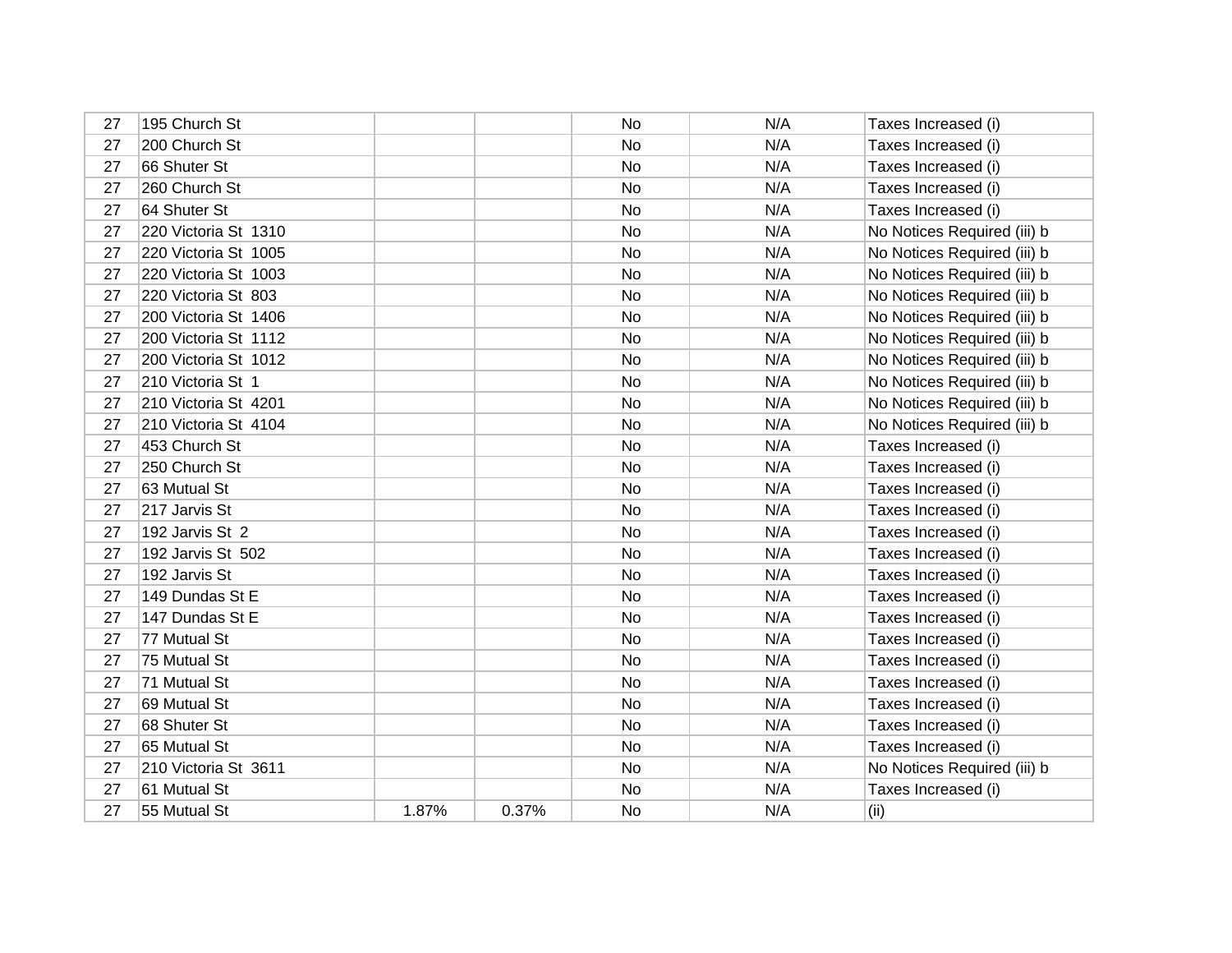| 27 | 53 A Mutual St       | No        | N/A | Taxes Increased (i)         |
|----|----------------------|-----------|-----|-----------------------------|
| 27 | 53 Mutual St         | No        | N/A | Taxes Increased (i)         |
| 27 | 51 A Mutual St       | No        | N/A | Taxes Increased (i)         |
| 27 | 75 Dalhousie St 1106 | No        | N/A | No Notices Required (iii) b |
| 27 | 75 Dalhousie St 913  | No        | N/A | No Notices Required (iii) b |
| 27 | 75 Dalhousie St 906  | No        | N/A | No Notices Required (iii) b |
| 27 | 75 Dalhousie St 901  | No.       | N/A | No Notices Required (iii) b |
| 27 | 75 Dalhousie St 610  | No        | N/A | No Notices Required (iii) b |
| 27 | 75 Dalhousie St 405  | No.       | N/A | No Notices Required (iii) b |
| 27 | 67 Mutual St         | No        | N/A | Taxes Increased (i)         |
| 27 | 39 Whitehall Rd      | No        | N/A | Taxes Increased (i)         |
| 27 | 154 Glen Rd          | No        | N/A | Taxes Increased (i)         |
| 27 | 162 Glen Rd          | No        | N/A | Taxes Increased (i)         |
| 27 | 164 Glen Rd          | No        | N/A | Taxes Increased (i)         |
| 27 | 203 Douglas Dr       | <b>No</b> | N/A | Taxes Increased (i)         |
| 27 | 175 Douglas Dr       | No        | N/A | Taxes Increased (i)         |
| 27 | 137 Douglas Dr       | No        | N/A | Taxes Increased (i)         |
| 27 | 11 Maclennan Ave     | No        | N/A | Taxes Increased (i)         |
| 27 | 9 Maclennan Ave      | No        | N/A | Taxes Increased (i)         |
| 27 | 93 Douglas Dr        | No        | N/A | Taxes Increased (i)         |
| 27 | 18 Gregory Ave       | No        | N/A | Taxes Increased (i)         |
| 27 | 112 Pricefield Rd    | No        | N/A | Taxes Increased (i)         |
| 27 | 43 Whitehall Rd      | <b>No</b> | N/A | Taxes Increased (i)         |
| 27 | 10 Edgar Ave         | <b>No</b> | N/A | Taxes Increased (i)         |
| 27 | 35 Whitehall Rd      | No        | N/A | Taxes Increased (i)         |
| 27 | 33 Whitehall Rd      | No        | N/A | Taxes Increased (i)         |
| 27 | 31 Whitehall Rd      | No        | N/A | Taxes Increased (i)         |
| 27 | 29 Whitehall Rd      | No        | N/A | Taxes Increased (i)         |
| 27 | 27 Whitehall Rd      | No        | N/A | Taxes Increased (i)         |
| 27 | 25 Whitehall Rd      | No        | N/A | Taxes Increased (i)         |
| 27 | 23 Whitehall Rd      | No        | N/A | Taxes Increased (i)         |
| 27 | 21 Highland Cres     | No        | N/A | Taxes Increased (i)         |
| 27 | 80 Douglas Dr        | No        | N/A | Taxes Increased (i)         |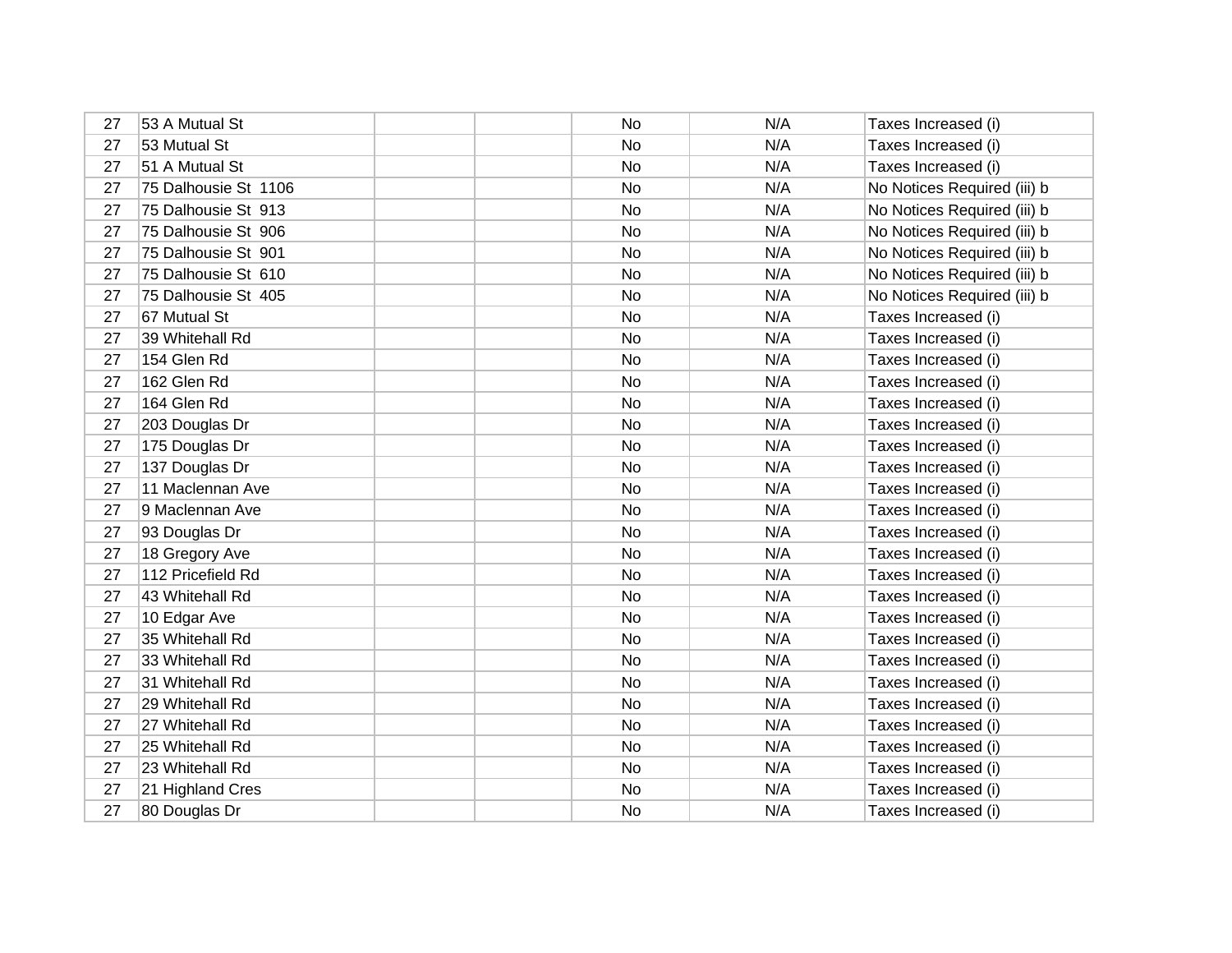| 27 | 88 Douglas Dr       |       |       | <b>No</b> | N/A               | Taxes Increased (i)         |
|----|---------------------|-------|-------|-----------|-------------------|-----------------------------|
| 27 | 47 Whitehall Rd     |       |       | <b>No</b> | N/A               | Taxes Increased (i)         |
| 27 | 24 St Andrews Gdns  |       |       | No        | N/A               | Taxes Increased (i)         |
| 27 | 410 Summerhill Ave  |       |       | No        | N/A               | Taxes Increased (i)         |
| 27 | 412 Summerhill Ave  |       |       | No        | N/A               | Taxes Increased (i)         |
| 27 | 418 Summerhill Ave  |       |       | No        | N/A               | Taxes Increased (i)         |
| 27 | 428 Summerhill Ave  |       |       | No        | N/A               | Taxes Increased (i)         |
| 27 | 436 Summerhill Ave  |       |       | No        | N/A               | Taxes Increased (i)         |
| 27 | 464 Summerhill Ave  |       |       | No        | N/A               | Taxes Increased (i)         |
| 27 | 468 Summerhill Ave  | 3.14% | 0.63% | Yes       | December 15, 2009 | N/A                         |
| 27 | 474 Summerhill Ave  |       |       | No        | N/A               | Taxes Increased (i)         |
| 27 | 478 Summerhill Ave  |       |       | No        | N/A               | Taxes Increased (i)         |
| 27 | 8 St Andrews Gdns   |       |       | No        | N/A               | Taxes Increased (i)         |
| 27 | 34 Edgar Ave        |       |       | No        | N/A               | Taxes Increased (i)         |
| 27 | 22 St Andrews Gdns  |       |       | No        | N/A               | Taxes Increased (i)         |
| 27 | 22 Edgar Ave        |       |       | No        | N/A               | Taxes Increased (i)         |
| 27 | 52 St Andrews Gdns  |       |       | No        | N/A               | Taxes Increased (i)         |
| 27 | 210 Douglas Dr      |       |       | <b>No</b> | N/A               | Taxes Increased (i)         |
| 27 | 176 Glen Rd         |       |       | No        | N/A               | Taxes Increased (i)         |
| 27 | 178 Glen Rd         |       |       | No        | N/A               | Taxes Increased (i)         |
| 27 | 485 Summerhill Ave  |       |       | <b>No</b> | N/A               | Taxes Increased (i)         |
| 27 | 158 Douglas Dr      |       |       | No        | N/A               | Taxes Increased (i)         |
| 27 | 37 St Andrews Gdns  |       |       | No        | N/A               | Taxes Increased (i)         |
| 27 | 33 St Andrews Gdns  |       |       | No        | N/A               | Taxes Increased (i)         |
| 27 | 31 St Andrews Gdns  |       |       | No        | N/A               | Taxes Increased (i)         |
| 27 | 17 St Andrews Gdns  | 0.37% | 0.06% | No        | N/A               | (ii)                        |
| 27 | 87 Whitehall Rd     |       |       | No        | N/A               | Taxes Increased (i)         |
| 27 | 16 St Andrews Gdns  |       |       | No        | N/A               | Taxes Increased (i)         |
| 27 | 28 Rowanwood Ave    |       |       | No        | N/A               | Taxes Increased (i)         |
| 27 | 105 Whitehall Rd    |       |       | No        | N/A               | No Notices Required (iii) b |
| 27 | 20 Scrivener Sq 421 |       |       | No        | N/A               | No Notices Required (iii) b |
| 27 | 20 Scrivener Sq 413 |       |       | No        | N/A               | No Notices Required (iii) b |
| 27 | 20 Scrivener Sq 319 |       |       | No        | N/A               | No Notices Required (iii) b |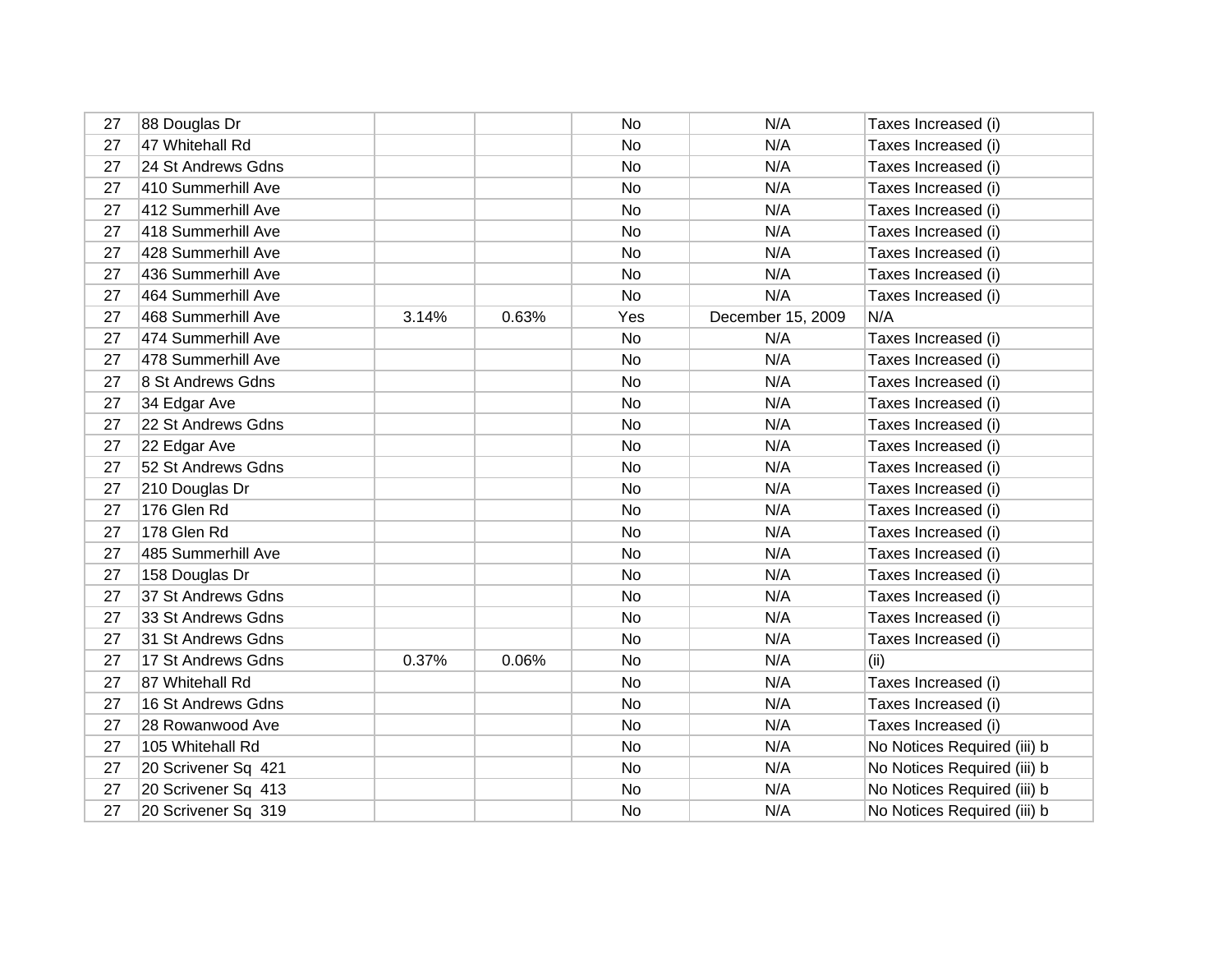| 27 | 20 Scrivener Sq 315  | No | N/A | No Notices Required (iii) b |
|----|----------------------|----|-----|-----------------------------|
| 27 | 20 Scrivener Sq 212  | No | N/A | No Notices Required (iii) b |
| 27 | 1103 Yonge St        | No | N/A | Taxes Increased (i)         |
| 27 | 44 Price St          | No | N/A | Taxes Increased (i)         |
| 27 | 33 Price St 4        | No | N/A | No Notices Required (iii) b |
| 27 | 25 Price St          | No | N/A | Taxes Increased (i)         |
| 27 | 20 Scrivener Sq 607  | No | N/A | No Notices Required (iii) b |
| 27 | 22 Rowanwood Ave     | No | N/A | Taxes Increased (i)         |
| 27 | 20 Scrivener Sq 609  | No | N/A | No Notices Required (iii) b |
| 27 | 30 Rowanwood Ave     | No | N/A | Taxes Increased (i)         |
| 27 | 32 Rowanwood Ave     | No | N/A | Taxes Increased (i)         |
| 27 | 54 Rowanwood Ave     | No | N/A | Taxes Increased (i)         |
| 27 | 114 Cluny Dr         | No | N/A | Taxes Increased (i)         |
| 27 | 66 Pricefield Rd     | No | N/A | Taxes Increased (i)         |
| 27 | 70 Pricefield Rd     | No | N/A | Taxes Increased (i)         |
| 27 | 88 Pricefield Rd     | No | N/A | Taxes Increased (i)         |
| 27 | 100 Pricefield Rd    | No | N/A | Taxes Increased (i)         |
| 27 | 104 Pricefield Rd    | No | N/A | Taxes Increased (i)         |
| 27 | 108 Pricefield Rd    | No | N/A | Taxes Increased (i)         |
| 27 | 31 Castle Frank Rd   | No | N/A | Taxes Increased (i)         |
| 27 | 20 Rowanwood Ave     | No | N/A | Taxes Increased (i)         |
| 27 | 25 Scrivener Sq 1003 | No | N/A | No Notices Required (iii) b |
| 27 | 322 Glen Rd          | No | N/A | Taxes Increased (i)         |
| 27 | 85 Whitehall Rd      | No | N/A | Taxes Increased (i)         |
| 27 | 83 Whitehall Rd      | No | N/A | Taxes Increased (i)         |
| 27 | 81 Whitehall Rd      | No | N/A | Taxes Increased (i)         |
| 27 | 79 Whitehall Rd      | No | N/A | Taxes Increased (i)         |
| 27 | 26 Whitehall Rd      | No | N/A | Taxes Increased (i)         |
| 27 | 34-36 Whitehall Rd   | No | N/A | Taxes Increased (i)         |
| 27 | 38 Whitehall Rd      | No | N/A | Taxes Increased (i)         |
| 27 | 40 Whitehall Rd      | No | N/A | Taxes Increased (i)         |
| 27 | 44 Whitehall Rd      | No | N/A | Taxes Increased (i)         |
| 27 | 20 Scrivener Sq 511  | No | N/A | No Notices Required (iii) b |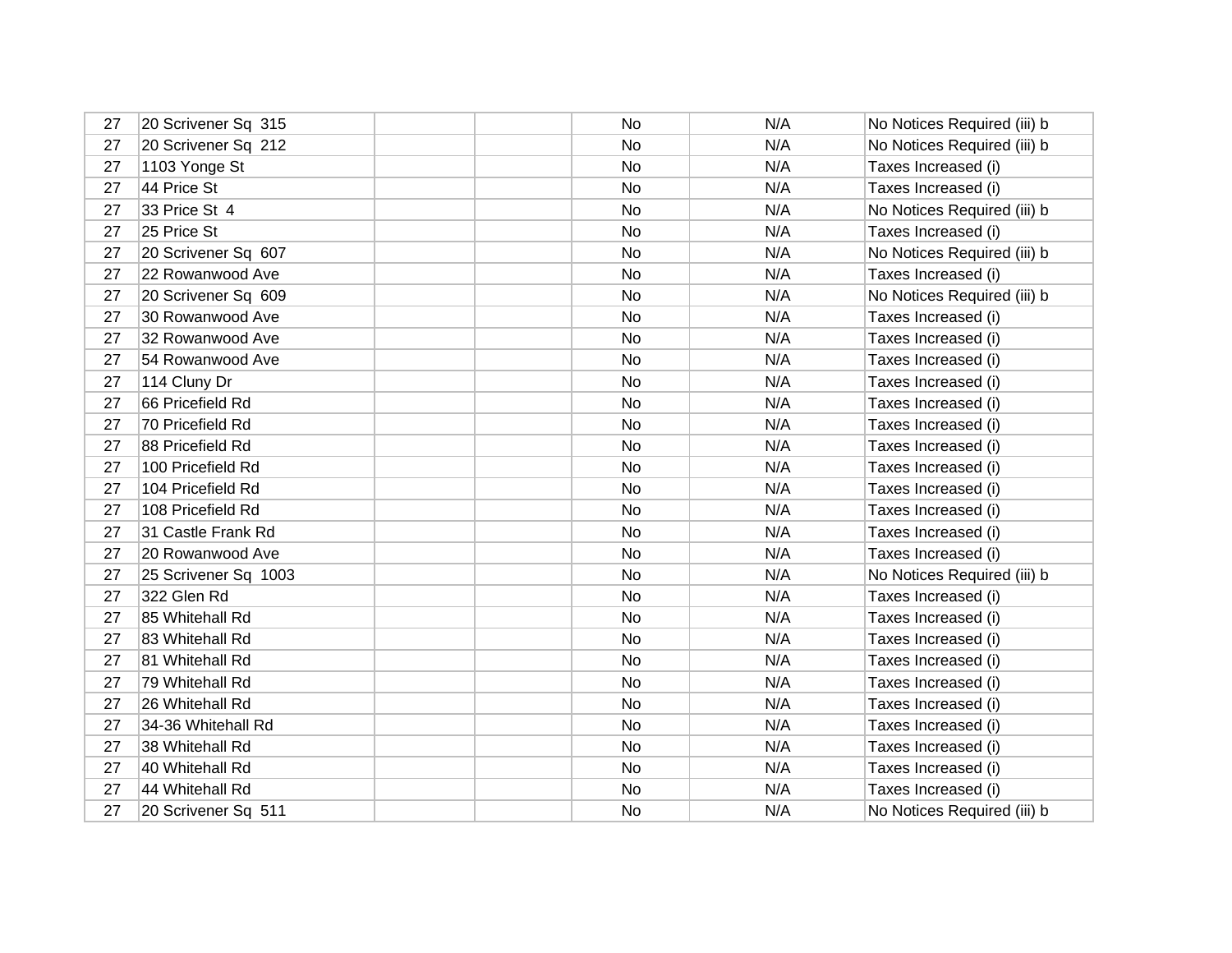| 27 | 25 Scrivener Sq 1104 | No | N/A | No Notices Required (iii) b |
|----|----------------------|----|-----|-----------------------------|
| 27 | 89 Whitehall Rd      | No | N/A | Taxes Increased (i)         |
| 27 | 25 Scrivener Sq 812  | No | N/A | No Notices Required (iii) b |
| 27 | 25 Scrivener Sq 806  | No | N/A | No Notices Required (iii) b |
| 27 | 25 Scrivener Sq 509  | No | N/A | No Notices Required (iii) b |
| 27 | 25 Scrivener Sq 417  | No | N/A | No Notices Required (iii) b |
| 27 | 25 Scrivener Sq 201  | No | N/A | No Notices Required (iii) b |
| 27 | 25 Scrivener Sq 106  | No | N/A | No Notices Required (iii) b |
| 27 | 20 Scrivener Sq 911  | No | N/A | No Notices Required (iii) b |
| 27 | 20 Scrivener Sq 907  | No | N/A | No Notices Required (iii) b |
| 27 | 20 Scrivener Sq 906  | No | N/A | No Notices Required (iii) b |
| 27 | 20 Scrivener Sq 706  | No | N/A | No Notices Required (iii) b |
| 27 | 20 Scrivener Sq 614  | No | N/A | No Notices Required (iii) b |
| 27 | 48-50 Whitehall Rd   | No | N/A | Taxes Increased (i)         |
| 27 | 181 Crescent Rd      | No | N/A | Taxes Increased (i)         |
| 27 | 93 Highland Ave      | No | N/A | Taxes Increased (i)         |
| 27 | 27 Sherbourne St N   | No | N/A | Taxes Increased (i)         |
| 27 | 18 Elm Ave           | No | N/A | Taxes Increased (i)         |
| 27 | 24 Elm Ave           | No | N/A | Taxes Increased (i)         |
| 27 | 26 Elm Ave           | No | N/A | Taxes Increased (i)         |
| 27 | 85 South Dr          | No | N/A | Taxes Increased (i)         |
| 27 | 69 South Dr          | No | N/A | Taxes Increased (i)         |
| 27 | 68 South Dr          | No | N/A | Taxes Increased (i)         |
| 27 | 74 South Dr          | No | N/A | Taxes Increased (i)         |
| 27 | 6 Scarth Rd          | No | N/A | Taxes Increased (i)         |
| 27 | 31 Sherbourne St N   | No | N/A | Taxes Increased (i)         |
| 27 | 104 South Dr         | No | N/A | Taxes Increased (i)         |
| 27 | 2 Dunbar Rd          | No | N/A | Taxes Increased (i)         |
| 27 | 165 Crescent Rd      | No | N/A | Taxes Increased (i)         |
| 27 | 163 Crescent Rd      | No | N/A | Taxes Increased (i)         |
| 27 | 161 Crescent Rd      | No | N/A | Taxes Increased (i)         |
| 27 | 29 Scarth Rd         | No | N/A | Taxes Increased (i)         |
| 27 | 15 Scarth Rd 2       | No | N/A | No Notices Required (iii) b |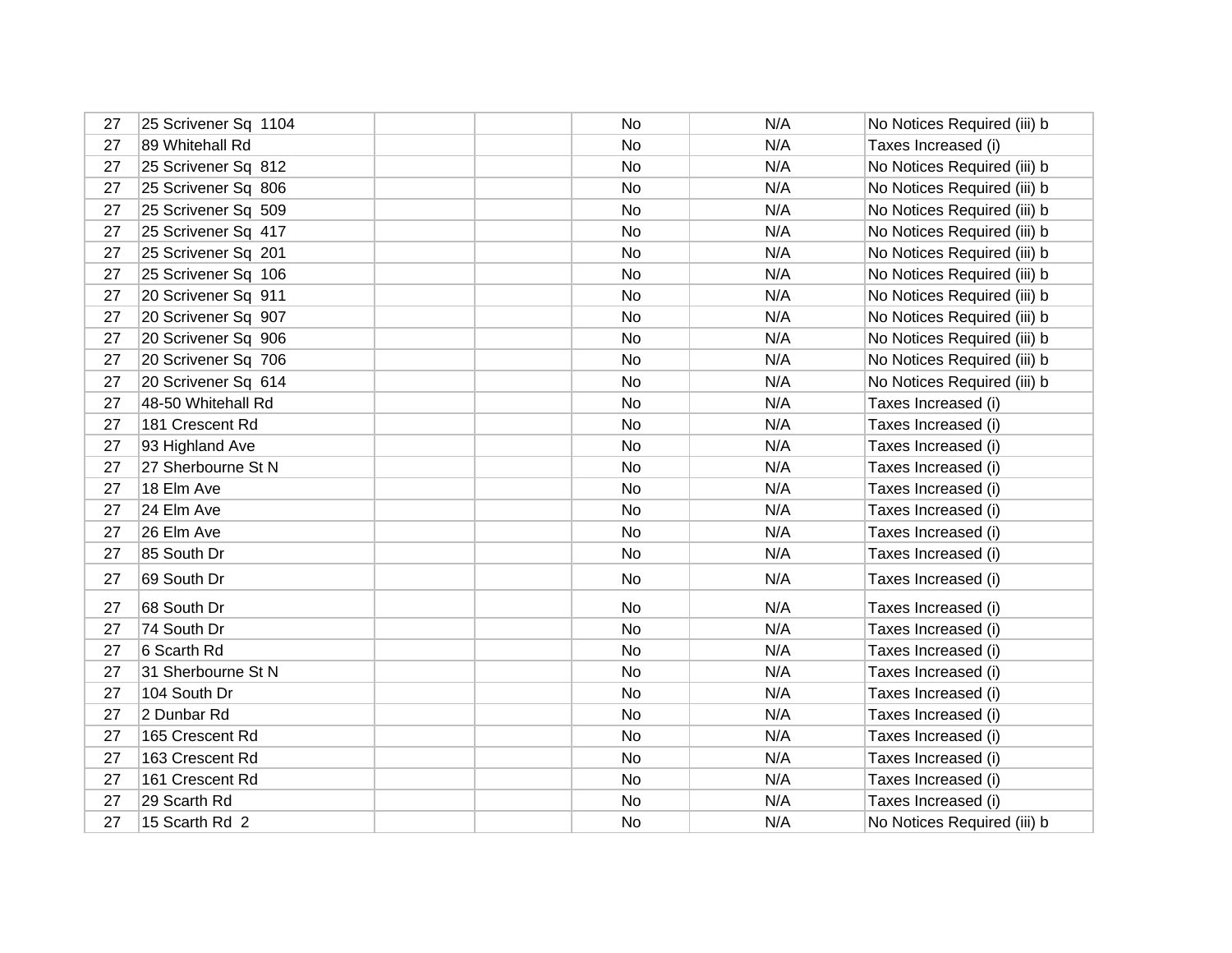| 27 | 146 Crescent Rd    |       |       | No        | N/A               | Taxes Increased (i)         |
|----|--------------------|-------|-------|-----------|-------------------|-----------------------------|
| 27 | 158 Crescent Rd    |       |       | No        | N/A               | Taxes Increased (i)         |
| 27 | 166 Crescent Rd    |       |       | No        | N/A               | Taxes Increased (i)         |
| 27 | 10 Lamport Ave     | 3.06% | 0.61% | Yes       | December 15, 2009 | N/A                         |
| 27 | 7 May St           |       |       | No        | N/A               | Taxes Increased (i)         |
| 27 | 402 Summerhill Ave |       |       | No        | N/A               | Taxes Increased (i)         |
| 27 | 16 Scarth Rd       |       |       | No        | N/A               | Taxes Increased (i)         |
| 27 | 145 South Dr       |       |       | No        | N/A               | Taxes Increased (i)         |
| 27 | 100 Hayden St 1402 |       |       | No        | N/A               | No Notices Required (iii) b |
| 27 | 8 Castle Frank Rd  |       |       | No        | N/A               | Taxes Increased (i)         |
| 27 | 2 Hawthorn Gdns 5  |       |       | No        | N/A               | Taxes Increased (i)         |
| 27 | 2 Hawthorn Gdns 2  | 0.24% | 0.04% | No        | N/A               | (ii)                        |
| 27 | 2 Hawthorn Gdns 1  | 0.51% | 0.08% | No        | N/A               | (ii)                        |
| 27 | 4 Hawthorn Gdns    |       |       | No        | N/A               | Taxes Increased (i)         |
| 27 | 6 Hawthorn Gdns    |       |       | No        | N/A               | Taxes Increased (i)         |
| 27 | 3 A Hawthorn Gdns  |       |       | No        | N/A               | Taxes Increased (i)         |
| 27 | 34 Castle Frank Rd |       |       | No        | N/A               | Taxes Increased (i)         |
| 27 | 36 Castle Frank Rd | 1.13% | 0.23% | No        | N/A               | (i)                         |
| 27 | 29 Sherbourne St N |       |       | No        | N/A               | Taxes Increased (i)         |
| 27 | 149 South Dr       |       |       | No        | N/A               | Taxes Increased (i)         |
| 27 | 75 Highland Ave    |       |       | No        | N/A               | Taxes Increased (i)         |
| 27 | 97 Glen Rd         |       |       | No        | N/A               | Taxes Increased (i)         |
| 27 | 99 Glen Rd         |       |       | No        | N/A               | Taxes Increased (i)         |
| 27 | 96 Glen Rd         |       |       | <b>No</b> | N/A               | Taxes Increased (i)         |
| 27 | 127 South Dr       |       |       | No        | N/A               | Taxes Increased (i)         |
| 27 | 29 Dunbar Rd       |       |       | No        | N/A               | Taxes Increased (i)         |
| 27 | 120 South Dr       |       |       | No        | N/A               | Taxes Increased (i)         |
| 27 | 130 South Dr       |       |       | No        | N/A               | Taxes Increased (i)         |
| 27 | 178 Crescent Rd    |       |       | No        | N/A               | Taxes Increased (i)         |
| 27 | 180 Crescent Rd    |       |       | No        | N/A               | Taxes Increased (i)         |
| 27 | 184 Crescent Rd    |       |       | No        | N/A               | Taxes Increased (i)         |
| 27 | 30 Elm Ave         |       |       | No        | N/A               | Taxes Increased (i)         |
| 27 | 80 Elm Ave         |       |       | No        | N/A               | Taxes Increased (i)         |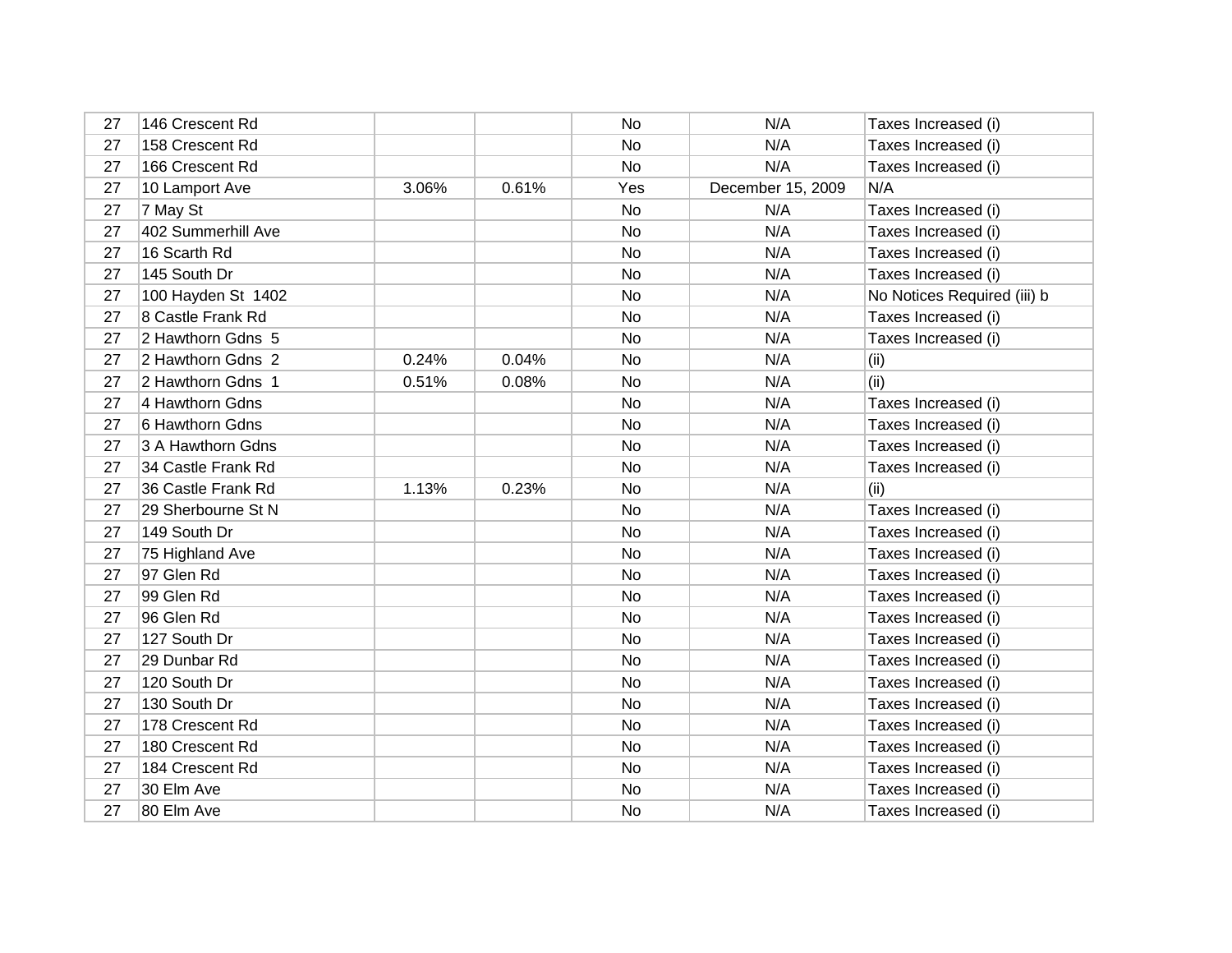| 27 | 323 Glen Rd        | No        | N/A | Taxes Increased (i) |
|----|--------------------|-----------|-----|---------------------|
| 27 | 5 May St           | No        | N/A | Taxes Increased (i) |
| 27 | 69 Standish Ave    | No        | N/A | Taxes Increased (i) |
| 27 | 57 Standish Ave    | No        | N/A | Taxes Increased (i) |
| 27 | 53 Standish Ave    | No        | N/A | Taxes Increased (i) |
| 27 | 51 Standish Ave    | <b>No</b> | N/A | Taxes Increased (i) |
| 27 | 39 Standish Ave    | No        | N/A | Taxes Increased (i) |
| 27 | 37 Standish Ave    | No        | N/A | Taxes Increased (i) |
| 27 | 33 Standish Ave    | No        | N/A | Taxes Increased (i) |
| 27 | 27 Standish Ave    | No        | N/A | Taxes Increased (i) |
| 27 | 25 Standish Ave    | No        | N/A | Taxes Increased (i) |
| 27 | 44 Astley Ave      | No        | N/A | Taxes Increased (i) |
| 27 | 327 Glen Rd        | No        | N/A | Taxes Increased (i) |
| 27 | 69 Astley Ave      | No        | N/A | Taxes Increased (i) |
| 27 | 293 Glen Rd        | No        | N/A | Taxes Increased (i) |
| 27 | 34 Standish Ave    | No        | N/A | Taxes Increased (i) |
| 27 | 490 Summerhill Ave | <b>No</b> | N/A | Taxes Increased (i) |
| 27 | 492 Summerhill Ave | No        | N/A | Taxes Increased (i) |
| 27 | 494 Summerhill Ave | No        | N/A | Taxes Increased (i) |
| 27 | 196 Glen Rd        | No        | N/A | Taxes Increased (i) |
| 27 | 200 Glen Rd        | No        | N/A | Taxes Increased (i) |
| 27 | 8 Edgewood Cres    | No        | N/A | Taxes Increased (i) |
| 27 | 31 Edgewood Cres   | No        | N/A | Taxes Increased (i) |
| 27 | 290 Glen Rd        | No        | N/A | Taxes Increased (i) |
| 27 | 120 Pricefield Rd  | No        | N/A | Taxes Increased (i) |
| 27 | 23 Standish Ave    | No        | N/A | Taxes Increased (i) |
| 27 | 7 Astley Ave       | No        | N/A | Taxes Increased (i) |
| 27 | 97 Roxborough Dr   | No        | N/A | Taxes Increased (i) |
| 27 | 65 Roxborough Dr   | No        | N/A | Taxes Increased (i) |
| 27 | 126 A Glen Rd      | No        | N/A | Taxes Increased (i) |
| 27 | 19 Binscarth Rd    | No        | N/A | Taxes Increased (i) |
| 27 | 9 Binscarth Rd     | No        | N/A | Taxes Increased (i) |
| 27 | 54 Binscarth Rd    | No        | N/A | Taxes Increased (i) |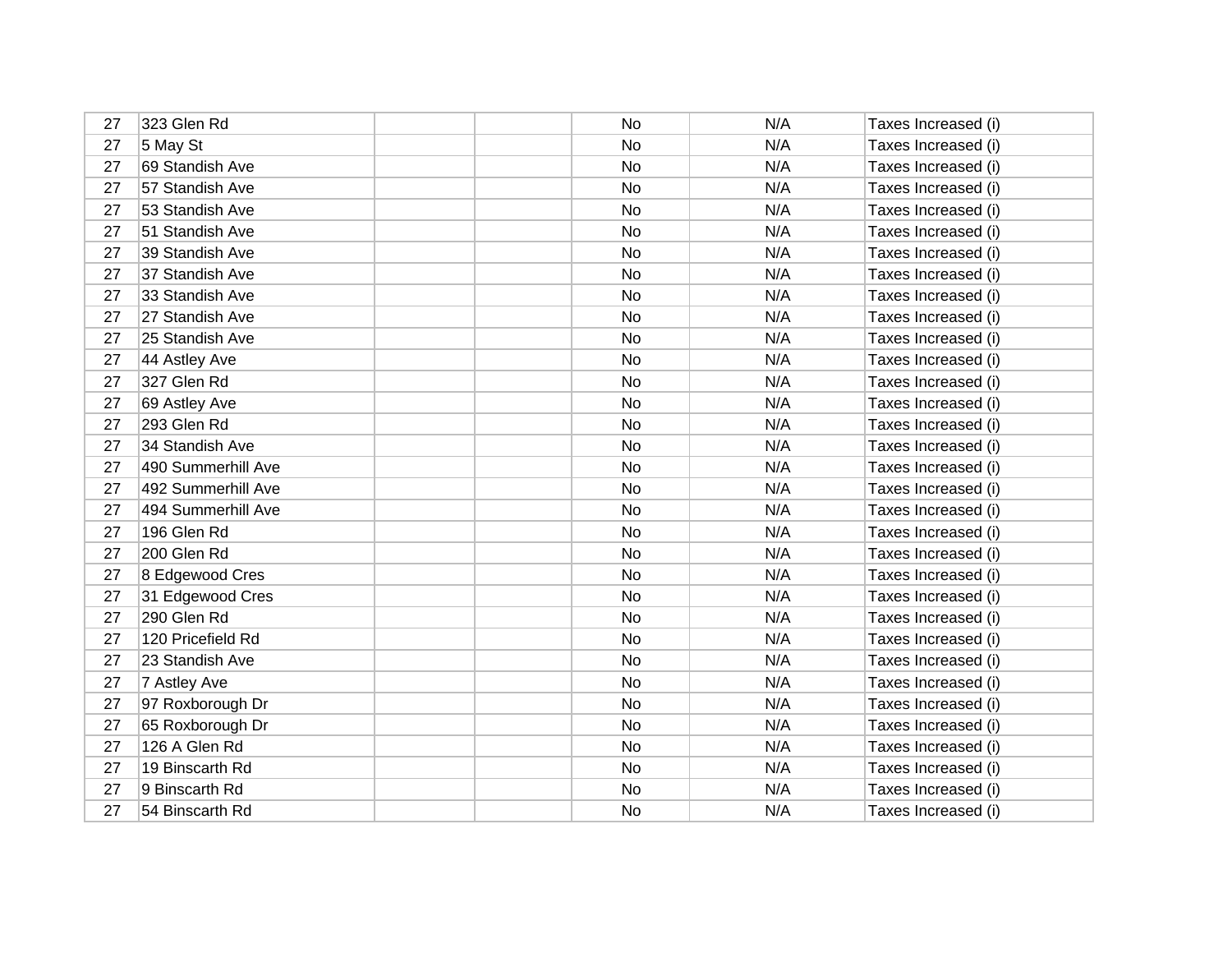| 27 | 68 Binscarth Rd      |        |       | No        | N/A               | Taxes Increased (i)         |
|----|----------------------|--------|-------|-----------|-------------------|-----------------------------|
| 27 | 33 Whitney Ave       |        |       | No        | N/A               | Taxes Increased (i)         |
| 27 | 128 Glen Rd          |        |       | No        | N/A               | Taxes Increased (i)         |
| 27 | 6 Whitney Ave        |        |       | No        | N/A               | Taxes Increased (i)         |
| 27 | 58 Astley Ave        |        |       | No        | N/A               | Taxes Increased (i)         |
| 27 | 169 Glen Rd          |        |       | No        | N/A               | Taxes Increased (i)         |
| 27 | 400 Summerhill Ave   |        |       | No        | N/A               | Taxes Increased (i)         |
| 27 | 206 Roxborough Dr    |        |       | No        | N/A               | Taxes Increased (i)         |
| 27 | 83 Binscarth Rd      |        |       | No        | N/A               | Taxes Increased (i)         |
| 27 | 67 Binscarth Rd      |        |       | No        | N/A               | Taxes Increased (i)         |
| 27 | 61 Binscarth Rd      |        |       | No        | N/A               | Taxes Increased (i)         |
| 27 | 127 Glen Rd          |        |       | No        | N/A               | Taxes Increased (i)         |
| 27 | 109 Glen Rd          |        |       | No        | N/A               | Taxes Increased (i)         |
| 27 | 2 Beaumont Rd        |        |       | No        | N/A               | Taxes Increased (i)         |
| 27 | 3 Beaumont Rd        |        |       | No        | N/A               | Taxes Increased (i)         |
| 27 | 5 Beaumont Rd        |        |       | No        | N/A               | Taxes Increased (i)         |
| 27 | 7 Beaumont Rd        |        |       | No        | N/A               | Taxes Increased (i)         |
| 27 | 8 Beaumont Rd        |        |       | No        | N/A               | Taxes Increased (i)         |
| 27 | 173 Glen Rd          |        |       | No        | N/A               | Taxes Increased (i)         |
| 27 | 18 Castle Frank Cres |        |       | No        | N/A               | Taxes Increased (i)         |
| 27 | 8 Park Rd 3005       |        |       | <b>No</b> | N/A               | No Notices Required (iii) b |
| 27 | 8 Park Rd 2716       |        |       | No        | N/A               | No Notices Required (iii) b |
| 27 | 8 Park Rd 2715       |        |       | No        | N/A               | No Notices Required (iii) b |
| 27 | 8 Park Rd 2709       |        |       | No        | N/A               | No Notices Required (iii) b |
| 27 | 8 Park Rd 2613       |        |       | No        | N/A               | No Notices Required (iii) b |
| 27 | 8 Park Rd 2515       |        |       | No        | N/A               | No Notices Required (iii) b |
| 27 | 8 Park Rd 1511       |        |       | No        | N/A               | No Notices Required (iii) b |
| 27 | 2 Bloor St E         |        |       | No        | N/A               | Taxes Increased (i)         |
| 27 | 43 Castle Frank Cres |        |       | No        | N/A               | Taxes Increased (i)         |
| 27 | 29 Castle Frank Cres | 12.77% | 1.92% | Yes       | December 15, 2009 | N/A                         |
| 27 | 110 Pricefield Rd    |        |       | No        | N/A               | Taxes Increased (i)         |
| 27 | 16 Castle Frank Cres |        |       | No        | N/A               | Taxes Increased (i)         |
| 27 | 8 Park Rd 3110       |        |       | No        | N/A               | No Notices Required (iii) b |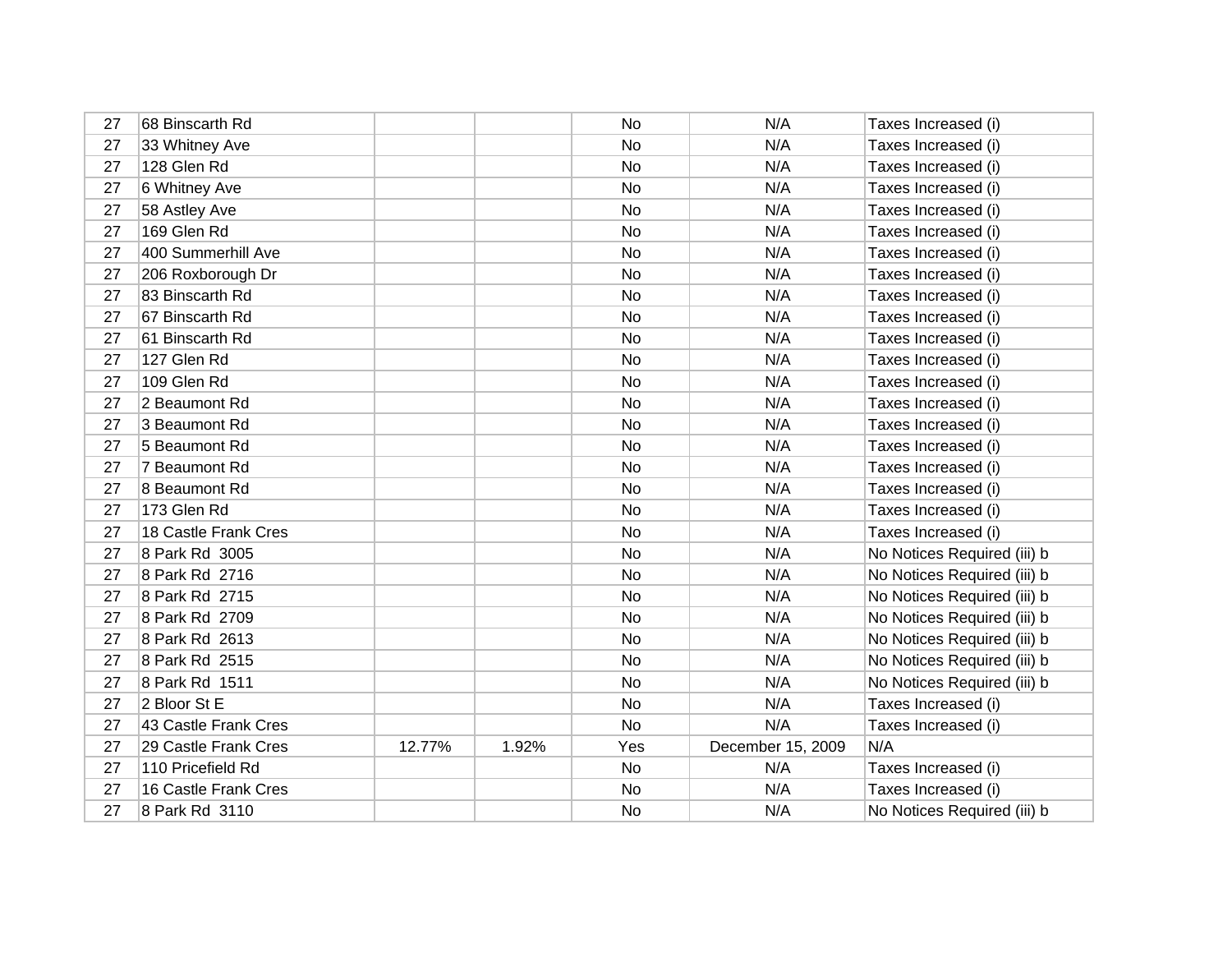| 27 | 22 St Thomas St Uph  | No | N/A | No Notices Required (iii) b |
|----|----------------------|----|-----|-----------------------------|
| 27 | 131 Bloor St W       | No | N/A | Taxes Increased (i)         |
| 27 | 1132 Bay St 1501     | No | N/A | Taxes Increased (i)         |
| 27 | 1132 Bay St 1002     | No | N/A | Taxes Increased (i)         |
| 27 | 1132 Bay St 1001     | No | N/A | Taxes Increased (i)         |
| 27 | 1132 Bay St 702      | No | N/A | Taxes Increased (i)         |
| 27 | 1166 Bay St 1905     | No | N/A | Taxes Increased (i)         |
| 27 | 1166 Bay St 1703     | No | N/A | Taxes Increased (i)         |
| 27 | 1166 Bay St 1503     | No | N/A | Taxes Increased (i)         |
| 27 | 1166 Bay St 1502     | No | N/A | Taxes Increased (i)         |
| 27 | 23 Castle Frank Cres | No | N/A | Taxes Increased (i)         |
| 27 | 148 Collier St       | No | N/A | Taxes Increased (i)         |
| 27 | 278 Bloor St E 1801  | No | N/A | Taxes Increased (i)         |
| 27 | 278 Bloor St E 1401  | No | N/A | Taxes Increased (i)         |
| 27 | 278 Bloor St E 804   | No | N/A | Taxes Increased (i)         |
| 27 | 278 Bloor St E 606   | No | N/A | Taxes Increased (i)         |
| 27 | 278 Bloor St E 502   | No | N/A | Taxes Increased (i)         |
| 27 | 278 Bloor St E 407   | No | N/A | Taxes Increased (i)         |
| 27 | 278 Bloor St E 308   | No | N/A | Taxes Increased (i)         |
| 27 | 278 Bloor St E 204   | No | N/A | Taxes Increased (i)         |
| 27 | 278 Bloor St E 111   | No | N/A | Taxes Increased (i)         |
| 27 | 122 Collier St       | No | N/A | Taxes Increased (i)         |
| 27 | 8 Park Rd 3106       | No | N/A | No Notices Required (iii) b |
| 27 | 136 Collier St       | No | N/A | Taxes Increased (i)         |
| 27 | 8 Park Rd 3108       | No | N/A | No Notices Required (iii) b |
| 27 | 152 Collier St       | No | N/A | Taxes Increased (i)         |
| 27 | 177 Collier St       | No | N/A | Taxes Increased (i)         |
| 27 | 131 Collier St       | No | N/A | Taxes Increased (i)         |
| 27 | 76 Asquith Ave       | No | N/A | Taxes Increased (i)         |
| 27 | 17 Park Rd           | No | N/A | Taxes Increased (i)         |
| 27 | 8 Park Rd 3807       | No | N/A | No Notices Required (iii) b |
| 27 | 8 Park Rd 3802       | No | N/A | No Notices Required (iii) b |
| 27 | 8 Park Rd 3708       | No | N/A | No Notices Required (iii) b |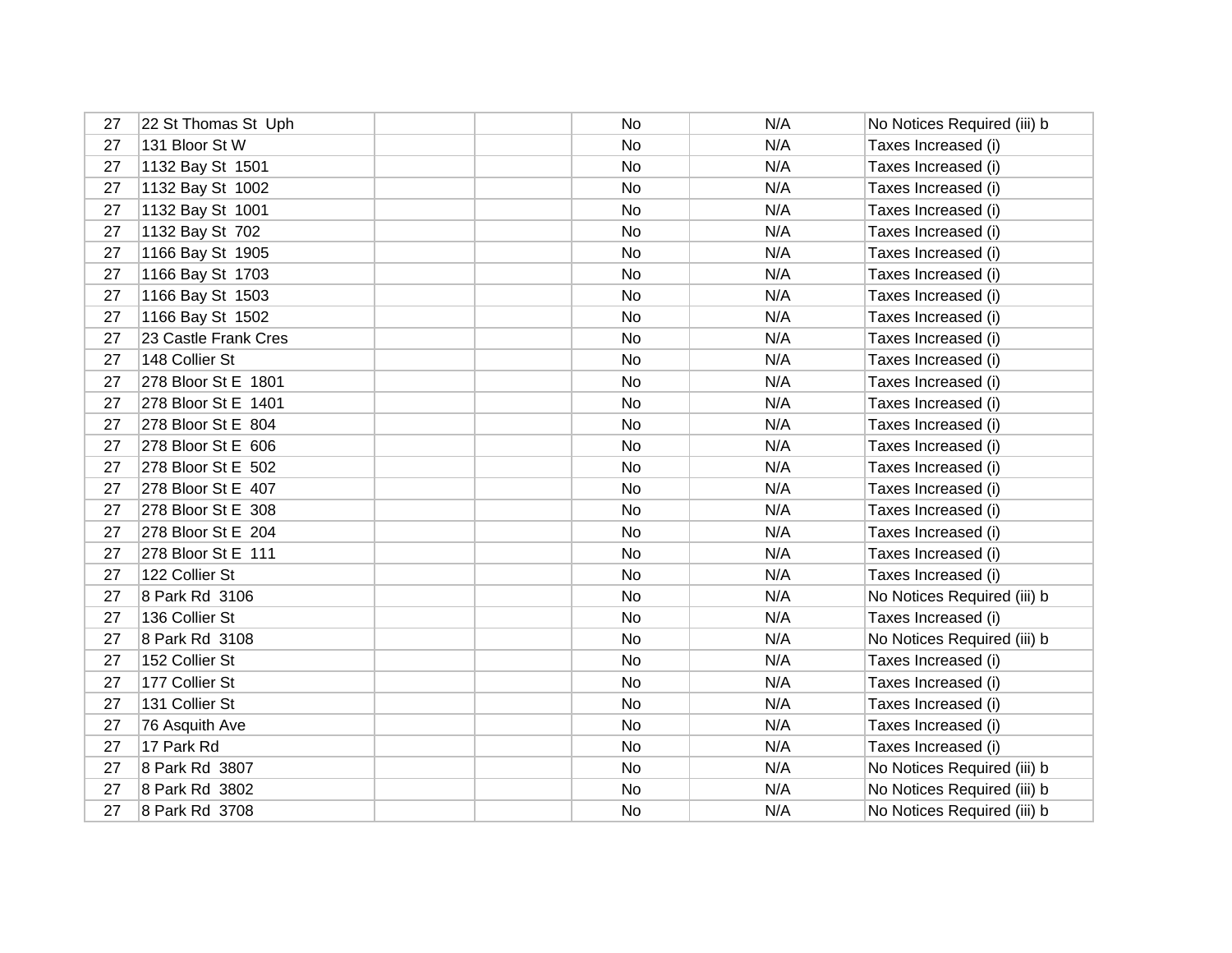| 27 | 8 Park Rd 3215     |       |       | No  | N/A               | No Notices Required (iii) b |
|----|--------------------|-------|-------|-----|-------------------|-----------------------------|
| 27 | 8 Park Rd 3209     |       |       | No  | N/A               | No Notices Required (iii) b |
| 27 | 1166 Bay St 1002   |       |       | No  | N/A               | Taxes Increased (i)         |
| 27 | 134 Collier St     |       |       | No  | N/A               | Taxes Increased (i)         |
| 27 | 55 Bloor St E 307  |       |       | No  | N/A               | No Notices Required (iii) b |
| 27 | 1166 Bay St 1404   |       |       | No  | N/A               | Taxes Increased (i)         |
| 27 | 85 Bloor St E 314  |       |       | No  | N/A               | No Notices Required (iii) b |
| 27 | 85 Bloor St E 203  |       |       | No  | N/A               | No Notices Required (iii) b |
| 27 | 30 Hayden St 1205  |       |       | No  | N/A               | No Notices Required (iii) b |
| 27 | 30 Hayden St 1102  |       |       | No  | N/A               | No Notices Required (iii) b |
| 27 | 30 Hayden St 1002  |       |       | No  | N/A               | No Notices Required (iii) b |
| 27 | 30 Hayden St 403   |       |       | No  | N/A               | No Notices Required (iii) b |
| 27 | 30 Hayden St 305   |       |       | No  | N/A               | No Notices Required (iii) b |
| 27 | 52 Hayden St       |       |       | No  | N/A               | Taxes Increased (i)         |
| 27 | 55 Bloor St E 1503 |       |       | No  | N/A               | No Notices Required (iii) b |
| 27 | 85 Bloor St E 512  |       |       | No  | N/A               | No Notices Required (iii) b |
| 27 | 55 Bloor St E 709  |       |       | No  | N/A               | No Notices Required (iii) b |
| 27 | 85 Bloor St E 603  |       |       | No  | N/A               | No Notices Required (iii) b |
| 27 | 55 Bloor St E 203  |       |       | No  | N/A               | No Notices Required (iii) b |
| 27 | 30 Charles St E    |       |       | No  | N/A               | Taxes Increased (i)         |
| 27 | 628 Church St      | 2.99% | 0.60% | Yes | December 15, 2009 | N/A                         |
| 27 | 644 Church St      |       |       | No  | N/A               | Taxes Increased (i)         |
| 27 | 61 Hayden St       |       |       | No  | N/A               | Taxes Increased (i)         |
| 27 | 100 Hayden St 1703 |       |       | No  | N/A               | No Notices Required (iii) b |
| 27 | 100 Hayden St 1702 |       |       | No  | N/A               | No Notices Required (iii) b |
| 27 | 100 Hayden St 1606 |       |       | No  | N/A               | No Notices Required (iii) b |
| 27 | 100 Hayden St 1508 |       |       | No  | N/A               | No Notices Required (iii) b |
| 27 | 100 Hayden St 1507 |       |       | No  | N/A               | No Notices Required (iii) b |
| 27 | 449 Church St      |       |       | No  | N/A               | Taxes Increased (i)         |
| 27 | 55 Bloor St E 805  |       |       | No  | N/A               | No Notices Required (iii) b |
| 27 | 85 Bloor St E 1809 |       |       | No  | N/A               | No Notices Required (iii) b |
| 27 | 300 Bloor St E 306 |       |       | No  | N/A               | No Notices Required (iii) b |
| 27 | 1166 Bay St 805    |       |       | No  | N/A               | Taxes Increased (i)         |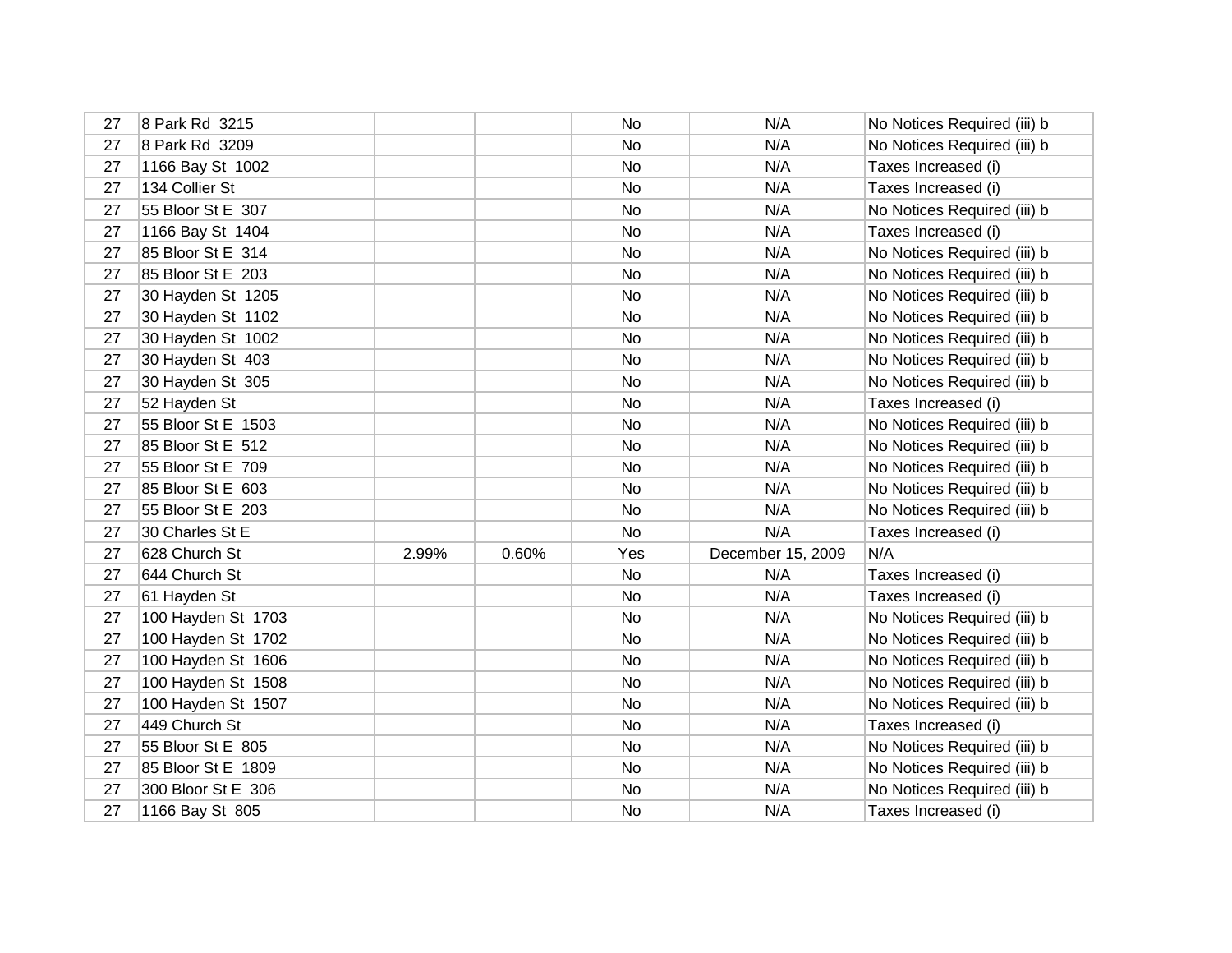| 27 | 1166 Bay St 801    |       |       | No | N/A | Taxes Increased (i)         |
|----|--------------------|-------|-------|----|-----|-----------------------------|
| 27 | 1166 Bay St 702    |       |       | No | N/A | Taxes Increased (i)         |
| 27 | 1166 Bay St 605    |       |       | No | N/A | Taxes Increased (i)         |
| 27 | 2 Sultan St        |       |       | No | N/A | Taxes Increased (i)         |
| 27 | 1 Sultan St        |       |       | No | N/A | Taxes Increased (i)         |
| 27 | 44 Charles St W    |       |       | No | N/A | Taxes Increased (i)         |
| 27 | 774 Yonge St       |       |       | No | N/A | Taxes Increased (i)         |
| 27 | 85 Bloor St E 8    |       |       | No | N/A | No Notices Required (iii) b |
| 27 | 85 Bloor St E 401  |       |       | No | N/A | No Notices Required (iii) b |
| 27 | 85 Bloor St E 2002 |       |       | No | N/A | No Notices Required (iii) b |
| 27 | 1166 Bay St 1305   |       |       | No | N/A | Taxes Increased (i)         |
| 27 | 85 Bloor St E 1701 |       |       | No | N/A | No Notices Required (iii) b |
| 27 | 85 Bloor St E 1603 |       |       | No | N/A | No Notices Required (iii) b |
| 27 | 85 Bloor St E 1506 |       |       | No | N/A | No Notices Required (iii) b |
| 27 | 85 Bloor St E 1414 |       |       | No | N/A | No Notices Required (iii) b |
| 27 | 85 Bloor St E 1210 |       |       | No | N/A | No Notices Required (iii) b |
| 27 | 85 Bloor St E 1203 |       |       | No | N/A | No Notices Required (iii) b |
| 27 | 85 Bloor St E 1106 |       |       | No | N/A | No Notices Required (iii) b |
| 27 | 85 Bloor St E 912  |       |       | No | N/A | No Notices Required (iii) b |
| 27 | 85 Bloor St E 908  |       |       | No | N/A | No Notices Required (iii) b |
| 27 | 85 Bloor St E 902  |       |       | No | N/A | No Notices Required (iii) b |
| 27 | 85 Bloor St E 711  |       |       | No | N/A | No Notices Required (iii) b |
| 27 | 85 Bloor St E 5    |       |       | No | N/A | No Notices Required (iii) b |
| 27 | 108 Crescent Rd    |       |       | No | N/A | Taxes Increased (i)         |
| 27 | 12 South Dr        |       |       | No | N/A | Taxes Increased (i)         |
| 27 | 50 Crescent Rd     |       |       | No | N/A | Taxes Increased (i)         |
| 27 | 52 Cluny Dr        |       |       | No | N/A | Taxes Increased (i)         |
| 27 | 52 A Cluny Dr      | 0.21% | 0.03% | No | N/A | (ii)                        |
| 27 | 35 Roxborough St E |       |       | No | N/A | Taxes Increased (i)         |
| 27 | 29 Roxborough St E |       |       | No | N/A | Taxes Increased (i)         |
| 27 | 19 Roxborough St E |       |       | No | N/A | Taxes Increased (i)         |
| 27 | 42 Cluny Dr        |       |       | No | N/A | Taxes Increased (i)         |
| 27 | 29 Crescent Rd     |       |       | No | N/A | Taxes Increased (i)         |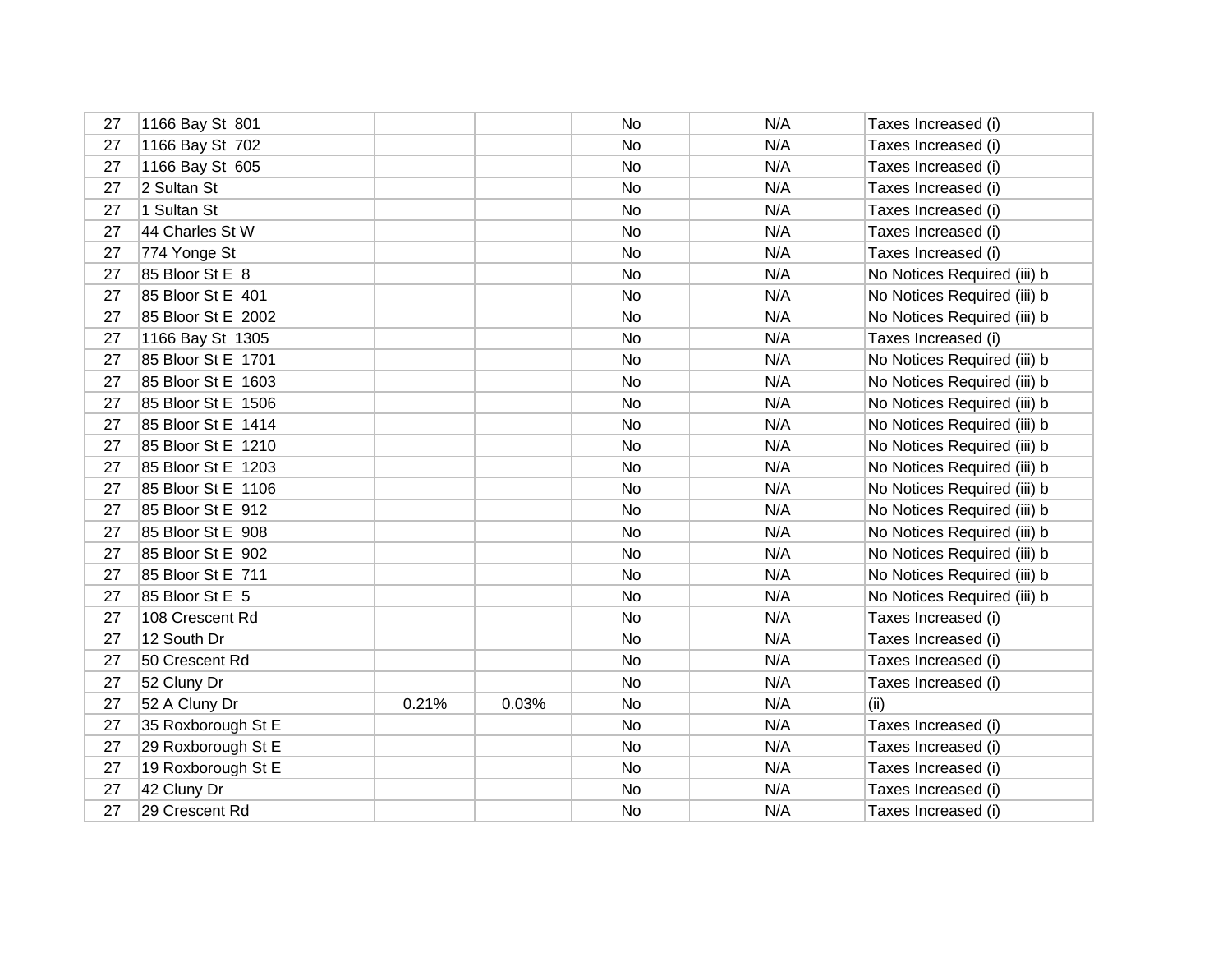| 27 | 34 Rosedale Rd            | No  | N/A | Taxes Increased (i) |
|----|---------------------------|-----|-----|---------------------|
| 27 | 44 Crescent Rd            | No  | N/A | Taxes Increased (i) |
| 27 | 80 Crescent Rd            | No  | N/A | Taxes Increased (i) |
| 27 | 42 Crescent Rd            | No  | N/A | Taxes Increased (i) |
| 27 | 120 Crescent Rd           | No  | N/A | Taxes Increased (i) |
| 27 | 165 Roxborough St E       | No  | N/A | Taxes Increased (i) |
| 27 | 137 Roxborough St E       | No  | N/A | Taxes Increased (i) |
| 27 | 101 Roxborough St E       | No  | N/A | Taxes Increased (i) |
| 27 | 134 Crescent Rd           | No  | N/A | Taxes Increased (i) |
| 27 | 171 Roxborough St E Bsmt  | No  | N/A | Taxes Increased (i) |
| 27 | 171 Roxborough St E 03    | No  | N/A | Taxes Increased (i) |
| 27 | 171 Roxborough St E 02    | No  | N/A | Taxes Increased (i) |
| 27 | 171 Roxborough St E Grndf | No  | N/A | Taxes Increased (i) |
| 27 | 135 Crescent Rd           | No  | N/A | Taxes Increased (i) |
| 27 | 278 Bloor St E 2003       | No. | N/A | Taxes Increased (i) |
| 27 | 66 Crescent Rd            | No  | N/A | Taxes Increased (i) |
| 27 | 53 Chestnut Pk            | No  | N/A | Taxes Increased (i) |
| 27 | 124 Pricefield Rd         | No  | N/A | Taxes Increased (i) |
| 27 | 9 Thornwood Rd            | No  | N/A | Taxes Increased (i) |
| 27 | 7 Thornwood Rd            | No  | N/A | Taxes Increased (i) |
| 27 | 5 A Thornwood Rd          | No  | N/A | Taxes Increased (i) |
| 27 | 172 Roxborough St E       | No  | N/A | Taxes Increased (i) |
| 27 | 176 Roxborough St E       | No  | N/A | Taxes Increased (i) |
| 27 | 66 Rowanwood Ave          | No  | N/A | Taxes Increased (i) |
| 27 | 27 Pricefield Rd          | No  | N/A | Taxes Increased (i) |
| 27 | 56 Chestnut Pk            | No  | N/A | Taxes Increased (i) |
| 27 | 18 Thornwood Rd           | No  | N/A | Taxes Increased (i) |
| 27 | 48 Crescent Rd            | No  | N/A | Taxes Increased (i) |
| 27 | 78 Roxborough St E        | No  | N/A | Taxes Increased (i) |
| 27 | 54 South Dr               | No  | N/A | Taxes Increased (i) |
| 27 | 35 Chestnut Pk            | No  | N/A | Taxes Increased (i) |
| 27 | 34 A Roxborough St E      | No  | N/A | Taxes Increased (i) |
| 27 | 72 Cluny Dr               | No  | N/A | Taxes Increased (i) |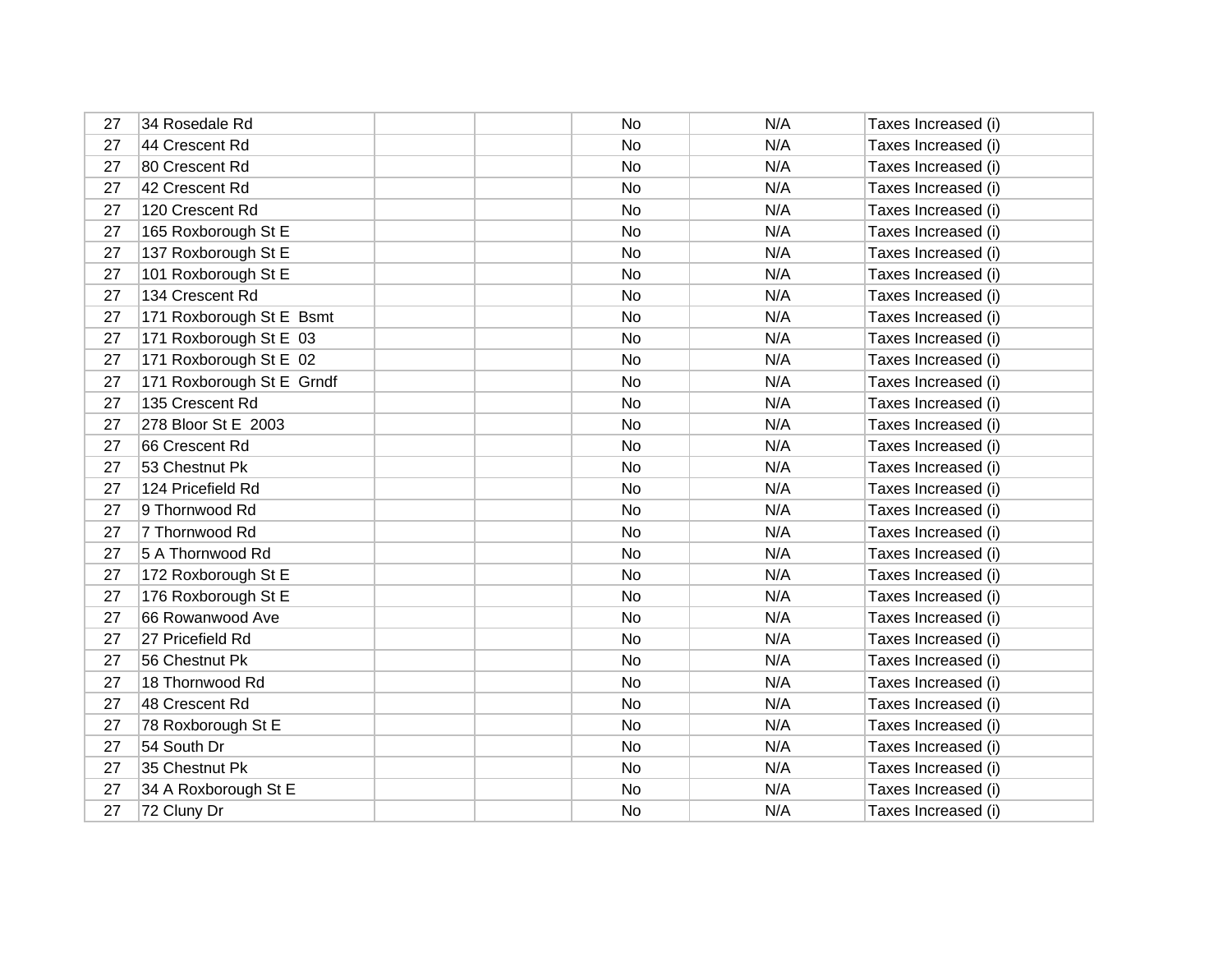| 27 | 15 Chestnut Pk        | <b>No</b> | N/A | Taxes Increased (i)         |
|----|-----------------------|-----------|-----|-----------------------------|
| 27 | 14 Chestnut Pk        | <b>No</b> | N/A | Taxes Increased (i)         |
| 27 | 16 Chestnut Pk        | No        | N/A | Taxes Increased (i)         |
| 27 | 30 Chestnut Pk        | No        | N/A | Taxes Increased (i)         |
| 27 | 1 Rowanwood Ave       | No        | N/A | Taxes Increased (i)         |
| 27 | 32 Crescent Rd        | No        | N/A | Taxes Increased (i)         |
| 27 | 34 Crescent Rd        | No        | N/A | Taxes Increased (i)         |
| 27 | 36 Crescent Rd        | No        | N/A | Taxes Increased (i)         |
| 27 | 53 Rowanwood Ave      | No        | N/A | Taxes Increased (i)         |
| 27 | 885 Yonge St          | No        | N/A | Taxes Increased (i)         |
| 27 | 133 Crescent Rd       | No        | N/A | Taxes Increased (i)         |
| 27 | 14 Cluny Dr           | No        | N/A | Taxes Increased (i)         |
| 27 | 100 Rosedale Valle Rd | No        | N/A | Taxes Increased (i)         |
| 27 | 130 Rosedale Valle Rd | No        | N/A | Taxes Increased (i)         |
| 27 | 842 Church St 5       | No        | N/A | Taxes Increased (i)         |
| 27 | 813 Yonge St          | No        | N/A | Taxes Increased (i)         |
| 27 | 38 Park Rd            | No        | N/A | Taxes Increased (i)         |
| 27 | 40 Park Rd            | <b>No</b> | N/A | Taxes Increased (i)         |
| 27 | 25 Severn St          | No        | N/A | Taxes Increased (i)         |
| 27 | 1 Baxter St 26        | No        | N/A | No Notices Required (iii) b |
| 27 | 28 Rosedale Rd        | <b>No</b> | N/A | Taxes Increased (i)         |
| 27 | 909 Yonge St 38       | No        | N/A | Taxes Increased (i)         |
| 27 | 120 Rosedale Valle Rd | No        | N/A | Taxes Increased (i)         |
| 27 | 93 Collier St         | No        | N/A | Taxes Increased (i)         |
| 27 | 89 Collier St         | No        | N/A | Taxes Increased (i)         |
| 27 | 85 Collier St         | No        | N/A | Taxes Increased (i)         |
| 27 | 300 Bloor St E 3104   | No        | N/A | No Notices Required (iii) b |
| 27 | 300 Bloor St E 2906   | No        | N/A | No Notices Required (iii) b |
| 27 | 300 Bloor St E 2507   | No        | N/A | No Notices Required (iii) b |
| 27 | 300 Bloor St E 1905   | No        | N/A | No Notices Required (iii) b |
| 27 | 300 Bloor St E 1701   | No        | N/A | No Notices Required (iii) b |
| 27 | 300 Bloor St E 901    | No        | N/A | No Notices Required (iii) b |
| 27 | 300 Bloor St E 703    | No        | N/A | No Notices Required (iii) b |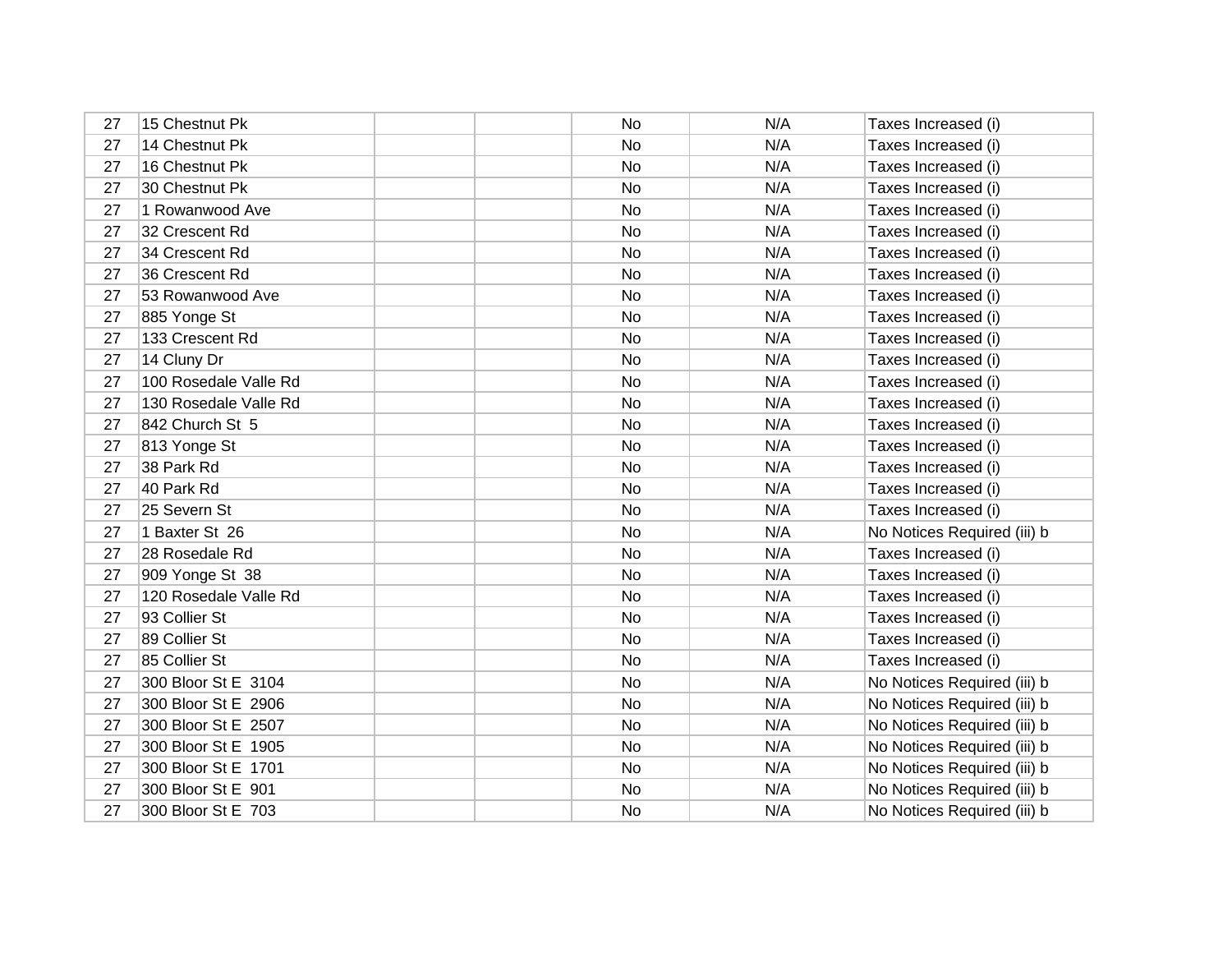| 27 | 39 Castle Frank Rd    |       |       | No  | N/A | Taxes Increased (i) |
|----|-----------------------|-------|-------|-----|-----|---------------------|
| 27 | 909 Yonge St 39       |       |       | No  | N/A | Taxes Increased (i) |
| 27 | 31 Rosedale Rd        |       |       | No  | N/A | Taxes Increased (i) |
| 27 | 128 Mount Pleasant Rd |       |       | No  | N/A | Taxes Increased (i) |
| 27 | 104 Park Rd           |       |       | No  | N/A | Taxes Increased (i) |
| 27 | 27 South Dr           |       |       | No  | N/A | Taxes Increased (i) |
| 27 | 9 South Dr            |       |       | No. | N/A | Taxes Increased (i) |
| 27 | 99 Crescent Rd        |       |       | No  | N/A | Taxes Increased (i) |
| 27 | 75 Crescent Rd 302    | 1.37% | 0.21% | No  | N/A | (ii)                |
| 27 | 75 Crescent Rd 203    |       |       | No  | N/A | Taxes Increased (i) |
| 27 | 75 Crescent Rd 101    | 0.29% | 0.04% | No  | N/A | (i)                 |
| 27 | 49 Rosedale Rd        |       |       | No  | N/A | Taxes Increased (i) |
| 27 | 43 Rosedale Rd        |       |       | No. | N/A | Taxes Increased (i) |
| 27 | 8 Cluny Dr            |       |       | No  | N/A | Taxes Increased (i) |
| 27 | 33 Rosedale Rd        |       |       | No  | N/A | Taxes Increased (i) |
| 27 | 278 Bloor St E 2201   |       |       | No. | N/A | Taxes Increased (i) |
| 27 | 94 Park Rd            |       |       | No  | N/A | Taxes Increased (i) |
| 27 | 17 Avondale Rd        |       |       | No  | N/A | Taxes Increased (i) |
| 27 | 23 Rosedale Rd        |       |       | No  | N/A | Taxes Increased (i) |
| 27 | 1 Rosedale Rd         | 0.60% | 0.09% | No  | N/A | (ii)                |
| 27 | 1 Rosedale Rd         | 0.60% | 0.09% | No  | N/A | (ii)                |
| 27 | 1 Rosedale Rd         | 0.60% | 0.09% | No  | N/A | (ii)                |
| 27 | 1 Rosedale Rd         | 0.60% | 0.09% | No  | N/A | (ii)                |
| 27 | 126 Mount Pleasant Rd |       |       | No  | N/A | Taxes Increased (i) |
| 27 | 2 Meredith Cres       |       |       | No  | N/A | Taxes Increased (i) |
| 27 | 6 Rosedale Rd         |       |       | No  | N/A | Taxes Increased (i) |
| 27 | 10 Rosedale Rd        |       |       | No  | N/A | Taxes Increased (i) |
| 27 | 35 Rosedale Rd 3      |       |       | No  | N/A | Taxes Increased (i) |
| 27 | 275 St Clair Ave E    |       |       | No  | N/A | Taxes Increased (i) |
| 27 | 131 Rose Park Dr      |       |       | No  | N/A | Taxes Increased (i) |
| 27 | 129 Rose Park Dr      |       |       | No. | N/A | Taxes Increased (i) |
| 27 | 198 Glenrose Ave      |       |       | No  | N/A | Taxes Increased (i) |
| 27 | 323 St Clair Ave E    |       |       | No  | N/A | Taxes Increased (i) |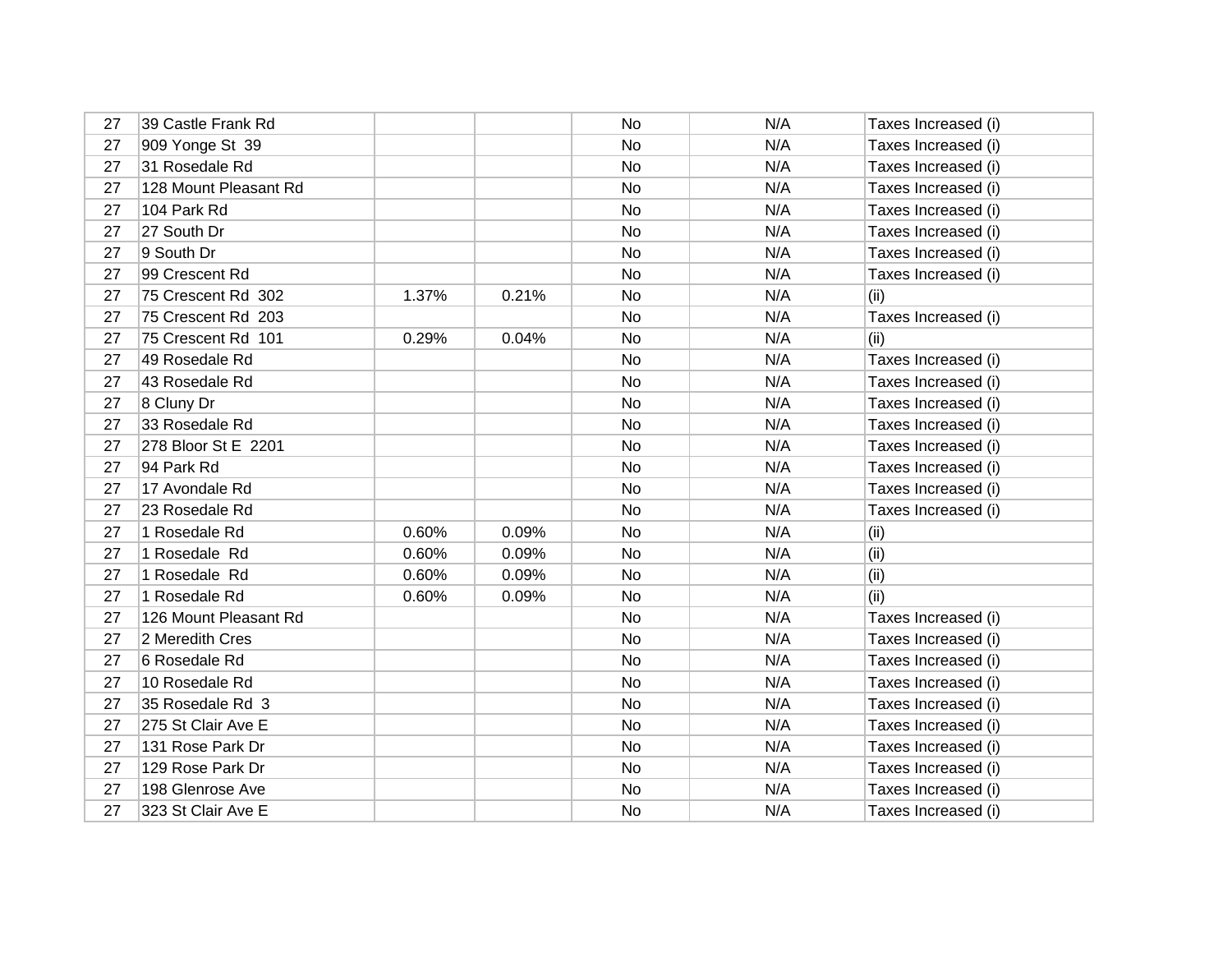| 27 | 321 St Clair Ave E    |       |       | No        | N/A | Taxes Increased (i) |
|----|-----------------------|-------|-------|-----------|-----|---------------------|
| 27 | 311 St Clair Ave E    |       |       | No        | N/A | Taxes Increased (i) |
| 27 | 305 St Clair Ave E    |       |       | No        | N/A | Taxes Increased (i) |
| 27 | 297 St Clair Ave E    |       |       | No        | N/A | Taxes Increased (i) |
| 27 | 293 St Clair Ave E    | 1.38% | 0.21% | No        | N/A | (ii)                |
| 27 | 285 St Clair Ave E    |       |       | No        | N/A | Taxes Increased (i) |
| 27 | 13 Inglewood Dr       |       |       | No        | N/A | Taxes Increased (i) |
| 27 | 279 St Clair Ave E    |       |       | No        | N/A | Taxes Increased (i) |
| 27 | 155 Rose Park Dr      |       |       | No        | N/A | Taxes Increased (i) |
| 27 | 309 Mount Pleasant Rd | 1.53% | 0.31% | No        | N/A | (ii)                |
| 27 | 173 Inglewood Dr      |       |       | No        | N/A | Taxes Increased (i) |
| 27 | 185 Glenrose Ave      |       |       | No        | N/A | Taxes Increased (i) |
| 27 | 173 Glenrose Ave      |       |       | No        | N/A | Taxes Increased (i) |
| 27 | 52 Ridge Dr           |       |       | No        | N/A | Taxes Increased (i) |
| 27 | 9 Garfield Ave        |       |       | No        | N/A | Taxes Increased (i) |
| 27 | 1 Garfield Ave        |       |       | No        | N/A | Taxes Increased (i) |
| 27 | 100 Inglewood Dr      |       |       | No        | N/A | Taxes Increased (i) |
| 27 | 28 Clifton Rd         |       |       | No        | N/A | Taxes Increased (i) |
| 27 | 121 Inglewood Dr      |       |       | No        | N/A | Taxes Increased (i) |
| 27 | 281 St Clair Ave E    |       |       | <b>No</b> | N/A | Taxes Increased (i) |
| 27 | 290 St Clair Ave E    |       |       | No        | N/A | Taxes Increased (i) |
| 27 | 208 Rose Park Dr      |       |       | <b>No</b> | N/A | Taxes Increased (i) |
| 27 | 210 Rose Park Dr      |       |       | No        | N/A | Taxes Increased (i) |
| 27 | 212 Rose Park Dr      |       |       | <b>No</b> | N/A | Taxes Increased (i) |
| 27 | 214 Rose Park Dr      |       |       | No        | N/A | Taxes Increased (i) |
| 27 | 218 Rose Park Dr      |       |       | No        | N/A | Taxes Increased (i) |
| 27 | 220 Rose Park Dr      |       |       | No        | N/A | Taxes Increased (i) |
| 27 | 311 Heath St E        |       |       | No        | N/A | Taxes Increased (i) |
| 27 | 267 Heath St E        |       |       | No        | N/A | Taxes Increased (i) |
| 27 | 337 Mount Pleasant Rd |       |       | No        | N/A | Taxes Increased (i) |
| 27 | 282 St Clair Ave E    |       |       | No        | N/A | Taxes Increased (i) |
| 27 | 133 Rose Park Dr      |       |       | No        | N/A | Taxes Increased (i) |
| 27 | 288 St Clair Ave E    |       |       | No        | N/A | Taxes Increased (i) |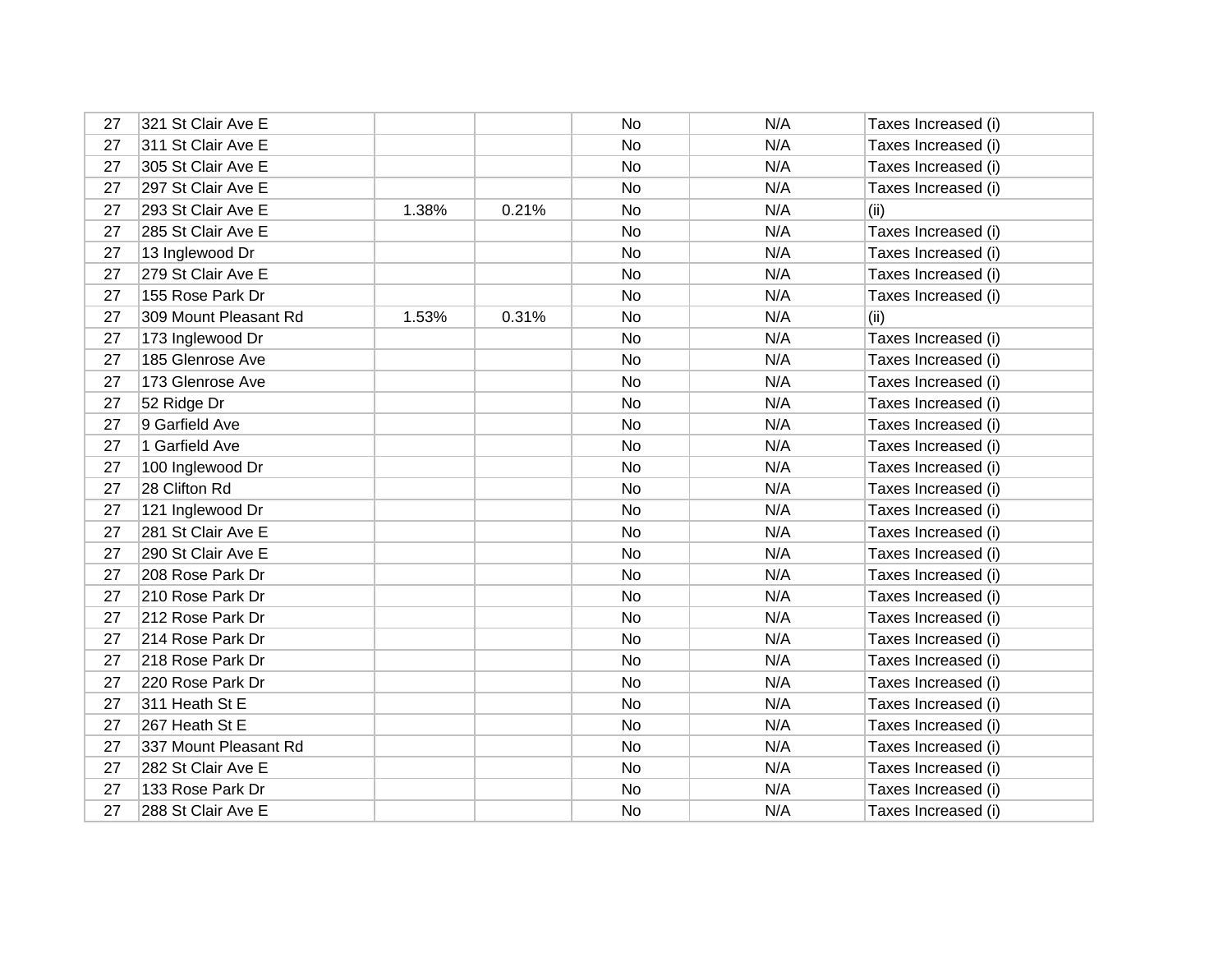| 27 | 149 Rose Park Dr      | No | N/A | Taxes Increased (i) |
|----|-----------------------|----|-----|---------------------|
| 27 | 292 St Clair Ave E    | No | N/A | Taxes Increased (i) |
| 27 | 298 St Clair Ave E    | No | N/A | Taxes Increased (i) |
| 27 | 300 St Clair Ave E    | No | N/A | Taxes Increased (i) |
| 27 | 330 St Clair Ave E    | No | N/A | Taxes Increased (i) |
| 27 | 334 St Clair Ave E    | No | N/A | Taxes Increased (i) |
| 27 | 338 St Clair Ave E    | No | N/A | Taxes Increased (i) |
| 27 | 340 St Clair Ave E    | No | N/A | Taxes Increased (i) |
| 27 | 342 St Clair Ave E    | No | N/A | Taxes Increased (i) |
| 27 | 88 Welland Ave        | No | N/A | Taxes Increased (i) |
| 27 | 167 Rose Park Dr      | No | N/A | Taxes Increased (i) |
| 27 | 78 Glenrose Ave       | No | N/A | Taxes Increased (i) |
| 27 | 286 St Clair Ave E    | No | N/A | Taxes Increased (i) |
| 27 | 167 Heath St E        | No | N/A | Taxes Increased (i) |
| 27 | 141 Inglewood Dr      | No | N/A | Taxes Increased (i) |
| 27 | 170 St Clair Ave E    | No | N/A | Taxes Increased (i) |
| 27 | 170 A St Clair Ave E  | No | N/A | Taxes Increased (i) |
| 27 | 172 St Clair Ave E    | No | N/A | Taxes Increased (i) |
| 27 | 180 St Clair Ave E    | No | N/A | Taxes Increased (i) |
| 27 | 184 St Clair Ave E    | No | N/A | Taxes Increased (i) |
| 27 | 188 St Clair Ave E    | No | N/A | Taxes Increased (i) |
| 27 | 78 Clifton Rd         | No | N/A | Taxes Increased (i) |
| 27 | 25 Rose Park Dr       | No | N/A | Taxes Increased (i) |
| 27 | 71 Inglewood Dr       | No | N/A | Taxes Increased (i) |
| 27 | 79 Clifton Rd         | No | N/A | Taxes Increased (i) |
| 27 | 44 Rose Park Dr       | No | N/A | Taxes Increased (i) |
| 27 | 81 Clifton Rd         | No | N/A | Taxes Increased (i) |
| 27 | 133 Heath St E        | No | N/A | Taxes Increased (i) |
| 27 | 216 Heath St E        | No | N/A | Taxes Increased (i) |
| 27 | 358 Mount Pleasant Rd | No | N/A | Taxes Increased (i) |
| 27 | 360 Mount Pleasant Rd | No | N/A | Taxes Increased (i) |
| 27 | 368 Mount Pleasant Rd | No | N/A | Taxes Increased (i) |
| 27 | 53 Moore Ave          | No | N/A | Taxes Increased (i) |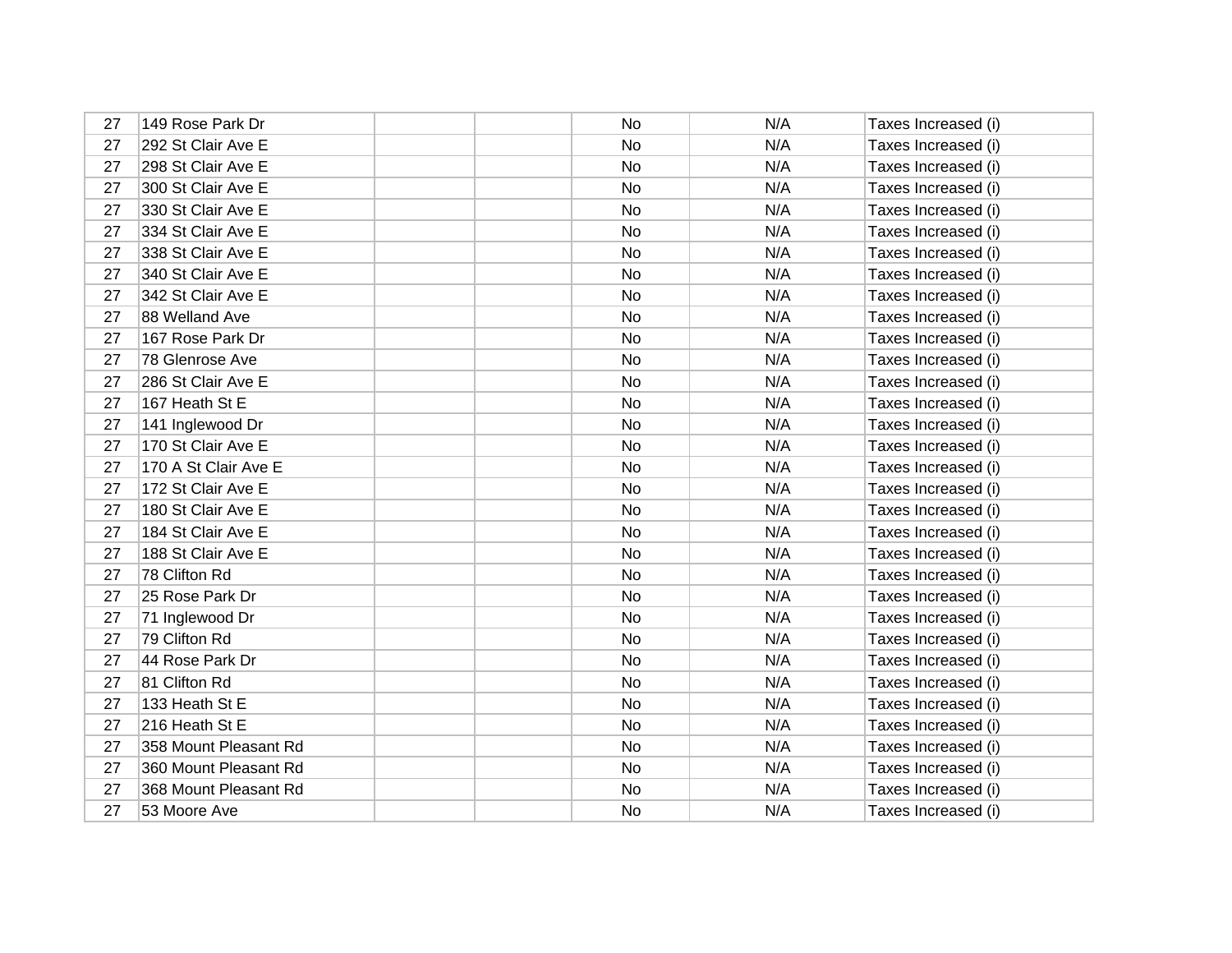| 27 | 19 Cornish Rd      |       |       | No  | N/A               | Taxes Increased (i)         |
|----|--------------------|-------|-------|-----|-------------------|-----------------------------|
| 27 | 130 Heath St E     |       |       | No  | N/A               | Taxes Increased (i)         |
| 27 | 30 Cornish Rd      |       |       | No  | N/A               | Taxes Increased (i)         |
| 27 | 32 Cornish Rd      |       |       | No  | N/A               | Taxes Increased (i)         |
| 27 | 88 Elm Ave         |       |       | No  | N/A               | Taxes Increased (i)         |
| 27 | 75 Inglewood Dr    |       |       | No  | N/A               | Taxes Increased (i)         |
| 27 | 199 St Clair Ave E |       |       | No  | N/A               | Taxes Increased (i)         |
| 27 | 122 Rose Park Dr   |       |       | No  | N/A               | Taxes Increased (i)         |
| 27 | 253 St Clair Ave E |       |       | No  | N/A               | Taxes Increased (i)         |
| 27 | 247 St Clair Ave E | 1.92% | 0.29% | No  | N/A               | (ii)                        |
| 27 | 245 St Clair Ave E |       |       | No  | N/A               | Taxes Increased (i)         |
| 27 | 2 Glenrose Ave     |       |       | No  | N/A               | Taxes Increased (i)         |
| 27 | 34 Glenrose Ave    |       |       | No  | N/A               | Taxes Increased (i)         |
| 27 | 38 Glenrose Ave    |       |       | No  | N/A               | Taxes Increased (i)         |
| 27 | 48 Glenrose Ave    |       |       | No  | N/A               | Taxes Increased (i)         |
| 27 | 50-52 Glenrose Ave | 1.33% | 0.20% | No  | N/A               | (ii)                        |
| 27 | 58 Clifton Rd      |       |       | No  | N/A               | Taxes Increased (i)         |
| 27 | 77 Clifton Rd      |       |       | No  | N/A               | Taxes Increased (i)         |
| 27 | 62 Clifton Rd      |       |       | No  | N/A               | Taxes Increased (i)         |
| 27 | 37 Clifton Rd      |       |       | No  | N/A               | Taxes Increased (i)         |
| 27 | 189 St Clair Ave E |       |       | No  | N/A               | Taxes Increased (i)         |
| 27 | 187 St Clair Ave E |       |       | No  | N/A               | Taxes Increased (i)         |
| 27 | 185 St Clair Ave E |       |       | No  | N/A               | Taxes Increased (i)         |
| 27 | 179 St Clair Ave E |       |       | No  | N/A               | Taxes Increased (i)         |
| 27 | 175 St Clair Ave E | 0.93% | 0.14% | No  | N/A               | (ii)                        |
| 27 | 173 St Clair Ave E | 5.51% | 0.83% | Yes | December 15, 2009 | N/A                         |
| 27 | 171 St Clair Ave E | 3.38% | 0.68% | Yes | December 15, 2009 | N/A                         |
| 27 | 165 St Clair Ave E | 0.28% | 0.04% | No  | N/A               | (ii)                        |
| 27 | 91 Inglewood Dr    |       |       | No  | N/A               | Taxes Increased (i)         |
| 27 | 250 St Clair Ave E |       |       | No  | N/A               | Taxes Increased (i)         |
| 27 | 262 St Clair Ave E |       |       | No  | N/A               | Taxes Increased (i)         |
| 27 | 60 Clifton Rd      |       |       | No  | N/A               | Taxes Increased (i)         |
| 27 | 188 Sherbourne St  |       |       | No  | N/A               | No Notices Required (iii) a |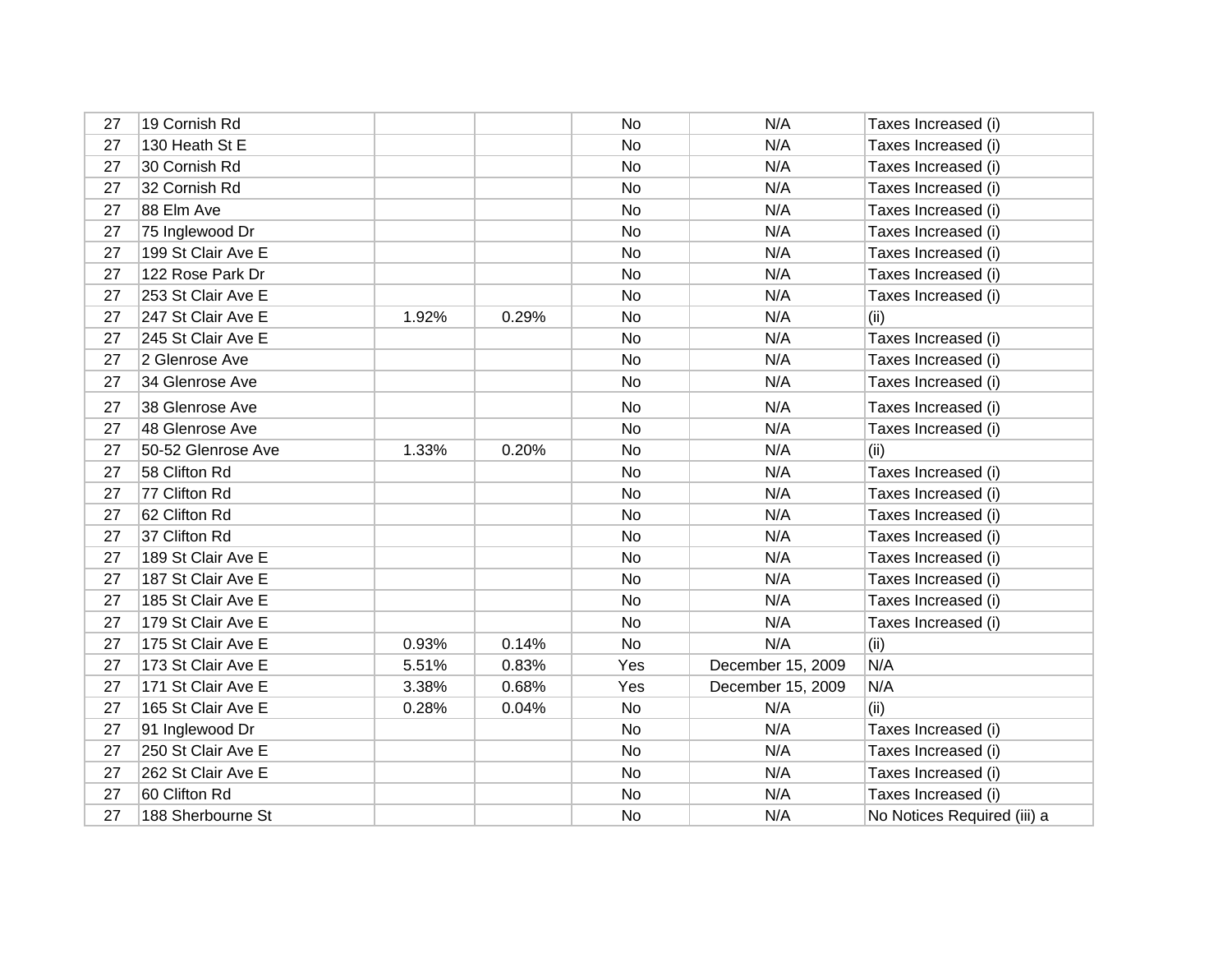| 27 | 112 Elizabeth St       | No        | N/A | No Notices Required (iii) a |
|----|------------------------|-----------|-----|-----------------------------|
| 27 | 80 Dundas St E         | No        | N/A | No Notices Required (iii) a |
| 27 | 177 Mutual St          | No        | N/A | No Notices Required (iii) a |
| 27 | 145 Mutual St          | No        | N/A | No Notices Required (iii) a |
| 27 | 300 George St          | No        | N/A | No Notices Required (iii) a |
| 27 | 279 Jarvis St          | No        | N/A | No Notices Required (iii) a |
| 27 | 269 Jarvis St          | No.       | N/A | No Notices Required (iii) a |
| 27 | 257 Jarvis St          | No        | N/A | No Notices Required (iii) a |
| 27 | 70 Pembroke St         | <b>No</b> | N/A | No Notices Required (iii) a |
| 27 | 76 Pembroke St         | No        | N/A | No Notices Required (iii) a |
| 27 | 110 Edward St          | No        | N/A | No Notices Required (iii) a |
| 27 | 292 Sherbourne St      | No        | N/A | No Notices Required (iii) a |
| 27 | 25 Elm St              | No.       | N/A | No Notices Required (iii) a |
| 27 | 188 Sherbourne St Rear | No        | N/A | No Notices Required (iii) a |
| 27 | 200 Sherbourne St      | No        | N/A | No Notices Required (iii) a |
| 27 | 257 Dundas St E        | <b>No</b> | N/A | No Notices Required (iii) a |
| 27 | 23 Pembroke St         | No        | N/A | No Notices Required (iii) a |
| 27 | 17 Pembroke St         | No        | N/A | No Notices Required (iii) a |
| 27 | 90 Shuter St           | No        | N/A | No Notices Required (iii) a |
| 27 | 178 Jarvis St          | No        | N/A | No Notices Required (iii) a |
| 27 | 49 Mutual Street       | No        | N/A | No Notices Required (iii) a |
| 27 | 88 Mutual St           | <b>No</b> | N/A | No Notices Required (iii) a |
| 27 | 99 Dalhousie St        | No        | N/A | No Notices Required (iii) a |
| 27 | 206 Rose Park Dr       | <b>No</b> | N/A | Taxes Increased (i)         |
| 27 | 291 George St          | No        | N/A | No Notices Required (iii) a |
| 27 | 460 Jarvis St          | No        | N/A | No Notices Required (iii) a |
| 27 | 877 Yonge St           | No        | N/A | No Notices Required (iii) a |
| 27 | 40 Asquith Ave         | No        | N/A | No Notices Required (iii) a |
| 27 | 14 Hayden St           | No        | N/A | No Notices Required (iii) a |
| 27 | 72 Isabella            | No        | N/A | No Notices Required (iii) a |
| 27 | 77 Charles St E        | <b>No</b> | N/A | No Notices Required (iii) a |
| 27 | 589-595a Church Street | No        | N/A | No Notices Required (iii) a |
| 27 | 5 Inkerman Street      | No        | N/A | No Notices Required (iii) a |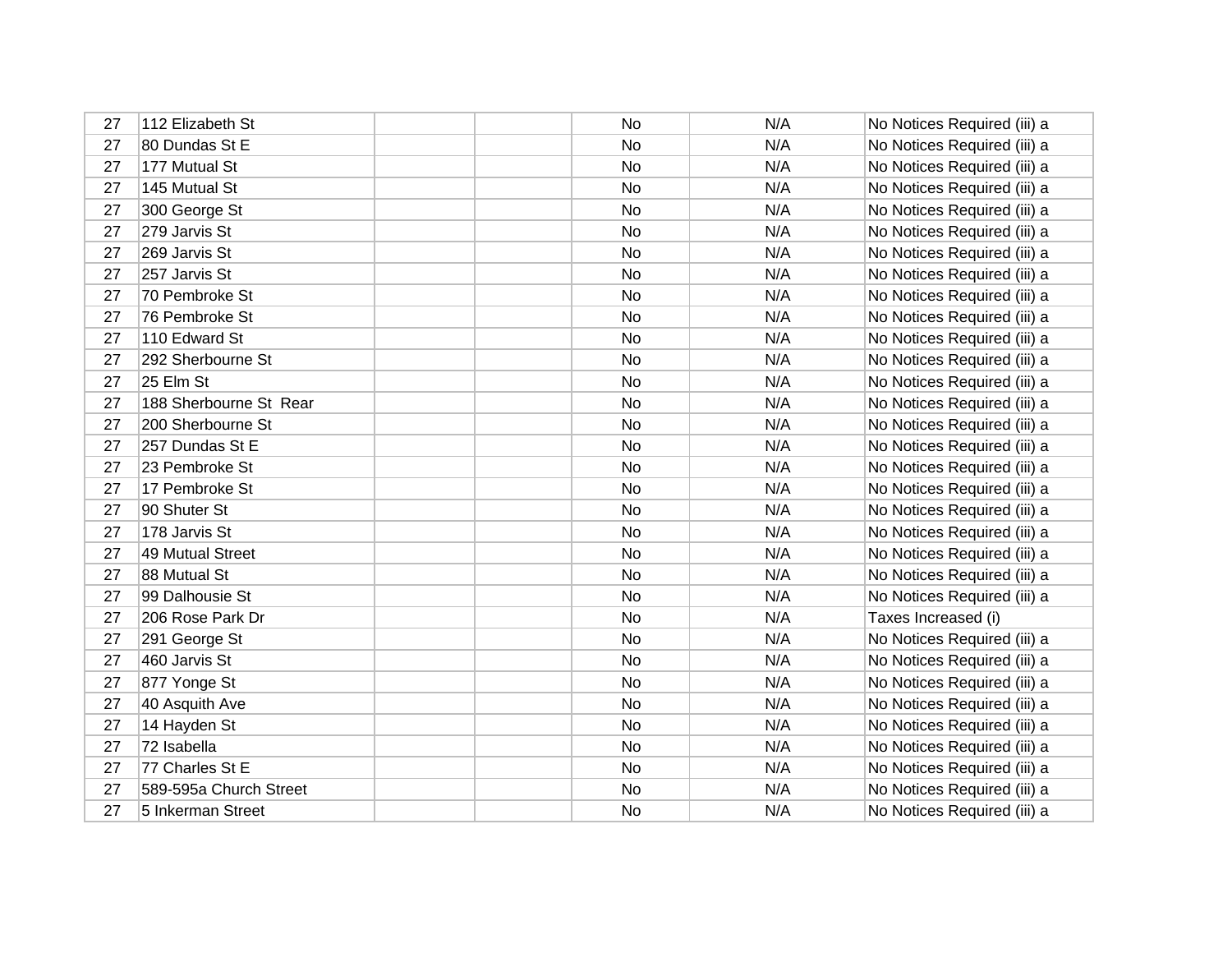| 27 | 96 Gloucester St      | No        | N/A | No Notices Required (iii) a |
|----|-----------------------|-----------|-----|-----------------------------|
| 27 | 50 Earl St            | No        | N/A | No Notices Required (iii) a |
| 27 | 127 Isabella St       | No        | N/A | No Notices Required (iii) a |
| 27 | 277 Victoria          | No        | N/A | No Notices Required (iii) a |
| 27 | 56 Wellesley Street E | No        | N/A | No Notices Required (iii) a |
| 27 | 25 Mutual St          | <b>No</b> | N/A | No Notices Required (iii) a |
| 27 | 88 Alexander St       | No        | N/A | No Notices Required (iii) a |
| 27 | 484 Church St         | <b>No</b> | N/A | No Notices Required (iii) a |
| 27 | 32 Grenville St       | No        | N/A | No Notices Required (iii) a |
| 27 | 18 Grenville St       | No        | N/A | No Notices Required (iii) a |
| 27 | 80 Carlton St         | No        | N/A | No Notices Required (iii) a |
| 27 | 95 Wood St            | No        | N/A | No Notices Required (iii) a |
| 27 | 330 Jarvis St         | No        | N/A | No Notices Required (iii) a |
| 27 | 172 Carlton St        | No        | N/A | No Notices Required (iii) a |
| 27 | 436 Sherbourne St     | No        | N/A | No Notices Required (iii) a |
| 27 | 385 Church St         | No        | N/A | No Notices Required (iii) a |
| 27 | 423 Yonge St          | No        | N/A | No Notices Required (iii) a |
| 27 | 21 St Joseph St       | No        | N/A | No Notices Required (iii) a |
| 27 | 118 Hudson Dr         | No        | N/A | Taxes Increased (i)         |
| 27 | 81 Dalhousie St       | No        | N/A | No Notices Required (iii) a |
| 27 | 435 St Clair Ave E    | No        | N/A | Taxes Increased (i)         |
| 27 | 55 Welland Ave        | No        | N/A | Taxes Increased (i)         |
| 27 | 51 Welland Ave        | No        | N/A | Taxes Increased (i)         |
| 27 | 240 Glenrose Ave      | No        | N/A | Taxes Increased (i)         |
| 27 | 242 Glenrose Ave      | No        | N/A | Taxes Increased (i)         |
| 27 | 229 Glenrose Ave      | No        | N/A | Taxes Increased (i)         |
| 27 | 436 St Clair Ave E    | No        | N/A | Taxes Increased (i)         |
| 27 | 438 St Clair Ave E    | No        | N/A | Taxes Increased (i)         |
| 27 | 450 St Clair Ave E    | No        | N/A | Taxes Increased (i)         |
| 27 | 200 Inglewood Dr      | No        | N/A | Taxes Increased (i)         |
| 27 | 116 Hudson Dr         | No        | N/A | Taxes Increased (i)         |
| 27 | 86 Rosedale Heigh Dr  | No        | N/A | Taxes Increased (i)         |
| 27 | 126 Hudson Dr         | No        | N/A | Taxes Increased (i)         |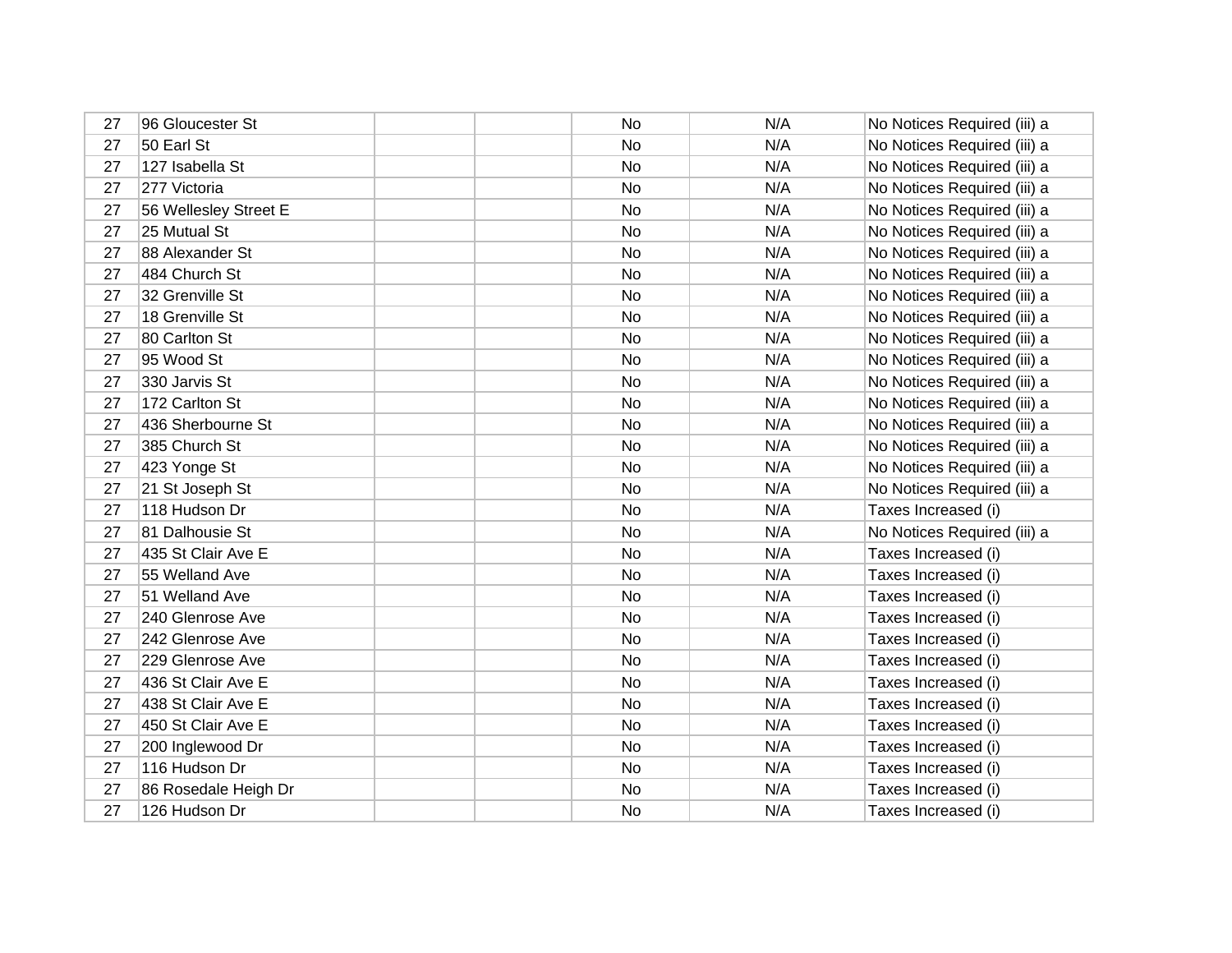| 27 | 132 Hudson Dr             | <b>No</b> | N/A | Taxes Increased (i)         |
|----|---------------------------|-----------|-----|-----------------------------|
| 27 | 95 Welland Ave            | <b>No</b> | N/A | Taxes Increased (i)         |
| 27 | 300 Heath St E            | No        | N/A | Taxes Increased (i)         |
| 27 | 16 Kingsmere Rd           | No        | N/A | Taxes Increased (i)         |
| 27 | 107 Moore Ave             | No        | N/A | Taxes Increased (i)         |
| 27 | 361 Mount Pleasant Rd     | No        | N/A | Taxes Increased (i)         |
| 27 | 357 Mount Pleasant Rd     | No        | N/A | Taxes Increased (i)         |
| 27 | 355 Mount Pleasant Rd     | No        | N/A | Taxes Increased (i)         |
| 27 | 353 Mount Pleasant Rd     | No        | N/A | Taxes Increased (i)         |
| 27 | 15 Inglewood Dr           | No        | N/A | Taxes Increased (i)         |
| 27 | 482 St Clair Ave E        | No        | N/A | Taxes Increased (i)         |
| 27 | 100 Rosedale Heigh Dr     | No        | N/A | Taxes Increased (i)         |
| 27 | 137 Beverley St           | No        | N/A | No Notices Required (iii) a |
| 27 | 55 Belmont St             | No        | N/A | No Notices Required (iii) a |
| 27 | 18 Davenport Rd           | No        | N/A | No Notices Required (iii) a |
| 27 | 157 Hudson Dr             | No        | N/A | Taxes Increased (i)         |
| 27 | 492 St Clair Ave E        | No        | N/A | Taxes Increased (i)         |
| 27 | 514 St Clair Ave E        | <b>No</b> | N/A | Taxes Increased (i)         |
| 27 | 2 Harper Gdns             | No        | N/A | Taxes Increased (i)         |
| 27 | 15 Valley View            | No        | N/A | Taxes Increased (i)         |
| 27 | 51 Harper Ave             | <b>No</b> | N/A | Taxes Increased (i)         |
| 27 | 185 Rosedale Heigh Dr     | No        | N/A | Taxes Increased (i)         |
| 27 | 190 Inglewood Dr          | No        | N/A | No Notices Required (iii) b |
| 27 | 54 Harper Ave             | No        | N/A | Taxes Increased (i)         |
| 27 | 126 Rose Park Dr          | <b>No</b> | N/A | Taxes Increased (i)         |
| 27 | 104 Rosedale Heigh Dr     | No        | N/A | Taxes Increased (i)         |
| 27 | 108 Rosedale Heigh Dr     | No        | N/A | Taxes Increased (i)         |
| 27 | 110 Rosedale Heigh Dr     | No        | N/A | Taxes Increased (i)         |
| 27 | 116 Rosedale Heigh Dr     | No        | N/A | Taxes Increased (i)         |
| 27 | 118-120 Rosedale Heigh Dr | No        | N/A | Taxes Increased (i)         |
| 27 | 124 Rosedale Heigh Dr     | No        | N/A | Taxes Increased (i)         |
| 27 | 128 Rosedale Heigh Dr     | No        | N/A | Taxes Increased (i)         |
| 27 | 107 Ridge Dr              | No        | N/A | Taxes Increased (i)         |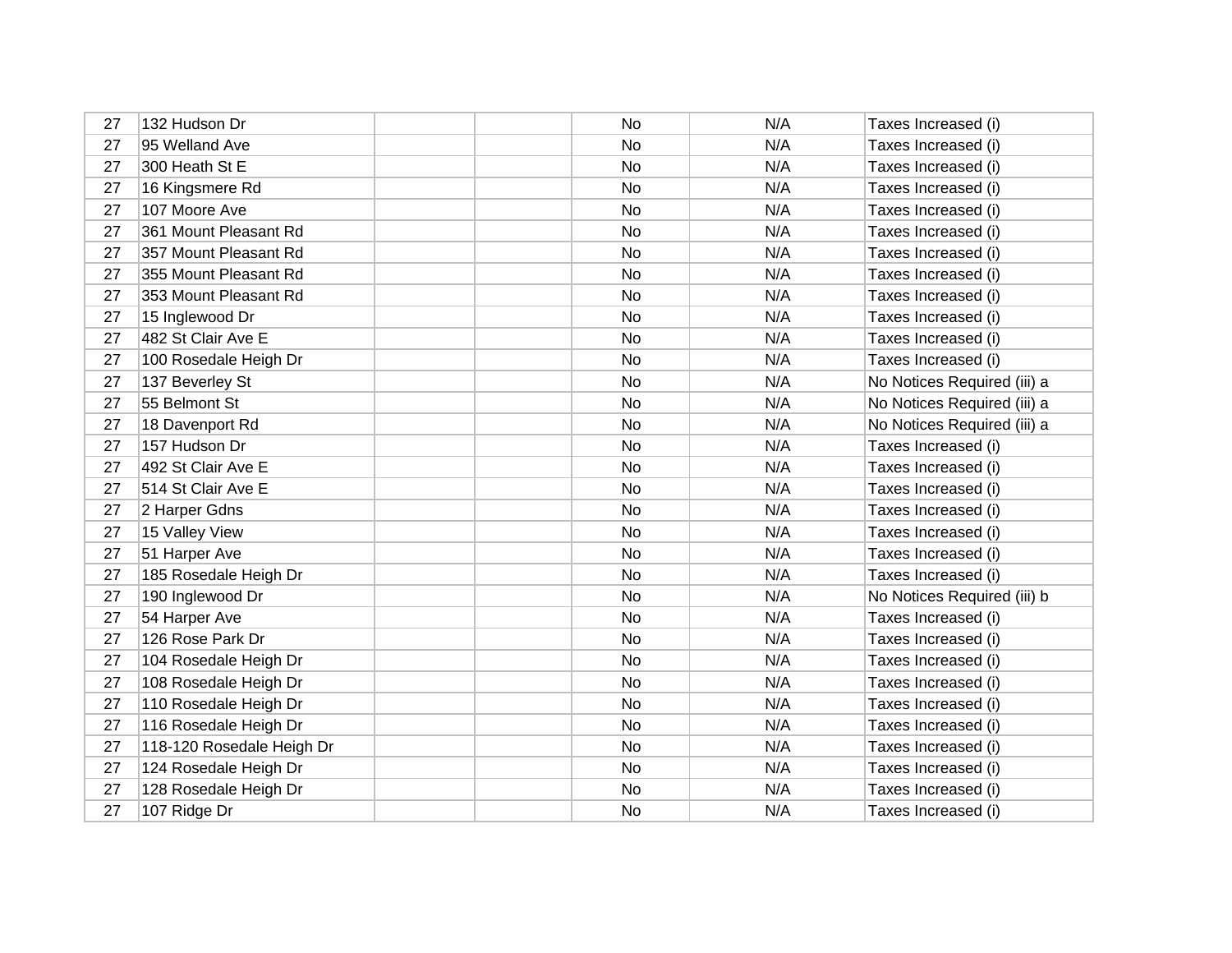| 27 | 15 Ridge Dr           |       |       | No        | N/A               | Taxes Increased (i)         |
|----|-----------------------|-------|-------|-----------|-------------------|-----------------------------|
| 27 | 89 Rosedale Heigh Dr  |       |       | No        | N/A               | Taxes Increased (i)         |
| 27 | 47 Rosedale Heigh Dr  |       |       | No        | N/A               | Taxes Increased (i)         |
| 27 | 147 Rosedale Heigh Dr |       |       | No        | N/A               | Taxes Increased (i)         |
| 27 | 25 Elm Ave            |       |       | No        | N/A               | Taxes Increased (i)         |
| 27 | 360 Bloor St E 209    |       |       | No        | N/A               | Taxes Increased (i)         |
| 27 | 360 Bloor St E 208    |       |       | No        | N/A               | Taxes Increased (i)         |
| 27 | 360 Bloor St E 206    |       |       | No        | N/A               | Taxes Increased (i)         |
| 27 | 360 Bloor St E 201    |       |       | No        | N/A               | Taxes Increased (i)         |
| 27 | 360 Bloor St E 108    |       |       | No        | N/A               | Taxes Increased (i)         |
| 27 | 360 Bloor St E 107    |       |       | No        | N/A               | Taxes Increased (i)         |
| 27 | 388 Bloor St E 1802   |       |       | No        | N/A               | No Notices Required (iii) b |
| 27 | 388 Bloor St E 1607   |       |       | No        | N/A               | No Notices Required (iii) b |
| 27 | 388 Bloor St E 501    |       |       | No        | N/A               | No Notices Required (iii) b |
| 27 | 4 Sherbourne St N     |       |       | No        | N/A               | Taxes Increased (i)         |
| 27 | 15 Moore Ave          |       |       | No        | N/A               | Taxes Increased (i)         |
| 27 | 22 Rachael St         | 3.46% | 0.52% | Yes       | December 15, 2009 | N/A                         |
| 27 | 360 Bloor St E 304    |       |       | No        | N/A               | Taxes Increased (i)         |
| 27 | 15 Elm Ave            |       |       | No        | N/A               | Taxes Increased (i)         |
| 27 | 5 Elm Ave             |       |       | No        | N/A               | Taxes Increased (i)         |
| 27 | 40 Glen Rd            |       |       | <b>No</b> | N/A               | Taxes Increased (i)         |
| 27 | 44 Glen Rd            |       |       | No        | N/A               | Taxes Increased (i)         |
| 27 | 48 Glen Rd            |       |       | No        | N/A               | Taxes Increased (i)         |
| 27 | 21 Maple Ave          |       |       | No        | N/A               | Taxes Increased (i)         |
| 27 | 15 Maple Ave          |       |       | No        | N/A               | Taxes Increased (i)         |
| 27 | 13 Maple Ave          |       |       | No        | N/A               | Taxes Increased (i)         |
| 27 | 18 Ancroft Place      |       |       | No        | N/A               | Taxes Increased (i)         |
| 27 | 17 Ancroft Place      |       |       | No.       | N/A               | Taxes Increased (i)         |
| 27 | 28 Rachael St         |       |       | No        | N/A               | Taxes Increased (i)         |
| 27 | 360 Bloor St E 707    |       |       | No        | N/A               | Taxes Increased (i)         |
| 27 | 360 Bloor St E 1201   |       |       | No        | N/A               | Taxes Increased (i)         |
| 27 | 360 Bloor St E 1109   |       |       | No        | N/A               | Taxes Increased (i)         |
| 27 | 360 Bloor St E 1108   |       |       | No        | N/A               | Taxes Increased (i)         |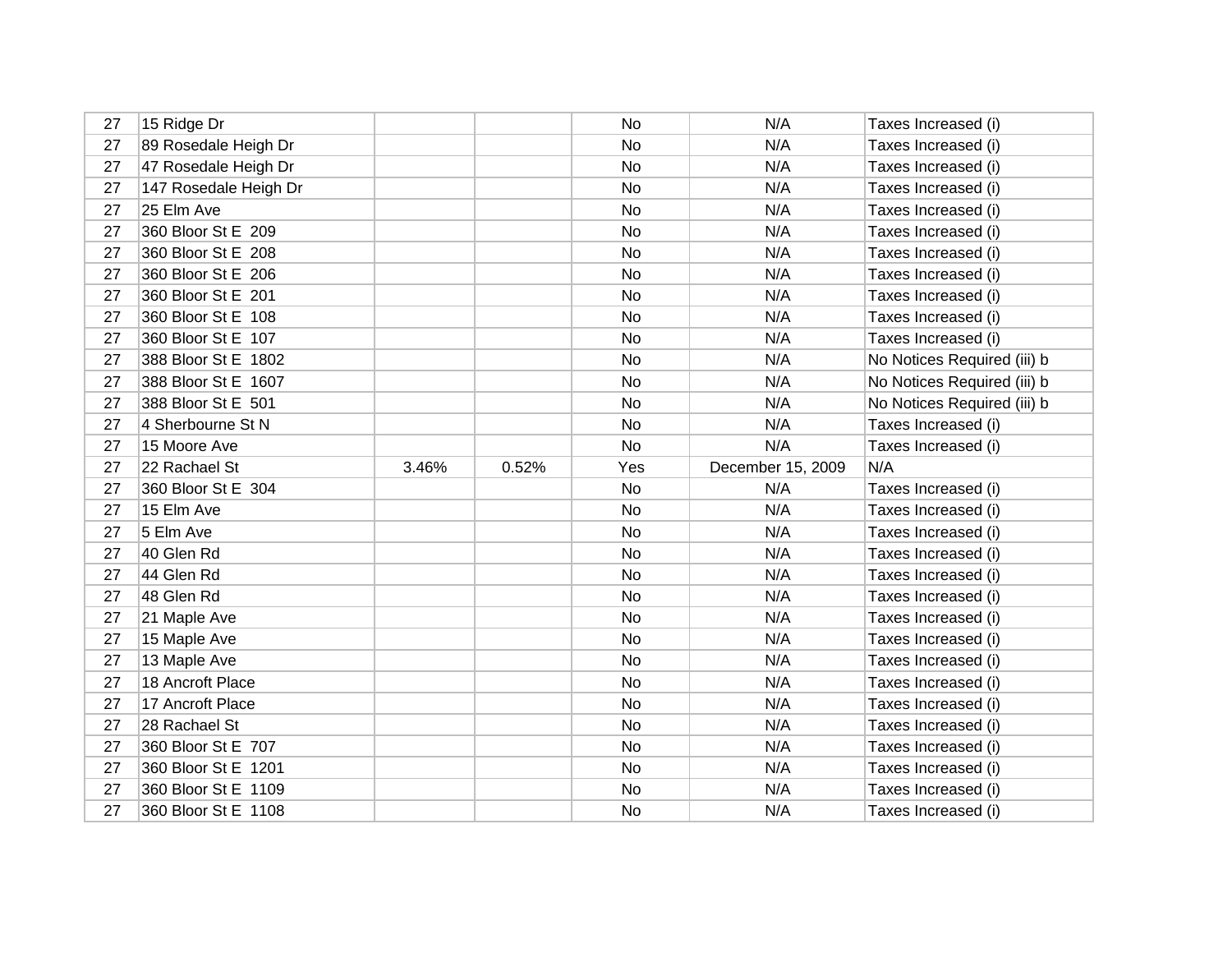| 27 | 360 Bloor St E 1107 |       |       | No  | N/A               | Taxes Increased (i)         |
|----|---------------------|-------|-------|-----|-------------------|-----------------------------|
| 27 | 360 Bloor St E 1104 |       |       | No  | N/A               | Taxes Increased (i)         |
| 27 | 360 Bloor St E 1103 |       |       | No  | N/A               | Taxes Increased (i)         |
| 27 | 360 Bloor St E 1011 |       |       | No  | N/A               | Taxes Increased (i)         |
| 27 | 360 Bloor St E 1009 |       |       | No  | N/A               | Taxes Increased (i)         |
| 27 | 360 Bloor St E 1008 |       |       | No  | N/A               | Taxes Increased (i)         |
| 27 | 360 Bloor St E 902  |       |       | No  | N/A               | Taxes Increased (i)         |
| 27 | 360 Bloor St E 211  |       |       | No  | N/A               | Taxes Increased (i)         |
| 27 | 360 Bloor St E 708  |       |       | No  | N/A               | Taxes Increased (i)         |
| 27 | 360 Bloor St E 214  |       |       | No  | N/A               | Taxes Increased (i)         |
| 27 | 360 Bloor St E 703  |       |       | No  | N/A               | Taxes Increased (i)         |
| 27 | 360 Bloor St E 509  |       |       | No  | N/A               | Taxes Increased (i)         |
| 27 | 360 Bloor St E 506  |       |       | No  | N/A               | Taxes Increased (i)         |
| 27 | 360 Bloor St E 502  |       |       | No  | N/A               | Taxes Increased (i)         |
| 27 | 360 Bloor St E 409  |       |       | No  | N/A               | Taxes Increased (i)         |
| 27 | 360 Bloor St E 407  |       |       | No  | N/A               | Taxes Increased (i)         |
| 27 | 360 Bloor St E 405  |       |       | No  | N/A               | Taxes Increased (i)         |
| 27 | 360 Bloor St E 402  |       |       | No  | N/A               | Taxes Increased (i)         |
| 27 | 360 Bloor St E 306  |       |       | No  | N/A               | Taxes Increased (i)         |
| 27 | 360 Bloor St E 305  |       |       | No  | N/A               | Taxes Increased (i)         |
| 27 | 14 Ancroft Place    |       |       | No  | N/A               | Taxes Increased (i)         |
| 27 | 360 Bloor St E 808  |       |       | No  | N/A               | Taxes Increased (i)         |
| 27 | 83 Elm Ave          | 2.96% | 0.59% | Yes | December 15, 2009 | N/A                         |
| 27 | 16 Ancroft Place    |       |       | No  | N/A               | Taxes Increased (i)         |
| 27 | 36 Dale Ave         |       |       | No  | N/A               | Taxes Increased (i)         |
| 27 | 47 Maple Ave        |       |       | No  | N/A               | Taxes Increased (i)         |
| 27 | 28 Maple Ave        |       |       | No  | N/A               | Taxes Increased (i)         |
| 27 | 40 Maple Ave 6      |       |       | No  | N/A               | Taxes Increased (i)         |
| 27 | 40 Maple Ave 5      |       |       | No  | N/A               | Taxes Increased (i)         |
| 27 | 40 Maple Ave 4      |       |       | No  | N/A               | Taxes Increased (i)         |
| 27 | 40 Maple Ave 3      |       |       | No  | N/A               | Taxes Increased (i)         |
| 27 | 40 Maple Ave 2      |       |       | No  | N/A               | No Notices Required (iii) b |
| 27 | 40 Maple Ave 1      |       |       | No  | N/A               | No Notices Required (iii) b |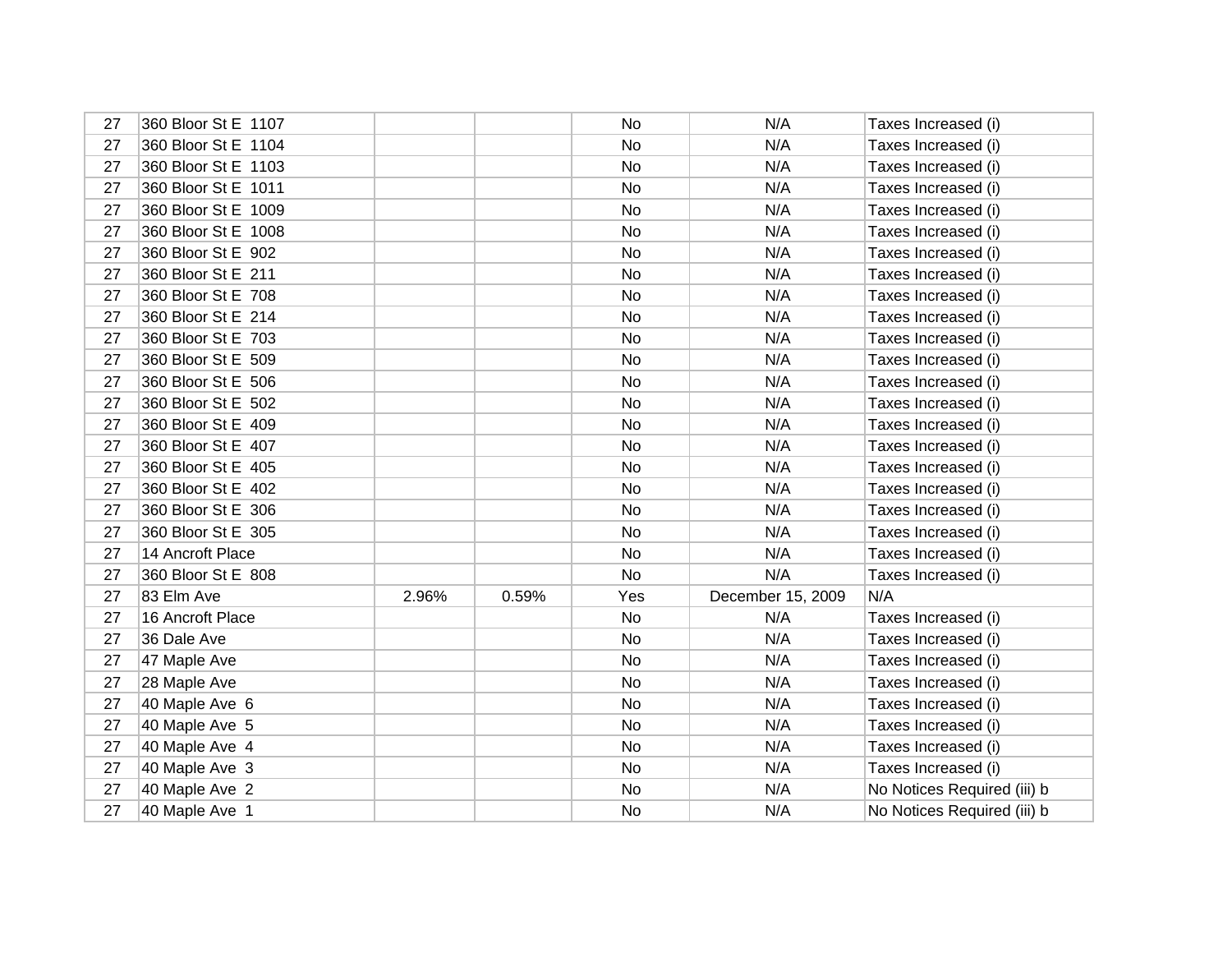| 27 | 29 Maple Ave        |       |       | No | N/A | Taxes Increased (i) |
|----|---------------------|-------|-------|----|-----|---------------------|
| 27 | 28 Nanton Ave       |       |       | No | N/A | Taxes Increased (i) |
| 27 | 31 Maple Ave        |       |       | No | N/A | Taxes Increased (i) |
| 27 | 77 Elm Ave          |       |       | No | N/A | Taxes Increased (i) |
| 27 | 65 Glen Rd          |       |       | No | N/A | Taxes Increased (i) |
| 27 | 55 Glen Rd          |       |       | No | N/A | Taxes Increased (i) |
| 27 | 40 Hawthorn Ave     |       |       | No | N/A | Taxes Increased (i) |
| 27 | 35 Nanton Ave       |       |       | No | N/A | Taxes Increased (i) |
| 27 | 33 Nanton Ave       |       |       | No | N/A | Taxes Increased (i) |
| 27 | 21 Nanton Ave       |       |       | No | N/A | Taxes Increased (i) |
| 27 | 13 Nanton Ave       |       |       | No | N/A | Taxes Increased (i) |
| 27 | 53 Castle Frank Rd  |       |       | No | N/A | Taxes Increased (i) |
| 27 | 45 Castle Frank Rd  |       |       | No | N/A | Taxes Increased (i) |
| 27 | 43 Castle Frank Rd  |       |       | No | N/A | Taxes Increased (i) |
| 27 | 22 Nanton Ave       |       |       | No | N/A | Taxes Increased (i) |
| 27 | 1 Ancroft Place     |       |       | No | N/A | Taxes Increased (i) |
| 27 | 360 Bloor St E 1211 |       |       | No | N/A | Taxes Increased (i) |
| 27 | 12 Ancroft Place    |       |       | No | N/A | Taxes Increased (i) |
| 27 | 11 Ancroft Place    |       |       | No | N/A | Taxes Increased (i) |
| 27 | 10 Ancroft Place    |       |       | No | N/A | Taxes Increased (i) |
| 27 | 9 Ancroft Place     |       |       | No | N/A | Taxes Increased (i) |
| 27 | 8 Ancroft Place     |       |       | No | N/A | Taxes Increased (i) |
| 27 | 7 Ancroft Place     |       |       | No | N/A | Taxes Increased (i) |
| 27 | 6 Ancroft Place     |       |       | No | N/A | Taxes Increased (i) |
| 27 | 5 Ancroft Place     |       |       | No | N/A | Taxes Increased (i) |
| 27 | 4 Ancroft Place     |       |       | No | N/A | Taxes Increased (i) |
| 27 | 45 Glen Rd          | 1.40% | 0.28% | No | N/A | (ii)                |
| 27 | 2 Ancroft Place     |       |       | No | N/A | Taxes Increased (i) |
| 27 | 15 Ancroft Place    |       |       | No | N/A | Taxes Increased (i) |
| 27 | 7 Sherbourne St N   |       |       | No | N/A | Taxes Increased (i) |
| 27 | 5 Sherbourne St N   |       |       | No | N/A | Taxes Increased (i) |
| 27 | 3 Sherbourne St N   |       |       | No | N/A | Taxes Increased (i) |
| 27 | 1 Sherbourne St N   |       |       | No | N/A | Taxes Increased (i) |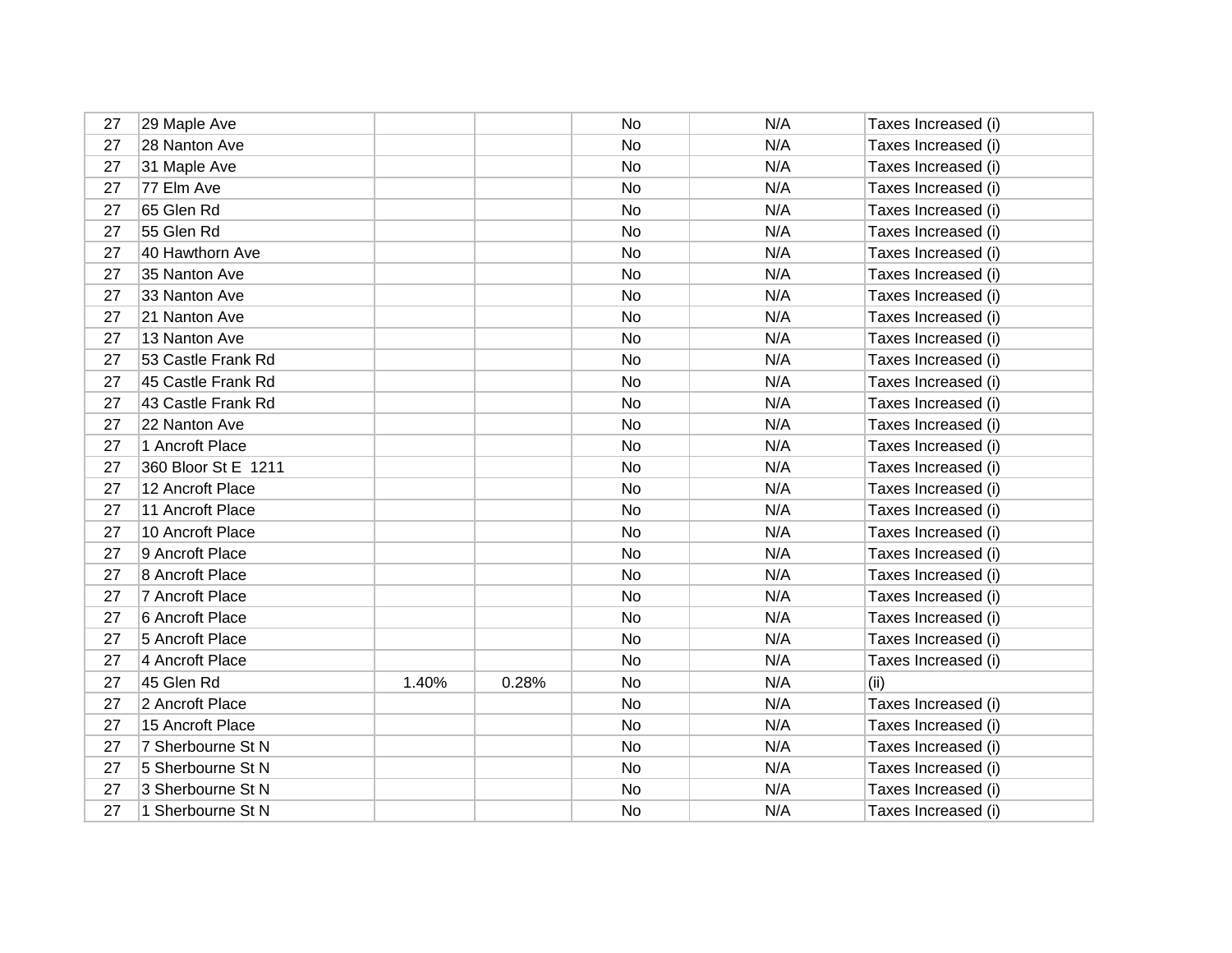| 27 | 4 Maple Ave         | No | N/A | Taxes Increased (i) |
|----|---------------------|----|-----|---------------------|
| 27 | 22 Maple Ave        | No | N/A | Taxes Increased (i) |
| 27 | 66 Glen Rd          | No | N/A | Taxes Increased (i) |
| 27 | 6 Dale Ave          | No | N/A | Taxes Increased (i) |
| 27 | 14 Dale Ave         | No | N/A | Taxes Increased (i) |
| 27 | 20 Dale Ave         | No | N/A | Taxes Increased (i) |
| 27 | 33 Maple Ave        | No | N/A | Taxes Increased (i) |
| 27 | 3 Ancroft Place     | No | N/A | Taxes Increased (i) |
| 27 | 56 Summerhill Gdns  | No | N/A | Taxes Increased (i) |
| 27 | 27 Woodlawn Ave E   | No | N/A | Taxes Increased (i) |
| 27 | 99 Heath St E       | No | N/A | Taxes Increased (i) |
| 27 | 14 Summerhill Gdns  | No | N/A | Taxes Increased (i) |
| 27 | 20 Summerhill Gdns  | No | N/A | Taxes Increased (i) |
| 27 | 22 Summerhill Gdns  | No | N/A | Taxes Increased (i) |
| 27 | 24 Summerhill Gdns  | No | N/A | Taxes Increased (i) |
| 27 | 38 Summerhill Gdns  | No | N/A | Taxes Increased (i) |
| 27 | 44 Summerhill Gdns  | No | N/A | Taxes Increased (i) |
| 27 | 46 Summerhill Gdns  | No | N/A | Taxes Increased (i) |
| 27 | 48 Summerhill Gdns  | No | N/A | Taxes Increased (i) |
| 27 | 6 Rose Park Cres    | No | N/A | Taxes Increased (i) |
| 27 | 52 Summerhill Gdns  | No | N/A | Taxes Increased (i) |
| 27 | 10 Rose Park Cres   | No | N/A | Taxes Increased (i) |
| 27 | 64 Summerhill Gdns  | No | N/A | Taxes Increased (i) |
| 27 | 47 Summerhill Gdns  | No | N/A | Taxes Increased (i) |
| 27 | 39 Summerhill Gdns  | No | N/A | Taxes Increased (i) |
| 27 | 23 Summerhill Gdns  | No | N/A | Taxes Increased (i) |
| 27 | 5 Summerhill Gdns   | No | N/A | Taxes Increased (i) |
| 27 | 83 Woodlawn Ave E   | No | N/A | Taxes Increased (i) |
| 27 | 49 Woodlawn Ave E   | No | N/A | Taxes Increased (i) |
| 27 | 47 Woodlawn Ave E   | No | N/A | Taxes Increased (i) |
| 27 | 37 Woodlawn Ave E   | No | N/A | Taxes Increased (i) |
| 27 | 33 Woodlawn Ave E   | No | N/A | Taxes Increased (i) |
| 27 | 360 Bloor St E 1205 | No | N/A | Taxes Increased (i) |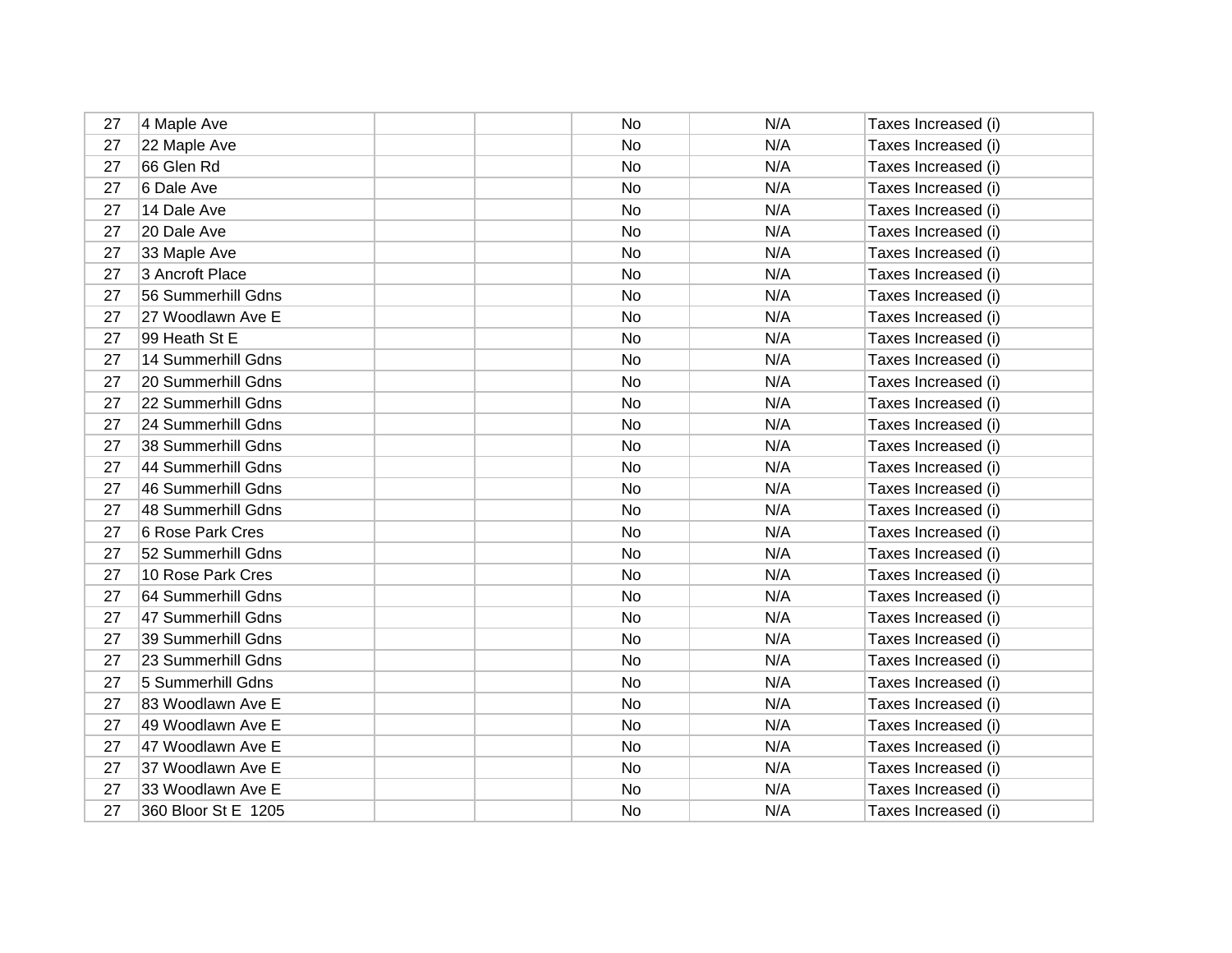| 27 | 50 Summerhill Gdns    |        |        | No        | N/A               | Taxes Increased (i) |
|----|-----------------------|--------|--------|-----------|-------------------|---------------------|
| 27 | 118 Moore Ave         |        |        | No        | N/A               | Taxes Increased (i) |
| 27 | 96 Heath St E         |        |        | No        | N/A               | Taxes Increased (i) |
| 27 | 98 Heath St E         |        |        | No        | N/A               | Taxes Increased (i) |
| 27 | 100 Heath St E        |        |        | No        | N/A               | Taxes Increased (i) |
| 27 | 130 Moore Ave         |        |        | <b>No</b> | N/A               | Taxes Increased (i) |
| 27 | 166 Moore Ave         |        |        | No        | N/A               | Taxes Increased (i) |
| 27 | 168 Moore Ave         |        |        | No        | N/A               | Taxes Increased (i) |
| 27 | 172 Moore Ave         |        |        | No        | N/A               | Taxes Increased (i) |
| 27 | 203 Moore Ave         | 99.78% | 14.97% | Yes       | December 15, 2009 | N/A                 |
| 27 | 371 Mount Pleasant Rd |        |        | No        | N/A               | Taxes Increased (i) |
| 27 | 126 Moore Ave         |        |        | No        | N/A               | Taxes Increased (i) |
| 27 | 103 Heath St E        |        |        | No        | N/A               | Taxes Increased (i) |
| 27 | 120 Moore Ave         |        |        | No        | N/A               | Taxes Increased (i) |
| 27 | 23 Woodlawn Ave E     |        |        | No        | N/A               | Taxes Increased (i) |
| 27 | 114 Moore Ave         |        |        | No        | N/A               | Taxes Increased (i) |
| 27 | 104 Moore Ave         |        |        | <b>No</b> | N/A               | Taxes Increased (i) |
| 27 | 92 Moore Ave          |        |        | No        | N/A               | Taxes Increased (i) |
| 27 | 60 Moore Ave          |        |        | No        | N/A               | Taxes Increased (i) |
| 27 | 58 Inglewood Dr       |        |        | No        | N/A               | Taxes Increased (i) |
| 27 | 44 Inglewood Dr       |        |        | No        | N/A               | Taxes Increased (i) |
| 27 | 9 Rose Park Cres      |        |        | No        | N/A               | Taxes Increased (i) |
| 27 | 15 Rose Park Cres     |        |        | No        | N/A               | Taxes Increased (i) |
| 27 | 62 Inglewood Dr       |        |        | No        | N/A               | Taxes Increased (i) |
| 27 | 22 Rose Park Cres     |        |        | No        | N/A               | Taxes Increased (i) |
| 27 | 14 Rose Park Cres     |        |        | No        | N/A               | Taxes Increased (i) |
| 27 | 124 Moore Ave         |        |        | No        | N/A               | Taxes Increased (i) |
| 27 | 3 Dale Ave            |        |        | No        | N/A               | Taxes Increased (i) |
| 27 | 31 Woodlawn Ave E     |        |        | No        | N/A               | Taxes Increased (i) |
| 27 | 1177 Yonge St 704     |        |        | No        | N/A               | Taxes Increased (i) |
| 27 | 1177 Yonge St 507     |        |        | No        | N/A               | Taxes Increased (i) |
| 27 | 1177 Yonge St 503     |        |        | No        | N/A               | Taxes Increased (i) |
| 27 | 1177 Yonge St 414     |        |        | No        | N/A               | Taxes Increased (i) |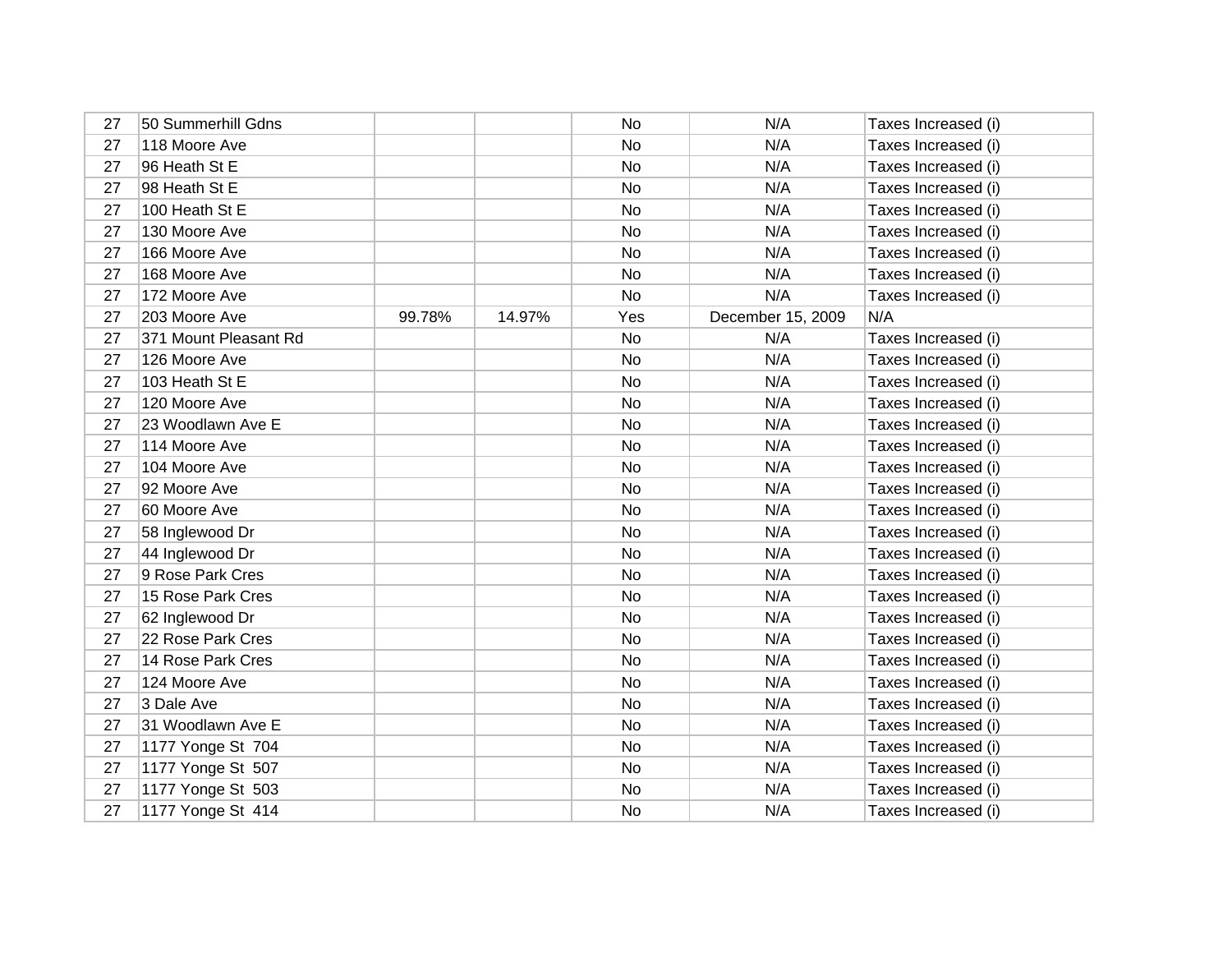| 27 | 1177 Yonge St 412    | No        | N/A | Taxes Increased (i)         |
|----|----------------------|-----------|-----|-----------------------------|
| 27 | 1177 Yonge St 205    | No        | N/A | Taxes Increased (i)         |
| 27 | 1177 Yonge St 101    | No        | N/A | Taxes Increased (i)         |
| 27 | 14 Mc Kenzie Ave     | No        | N/A | Taxes Increased (i)         |
| 27 | 49 Mc Kenzie Ave     | No        | N/A | Taxes Increased (i)         |
| 27 | 39 Summerhill Ave    | <b>No</b> | N/A | Taxes Increased (i)         |
| 27 | 21 Dale Ave          | No        | N/A | Taxes Increased (i)         |
| 27 | 41 Summerhill Ave    | No        | N/A | Taxes Increased (i)         |
| 27 | 1 A Dale Ave 310     | No        | N/A | Taxes Increased (i)         |
| 27 | 1 A Dale Ave 212     | No        | N/A | Taxes Increased (i)         |
| 27 | 1 A Dale Ave 103     | No        | N/A | Taxes Increased (i)         |
| 27 | 360 Bloor St E       | No        | N/A | Taxes Increased (i)         |
| 27 | 360 Bloor St E 3     | No        | N/A | Taxes Increased (i)         |
| 27 | 360 Bloor St E 1508  | No        | N/A | Taxes Increased (i)         |
| 27 | 360 Bloor St E 1506  | No        | N/A | Taxes Increased (i)         |
| 27 | 360 Bloor St E 1501  | No        | N/A | Taxes Increased (i)         |
| 27 | 360 Bloor St E 1403  | No        | N/A | Taxes Increased (i)         |
| 27 | 360 Bloor St E 1401  | No        | N/A | Taxes Increased (i)         |
| 27 | 100 Hayden St 1202   | No        | N/A | No Notices Required (iii) b |
| 27 | 27 Dale Ave          | No        | N/A | Taxes Increased (i)         |
| 27 | 15 Summerhill Ave    | No        | N/A | Taxes Increased (i)         |
| 27 | 21 Woodlawn Ave E    | No        | N/A | Taxes Increased (i)         |
| 27 | 1231 Yonge St 201    | No        | N/A | No Notices Required (iii) b |
| 27 | 16 Summerhill Ave    | <b>No</b> | N/A | Taxes Increased (i)         |
| 27 | 40 Summerhill Ave    | No        | N/A | Taxes Increased (i)         |
| 27 | 44 Summerhill Ave    | No        | N/A | Taxes Increased (i)         |
| 27 | 62 Summerhill Ave    | No        | N/A | Taxes Increased (i)         |
| 27 | 90 Summerhill Ave    | No        | N/A | Taxes Increased (i)         |
| 27 | 92 Shaftesbury Ave   | No        | N/A | Taxes Increased (i)         |
| 27 | 108 Shaftesbury Ave  | No        | N/A | Taxes Increased (i)         |
| 27 | 137 Summerhill Ave   | No        | N/A | Taxes Increased (i)         |
| 27 | 37 Summerhill Ave    | No        | N/A | Taxes Increased (i)         |
| 27 | 95 Summerhill Ave 10 | No        | N/A | Taxes Increased (i)         |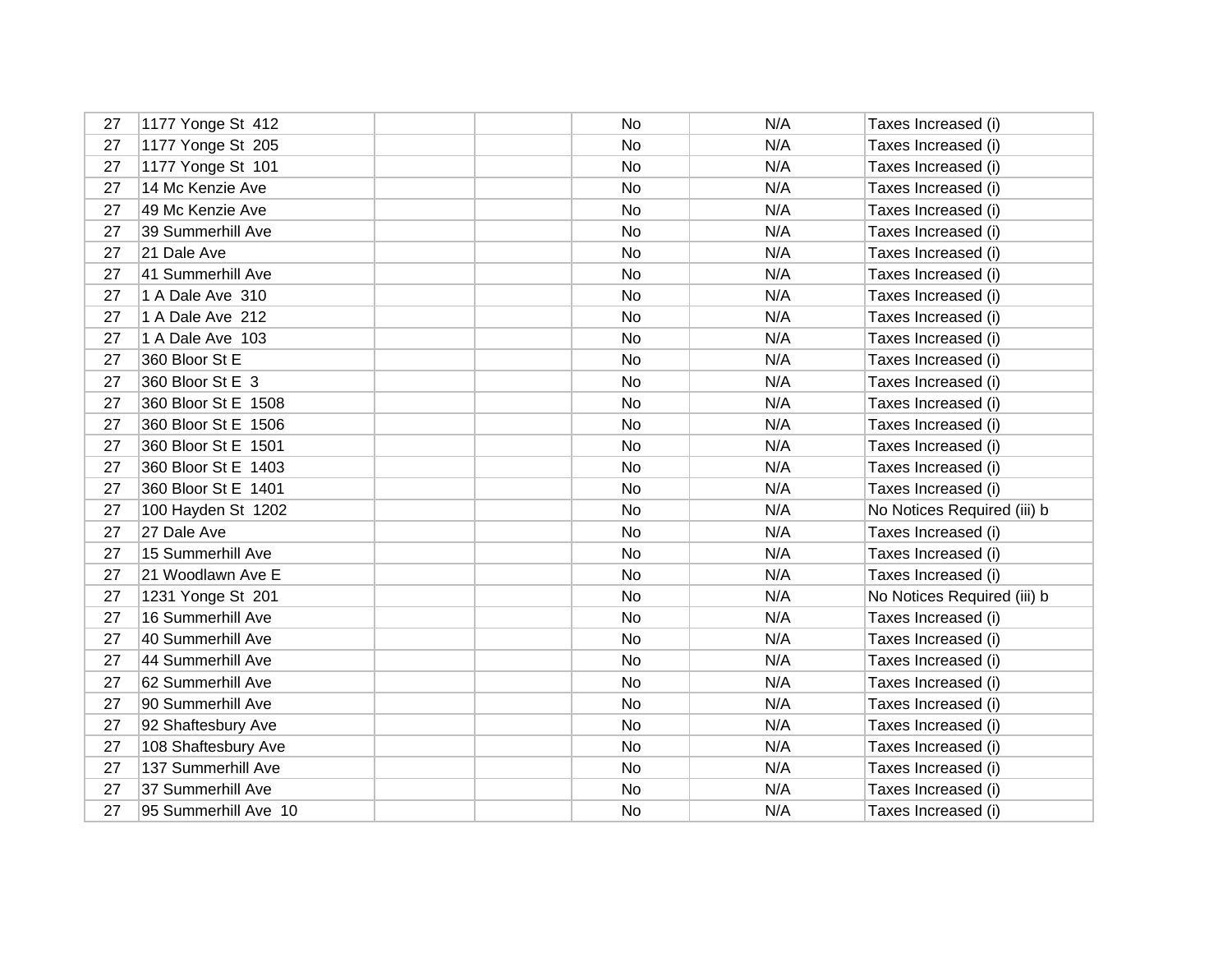| 27 | 360 Bloor St E 1210    | No | N/A | Taxes Increased (i)         |
|----|------------------------|----|-----|-----------------------------|
| 27 | 32 Shaftesbury Ave     | No | N/A | Taxes Increased (i)         |
| 27 | 36 Shaftesbury Ave     | No | N/A | Taxes Increased (i)         |
| 27 | 40 Shaftesbury Ave     | No | N/A | Taxes Increased (i)         |
| 27 | 50 Shaftesbury Ave     | No | N/A | No Notices Required (iii) b |
| 27 | 4 Tacoma Ave           | No | N/A | Taxes Increased (i)         |
| 27 | 6 Tacoma Ave           | No | N/A | Taxes Increased (i)         |
| 27 | 14 Tacoma Ave          | No | N/A | Taxes Increased (i)         |
| 27 | 15 Tacoma Ave          | No | N/A | Taxes Increased (i)         |
| 27 | 80 Shaftesbury Ave     | No | N/A | Taxes Increased (i)         |
| 27 | 82 Shaftesbury Ave     | No | N/A | Taxes Increased (i)         |
| 27 | 75 Summerhill Ave      | No | N/A | Taxes Increased (i)         |
| 27 | 127 Summerhill Ave     | No | N/A | Taxes Increased (i)         |
| 27 | 1001 Bay St 318        | No | N/A | Taxes Increased (i)         |
| 27 | 1001 Bay St 817        | No | N/A | Taxes Increased (i)         |
| 27 | 1001 Bay St 811        | No | N/A | Taxes Increased (i)         |
| 27 | 1001 Bay St 802        | No | N/A | Taxes Increased (i)         |
| 27 | 1001 Bay St 706        | No | N/A | Taxes Increased (i)         |
| 27 | 1001 Bay St 702        | No | N/A | Taxes Increased (i)         |
| 27 | 1001 Bay St 609        | No | N/A | Taxes Increased (i)         |
| 27 | 1001 Bay St 518        | No | N/A | Taxes Increased (i)         |
| 27 | 1001 Bay St 512        | No | N/A | Taxes Increased (i)         |
| 27 | 1001 Bay St 507        | No | N/A | Taxes Increased (i)         |
| 27 | 1001 Bay St 504        | No | N/A | Taxes Increased (i)         |
| 27 | 42 Dundonald St        | No | N/A | Taxes Increased (i)         |
| 27 | 1001 Bay St 405        | No | N/A | Taxes Increased (i)         |
| 27 | 1001 Bay St 1006       | No | N/A | Taxes Increased (i)         |
| 27 | 1001 Bay St 314        | No | N/A | Taxes Increased (i)         |
| 27 | 1001 Bay St 312        | No | N/A | Taxes Increased (i)         |
| 27 | 1001 Bay St 201        | No | N/A | Taxes Increased (i)         |
| 27 | 24 Wellesley St W 1014 | No | N/A | Taxes Increased (i)         |
| 27 | 24 Wellesley St W 2803 | No | N/A | Taxes Increased (i)         |
| 27 | 24 Wellesley St W 2503 | No | N/A | Taxes Increased (i)         |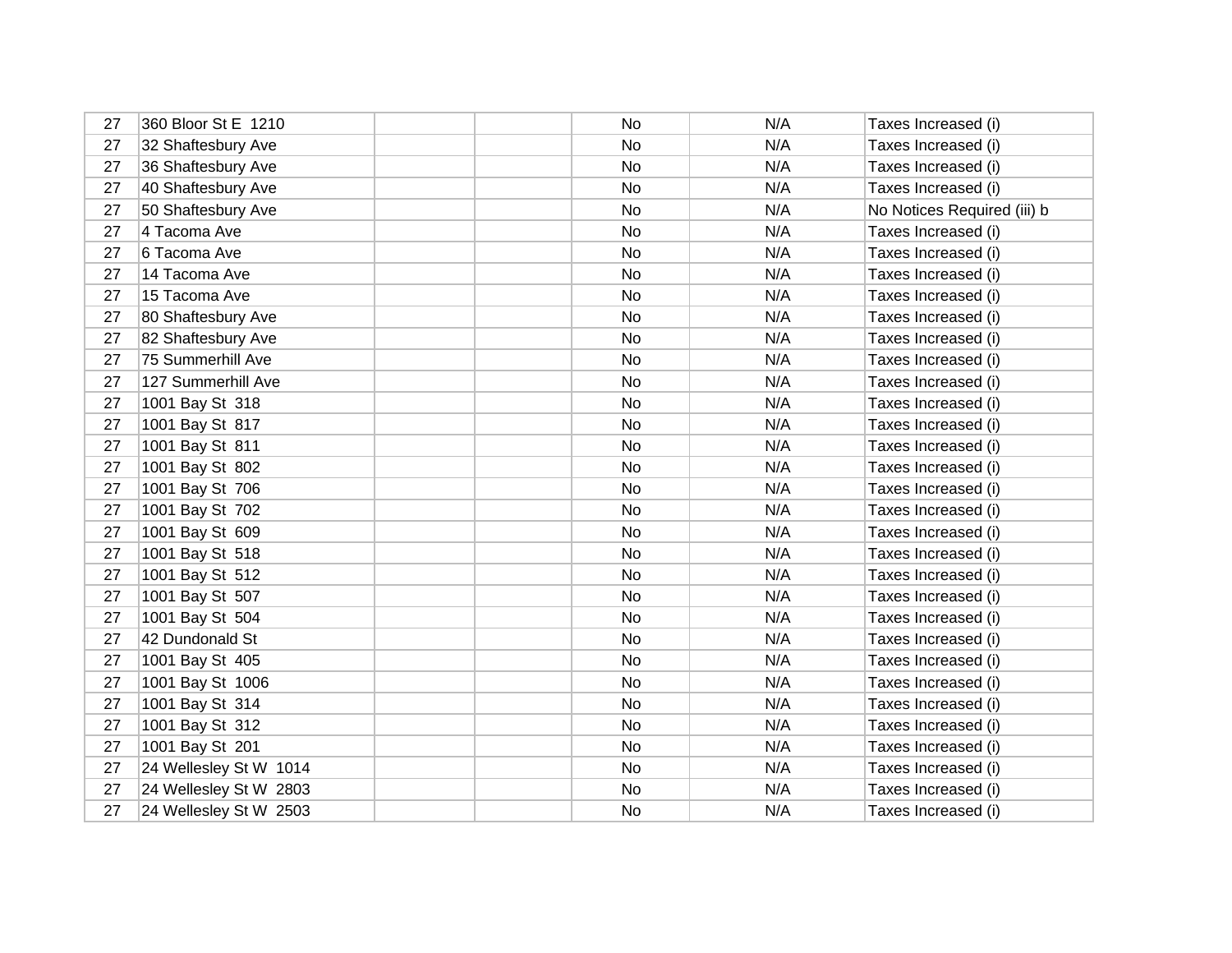| 27 | 24 Wellesley St W 2209 | No | N/A | Taxes Increased (i) |
|----|------------------------|----|-----|---------------------|
| 27 | 24 Wellesley St W 2205 | No | N/A | Taxes Increased (i) |
| 27 | 24 Wellesley St W 2202 | No | N/A | Taxes Increased (i) |
| 27 | 24 Wellesley St W 2107 | No | N/A | Taxes Increased (i) |
| 27 | 1001 Bay St 417        | No | N/A | Taxes Increased (i) |
| 27 | 1001 Bay St 1407       | No | N/A | Taxes Increased (i) |
| 27 | 1001 Bay St 1710       | No | N/A | Taxes Increased (i) |
| 27 | 1001 Bay St 1704       | No | N/A | Taxes Increased (i) |
| 27 | 1001 Bay St 1613       | No | N/A | Taxes Increased (i) |
| 27 | 1001 Bay St 1611       | No | N/A | Taxes Increased (i) |
| 27 | 1001 Bay St 1610       | No | N/A | Taxes Increased (i) |
| 27 | 1001 Bay St 1602       | No | N/A | Taxes Increased (i) |
| 27 | 1001 Bay St 1601       | No | N/A | Taxes Increased (i) |
| 27 | 1001 Bay St 1505       | No | N/A | Taxes Increased (i) |
| 27 | 1001 Bay St 1503       | No | N/A | Taxes Increased (i) |
| 27 | 1001 Bay St 1502       | No | N/A | Taxes Increased (i) |
| 27 | 1001 Bay St 904        | No | N/A | Taxes Increased (i) |
| 27 | 1001 Bay St 1417       | No | N/A | Taxes Increased (i) |
| 27 | 1001 Bay St 906        | No | N/A | Taxes Increased (i) |
| 27 | 1001 Bay St 1406       | No | N/A | Taxes Increased (i) |
| 27 | 1001 Bay St 1403       | No | N/A | Taxes Increased (i) |
| 27 | 1001 Bay St 1401       | No | N/A | Taxes Increased (i) |
| 27 | 1001 Bay St 1313       | No | N/A | Taxes Increased (i) |
| 27 | 1001 Bay St 1308       | No | N/A | Taxes Increased (i) |
| 27 | 1001 Bay St 1307       | No | N/A | Taxes Increased (i) |
| 27 | 1001 Bay St 1208       | No | N/A | Taxes Increased (i) |
| 27 | 1001 Bay St 1112       | No | N/A | Taxes Increased (i) |
| 27 | 1001 Bay St 1105       | No | N/A | Taxes Increased (i) |
| 27 | 1001 Bay St 1007       | No | N/A | Taxes Increased (i) |
| 27 | 24 Wellesley St W 2009 | No | N/A | Taxes Increased (i) |
| 27 | 1001 Bay St 1419       | No | N/A | Taxes Increased (i) |
| 27 | 588 Yonge St           | No | N/A | Taxes Increased (i) |
| 27 | 24 Wellesley St W 2013 | No | N/A | Taxes Increased (i) |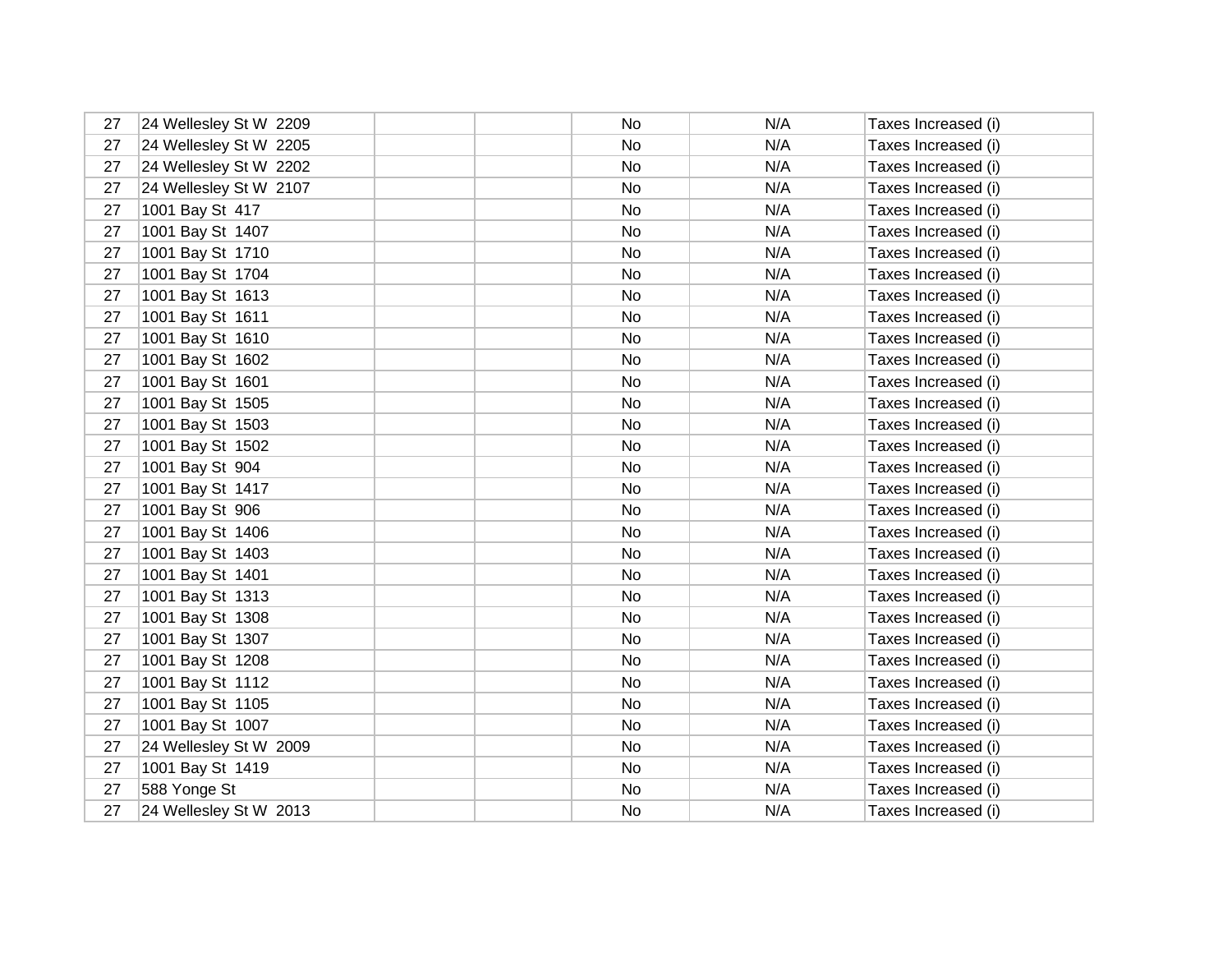| 27 | 24 Wellesley St W 304  | No | N/A | Taxes Increased (i)         |
|----|------------------------|----|-----|-----------------------------|
| 27 | 24 Wellesley St W 212  | No | N/A | Taxes Increased (i)         |
| 27 | 24 Wellesley St W 211  | No | N/A | Taxes Increased (i)         |
| 27 | 24 Wellesley St W 210  | No | N/A | Taxes Increased (i)         |
| 27 | 24 Wellesley St W 205  | No | N/A | Taxes Increased (i)         |
| 27 | 24 Wellesley St W 203  | No | N/A | Taxes Increased (i)         |
| 27 | 951 Bay St             | No | N/A | Taxes Increased (i)         |
| 27 | 16 Wellesley St W      | No | N/A | Taxes Increased (i)         |
| 27 | 14 Wellesley St W      | No | N/A | Taxes Increased (i)         |
| 27 | 24 Wellesley St W 318  | No | N/A | Taxes Increased (i)         |
| 27 | 574 Yonge St           | No | N/A | Taxes Increased (i)         |
| 27 | 24 Wellesley St W 505  | No | N/A | Taxes Increased (i)         |
| 27 | 592 Yonge St           | No | N/A | Taxes Increased (i)         |
| 27 | 594 Yonge St           | No | N/A | Taxes Increased (i)         |
| 27 | 596 Yonge St           | No | N/A | Taxes Increased (i)         |
| 27 | 598 Yonge St           | No | N/A | Taxes Increased (i)         |
| 27 | 602 Yonge St           | No | N/A | Taxes Increased (i)         |
| 27 | 606 Yonge St           | No | N/A | Taxes Increased (i)         |
| 27 | 9 St Nicholas St       | No | N/A | Taxes Increased (i)         |
| 27 | 4 Dundonald St         | No | N/A | Taxes Increased (i)         |
| 27 | 18 Dundonald St        | No | N/A | Taxes Increased (i)         |
| 27 | 24 Dundonald St        | No | N/A | Taxes Increased (i)         |
| 27 | 11 St Joseph St 609    | No | N/A | No Notices Required (iii) b |
| 27 | 12 Wellesley St W      | No | N/A | Taxes Increased (i)         |
| 27 | 24 Wellesley St W 1408 | No | N/A | Taxes Increased (i)         |
| 27 | 1001 Bay St 1809       | No | N/A | Taxes Increased (i)         |
| 27 | 24 Wellesley St W 1912 | No | N/A | Taxes Increased (i)         |
| 27 | 24 Wellesley St W 1801 | No | N/A | Taxes Increased (i)         |
| 27 | 24 Wellesley St W 1714 | No | N/A | Taxes Increased (i)         |
| 27 | 24 Wellesley St W 1713 | No | N/A | Taxes Increased (i)         |
| 27 | 24 Wellesley St W 1710 | No | N/A | Taxes Increased (i)         |
| 27 | 24 Wellesley St W 1701 | No | N/A | Taxes Increased (i)         |
| 27 | 24 Wellesley St W 1611 | No | N/A | Taxes Increased (i)         |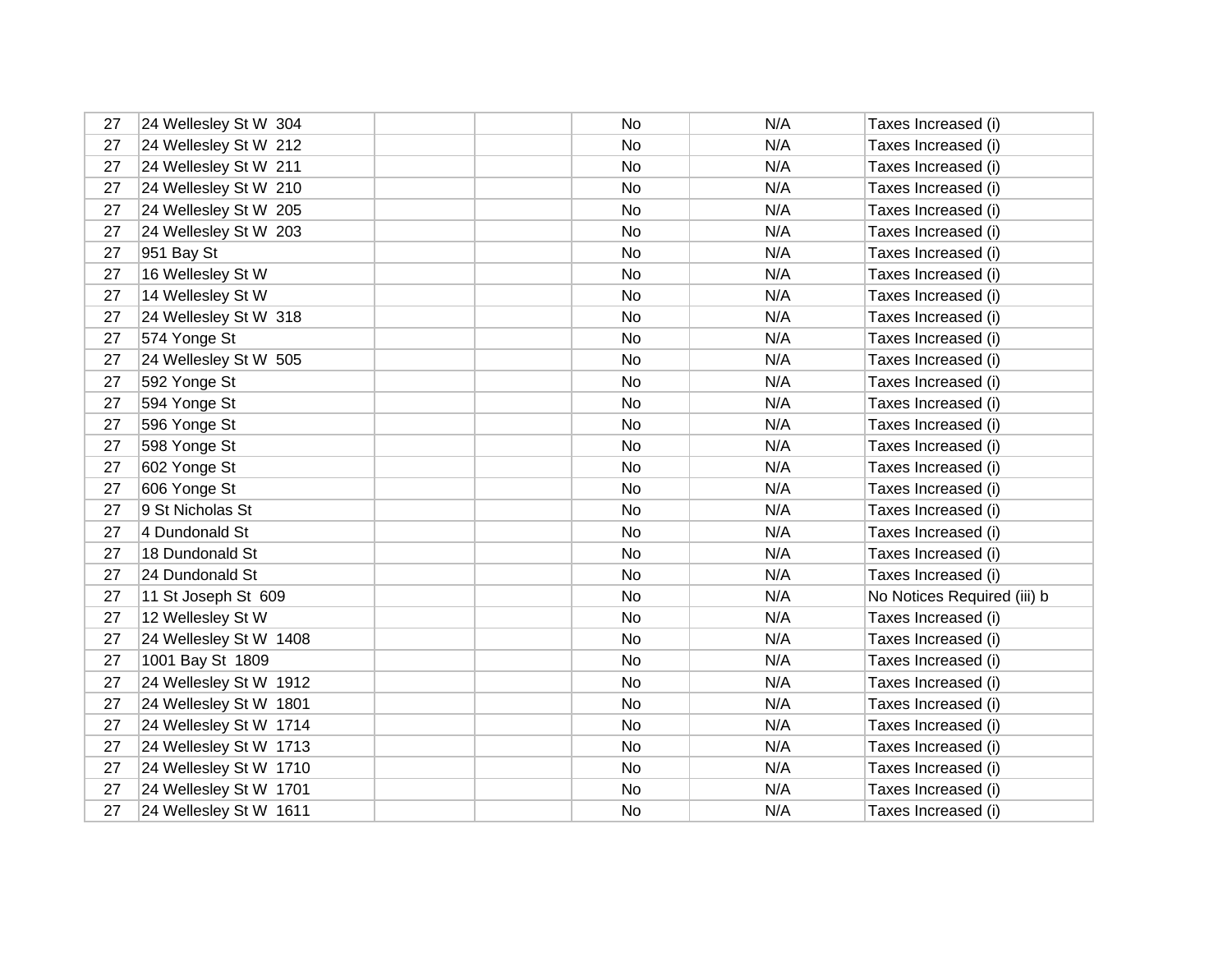| 27 | 24 Wellesley St W 1606 | No | N/A | Taxes Increased (i)         |
|----|------------------------|----|-----|-----------------------------|
| 27 | 24 Wellesley St W 1514 | No | N/A | Taxes Increased (i)         |
| 27 | 24 Wellesley St W 308  | No | N/A | Taxes Increased (i)         |
| 27 | 24 Wellesley St W 1410 | No | N/A | Taxes Increased (i)         |
| 27 | 24 Wellesley St W 2010 | No | N/A | Taxes Increased (i)         |
| 27 | 24 Wellesley St W 1312 | No | N/A | Taxes Increased (i)         |
| 27 | 24 Wellesley St W 1305 | No | N/A | Taxes Increased (i)         |
| 27 | 24 Wellesley St W 1304 | No | N/A | Taxes Increased (i)         |
| 27 | 24 Wellesley St W 1114 | No | N/A | Taxes Increased (i)         |
| 27 | 24 Wellesley St W 1111 | No | N/A | Taxes Increased (i)         |
| 27 | 24 Wellesley St W 1109 | No | N/A | Taxes Increased (i)         |
| 27 | 24 Wellesley St W 1107 | No | N/A | Taxes Increased (i)         |
| 27 | 24 Wellesley St W 914  | No | N/A | Taxes Increased (i)         |
| 27 | 24 Wellesley St W 901  | No | N/A | Taxes Increased (i)         |
| 27 | 24 Wellesley St W 712  | No | N/A | Taxes Increased (i)         |
| 27 | 24 Wellesley St W 612  | No | N/A | Taxes Increased (i)         |
| 27 | 24 Wellesley St W 1509 | No | N/A | Taxes Increased (i)         |
| 27 | 11 St Joseph St 403    | No | N/A | No Notices Required (iii) b |
| 27 | 11 St Joseph St 218    | No | N/A | No Notices Required (iii) b |
| 27 | 11 St Joseph St 501    | No | N/A | No Notices Required (iii) b |
| 27 | 11 St Joseph St 420    | No | N/A | No Notices Required (iii) b |
| 27 | 11 St Joseph St 419    | No | N/A | No Notices Required (iii) b |
| 27 | 11 St Joseph St 418    | No | N/A | No Notices Required (iii) b |
| 27 | 11 St Joseph St 410    | No | N/A | No Notices Required (iii) b |
| 27 | 11 St Joseph St 409    | No | N/A | No Notices Required (iii) b |
| 27 | 11 St Joseph St 408    | No | N/A | No Notices Required (iii) b |
| 27 | 11 St Joseph St 407    | No | N/A | No Notices Required (iii) b |
| 27 | 11 St Joseph St 406    | No | N/A | No Notices Required (iii) b |
| 27 | 11 St Joseph St 503    | No | N/A | No Notices Required (iii) b |
| 27 | 11 St Joseph St 404    | No | N/A | No Notices Required (iii) b |
| 27 | 11 St Joseph St 504    | No | N/A | No Notices Required (iii) b |
| 27 | 11 St Joseph St 402    | No | N/A | No Notices Required (iii) b |
| 27 | 11 St Joseph St 401    | No | N/A | No Notices Required (iii) b |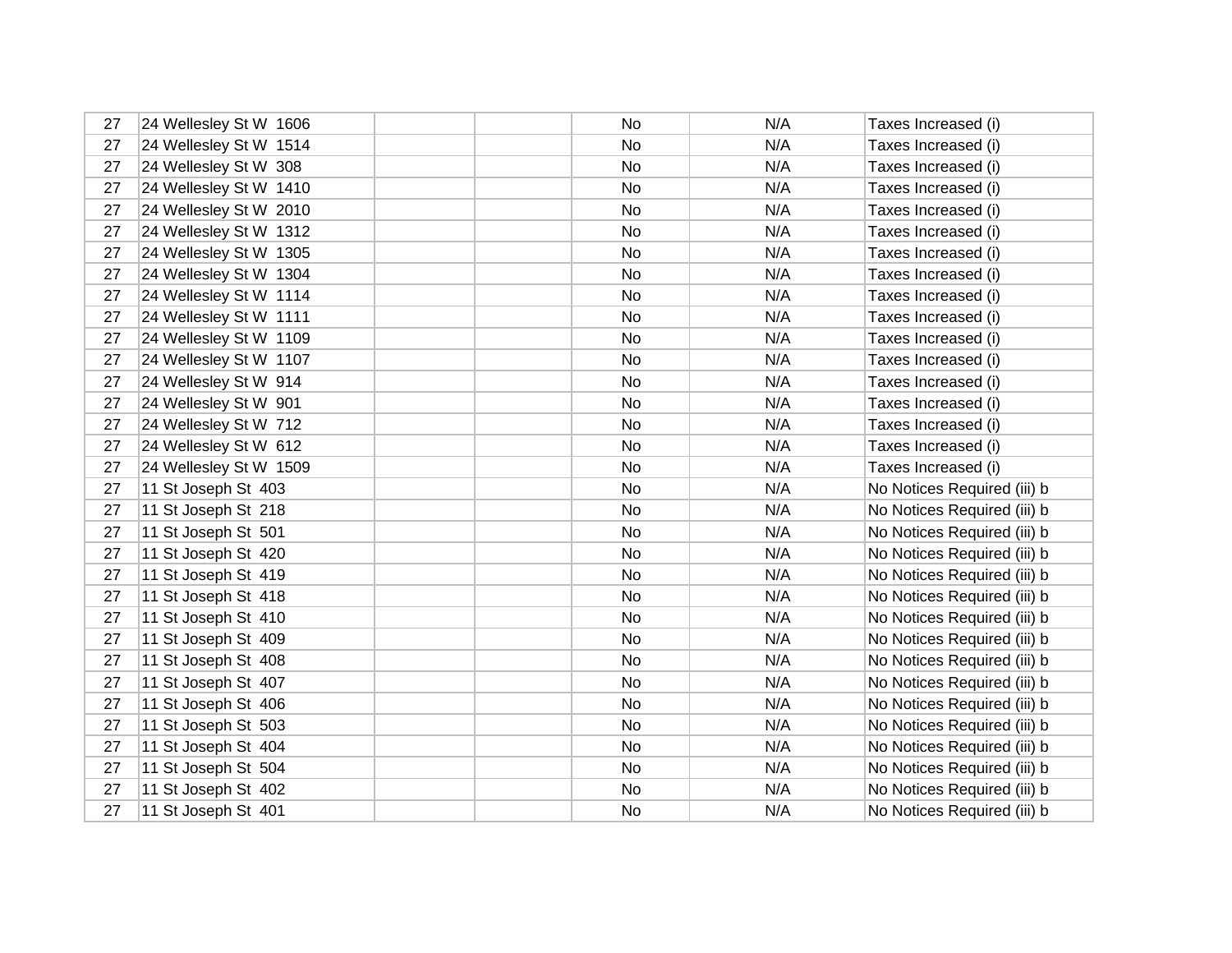| 27 | 11 St Joseph St 319 | No | N/A | No Notices Required (iii) b |
|----|---------------------|----|-----|-----------------------------|
| 27 | 11 St Joseph St 318 | No | N/A | No Notices Required (iii) b |
| 27 | 11 St Joseph St 317 | No | N/A | No Notices Required (iii) b |
| 27 | 11 St Joseph St 315 | No | N/A | No Notices Required (iii) b |
| 27 | 11 St Joseph St 309 | No | N/A | No Notices Required (iii) b |
| 27 | 11 St Joseph St 308 | No | N/A | No Notices Required (iii) b |
| 27 | 11 St Joseph St 307 | No | N/A | No Notices Required (iii) b |
| 27 | 11 St Joseph St 306 | No | N/A | No Notices Required (iii) b |
| 27 | 1001 Bay St 1716    | No | N/A | Taxes Increased (i)         |
| 27 | 11 St Joseph St 405 | No | N/A | No Notices Required (iii) b |
| 27 | 11 St Joseph St 516 | No | N/A | No Notices Required (iii) b |
| 27 | 100 Hayden St 1503  | No | N/A | No Notices Required (iii) b |
| 27 | 11 St Joseph St 607 | No | N/A | No Notices Required (iii) b |
| 27 | 11 St Joseph St 606 | No | N/A | No Notices Required (iii) b |
| 27 | 11 St Joseph St 605 | No | N/A | No Notices Required (iii) b |
| 27 | 11 St Joseph St 604 | No | N/A | No Notices Required (iii) b |
| 27 | 11 St Joseph St 603 | No | N/A | No Notices Required (iii) b |
| 27 | 11 St Joseph St 602 | No | N/A | No Notices Required (iii) b |
| 27 | 11 St Joseph St 601 | No | N/A | No Notices Required (iii) b |
| 27 | 11 St Joseph St 520 | No | N/A | No Notices Required (iii) b |
| 27 | 11 St Joseph St 519 | No | N/A | No Notices Required (iii) b |
| 27 | 11 St Joseph St 502 | No | N/A | No Notices Required (iii) b |
| 27 | 11 St Joseph St 517 | No | N/A | No Notices Required (iii) b |
| 27 | 11 St Joseph St 210 | No | N/A | No Notices Required (iii) b |
| 27 | 11 St Joseph St 515 | No | N/A | No Notices Required (iii) b |
| 27 | 11 St Joseph St 514 | No | N/A | No Notices Required (iii) b |
| 27 | 11 St Joseph St 513 | No | N/A | No Notices Required (iii) b |
| 27 | 11 St Joseph St 512 | No | N/A | No Notices Required (iii) b |
| 27 | 11 St Joseph St 511 | No | N/A | No Notices Required (iii) b |
| 27 | 11 St Joseph St 510 | No | N/A | No Notices Required (iii) b |
| 27 | 11 St Joseph St 509 | No | N/A | No Notices Required (iii) b |
| 27 | 11 St Joseph St 508 | No | N/A | No Notices Required (iii) b |
| 27 | 11 St Joseph St 507 | No | N/A | No Notices Required (iii) b |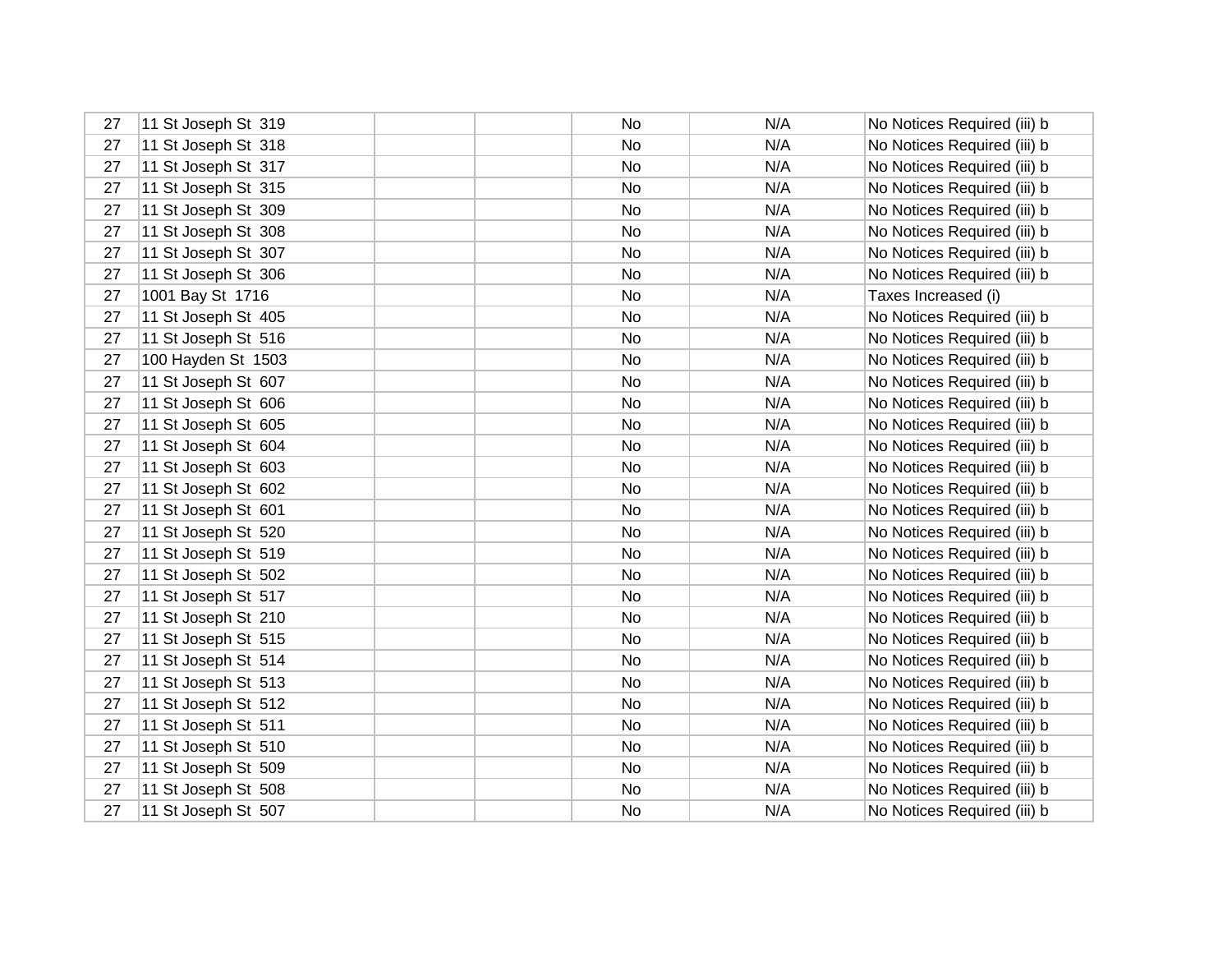| 27 | 11 St Joseph St 506 | No  | N/A | No Notices Required (iii) b |
|----|---------------------|-----|-----|-----------------------------|
| 27 | 11 St Joseph St 505 | No  | N/A | No Notices Required (iii) b |
| 27 | 11 St Joseph St 518 | No  | N/A | No Notices Required (iii) b |
| 27 | 1001 Bay St 2217    | No  | N/A | Taxes Increased (i)         |
| 27 | 11 St Joseph St 301 | No  | N/A | No Notices Required (iii) b |
| 27 | 1001 Bay St 2605    | No  | N/A | Taxes Increased (i)         |
| 27 | 1001 Bay St 2604    | No  | N/A | Taxes Increased (i)         |
| 27 | 1001 Bay St 2602    | No  | N/A | Taxes Increased (i)         |
| 27 | 1001 Bay St 2504    | No. | N/A | Taxes Increased (i)         |
| 27 | 1001 Bay St 2503    | No  | N/A | Taxes Increased (i)         |
| 27 | 1001 Bay St 2501    | No  | N/A | Taxes Increased (i)         |
| 27 | 1001 Bay St 2407    | No  | N/A | Taxes Increased (i)         |
| 27 | 1001 Bay St 2404    | No  | N/A | Taxes Increased (i)         |
| 27 | 1001 Bay St 2402    | No  | N/A | Taxes Increased (i)         |
| 27 | 1001 Bay St 2711    | No  | N/A | Taxes Increased (i)         |
| 27 | 1001 Bay St 2312    | No  | N/A | Taxes Increased (i)         |
| 27 | 1001 Bay St 2712    | No  | N/A | Taxes Increased (i)         |
| 27 | 1001 Bay St 2201    | No  | N/A | Taxes Increased (i)         |
| 27 | 1001 Bay St 2119    | No  | N/A | Taxes Increased (i)         |
| 27 | 1001 Bay St 2108    | No  | N/A | Taxes Increased (i)         |
| 27 | 1001 Bay St 2013    | No  | N/A | Taxes Increased (i)         |
| 27 | 1001 Bay St 2012    | No  | N/A | Taxes Increased (i)         |
| 27 | 1001 Bay St 1918    | No  | N/A | Taxes Increased (i)         |
| 27 | 1001 Bay St 1912    | No  | N/A | Taxes Increased (i)         |
| 27 | 1001 Bay St 1909    | No  | N/A | Taxes Increased (i)         |
| 27 | 1001 Bay St 1813    | No  | N/A | Taxes Increased (i)         |
| 27 | 1001 Bay St 1811    | No  | N/A | Taxes Increased (i)         |
| 27 | 44 Dundonald St     | No  | N/A | Taxes Increased (i)         |
| 27 | 1001 Bay St 2319    | No  | N/A | Taxes Increased (i)         |
| 27 | 1001 Bay St 3407    | No  | N/A | Taxes Increased (i)         |
| 27 | 11 St Joseph St 209 | No  | N/A | No Notices Required (iii) b |
| 27 | 11 St Joseph St 208 | No  | N/A | No Notices Required (iii) b |
| 27 | 11 St Joseph St 207 | No  | N/A | No Notices Required (iii) b |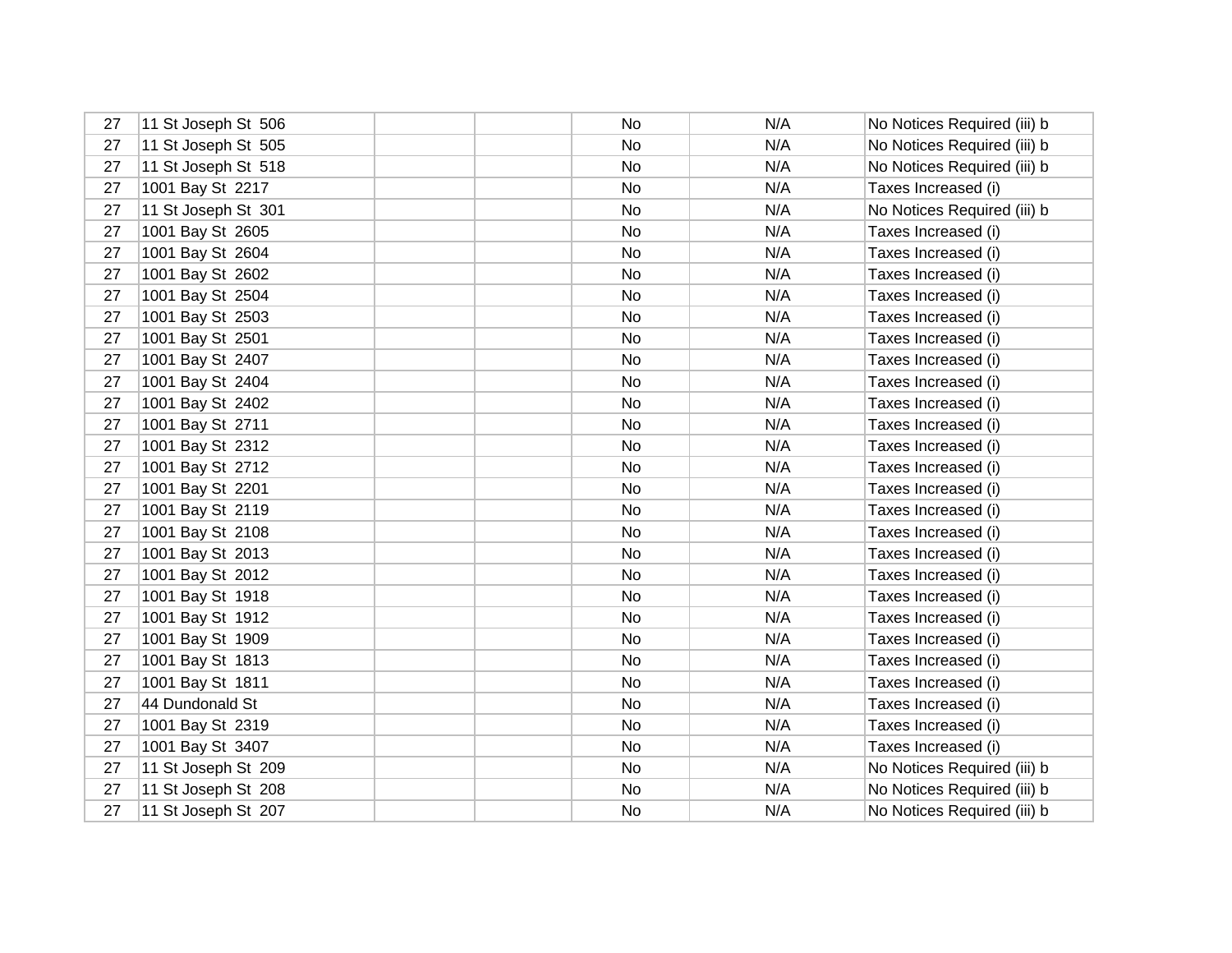| 27 | 11 St Joseph St 204 | No        | N/A | No Notices Required (iii) b |
|----|---------------------|-----------|-----|-----------------------------|
| 27 | 11 St Joseph St 203 | <b>No</b> | N/A | No Notices Required (iii) b |
| 27 | 11 St Joseph St 201 | No        | N/A | No Notices Required (iii) b |
| 27 | 11 St Joseph St 119 | No        | N/A | No Notices Required (iii) b |
| 27 | 11 St Joseph St 112 | No        | N/A | No Notices Required (iii) b |
| 27 | 11 St Joseph St 107 | No        | N/A | No Notices Required (iii) b |
| 27 | 11 St Joseph St 104 | No        | N/A | No Notices Required (iii) b |
| 27 | 1001 Bay St 2615    | No        | N/A | Taxes Increased (i)         |
| 27 | 1001 Bay St 3       | No        | N/A | Taxes Increased (i)         |
| 27 | 1001 Bay St 1802    | No        | N/A | Taxes Increased (i)         |
| 27 | 1001 Bay St 3403    | No        | N/A | Taxes Increased (i)         |
| 27 | 1001 Bay St 3309    | No        | N/A | Taxes Increased (i)         |
| 27 | 1001 Bay St 3301    | No        | N/A | Taxes Increased (i)         |
| 27 | 1001 Bay St 3112    | No        | N/A | Taxes Increased (i)         |
| 27 | 1001 Bay St 3110    | No        | N/A | Taxes Increased (i)         |
| 27 | 1001 Bay St 3104    | No        | N/A | Taxes Increased (i)         |
| 27 | 1001 Bay St 2906    | No        | N/A | Taxes Increased (i)         |
| 27 | 1001 Bay St 2902    | No        | N/A | Taxes Increased (i)         |
| 27 | 1001 Bay St 2808    | No        | N/A | Taxes Increased (i)         |
| 27 | 1001 Bay St 2803    | No        | N/A | Taxes Increased (i)         |
| 27 | 1001 Bay St 2801    | No        | N/A | Taxes Increased (i)         |
| 27 | 11 St Joseph St 103 | No        | N/A | No Notices Required (iii) b |
| 27 | 909 Bay St 302      | No        | N/A | No Notices Required (iii) b |
| 27 | 909 Bay St 703      | No        | N/A | No Notices Required (iii) b |
| 27 | 909 Bay St 701      | No        | N/A | No Notices Required (iii) b |
| 27 | 909 Bay St 611      | No        | N/A | No Notices Required (iii) b |
| 27 | 909 Bay St 608      | No        | N/A | No Notices Required (iii) b |
| 27 | 909 Bay St 513      | No        | N/A | No Notices Required (iii) b |
| 27 | 909 Bay St 407      | No        | N/A | No Notices Required (iii) b |
| 27 | 909 Bay St 403      | No        | N/A | No Notices Required (iii) b |
| 27 | 909 Bay St 402      | No        | N/A | No Notices Required (iii) b |
| 27 | 909 Bay St 315      | No        | N/A | No Notices Required (iii) b |
| 27 | 909 Bay St 314      | No        | N/A | No Notices Required (iii) b |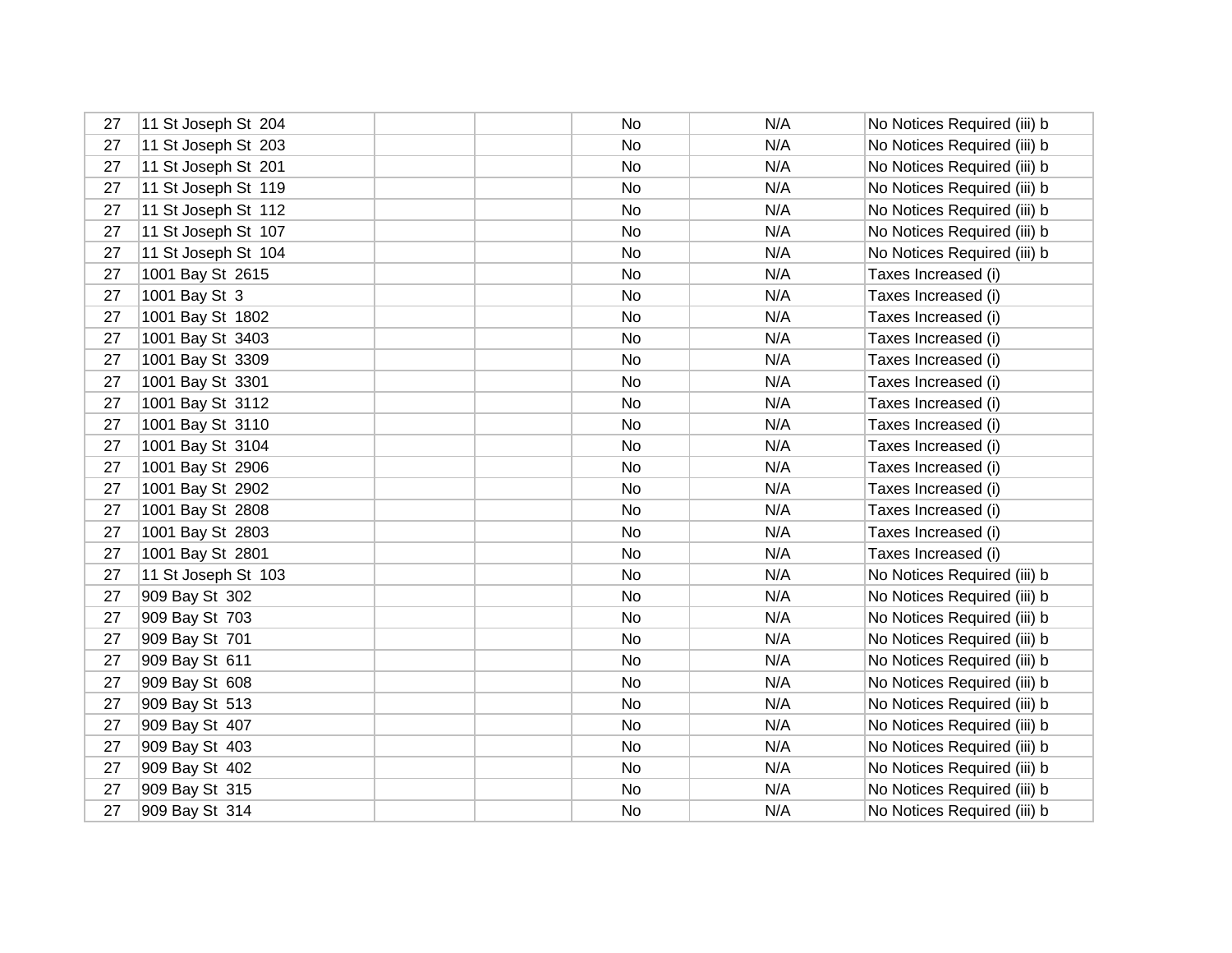| 27 | 40 Dundonald St  |       |       | No | N/A | Taxes Increased (i)         |
|----|------------------|-------|-------|----|-----|-----------------------------|
| 27 | 909 Bay St 312   |       |       | No | N/A | No Notices Required (iii) b |
| 27 | 909 Bay St 709   |       |       | No | N/A | No Notices Required (iii) b |
| 27 | 909 Bay St 208   |       |       | No | N/A | No Notices Required (iii) b |
| 27 | 538 Yonge St     |       |       | No | N/A | Taxes Increased (i)         |
| 27 | 540 Yonge St     |       |       | No | N/A | Taxes Increased (i)         |
| 27 | 542 Yonge St     |       |       | No | N/A | Taxes Increased (i)         |
| 27 | 544 Yonge St     |       |       | No | N/A | Taxes Increased (i)         |
| 27 | 548 Yonge St     |       |       | No | N/A | Taxes Increased (i)         |
| 27 | 550 Yonge St     |       |       | No | N/A | Taxes Increased (i)         |
| 27 | 552-554 Yonge St | 2.27% | 0.34% | No | N/A | (ii)                        |
| 27 | 566 Yonge St     |       |       | No | N/A | Taxes Increased (i)         |
| 27 | 568 Yonge St     |       |       | No | N/A | Taxes Increased (i)         |
| 27 | 909 Bay St 313   |       |       | No | N/A | No Notices Required (iii) b |
| 27 | 909 Bay St 1208  |       |       | No | N/A | No Notices Required (iii) b |
| 27 | 909 Bay St 1902  |       |       | No | N/A | No Notices Required (iii) b |
| 27 | 909 Bay St 1805  |       |       | No | N/A | No Notices Required (iii) b |
| 27 | 909 Bay St 1803  |       |       | No | N/A | No Notices Required (iii) b |
| 27 | 909 Bay St 1802  |       |       | No | N/A | No Notices Required (iii) b |
| 27 | 909 Bay St 1703  |       |       | No | N/A | No Notices Required (iii) b |
| 27 | 909 Bay St 1602  |       |       | No | N/A | No Notices Required (iii) b |
| 27 | 909 Bay St 1601  |       |       | No | N/A | No Notices Required (iii) b |
| 27 | 909 Bay St 1509  |       |       | No | N/A | No Notices Required (iii) b |
| 27 | 909 Bay St 1503  |       |       | No | N/A | No Notices Required (iii) b |
| 27 | 909 Bay St 1409  |       |       | No | N/A | No Notices Required (iii) b |
| 27 | 909 Bay St 704   |       |       | No | N/A | No Notices Required (iii) b |
| 27 | 909 Bay St 1209  |       |       | No | N/A | No Notices Required (iii) b |
| 27 | 909 Bay St 708   |       |       | No | N/A | No Notices Required (iii) b |
| 27 | 909 Bay St 1205  |       |       | No | N/A | No Notices Required (iii) b |
| 27 | 909 Bay St 1201  |       |       | No | N/A | No Notices Required (iii) b |
| 27 | 909 Bay St 1105  |       |       | No | N/A | No Notices Required (iii) b |
| 27 | 909 Bay St 1101  |       |       | No | N/A | No Notices Required (iii) b |
| 27 | 909 Bay St 910   |       |       | No | N/A | No Notices Required (iii) b |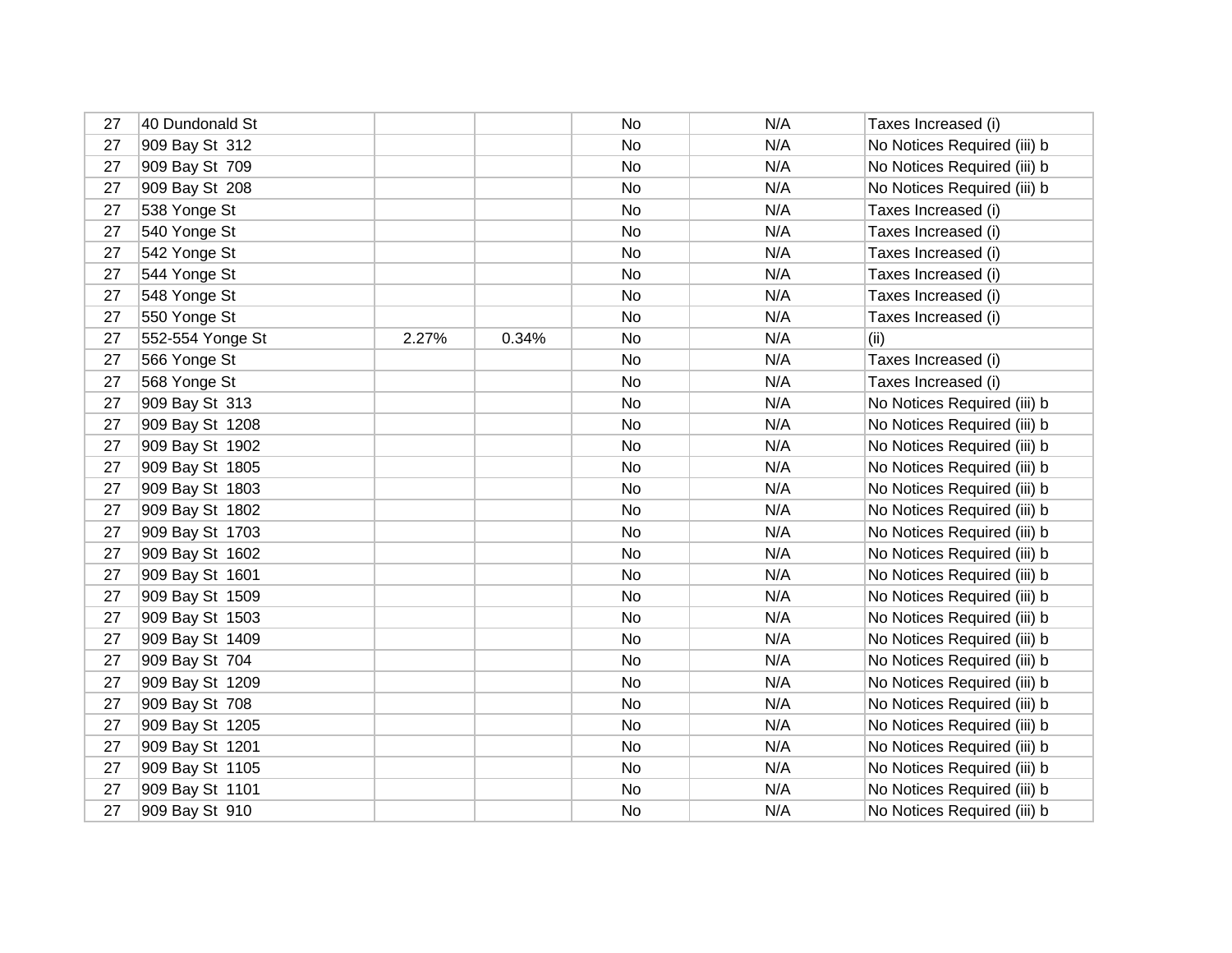| 27 | 909 Bay St 905      |       |       | No | N/A | No Notices Required (iii) b |
|----|---------------------|-------|-------|----|-----|-----------------------------|
| 27 | 909 Bay St 902      |       |       | No | N/A | No Notices Required (iii) b |
| 27 | 909 Bay St 809      |       |       | No | N/A | No Notices Required (iii) b |
| 27 | 909 Bay St 715      |       |       | No | N/A | No Notices Required (iii) b |
| 27 | 909 Bay St 712      |       |       | No | N/A | No Notices Required (iii) b |
| 27 | 506 Yonge St        |       |       | No | N/A | Taxes Increased (i)         |
| 27 | 909 Bay St 1403     |       |       | No | N/A | No Notices Required (iii) b |
| 27 | 25 Maitland St 701  |       |       | No | N/A | Taxes Increased (i)         |
| 27 | 496 Yonge St        |       |       | No | N/A | Taxes Increased (i)         |
| 27 | 25 Maitland St 1606 |       |       | No | N/A | Taxes Increased (i)         |
| 27 | 25 Maitland St 1601 |       |       | No | N/A | Taxes Increased (i)         |
| 27 | 25 Maitland St 1501 |       |       | No | N/A | Taxes Increased (i)         |
| 27 | 25 Maitland St 1409 |       |       | No | N/A | Taxes Increased (i)         |
| 27 | 25 Maitland St 1408 |       |       | No | N/A | Taxes Increased (i)         |
| 27 | 25 Maitland St 1406 |       |       | No | N/A | Taxes Increased (i)         |
| 27 | 25 Maitland St 1206 |       |       | No | N/A | Taxes Increased (i)         |
| 27 | 25 Maitland St 1008 |       |       | No | N/A | Taxes Increased (i)         |
| 27 | 25 Maitland St 807  |       |       | No | N/A | Taxes Increased (i)         |
| 27 | 25 Maitland St 1710 |       |       | No | N/A | Taxes Increased (i)         |
| 27 | 25 Maitland St 802  |       |       | No | N/A | Taxes Increased (i)         |
| 27 | 25 Maitland St 1712 |       |       | No | N/A | Taxes Increased (i)         |
| 27 | 25 Maitland St 612  |       |       | No | N/A | Taxes Increased (i)         |
| 27 | 25 Maitland St 601  |       |       | No | N/A | Taxes Increased (i)         |
| 27 | 25 Maitland St 502  |       |       | No | N/A | Taxes Increased (i)         |
| 27 | 25 Maitland St 408  |       |       | No | N/A | Taxes Increased (i)         |
| 27 | 25 Maitland St 301  |       |       | No | N/A | Taxes Increased (i)         |
| 27 | 25 Maitland St 204  |       |       | No | N/A | Taxes Increased (i)         |
| 27 | 90 Alexander St     |       |       | No | N/A | Taxes Increased (i)         |
| 27 | 97 Maitland St      |       |       | No | N/A | Taxes Increased (i)         |
| 27 | 475 Church St       | 2.30% | 0.35% | No | N/A | (ii)                        |
| 27 | 471 Church St       |       |       | No | N/A | Taxes Increased (i)         |
| 27 | 455 Church St       |       |       | No | N/A | Taxes Increased (i)         |
| 27 | 25 Maitland St 805  |       |       | No | N/A | Taxes Increased (i)         |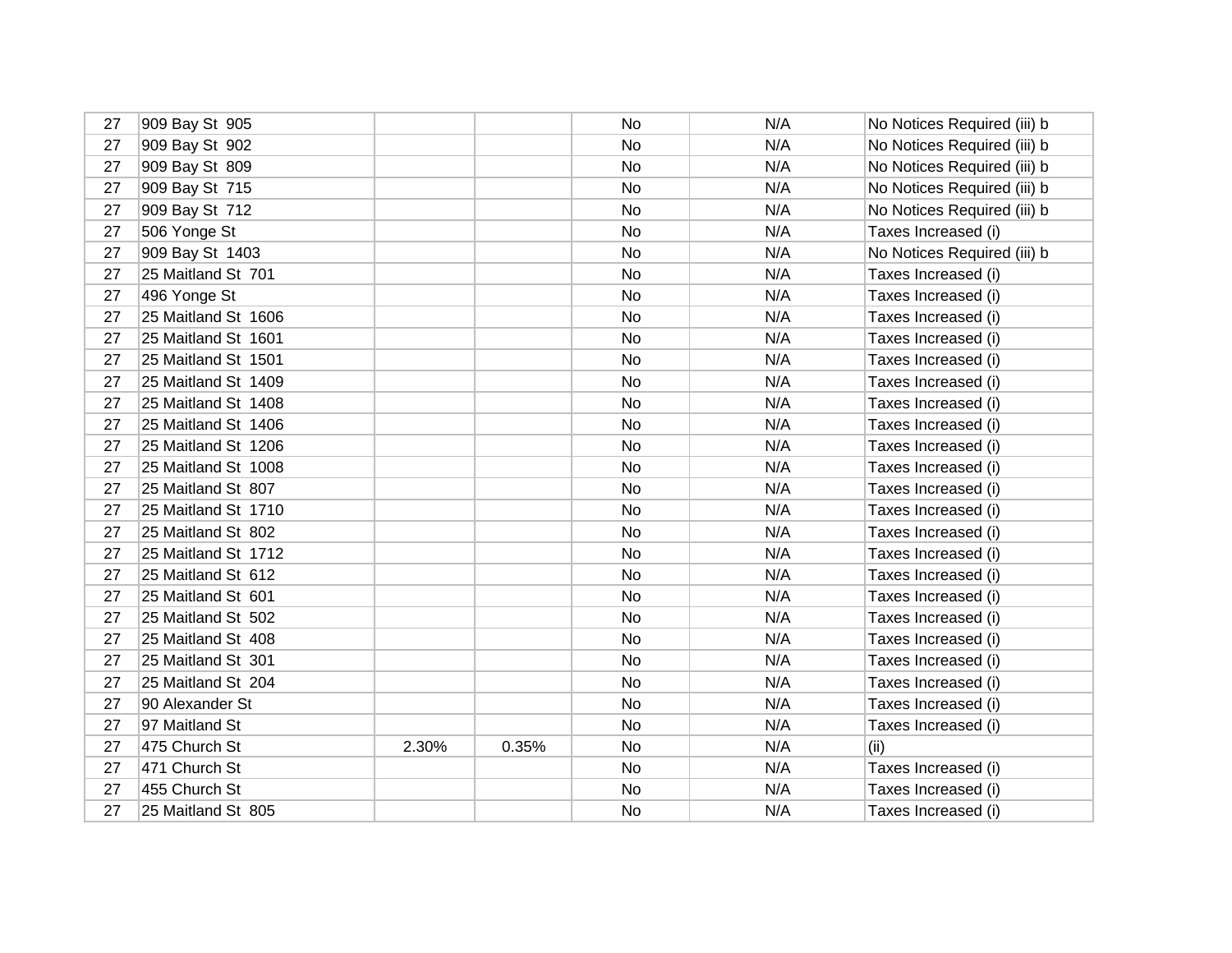| 27 | 889 Bay St 613       |       |       | No        | N/A | No Notices Required (iii) b |
|----|----------------------|-------|-------|-----------|-----|-----------------------------|
| 27 | 909 Bay St 2109      |       |       | No        | N/A | No Notices Required (iii) b |
| 27 | 508 Yonge St         |       |       | No        | N/A | Taxes Increased (i)         |
| 27 | 518 Yonge St         |       |       | No        | N/A | Taxes Increased (i)         |
| 27 | 889 Bay St 4         |       |       | No.       | N/A | No Notices Required (iii) b |
| 27 | 889 Bay St 1506      |       |       | No        | N/A | No Notices Required (iii) b |
| 27 | 889 Bay St 1403      |       |       | <b>No</b> | N/A | No Notices Required (iii) b |
| 27 | 889 Bay St 1208      |       |       | No        | N/A | No Notices Required (iii) b |
| 27 | 889 Bay St 1202      |       |       | No        | N/A | No Notices Required (iii) b |
| 27 | 889 Bay St 1110      |       |       | No        | N/A | No Notices Required (iii) b |
| 27 | 889 Bay St 902       |       |       | No        | N/A | No Notices Required (iii) b |
| 27 | 25 Maitland St 1608  |       |       | No        | N/A | Taxes Increased (i)         |
| 27 | 889 Bay St 712       |       |       | No        | N/A | No Notices Required (iii) b |
| 27 | 502 A Yonge St       |       |       | No        | N/A | Taxes Increased (i)         |
| 27 | 889 Bay St 612       |       |       | No        | N/A | No Notices Required (iii) b |
| 27 | 889 Bay St 510       |       |       | No        | N/A | No Notices Required (iii) b |
| 27 | 889 Bay St 203       |       |       | No        | N/A | No Notices Required (iii) b |
| 27 | 887 Bay St 1102      |       |       | No        | N/A | No Notices Required (iii) b |
| 27 | 887 Bay St 1004      |       |       | No        | N/A | No Notices Required (iii) b |
| 27 | 887 Bay St 905       |       |       | No        | N/A | No Notices Required (iii) b |
| 27 | 887 Bay St 803       |       |       | No        | N/A | No Notices Required (iii) b |
| 27 | 887 Bay St 607       |       |       | No.       | N/A | No Notices Required (iii) b |
| 27 | 40-50 Alexander St   | 0.73% | 0.15% | No        | N/A | (ii)                        |
| 27 | 504 Church St        |       |       | No.       | N/A | Taxes Increased (i)         |
| 27 | 33 Maitland St       |       |       | No        | N/A | Taxes Increased (i)         |
| 27 | 889 Bay St 713       |       |       | No        | N/A | No Notices Required (iii) b |
| 27 | 6 Cawthra Sq         |       |       | No        | N/A | Taxes Increased (i)         |
| 27 | 16 Monteith St       |       |       | No.       | N/A | Taxes Increased (i)         |
| 27 | 8 Wellesley St E 705 |       |       | No        | N/A | No Notices Required (iii) b |
| 27 | 8 Wellesley St E 606 |       |       | No        | N/A | No Notices Required (iii) b |
| 27 | 8 Wellesley St E 603 |       |       | No        | N/A | No Notices Required (iii) b |
| 27 | 8 Wellesley St E 305 |       |       | No        | N/A | No Notices Required (iii) b |
| 27 | 8 Wellesley St E 202 |       |       | No.       | N/A | No Notices Required (iii) b |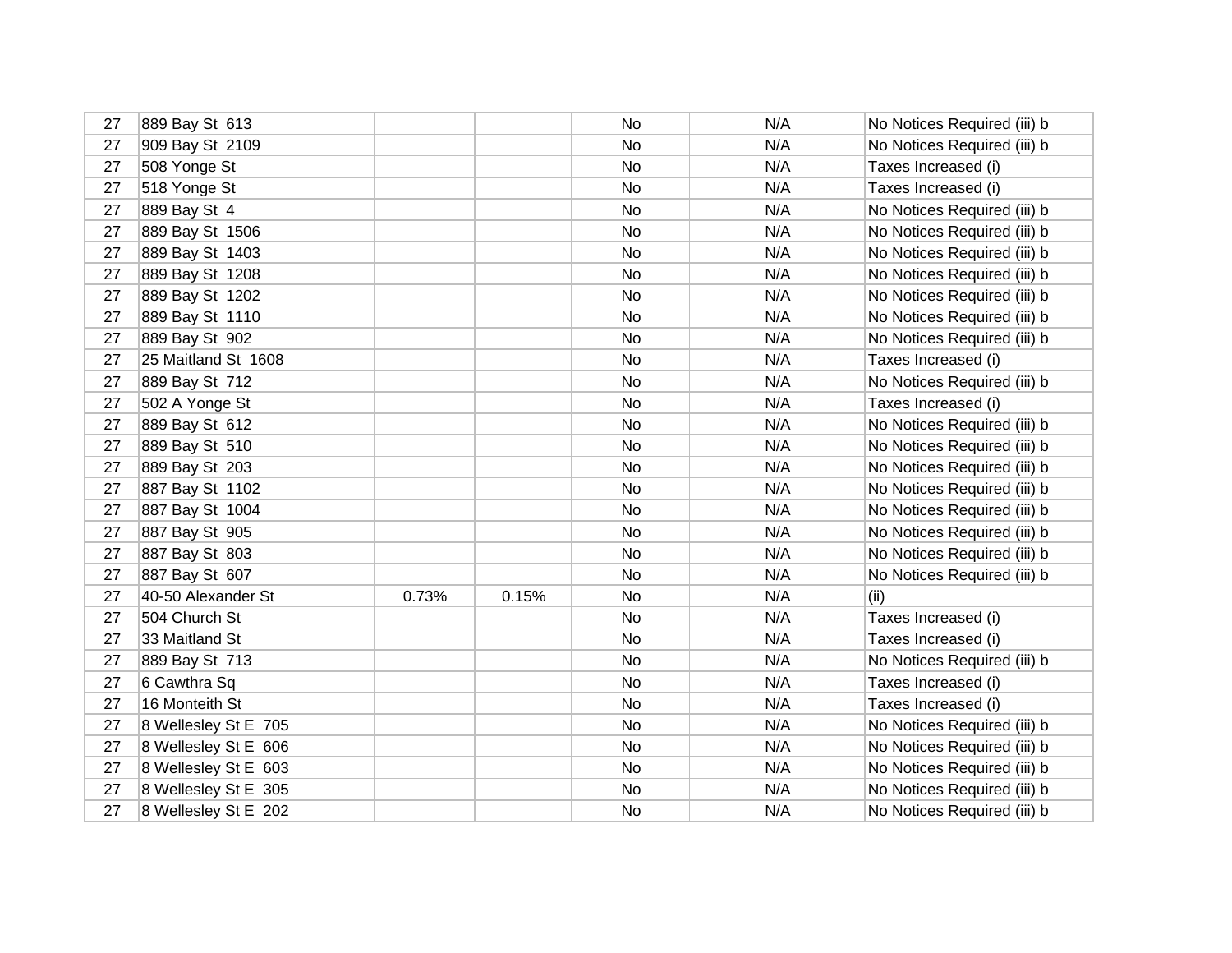| 27 | 68 Wellesley St E     |       |       | No  | N/A               | Taxes Increased (i)         |
|----|-----------------------|-------|-------|-----|-------------------|-----------------------------|
| 27 | 88 Wellesley St E     |       |       | No  | N/A               | Taxes Increased (i)         |
| 27 | 100 Wellesley St E    |       |       | No  | N/A               | Taxes Increased (i)         |
| 27 | 12 Cawthra Sq         |       |       | No  | N/A               | Taxes Increased (i)         |
| 27 | 8 Wellesley St E 809  |       |       | No  | N/A               | No Notices Required (iii) b |
| 27 | 8 Cawthra Sq          |       |       | No  | N/A               | Taxes Increased (i)         |
| 27 | 8 Wellesley St E 1008 |       |       | No  | N/A               | No Notices Required (iii) b |
| 27 | 504 Jarvis St         |       |       | No  | N/A               | Taxes Increased (i)         |
| 27 | 506 Jarvis St         |       |       | No  | N/A               | Taxes Increased (i)         |
| 27 | 510 Jarvis St         |       |       | No  | N/A               | Taxes Increased (i)         |
| 27 | 512 Jarvis St 1       |       |       | No  | N/A               | Taxes Increased (i)         |
| 27 | 109 Gloucester St     |       |       | No  | N/A               | Taxes Increased (i)         |
| 27 | 105 Gloucester St     |       |       | No  | N/A               | Taxes Increased (i)         |
| 27 | 103 Gloucester St     |       |       | No  | N/A               | Taxes Increased (i)         |
| 27 | 101 Gloucester St     | 3.57% | 0.54% | Yes | December 15, 2009 | N/A                         |
| 27 | 99 Gloucester St      |       |       | No. | N/A               | Taxes Increased (i)         |
| 27 | 93 Gloucester St      |       |       | No  | N/A               | Taxes Increased (i)         |
| 27 | 909 Bay St 2005       |       |       | No  | N/A               | No Notices Required (iii) b |
| 27 | 10 Cawthra Sq         |       |       | No  | N/A               | Taxes Increased (i)         |
| 27 | 41 Dundonald St       | 2.20% | 0.44% | No  | N/A               | (ii)                        |
| 27 | 50 Dundonald St 201   |       |       | No  | N/A               | Taxes Increased (i)         |
| 27 | 52 Dundonald St       |       |       | No  | N/A               | Taxes Increased (i)         |
| 27 | 592-596 Church St     |       |       | No  | N/A               | Taxes Increased (i)         |
| 27 | 61 Gloucester St      |       |       | No  | N/A               | Taxes Increased (i)         |
| 27 | 47 Gloucester St      |       |       | No  | N/A               | Taxes Increased (i)         |
| 27 | 21 Gloucester St      |       |       | No  | N/A               | Taxes Increased (i)         |
| 27 | 11 Gloucester St      |       |       | No  | N/A               | Taxes Increased (i)         |
| 27 | 7 Gloucester St       |       |       | No  | N/A               | Taxes Increased (i)         |
| 27 | 64 Wellesley St E     | 1.08% | 0.22% | No  | N/A               | (ii)                        |
| 27 | 66 Wellesley St E     |       |       | No  | N/A               | Taxes Increased (i)         |
| 27 | 8 Wellesley St E 709  |       |       | No. | N/A               | No Notices Required (iii) b |
| 27 | 49 Dundonald St       | 1.22% | 0.24% | No  | N/A               | (ii)                        |
| 27 | 28 Monteith St        |       |       | No  | N/A               | Taxes Increased (i)         |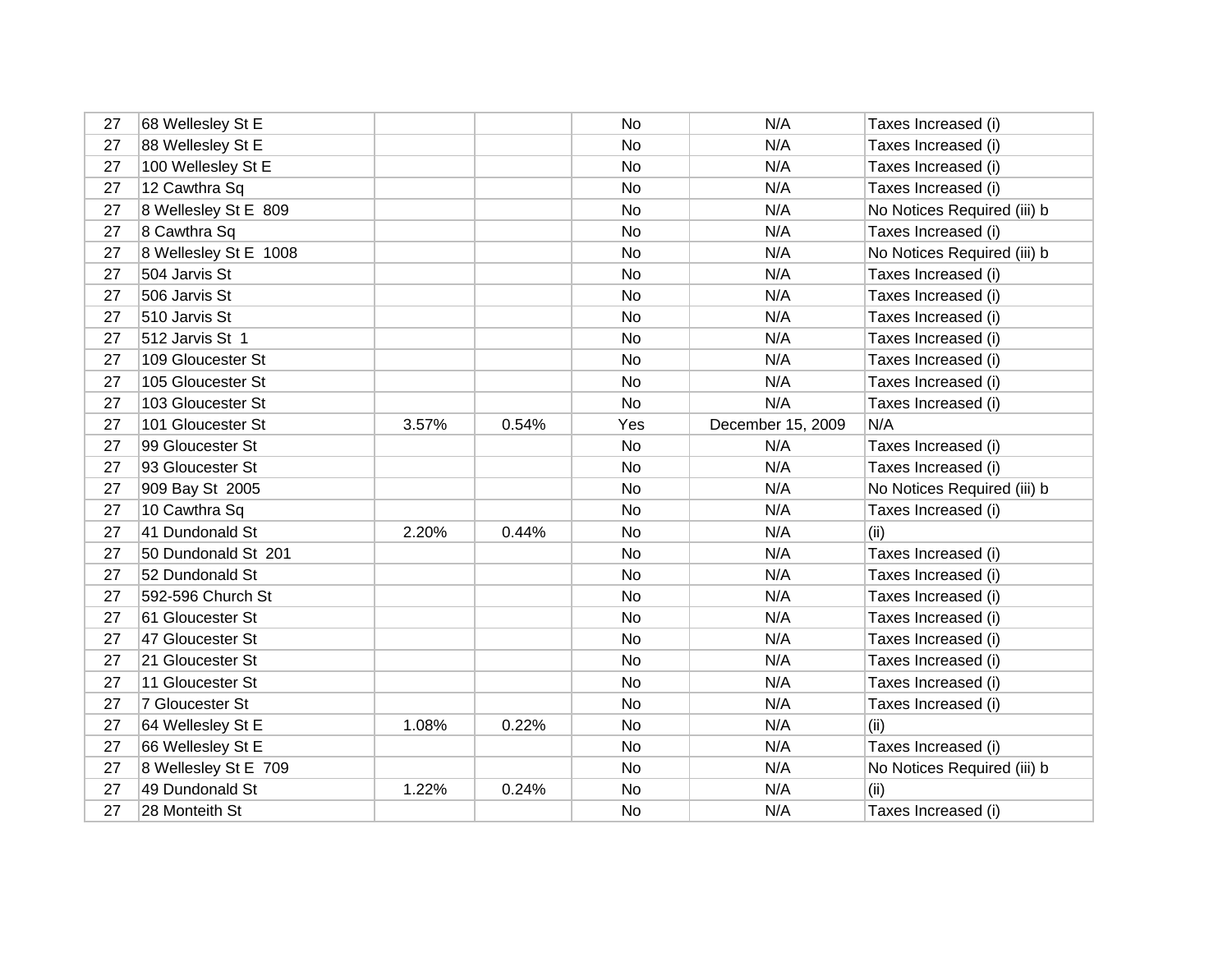| 27 | 33 Dundonald St       |        |        | No  | N/A               | Taxes Increased (i)         |
|----|-----------------------|--------|--------|-----|-------------------|-----------------------------|
| 27 | 31 Dundonald St       |        |        | No  | N/A               | Taxes Increased (i)         |
| 27 | 29 A Dundonald St     |        |        | No  | N/A               | Taxes Increased (i)         |
| 27 | 19 Dundonald St 405   |        |        | No  | N/A               | Taxes Increased (i)         |
| 27 | 19 Dundonald St 404   |        |        | No. | N/A               | Taxes Increased (i)         |
| 27 | 19 Dundonald St 403   |        |        | No  | N/A               | Taxes Increased (i)         |
| 27 | 19 Dundonald St 202   |        |        | No. | N/A               | Taxes Increased (i)         |
| 27 | 15 Dundonald St       | 1.52%  | 0.30%  | No  | N/A               | (ii)                        |
| 27 | 569 Yonge St          |        |        | No  | N/A               | Taxes Increased (i)         |
| 27 | 567 Yonge St          |        |        | No  | N/A               | Taxes Increased (i)         |
| 27 | 565 Yonge St          |        |        | No  | N/A               | Taxes Increased (i)         |
| 27 | 552 Church St         | 14.05% | 2.81%  | Yes | December 15, 2009 | N/A                         |
| 27 | 555 Yonge St 803      |        |        | No  | N/A               | No Notices Required (iii) b |
| 27 | 83 Gloucester St      | 3.49%  | 0.70%  | Yes | December 15, 2009 | N/A                         |
| 27 | 36-42 Maitland St     |        |        | No  | N/A               | Taxes Increased (i)         |
| 27 | 10 Luscombe Lane      |        |        | No  | N/A               | No Notices Required (iii) b |
| 27 | 54 Maitland St        | 2.08%  | 0.42%  | No  | N/A               | (ii)                        |
| 27 | 56 Maitland St        |        |        | No  | N/A               | Taxes Increased (i)         |
| 27 | 58 Maitland St        | 1.31%  | 0.26%  | No  | N/A               | (ii)                        |
| 27 | 65 Wellesley St E     | 75.37% | 15.07% | Yes | December 15, 2009 | N/A                         |
| 27 | 55 Wellesley St E 802 |        |        | No  | N/A               | Taxes Increased (i)         |
| 27 | 55 Wellesley St E 605 |        |        | No  | N/A               | Taxes Increased (i)         |
| 27 | 55 Wellesley St E 201 |        |        | No  | N/A               | Taxes Increased (i)         |
| 27 | 481 Church St         |        |        | No. | N/A               | Taxes Increased (i)         |
| 27 | 25 Wellesley St E A   | 1.21%  | 0.24%  | No  | N/A               | (ii)                        |
| 27 | 77 Wellesley St E     | 5.73%  | 1.15%  | Yes | December 15, 2009 | N/A                         |
| 27 | 555 Yonge St 413      |        |        | No  | N/A               | No Notices Required (iii) b |
| 27 | 555 Yonge St 304      |        |        | No. | N/A               | No Notices Required (iii) b |
| 27 | 555 Yonge St 206      |        |        | No  | N/A               | No Notices Required (iii) b |
| 27 | 531 Yonge St          |        |        | No  | N/A               | Taxes Increased (i)         |
| 27 | 527 Yonge St          |        |        | No. | N/A               | Taxes Increased (i)         |
| 27 | 925 Bay St 1          |        |        | No  | N/A               | No Notices Required (iii) b |
| 27 | 909 Bay St 2605       |        |        | No  | N/A               | No Notices Required (iii) b |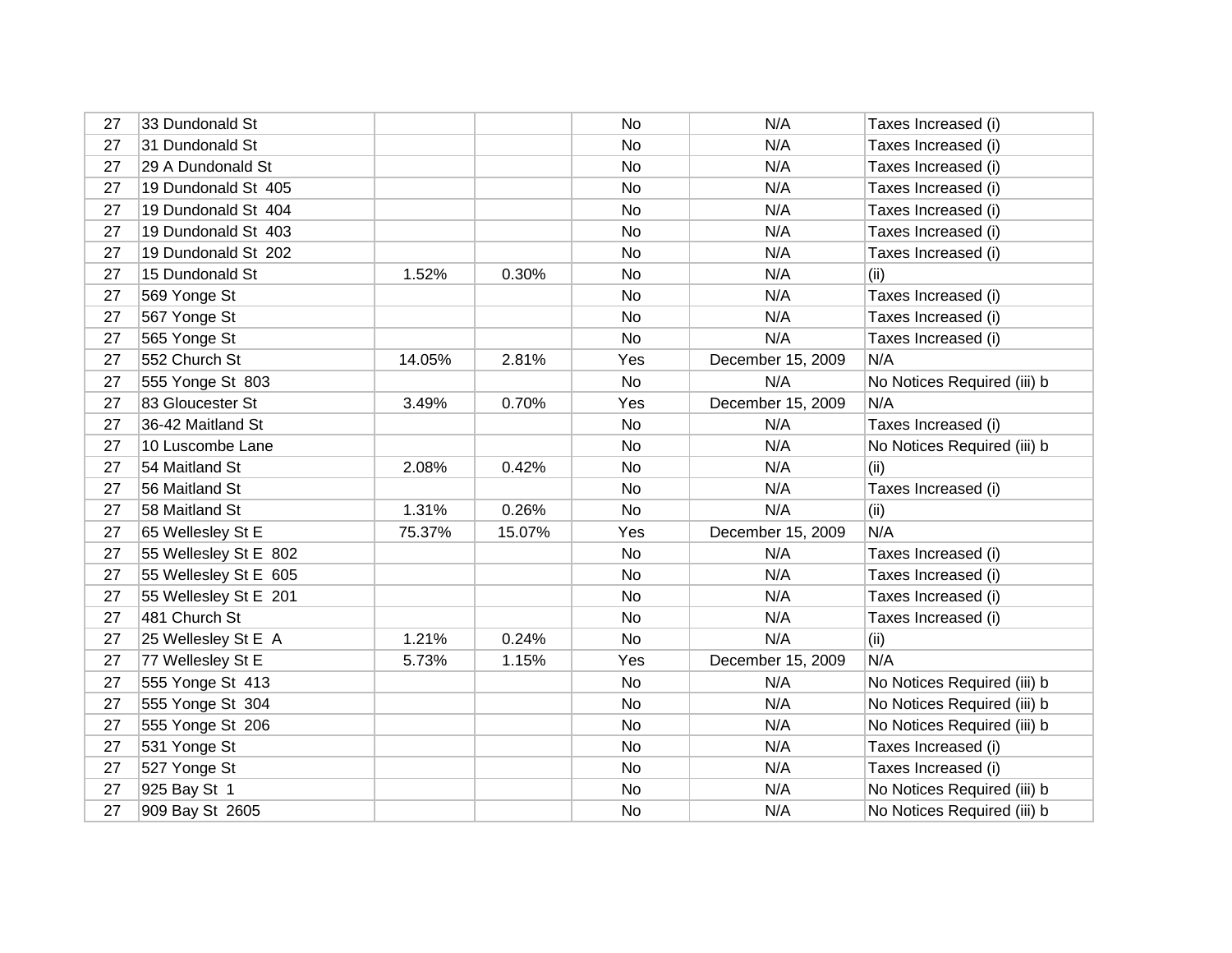| 27 | 909 Bay St 2506       |       |       | No  | N/A               | No Notices Required (iii) b |
|----|-----------------------|-------|-------|-----|-------------------|-----------------------------|
| 27 | 909 Bay St 2404       |       |       | No  | N/A               | No Notices Required (iii) b |
| 27 | 909 Bay St 2205       |       |       | No  | N/A               | No Notices Required (iii) b |
| 27 | 11 St Joseph St 610   |       |       | No  | N/A               | No Notices Required (iii) b |
| 27 | 55 Wellesley St E 101 |       |       | No  | N/A               | Taxes Increased (i)         |
| 27 | 125 Earl Place        | 0.55% | 0.11% | No  | N/A               | (ii)                        |
| 27 | 32 Monteith St        |       |       | No  | N/A               | Taxes Increased (i)         |
| 27 | 511 Church St         |       |       | No  | N/A               | Taxes Increased (i)         |
| 27 | 110 Wellesley St E    |       |       | No  | N/A               | Taxes Increased (i)         |
| 27 | 138 Wellesley St E    | 3.79% | 0.76% | Yes | December 15, 2009 | N/A                         |
| 27 | 2 R Wellesley Place   |       |       | No  | N/A               | Taxes Increased (i)         |
| 27 | 2 Wellesley Place     |       |       | No  | N/A               | Taxes Increased (i)         |
| 27 | 6 Wellesley Place 24  |       |       | No  | N/A               | No Notices Required (iii) b |
| 27 | 4 Wellesley Place     |       |       | No  | N/A               | Taxes Increased (i)         |
| 27 | 520 Sherbourne St     |       |       | No  | N/A               | Taxes Increased (i)         |
| 27 | 11 Earl St            |       |       | No  | N/A               | Taxes Increased (i)         |
| 27 | 34 Maitland St        |       |       | No  | N/A               | Taxes Increased (i)         |
| 27 | 135 Earl Place        | 0.39% | 0.08% | No  | N/A               | (ii)                        |
| 27 | 909 Bay St 2107       |       |       | No  | N/A               | No Notices Required (iii) b |
| 27 | 539 Jarvis St         |       |       | No  | N/A               | Taxes Increased (i)         |
| 27 | 84 Maitland St        | 3.49% | 0.70% | Yes | December 15, 2009 | N/A                         |
| 27 | 100 Maitland St       | 2.50% | 0.50% | Yes | December 15, 2009 | N/A                         |
| 27 | 110 Maitland St       | 1.65% | 0.33% | No  | N/A               | (ii)                        |
| 27 | 120 Maitland St       |       |       | No  | N/A               | Taxes Increased (i)         |
| 27 | 432 Jarvis St         |       |       | No  | N/A               | Taxes Increased (i)         |
| 27 | 438 Jarvis St         |       |       | No  | N/A               | Taxes Increased (i)         |
| 27 | 460 Jarvis St         | 0.47% | 0.09% | No  | N/A               | (i)                         |
| 27 | 91 Wellesley St E     |       |       | No  | N/A               | Taxes Increased (i)         |
| 27 | 85 Wellesley St E     | 0.60% | 0.12% | No  | N/A               | (ii)                        |
| 27 | 81 Wellesley St E     |       |       | No  | N/A               | Taxes Increased (i)         |
| 27 | 25 Earl St            |       |       | No  | N/A               | No Notices Required (iii) b |
| 27 | 676 Yonge St          |       |       | No  | N/A               | Taxes Increased (i)         |
| 27 | 1055 Bay St 208       |       |       | No  | N/A               | Taxes Increased (i)         |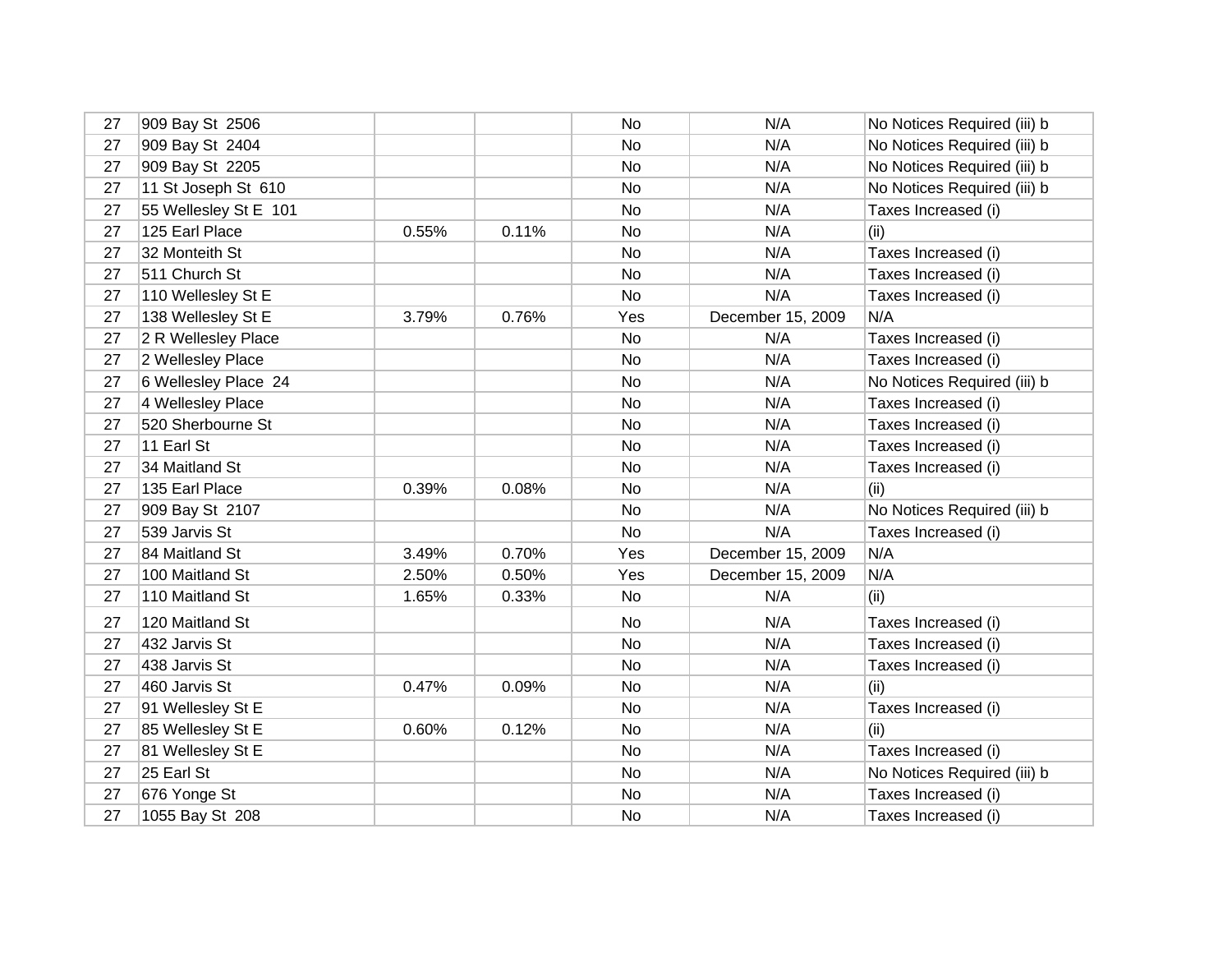| 27 | 1055 Bay St 204    |       |       | No  | N/A               | Taxes Increased (i) |
|----|--------------------|-------|-------|-----|-------------------|---------------------|
| 27 | 10 Irwin Ave       |       |       | No  | N/A               | Taxes Increased (i) |
| 27 | 650 Yonge St       |       |       | No  | N/A               | Taxes Increased (i) |
| 27 | 654 Yonge St       |       |       | No  | N/A               | Taxes Increased (i) |
| 27 | 658 Yonge St       |       |       | No  | N/A               | Taxes Increased (i) |
| 27 | 660 Yonge St       |       |       | No  | N/A               | Taxes Increased (i) |
| 27 | 664 Yonge St       |       |       | No  | N/A               | Taxes Increased (i) |
| 27 | 666 Yonge St       |       |       | No  | N/A               | Taxes Increased (i) |
| 27 | 668 Yonge St       |       |       | No  | N/A               | Taxes Increased (i) |
| 27 | 44 St Joseph St 10 |       |       | No  | N/A               | Taxes Increased (i) |
| 27 | 672 Yonge St       |       |       | No  | N/A               | Taxes Increased (i) |
| 27 | 1055 Bay St 306    |       |       | No  | N/A               | Taxes Increased (i) |
| 27 | 686-688 Yonge St   |       |       | No  | N/A               | Taxes Increased (i) |
| 27 | 694 Yonge St       |       |       | No  | N/A               | Taxes Increased (i) |
| 27 | 59 St Nicholas St  |       |       | No  | N/A               | Taxes Increased (i) |
| 27 | 30 Gloucester St   |       |       | No  | N/A               | Taxes Increased (i) |
| 27 | 50 Gloucester St   | 3.20% | 0.64% | Yes | December 15, 2009 | N/A                 |
| 27 | 60 Gloucester St   |       |       | No  | N/A               | Taxes Increased (i) |
| 27 | 66 Gloucester St   |       |       | No  | N/A               | Taxes Increased (i) |
| 27 | 68 Gloucester St   | 5.01% | 0.75% | Yes | December 15, 2009 | N/A                 |
| 27 | 70 Gloucester St   | 1.13% | 0.23% | No  | N/A               | (ii)                |
| 27 | 600 Church St      |       |       | No  | N/A               | Taxes Increased (i) |
| 27 | 670 Yonge St       |       |       | No  | N/A               | Taxes Increased (i) |
| 27 | 1055 Bay St 613    |       |       | No  | N/A               | Taxes Increased (i) |
| 27 | 1055 Bay St 1116   |       |       | No  | N/A               | Taxes Increased (i) |
| 27 | 1055 Bay St 1107   |       |       | No  | N/A               | Taxes Increased (i) |
| 27 | 1055 Bay St 1101   |       |       | No  | N/A               | Taxes Increased (i) |
| 27 | 1055 Bay St 1011   |       |       | No  | N/A               | Taxes Increased (i) |
| 27 | 1055 Bay St 1009   |       |       | No  | N/A               | Taxes Increased (i) |
| 27 | 1055 Bay St 1002   |       |       | No  | N/A               | Taxes Increased (i) |
| 27 | 1055 Bay St 908    |       |       | No  | N/A               | Taxes Increased (i) |
| 27 | 1055 Bay St 814    |       |       | No  | N/A               | Taxes Increased (i) |
| 27 | 1055 Bay St 713    |       |       | No  | N/A               | Taxes Increased (i) |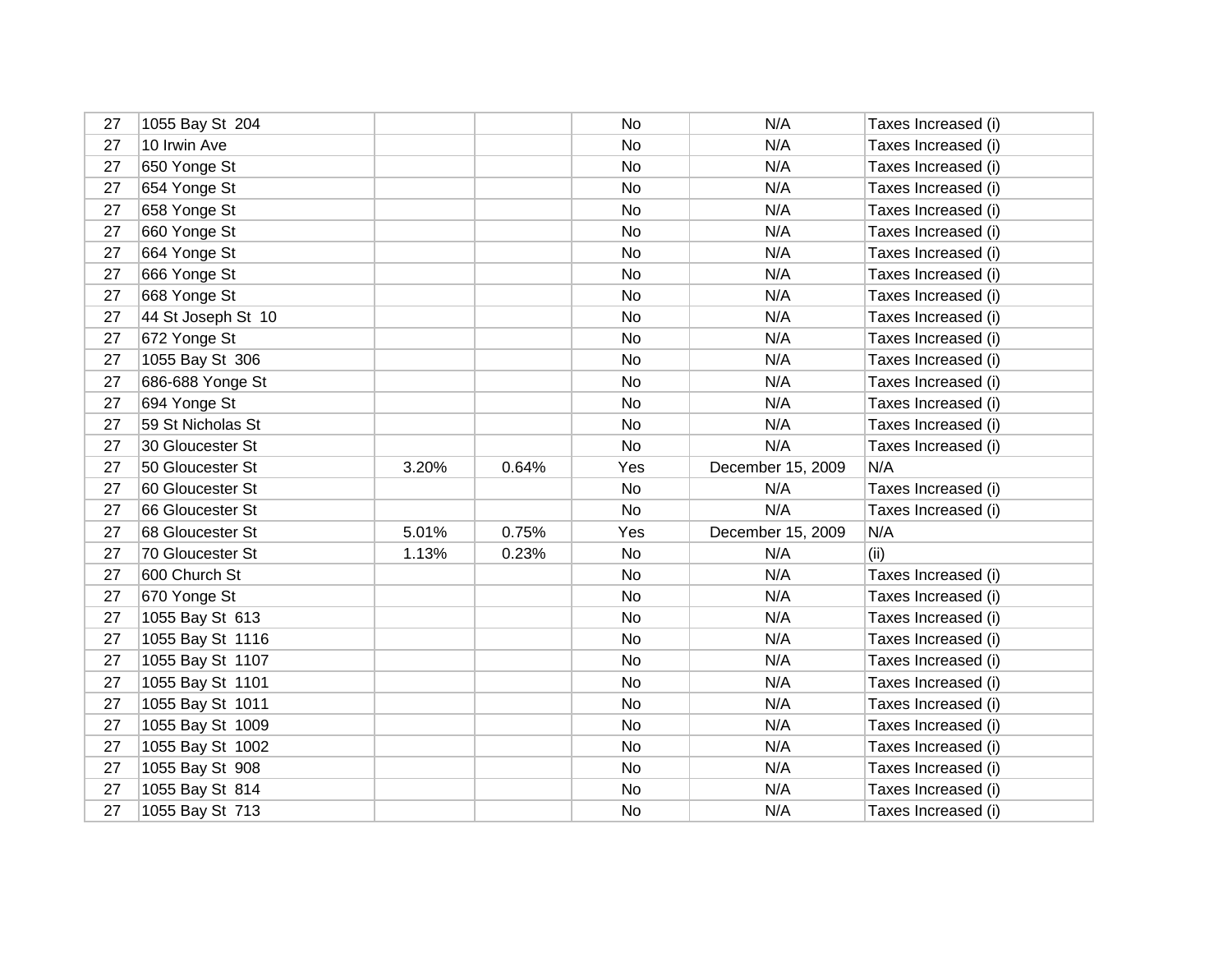| 27 | 1055 Bay St 708   |       |       | No  | N/A               | Taxes Increased (i) |
|----|-------------------|-------|-------|-----|-------------------|---------------------|
| 27 | 1055 Bay St 303   |       |       | No  | N/A               | Taxes Increased (i) |
| 27 | 1055 Bay St 615   |       |       | No  | N/A               | Taxes Increased (i) |
| 27 | 1055 Bay St 305   |       |       | No  | N/A               | Taxes Increased (i) |
| 27 | 1055 Bay St 612   |       |       | No  | N/A               | Taxes Increased (i) |
| 27 | 1055 Bay St 611   |       |       | No  | N/A               | Taxes Increased (i) |
| 27 | 1055 Bay St 602   |       |       | No  | N/A               | Taxes Increased (i) |
| 27 | 1055 Bay St 601   |       |       | No  | N/A               | Taxes Increased (i) |
| 27 | 1055 Bay St 507   |       |       | No  | N/A               | Taxes Increased (i) |
| 27 | 1055 Bay St 416   |       |       | No  | N/A               | Taxes Increased (i) |
| 27 | 1055 Bay St 406   |       |       | No  | N/A               | Taxes Increased (i) |
| 27 | 1055 Bay St 315   |       |       | No  | N/A               | Taxes Increased (i) |
| 27 | 1055 Bay St 310   |       |       | No  | N/A               | Taxes Increased (i) |
| 27 | 1055 Bay St 309   |       |       | No  | N/A               | Taxes Increased (i) |
| 27 | 59 Isabella St    |       |       | No  | N/A               | Taxes Increased (i) |
| 27 | 1055 Bay St 704   |       |       | No  | N/A               | Taxes Increased (i) |
| 27 | 5 Huntley St      |       |       | No  | N/A               | Taxes Increased (i) |
| 27 | 608 Church St     | 0.43% | 0.09% | No  | N/A               | (ii)                |
| 27 | 16 Earl St        |       |       | No  | N/A               | Taxes Increased (i) |
| 27 | 18 Earl St        |       |       | No  | N/A               | Taxes Increased (i) |
| 27 | 20 Earl St        |       |       | No  | N/A               | Taxes Increased (i) |
| 27 | 22 Earl St        |       |       | No  | N/A               | Taxes Increased (i) |
| 27 | 24 Earl St        |       |       | No  | N/A               | Taxes Increased (i) |
| 27 | 28 Earl St        |       |       | No  | N/A               | Taxes Increased (i) |
| 27 | 40 Earl St        | 0.98% | 0.20% | No  | N/A               | (ii)                |
| 27 | 540 Sherbourne St | 3.02% | 0.60% | Yes | December 15, 2009 | N/A                 |
| 27 | 141 Isabella St 2 |       |       | No  | N/A               | Taxes Increased (i) |
| 27 | 10 Earl St        |       |       | No  | N/A               | Taxes Increased (i) |
| 27 | 135 Isabella St   |       |       | No  | N/A               | Taxes Increased (i) |
| 27 | 8 Earl St         |       |       | No  | N/A               | Taxes Increased (i) |
| 27 | 14 St Joseph St   |       |       | No  | N/A               | Taxes Increased (i) |
| 27 | 12 St Joseph St   |       |       | No  | N/A               | Taxes Increased (i) |
| 27 | 8 St Joseph St    |       |       | No  | N/A               | Taxes Increased (i) |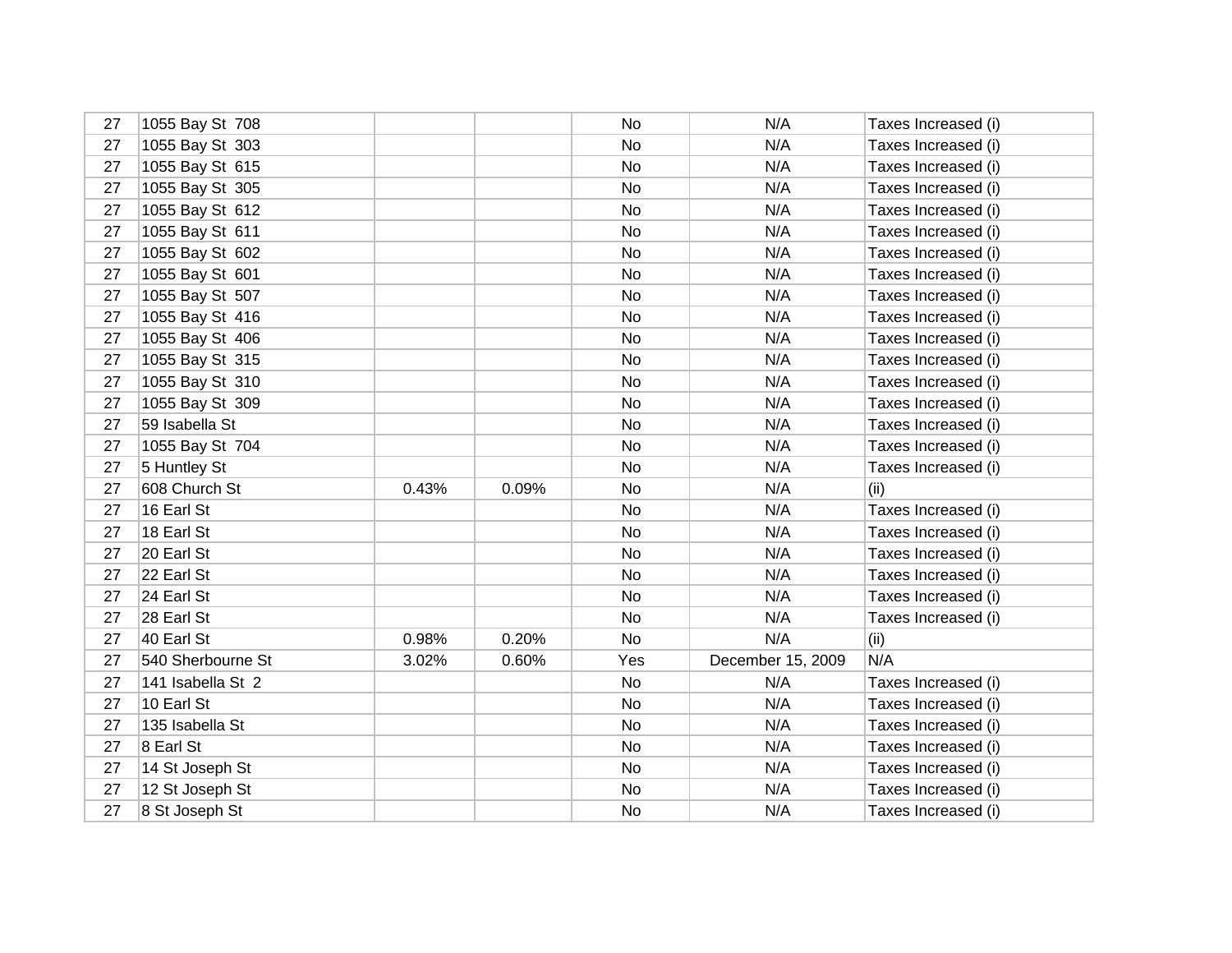| 27 | 6 St Joseph St        |        |       | No  | N/A               | Taxes Increased (i)         |
|----|-----------------------|--------|-------|-----|-------------------|-----------------------------|
| 27 | 620 Yonge St          |        |       | No  | N/A               | Taxes Increased (i)         |
| 27 | 626 Yonge St          |        |       | No  | N/A               | Taxes Increased (i)         |
| 27 | 632 Yonge St          |        |       | No  | N/A               | Taxes Increased (i)         |
| 27 | 640 Yonge St          |        |       | No  | N/A               | Taxes Increased (i)         |
| 27 | 9 Irwin Ave           |        |       | No  | N/A               | Taxes Increased (i)         |
| 27 | 13 Irwin Ave          | 0.22%  | 0.03% | No  | N/A               | (ii)                        |
| 27 | 11 St Joseph St 608   |        |       | No  | N/A               | No Notices Required (iii) b |
| 27 | 137 Isabella St       |        |       | No  | N/A               | Taxes Increased (i)         |
| 27 | 89 Isabella St        | 1.14%  | 0.23% | No  | N/A               | (ii)                        |
| 27 | 1055 Bay St 1213      |        |       | No  | N/A               | Taxes Increased (i)         |
| 27 | 55 Isabella St        | 5.92%  | 1.18% | Yes | December 15, 2009 | N/A                         |
| 27 | 33 Isabella St        |        |       | No  | N/A               | Taxes Increased (i)         |
| 27 | 86 Gloucester St 1406 |        |       | No  | N/A               | Taxes Increased (i)         |
| 27 | 86 Gloucester St 1206 |        |       | No  | N/A               | Taxes Increased (i)         |
| 27 | 86 Gloucester St 1203 |        |       | No  | N/A               | Taxes Increased (i)         |
| 27 | 86 Gloucester St 1006 |        |       | No  | N/A               | Taxes Increased (i)         |
| 27 | 86 Gloucester St 905  |        |       | No  | N/A               | Taxes Increased (i)         |
| 27 | 86 Gloucester St 505  |        |       | No  | N/A               | Taxes Increased (i)         |
| 27 | 86 Gloucester St 84   |        |       | No  | N/A               | Taxes Increased (i)         |
| 27 | 14 Earl St            |        |       | No  | N/A               | Taxes Increased (i)         |
| 27 | 105 Isabella St       | 0.42%  | 0.08% | No  | N/A               | (ii)                        |
| 27 | 73 Isabella St        |        |       | No  | N/A               | Taxes Increased (i)         |
| 27 | 81 Isabella St        | 3.50%  | 0.70% | Yes | December 15, 2009 | N/A                         |
| 27 | 79 Isabella St        |        |       | No  | N/A               | Taxes Increased (i)         |
| 27 | 585 Church St         |        |       | No  | N/A               | Taxes Increased (i)         |
| 27 | 577 Church St         |        |       | No  | N/A               | Taxes Increased (i)         |
| 27 | 561-575 Church St 575 | 18.68% | 2.80% | Yes | December 15, 2009 | N/A                         |
| 27 | 106 Earl Place        |        |       | No  | N/A               | No Notices Required (iii) b |
| 27 | 2 Huntley St          |        |       | No  | N/A               | Taxes Increased (i)         |
| 27 | 10 Huntley St         | 0.64%  | 0.13% | No  | N/A               | (ii)                        |
| 27 | 561 Jarvis St         | 2.97%  | 0.59% | Yes | December 15, 2009 | N/A                         |
| 27 | 2 Earl St             |        |       | No  | N/A               | Taxes Increased (i)         |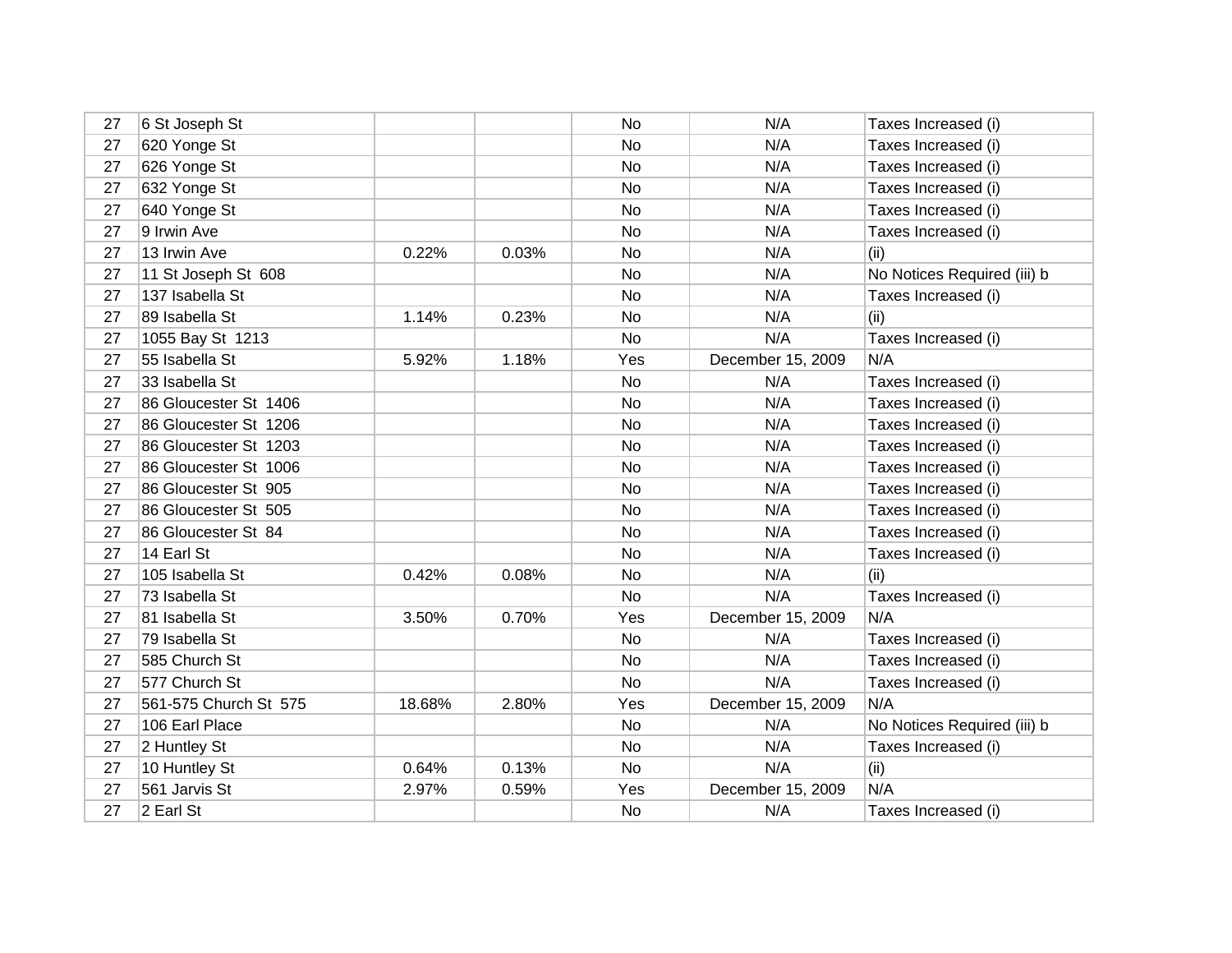| 27 | 4 Earl St           |       |       | No        | N/A               | Taxes Increased (i)         |
|----|---------------------|-------|-------|-----------|-------------------|-----------------------------|
| 27 | 100 Gloucester St   | 0.37% | 0.07% | No        | N/A               | (ii)                        |
| 27 | 29 Linden St        |       |       | No        | N/A               | Taxes Increased (i)         |
| 27 | 96 Isabella St      | 0.22% | 0.04% | No        | N/A               | (ii)                        |
| 27 | 55 Huntley St       |       |       | No        | N/A               | Taxes Increased (i)         |
| 27 | 53 Huntley St       |       |       | No        | N/A               | Taxes Increased (i)         |
| 27 | 47 Huntley St       | 2.92% | 0.58% | Yes       | December 15, 2009 | N/A                         |
| 27 | 164 Isabella St     |       |       | No        | N/A               | Taxes Increased (i)         |
| 27 | 166 Isabella St     |       |       | No        | N/A               | Taxes Increased (i)         |
| 27 | 564 Sherbourne St   |       |       | No        | N/A               | Taxes Increased (i)         |
| 27 | 566 Sherbourne St   |       |       | No        | N/A               | Taxes Increased (i)         |
| 27 | 568 Sherbourne St   |       |       | No        | N/A               | Taxes Increased (i)         |
| 27 | 570 Sherbourne St   |       |       | No        | N/A               | Taxes Increased (i)         |
| 27 | 65 Huntley St       |       |       | No        | N/A               | Taxes Increased (i)         |
| 27 | 31 Linden St        |       |       | No        | N/A               | Taxes Increased (i)         |
| 27 | 1 Selby St          |       |       | No        | N/A               | Taxes Increased (i)         |
| 27 | 11 Linden St        |       |       | No        | N/A               | Taxes Increased (i)         |
| 27 | 9 Linden St         |       |       | No        | N/A               | Taxes Increased (i)         |
| 27 | 7 Linden St         |       |       | No        | N/A               | Taxes Increased (i)         |
| 27 | 43 Huntley St       |       |       | No        | N/A               | Taxes Increased (i)         |
| 27 | 41 Huntley St       |       |       | <b>No</b> | N/A               | Taxes Increased (i)         |
| 27 | 30 Huntley St       |       |       | No        | N/A               | Taxes Increased (i)         |
| 27 | 32 Huntley St       |       |       | No        | N/A               | Taxes Increased (i)         |
| 27 | 34 Huntley St       |       |       | No        | N/A               | Taxes Increased (i)         |
| 27 | 38-40 Huntley St    | 2.26% | 0.45% | No        | N/A               | (ii)                        |
| 27 | 44 Huntley St       |       |       | No        | N/A               | Taxes Increased (i)         |
| 27 | 1055 Bay St 1206    |       |       | No        | N/A               | Taxes Increased (i)         |
| 27 | 574 Sherbourne St   |       |       | No        | N/A               | Taxes Increased (i)         |
| 27 | 88 Charles St E 102 |       |       | No        | N/A               | Taxes Increased (i)         |
| 27 | 100 Hayden St 1010  |       |       | No        | N/A               | No Notices Required (iii) b |
| 27 | 100 Hayden St 1003  |       |       | No        | N/A               | No Notices Required (iii) b |
| 27 | 100 Hayden St 908   |       |       | No        | N/A               | No Notices Required (iii) b |
| 27 | 80 Charles St E 702 |       |       | No        | N/A               | Taxes Increased (i)         |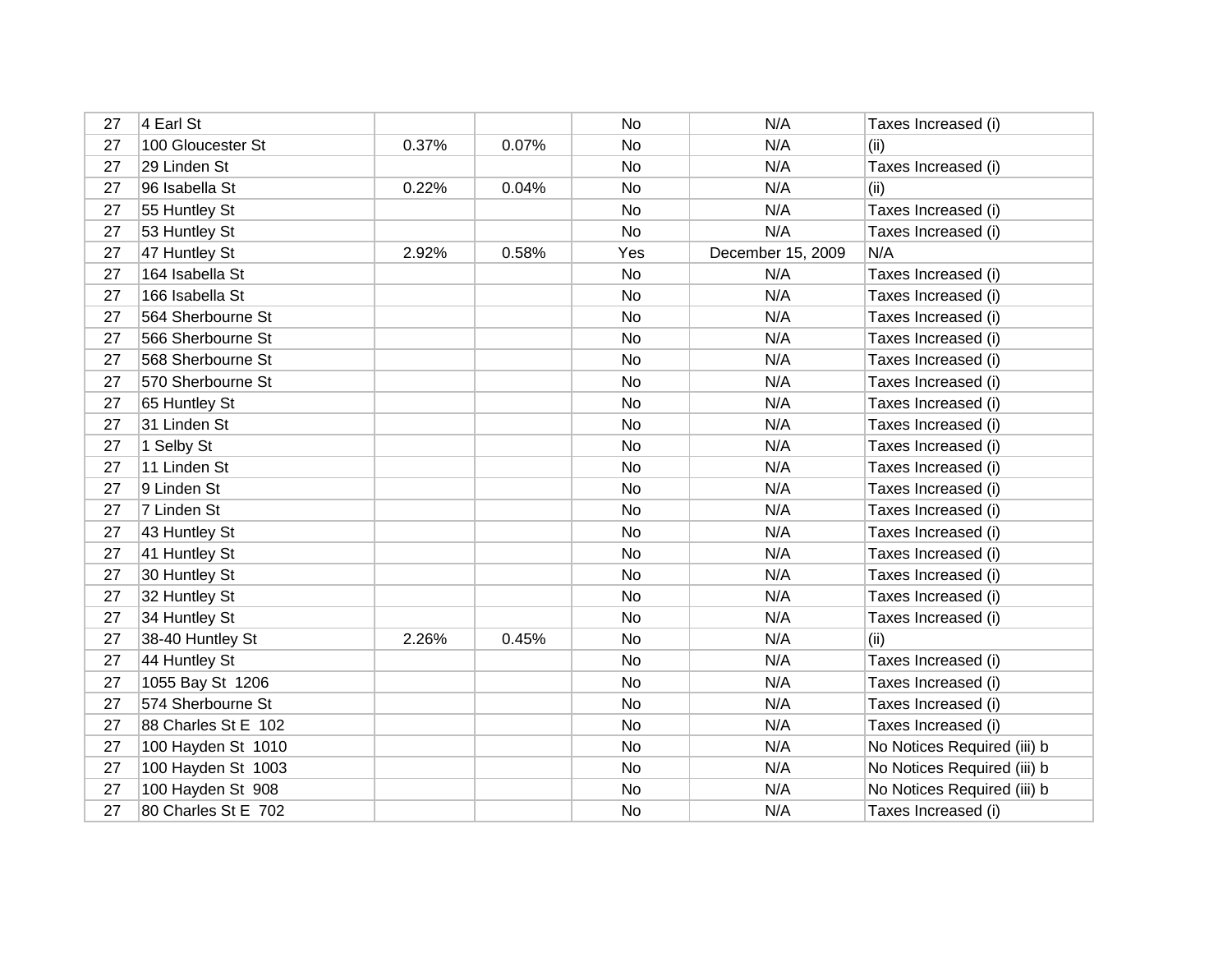| 27 | 80 Charles St E 505   |       |       | No | N/A | Taxes Increased (i)         |
|----|-----------------------|-------|-------|----|-----|-----------------------------|
| 27 | 80 Charles St E 502   |       |       | No | N/A | Taxes Increased (i)         |
| 27 | 80 Charles St E 406   |       |       | No | N/A | Taxes Increased (i)         |
| 27 | 80 Charles St E 305   |       |       | No | N/A | Taxes Increased (i)         |
| 27 | 80 Charles St E 203   |       |       | No | N/A | Taxes Increased (i)         |
| 27 | 80 Charles St E 105   |       |       | No | N/A | Taxes Increased (i)         |
| 27 | 61 Huntley St         |       |       | No | N/A | Taxes Increased (i)         |
| 27 | 88 Charles St E 404   |       |       | No | N/A | Taxes Increased (i)         |
| 27 | 108 Isabella St       |       |       | No | N/A | Taxes Increased (i)         |
| 27 | 99 Hayden St 610      |       |       | No | N/A | No Notices Required (iii) b |
| 27 | 99 Hayden St 207      |       |       | No | N/A | No Notices Required (iii) b |
| 27 | 77 Huntley St         |       |       | No | N/A | Taxes Increased (i)         |
| 27 | 8 A Linden St         |       |       | No | N/A | Taxes Increased (i)         |
| 27 | 16 Linden St          |       |       | No | N/A | Taxes Increased (i)         |
| 27 | 22 Linden St          |       |       | No | N/A | Taxes Increased (i)         |
| 27 | 28 Linden St          |       |       | No | N/A | Taxes did not change (i)    |
| 27 | 15 Selby St           |       |       | No | N/A | Taxes Increased (i)         |
| 27 | 11 Selby St           |       |       | No | N/A | Taxes Increased (i)         |
| 27 | 5 Selby St            |       |       | No | N/A | Taxes Increased (i)         |
| 27 | 3 Selby St            |       |       | No | N/A | Taxes Increased (i)         |
| 27 | 88 Charles St E 604   |       |       | No | N/A | Taxes Increased (i)         |
| 27 | 1055 Bay St 2102      |       |       | No | N/A | Taxes Increased (i)         |
| 27 | 88 Isabella St        | 0.80% | 0.16% | No | N/A | (ii)                        |
| 27 | 1121 Bay St 705       |       |       | No | N/A | No Notices Required (iii) b |
| 27 | 25 Saint Mary St      |       |       | No | N/A | Taxes Increased (i)         |
| 27 | 80 St Nicholas St 211 |       |       | No | N/A | Taxes Increased (i)         |
| 27 | 78 St Nicholas St 210 |       |       | No | N/A | Taxes Increased (i)         |
| 27 | 1055 Bay St 13        |       |       | No | N/A | Taxes Increased (i)         |
| 27 | 1055 Bay St 3         |       |       | No | N/A | Taxes Increased (i)         |
| 27 | 1055 Bay St 1         |       |       | No | N/A | Taxes Increased (i)         |
| 27 | 1055 Bay St 2214      |       |       | No | N/A | Taxes Increased (i)         |
| 27 | 1055 Bay St 2209      |       |       | No | N/A | Taxes Increased (i)         |
| 27 | 81 St Nicholas St     |       |       | No | N/A | Taxes Increased (i)         |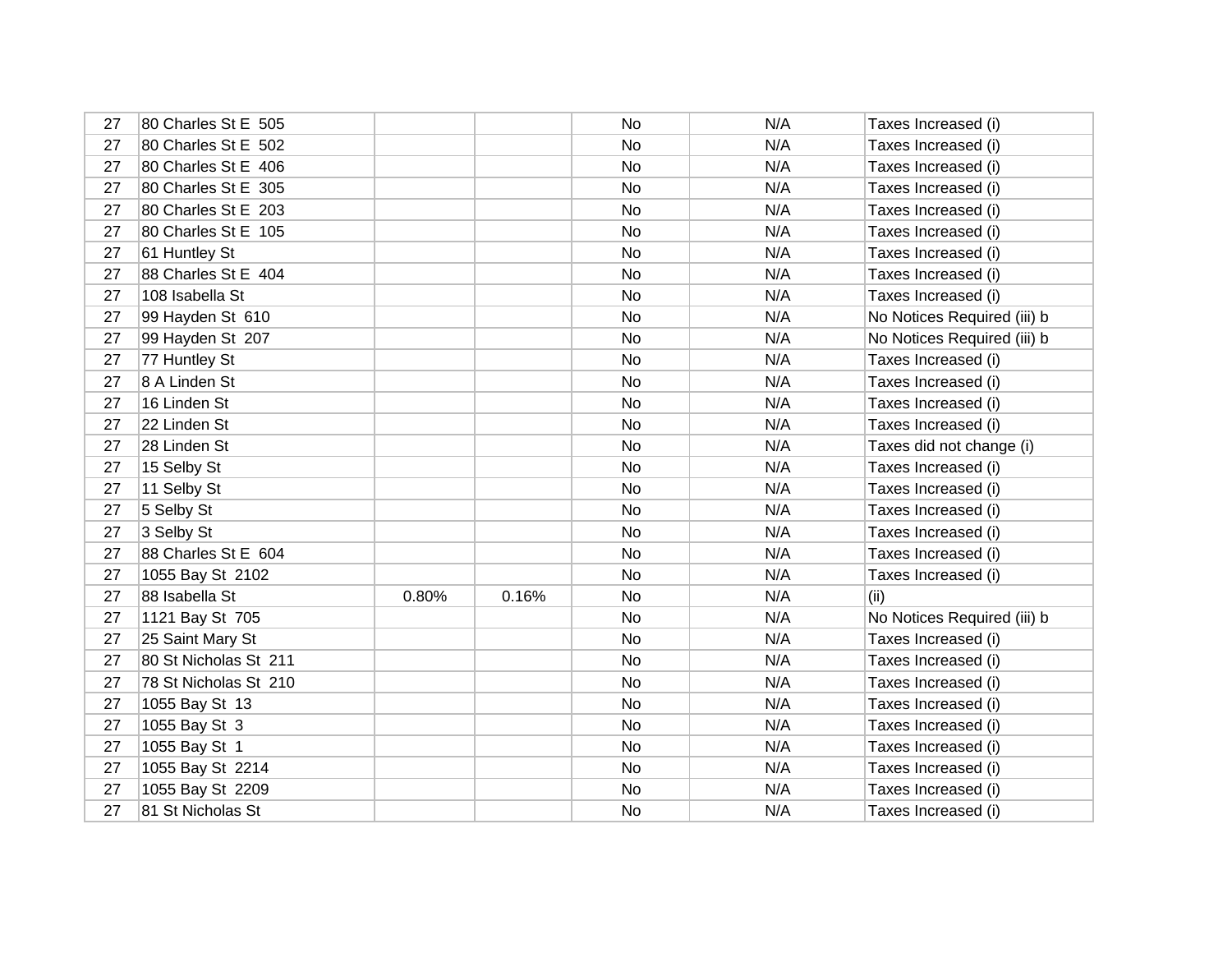| 27 | 1055 Bay St 2112     |       |       | No        | N/A               | Taxes Increased (i)         |
|----|----------------------|-------|-------|-----------|-------------------|-----------------------------|
| 27 | 13 Charles St W      | 2.03% | 0.30% | No        | N/A               | (ii)                        |
| 27 | 1055 Bay St 2101     |       |       | No        | N/A               | Taxes Increased (i)         |
| 27 | 1055 Bay St 2014     |       |       | No        | N/A               | Taxes Increased (i)         |
| 27 | 1055 Bay St 2009     |       |       | No        | N/A               | Taxes Increased (i)         |
| 27 | 1055 Bay St 2008     |       |       | No        | N/A               | Taxes Increased (i)         |
| 27 | 1055 Bay St 1911     |       |       | No        | N/A               | Taxes Increased (i)         |
| 27 | 1055 Bay St 1811     |       |       | No        | N/A               | Taxes Increased (i)         |
| 27 | 1055 Bay St 1804     |       |       | <b>No</b> | N/A               | Taxes Increased (i)         |
| 27 | 1055 Bay St 1703     |       |       | No        | N/A               | Taxes Increased (i)         |
| 27 | 1055 Bay St 1402     |       |       | No        | N/A               | Taxes Increased (i)         |
| 27 | 1055 Bay St 1214     |       |       | No        | N/A               | Taxes Increased (i)         |
| 27 | 44 St Joseph St 2709 |       |       | No        | N/A               | Taxes Increased (i)         |
| 27 | 1055 Bay St 2113     |       |       | <b>No</b> | N/A               | Taxes Increased (i)         |
| 27 | 42 Isabella St       | 1.19% | 0.24% | No        | N/A               | (ii)                        |
| 27 | 81 Charles St E      |       |       | No        | N/A               | Taxes Increased (i)         |
| 27 | 71 Charles St E 1605 | 0.26% | 0.04% | No        | N/A               | (ii)                        |
| 27 | 71 Charles St E 1005 |       |       | No        | N/A               | Taxes Increased (i)         |
| 27 | 71 Charles St E 901  |       |       | No        | N/A               | Taxes Increased (i)         |
| 27 | 71 Charles St E 704  |       |       | No        | N/A               | Taxes Increased (i)         |
| 27 | 71 Charles St E 607  |       |       | No        | N/A               | Taxes Increased (i)         |
| 27 | 71 Charles St E 403  |       |       | No        | N/A               | Taxes Increased (i)         |
| 27 | 71 Charles St E 401  |       |       | No        | N/A               | Taxes Increased (i)         |
| 27 | 71 Charles St E 205  |       |       | No        | N/A               | Taxes Increased (i)         |
| 27 | 71 Charles St E 201  |       |       | No        | N/A               | Taxes Increased (i)         |
| 27 | 1121 Bay St 1401     |       |       | No        | N/A               | No Notices Required (iii) b |
| 27 | 14 Isabella St       |       |       | No        | N/A               | Taxes Increased (i)         |
| 27 | 1055 Bay St 1209     |       |       | No        | N/A               | Taxes Increased (i)         |
| 27 | 48 Isabella St       | 0.68% | 0.14% | No        | N/A               | (ii)                        |
| 27 | 66 Isabella St       | 0.66% | 0.13% | No        | N/A               | (ii)                        |
| 27 | 61 Charles St E 103  | 3.83% | 0.77% | Yes       | December 15, 2009 | N/A                         |
| 27 | 55 Charles St E      | 1.93% | 0.39% | No        | N/A               | (ii)                        |
| 27 | 659 Yonge St         |       |       | No        | N/A               | Taxes Increased (i)         |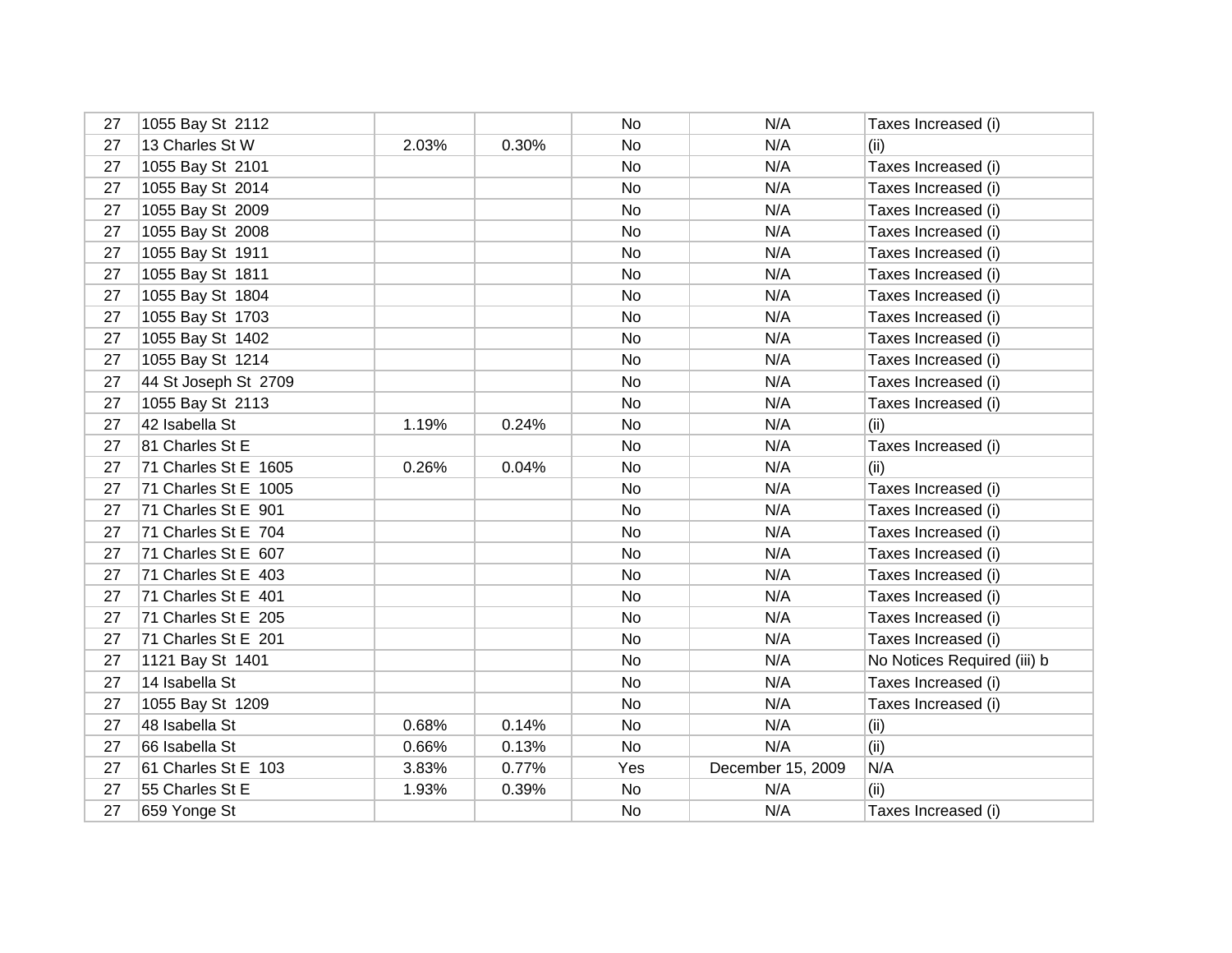| 27 | 657 Yonge St         | No | N/A | Taxes Increased (i)         |
|----|----------------------|----|-----|-----------------------------|
| 27 | 649 Yonge St         | No | N/A | Taxes Increased (i)         |
| 27 | 645 Yonge St         | No | N/A | Taxes Increased (i)         |
| 27 | 639 Yonge St         | No | N/A | Taxes Increased (i)         |
| 27 | 9 Charles St W       | No | N/A | Taxes Increased (i)         |
| 27 | 11 Charles St W      | No | N/A | Taxes Increased (i)         |
| 27 | 10 Isabella St       | No | N/A | Taxes Increased (i)         |
| 27 | 11 St Joseph St 1201 | No | N/A | No Notices Required (iii) b |
| 27 | 11 St Joseph St 1403 | No | N/A | No Notices Required (iii) b |
| 27 | 11 St Joseph St 1402 | No | N/A | No Notices Required (iii) b |
| 27 | 11 St Joseph St 1401 | No | N/A | No Notices Required (iii) b |
| 27 | 11 St Joseph St 1212 | No | N/A | No Notices Required (iii) b |
| 27 | 11 St Joseph St 1211 | No | N/A | No Notices Required (iii) b |
| 27 | 11 St Joseph St 1210 | No | N/A | No Notices Required (iii) b |
| 27 | 11 St Joseph St 1209 | No | N/A | No Notices Required (iii) b |
| 27 | 11 St Joseph St 1208 | No | N/A | No Notices Required (iii) b |
| 27 | 11 St Joseph St 1206 | No | N/A | No Notices Required (iii) b |
| 27 | 11 St Joseph St 1204 | No | N/A | No Notices Required (iii) b |
| 27 | 19 Irwin Ave         | No | N/A | Taxes Increased (i)         |
| 27 | 11 St Joseph St 1202 | No | N/A | No Notices Required (iii) b |
| 27 | 11 St Joseph St 1406 | No | N/A | No Notices Required (iii) b |
| 27 | 11 St Joseph St 1113 | No | N/A | No Notices Required (iii) b |
| 27 | 11 St Joseph St 1112 | No | N/A | No Notices Required (iii) b |
| 27 | 11 St Joseph St 1111 | No | N/A | No Notices Required (iii) b |
| 27 | 11 St Joseph St 1110 | No | N/A | No Notices Required (iii) b |
| 27 | 11 St Joseph St 1109 | No | N/A | No Notices Required (iii) b |
| 27 | 11 St Joseph St 1108 | No | N/A | No Notices Required (iii) b |
| 27 | 11 St Joseph St 1107 | No | N/A | No Notices Required (iii) b |
| 27 | 11 St Joseph St 1106 | No | N/A | No Notices Required (iii) b |
| 27 | 11 St Joseph St 1105 | No | N/A | No Notices Required (iii) b |
| 27 | 11 St Joseph St 1104 | No | N/A | No Notices Required (iii) b |
| 27 | 11 St Joseph St 1203 | No | N/A | No Notices Required (iii) b |
| 27 | 11 St Joseph St 1505 | No | N/A | No Notices Required (iii) b |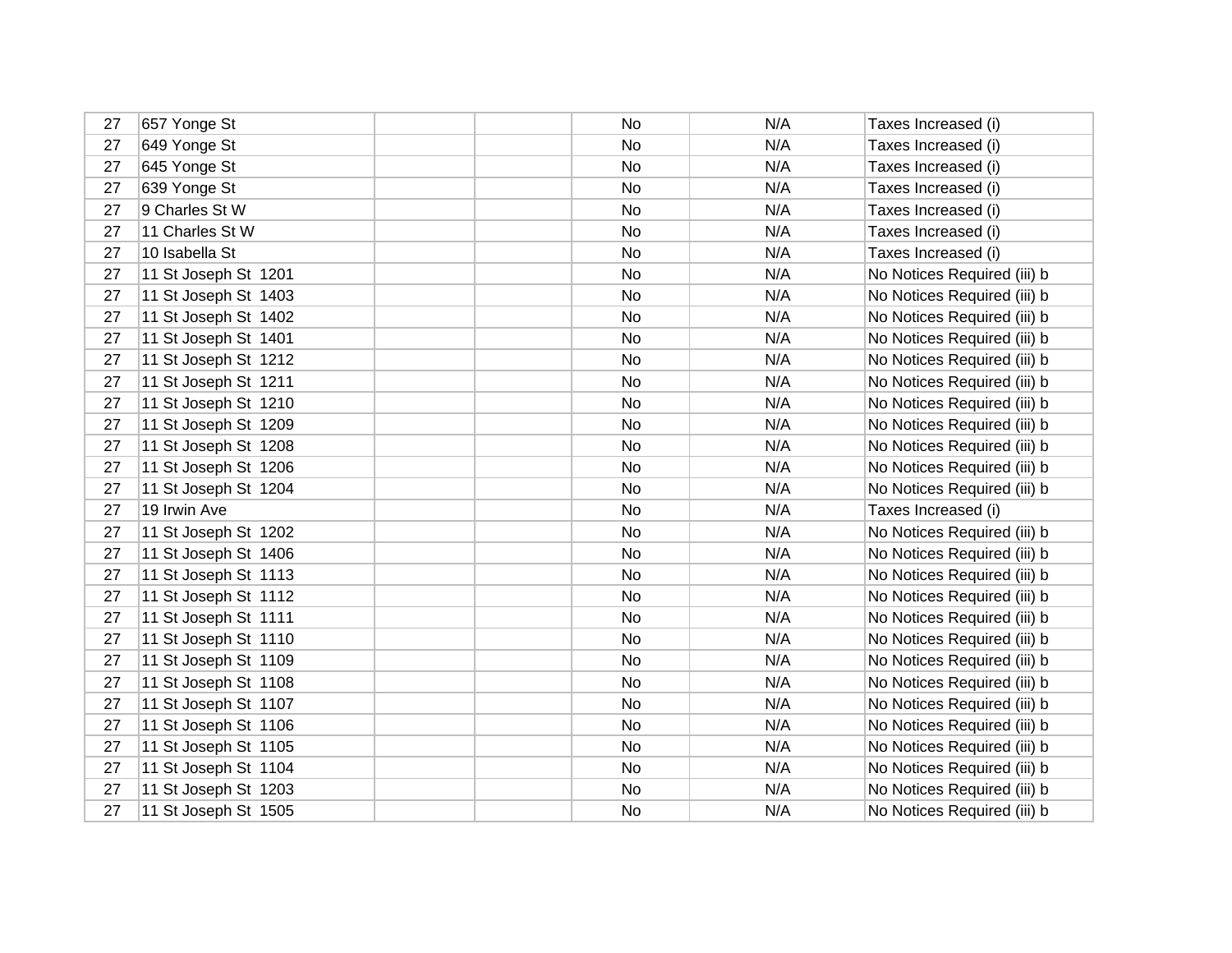| 27 | 11 St Joseph St 1607 | No. | N/A | No Notices Required (iii) b |
|----|----------------------|-----|-----|-----------------------------|
| 27 | 11 St Joseph St 1606 | No  | N/A | No Notices Required (iii) b |
| 27 | 11 St Joseph St 1605 | No  | N/A | No Notices Required (iii) b |
| 27 | 11 St Joseph St 1604 | No  | N/A | No Notices Required (iii) b |
| 27 | 11 St Joseph St 1603 | No  | N/A | No Notices Required (iii) b |
| 27 | 11 St Joseph St 1602 | No  | N/A | No Notices Required (iii) b |
| 27 | 11 St Joseph St 1601 | No. | N/A | No Notices Required (iii) b |
| 27 | 11 St Joseph St 1511 | No  | N/A | No Notices Required (iii) b |
| 27 | 11 St Joseph St 1510 | No  | N/A | No Notices Required (iii) b |
| 27 | 11 St Joseph St 1509 | No  | N/A | No Notices Required (iii) b |
| 27 | 11 St Joseph St 1404 | No  | N/A | No Notices Required (iii) b |
| 27 | 11 St Joseph St 1506 | No  | N/A | No Notices Required (iii) b |
| 27 | 11 St Joseph St 1405 | No  | N/A | No Notices Required (iii) b |
| 27 | 11 St Joseph St 1504 | No  | N/A | No Notices Required (iii) b |
| 27 | 11 St Joseph St 1503 | No  | N/A | No Notices Required (iii) b |
| 27 | 11 St Joseph St 1502 | No  | N/A | No Notices Required (iii) b |
| 27 | 11 St Joseph St 1501 | No  | N/A | No Notices Required (iii) b |
| 27 | 11 St Joseph St 1412 | No  | N/A | No Notices Required (iii) b |
| 27 | 11 St Joseph St 1411 | No  | N/A | No Notices Required (iii) b |
| 27 | 11 St Joseph St 1410 | No  | N/A | No Notices Required (iii) b |
| 27 | 11 St Joseph St 1409 | No  | N/A | No Notices Required (iii) b |
| 27 | 11 St Joseph St 1408 | No  | N/A | No Notices Required (iii) b |
| 27 | 11 St Joseph St 1407 | No  | N/A | No Notices Required (iii) b |
| 27 | 11 St Joseph St 1013 | No  | N/A | No Notices Required (iii) b |
| 27 | 11 St Joseph St 1508 | No  | N/A | No Notices Required (iii) b |
| 27 | 11 St Joseph St 710  | No. | N/A | No Notices Required (iii) b |
| 27 | 11 St Joseph St 1102 | No  | N/A | No Notices Required (iii) b |
| 27 | 11 St Joseph St 810  | No. | N/A | No Notices Required (iii) b |
| 27 | 11 St Joseph St 809  | No  | N/A | No Notices Required (iii) b |
| 27 | 11 St Joseph St 808  | No  | N/A | No Notices Required (iii) b |
| 27 | 11 St Joseph St 806  | No  | N/A | No Notices Required (iii) b |
| 27 | 11 St Joseph St 805  | No  | N/A | No Notices Required (iii) b |
| 27 | 11 St Joseph St 804  | No  | N/A | No Notices Required (iii) b |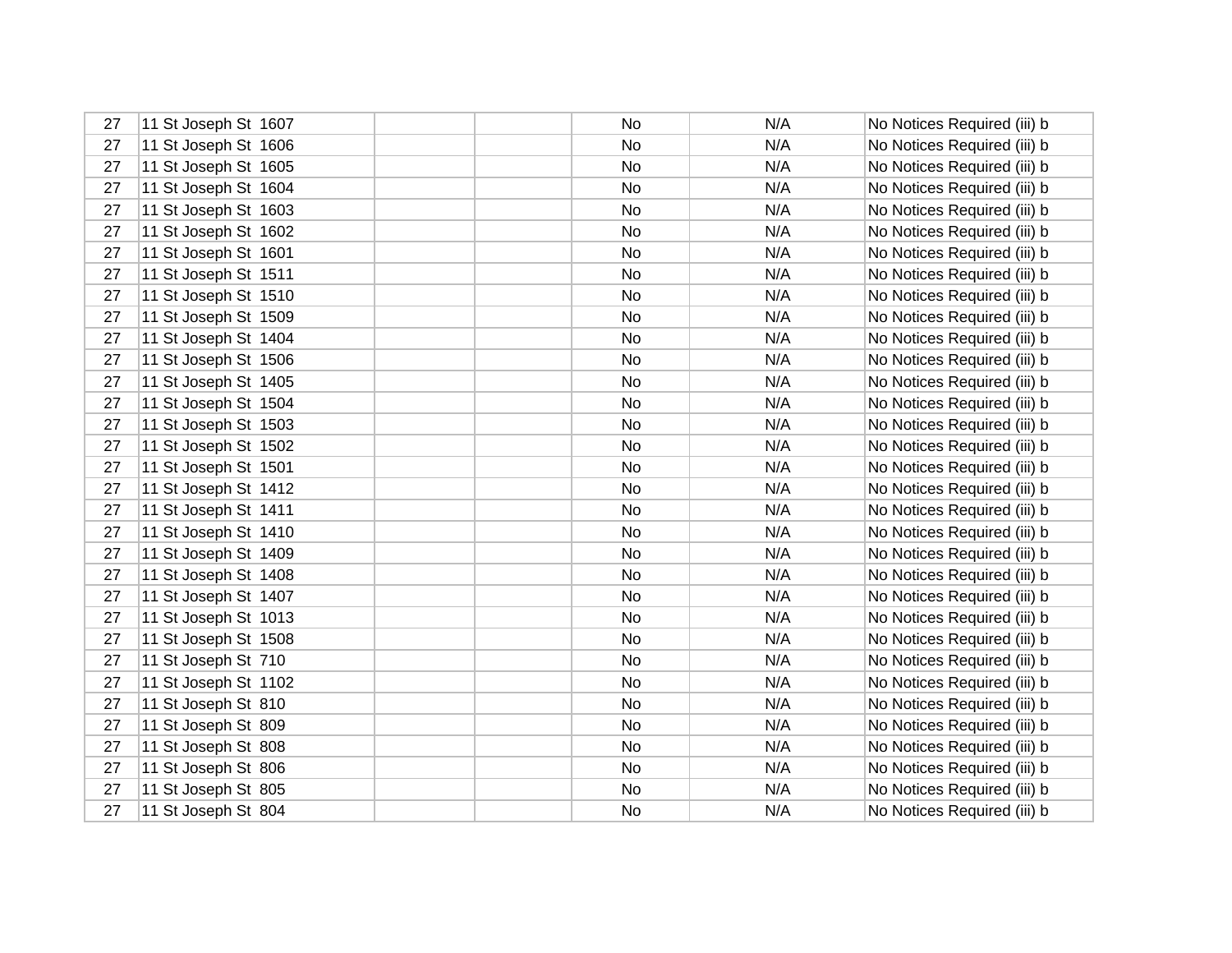| 27 | 11 St Joseph St 803  | No.       | N/A | No Notices Required (iii) b |
|----|----------------------|-----------|-----|-----------------------------|
| 27 | 11 St Joseph St 802  | <b>No</b> | N/A | No Notices Required (iii) b |
| 27 | 11 St Joseph St 801  | No        | N/A | No Notices Required (iii) b |
| 27 | 11 St Joseph St 812  | No        | N/A | No Notices Required (iii) b |
| 27 | 11 St Joseph St 711  | No        | N/A | No Notices Required (iii) b |
| 27 | 11 St Joseph St 813  | No        | N/A | No Notices Required (iii) b |
| 27 | 11 St Joseph St 709  | No        | N/A | No Notices Required (iii) b |
| 27 | 11 St Joseph St 708  | No        | N/A | No Notices Required (iii) b |
| 27 | 11 St Joseph St 707  | No        | N/A | No Notices Required (iii) b |
| 27 | 11 St Joseph St 706  | No        | N/A | No Notices Required (iii) b |
| 27 | 11 St Joseph St 705  | No        | N/A | No Notices Required (iii) b |
| 27 | 11 St Joseph St 704  | No        | N/A | No Notices Required (iii) b |
| 27 | 11 St Joseph St 702  | No        | N/A | No Notices Required (iii) b |
| 27 | 11 St Joseph St 701  | No        | N/A | No Notices Required (iii) b |
| 27 | 11 St Joseph St 620  | No        | N/A | No Notices Required (iii) b |
| 27 | 11 St Joseph St 619  | No        | N/A | No Notices Required (iii) b |
| 27 | 11 St Joseph St 618  | No        | N/A | No Notices Required (iii) b |
| 27 | 11 St Joseph St 712  | No        | N/A | No Notices Required (iii) b |
| 27 | 11 St Joseph St 912  | No        | N/A | No Notices Required (iii) b |
| 27 | 11 St Joseph St 1702 | No        | N/A | No Notices Required (iii) b |
| 27 | 11 St Joseph St 1012 | No        | N/A | No Notices Required (iii) b |
| 27 | 11 St Joseph St 1011 | No        | N/A | No Notices Required (iii) b |
| 27 | 11 St Joseph St 1009 | No        | N/A | No Notices Required (iii) b |
| 27 | 11 St Joseph St 1008 | No        | N/A | No Notices Required (iii) b |
| 27 | 11 St Joseph St 1006 | No        | N/A | No Notices Required (iii) b |
| 27 | 11 St Joseph St 1005 | No        | N/A | No Notices Required (iii) b |
| 27 | 11 St Joseph St 1004 | No        | N/A | No Notices Required (iii) b |
| 27 | 11 St Joseph St 1003 | No        | N/A | No Notices Required (iii) b |
| 27 | 11 St Joseph St 1002 | No        | N/A | No Notices Required (iii) b |
| 27 | 11 St Joseph St 811  | No        | N/A | No Notices Required (iii) b |
| 27 | 11 St Joseph St 913  | No        | N/A | No Notices Required (iii) b |
| 27 | 11 St Joseph St 1101 | No        | N/A | No Notices Required (iii) b |
| 27 | 11 St Joseph St 911  | No        | N/A | No Notices Required (iii) b |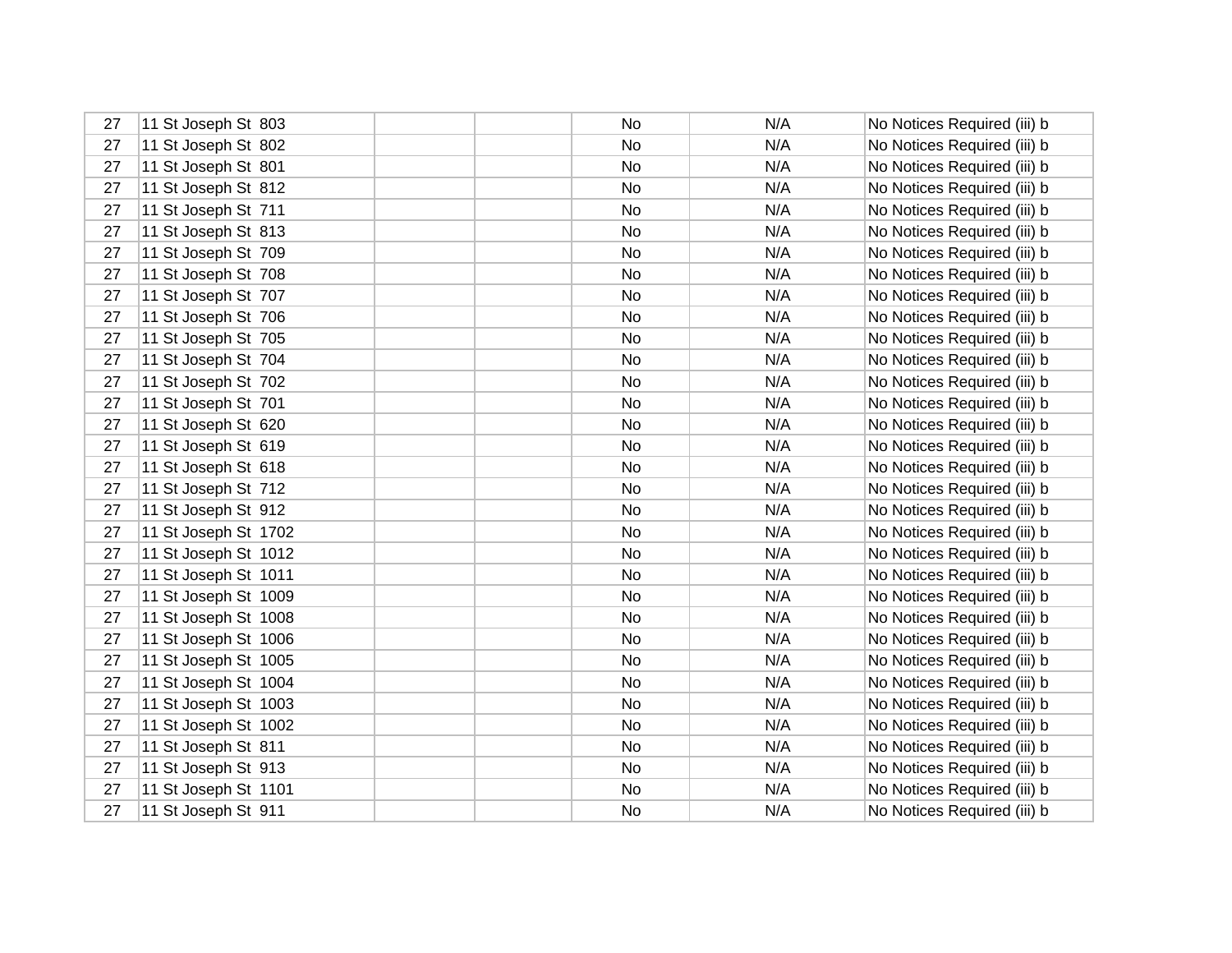| 27 | 11 St Joseph St 910  | No | N/A | No Notices Required (iii) b |
|----|----------------------|----|-----|-----------------------------|
| 27 | 11 St Joseph St 909  | No | N/A | No Notices Required (iii) b |
| 27 | 11 St Joseph St 908  | No | N/A | No Notices Required (iii) b |
| 27 | 11 St Joseph St 907  | No | N/A | No Notices Required (iii) b |
| 27 | 11 St Joseph St 906  | No | N/A | No Notices Required (iii) b |
| 27 | 11 St Joseph St 905  | No | N/A | No Notices Required (iii) b |
| 27 | 11 St Joseph St 904  | No | N/A | No Notices Required (iii) b |
| 27 | 11 St Joseph St 903  | No | N/A | No Notices Required (iii) b |
| 27 | 11 St Joseph St 902  | No | N/A | No Notices Required (iii) b |
| 27 | 11 St Joseph St 901  | No | N/A | No Notices Required (iii) b |
| 27 | 11 St Joseph St 1001 | No | N/A | No Notices Required (iii) b |
| 27 | 44 St Joseph St 1706 | No | N/A | Taxes Increased (i)         |
| 27 | 44 St Joseph St 1115 | No | N/A | Taxes Increased (i)         |
| 27 | 44 St Joseph St 1914 | No | N/A | Taxes Increased (i)         |
| 27 | 44 St Joseph St 1912 | No | N/A | Taxes Increased (i)         |
| 27 | 44 St Joseph St 1909 | No | N/A | Taxes Increased (i)         |
| 27 | 44 St Joseph St 1908 | No | N/A | Taxes Increased (i)         |
| 27 | 44 St Joseph St 1902 | No | N/A | Taxes Increased (i)         |
| 27 | 44 St Joseph St 1817 | No | N/A | Taxes Increased (i)         |
| 27 | 44 St Joseph St 1813 | No | N/A | Taxes Increased (i)         |
| 27 | 44 St Joseph St 1811 | No | N/A | Taxes Increased (i)         |
| 27 | 44 St Joseph St 1807 | No | N/A | Taxes Increased (i)         |
| 27 | 44 St Joseph St 1916 | No | N/A | Taxes Increased (i)         |
| 27 | 44 St Joseph St 1712 | No | N/A | Taxes Increased (i)         |
| 27 | 44 St Joseph St 1917 | No | N/A | Taxes Increased (i)         |
| 27 | 44 St Joseph St 1617 | No | N/A | Taxes Increased (i)         |
| 27 | 44 St Joseph St 1609 | No | N/A | Taxes Increased (i)         |
| 27 | 44 St Joseph St 1514 | No | N/A | Taxes Increased (i)         |
| 27 | 44 St Joseph St 1508 | No | N/A | Taxes Increased (i)         |
| 27 | 44 St Joseph St 1416 | No | N/A | Taxes Increased (i)         |
| 27 | 44 St Joseph St 1412 | No | N/A | Taxes Increased (i)         |
| 27 | 44 St Joseph St 1411 | No | N/A | Taxes Increased (i)         |
| 27 | 44 St Joseph St 1403 | No | N/A | Taxes Increased (i)         |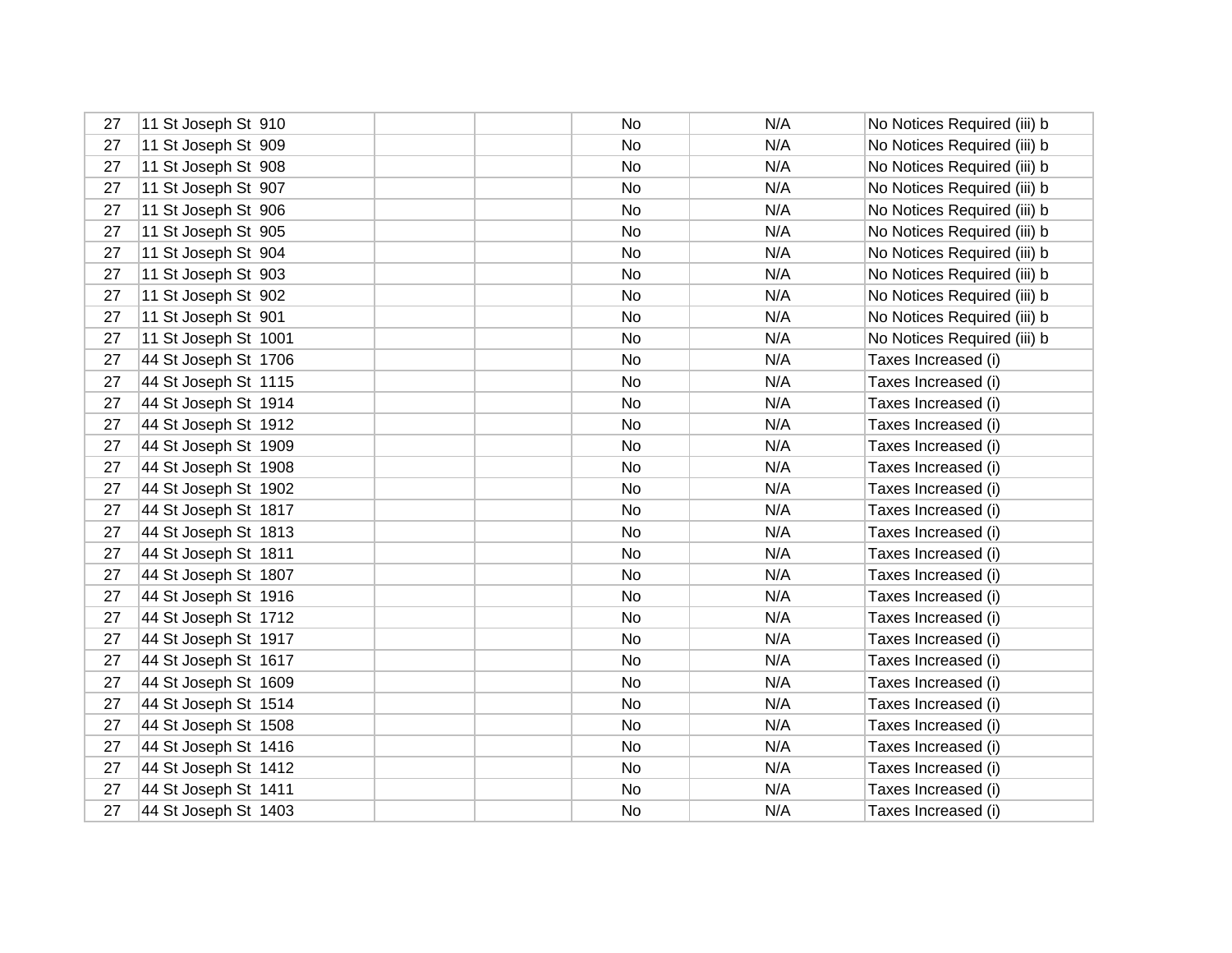| 27 | 44 St Joseph St 1217  |       |       | No | N/A | Taxes Increased (i)         |
|----|-----------------------|-------|-------|----|-----|-----------------------------|
| 27 | 44 St Joseph St 1214  |       |       | No | N/A | Taxes Increased (i)         |
| 27 | 11 St Joseph St 1612  |       |       | No | N/A | No Notices Required (iii) b |
| 27 | 44 St Joseph St 1716  |       |       | No | N/A | Taxes Increased (i)         |
| 27 | 44 St Joseph St 2407  |       |       | No | N/A | Taxes Increased (i)         |
| 27 | 44 St Joseph St 2706  |       |       | No | N/A | Taxes Increased (i)         |
| 27 | 44 St Joseph St 2604  |       |       | No | N/A | Taxes Increased (i)         |
| 27 | 44 St Joseph St 2517  |       |       | No | N/A | Taxes Increased (i)         |
| 27 | 44 St Joseph St 2516  |       |       | No | N/A | Taxes Increased (i)         |
| 27 | 44 St Joseph St 2514  |       |       | No | N/A | Taxes Increased (i)         |
| 27 | 44 St Joseph St 2512  |       |       | No | N/A | Taxes Increased (i)         |
| 27 | 44 St Joseph St 2504  |       |       | No | N/A | Taxes Increased (i)         |
| 27 | 44 St Joseph St 2501  |       |       | No | N/A | Taxes Increased (i)         |
| 27 | 44 St Joseph St 2417  |       |       | No | N/A | Taxes Increased (i)         |
| 27 | 44 St Joseph St 2415  |       |       | No | N/A | Taxes Increased (i)         |
| 27 | 44 St Joseph St 1915  |       |       | No | N/A | Taxes Increased (i)         |
| 27 | 44 St Joseph St 2412  |       |       | No | N/A | Taxes Increased (i)         |
| 27 | 44 St Joseph St 1109  |       |       | No | N/A | Taxes Increased (i)         |
| 27 | 44 St Joseph St 2406  |       |       | No | N/A | Taxes Increased (i)         |
| 27 | 44 St Joseph St 2317  |       |       | No | N/A | Taxes Increased (i)         |
| 27 | 44 St Joseph St 2312  |       |       | No | N/A | Taxes Increased (i)         |
| 27 | 44 St Joseph St 2311  |       |       | No | N/A | Taxes Increased (i)         |
| 27 | 44 St Joseph St 2309  |       |       | No | N/A | Taxes Increased (i)         |
| 27 | 44 St Joseph St 2307  |       |       | No | N/A | Taxes Increased (i)         |
| 27 | 44 St Joseph St 2214  |       |       | No | N/A | Taxes Increased (i)         |
| 27 | 44 St Joseph St 2114  |       |       | No | N/A | Taxes Increased (i)         |
| 27 | 44 St Joseph St 2015  |       |       | No | N/A | Taxes Increased (i)         |
| 27 | 44 St Joseph St 2007  |       |       | No | N/A | Taxes Increased (i)         |
| 27 | 44 St Joseph St 2004  |       |       | No | N/A | Taxes Increased (i)         |
| 27 | 44 St Joseph St 2413  |       |       | No | N/A | Taxes Increased (i)         |
| 27 | 62 Wellesley St W 906 |       |       | No | N/A | Taxes Increased (i)         |
| 27 | 44 St Joseph St 1209  |       |       | No | N/A | Taxes Increased (i)         |
| 27 | 55 Charles St W       | 1.67% | 0.33% | No | N/A | (ii)                        |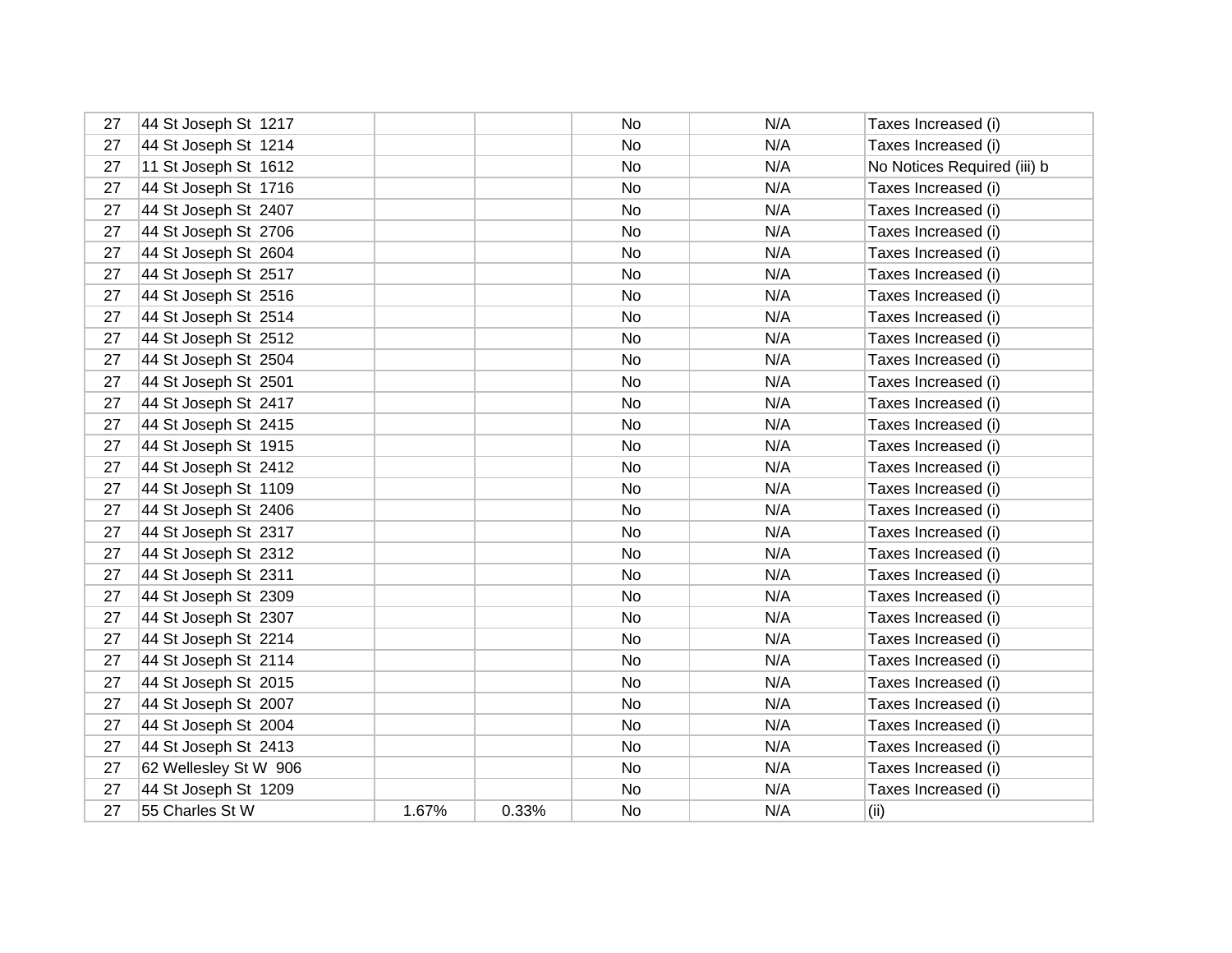| 27 | 57 Charles St W        | 0.75% | 0.15% | No  | N/A               | (ii)                        |
|----|------------------------|-------|-------|-----|-------------------|-----------------------------|
| 27 | 62 Wellesley St W 1804 |       |       | No  | N/A               | Taxes Increased (i)         |
| 27 | 62 Wellesley St W 1601 |       |       | No  | N/A               | Taxes Increased (i)         |
| 27 | 62 Wellesley St W 1502 |       |       | No  | N/A               | Taxes Increased (i)         |
| 27 | 62 Wellesley St W 1206 |       |       | No  | N/A               | Taxes Increased (i)         |
| 27 | 62 Wellesley St W 1205 |       |       | No  | N/A               | Taxes Increased (i)         |
| 27 | 62 Wellesley St W 1204 |       |       | No  | N/A               | Taxes Increased (i)         |
| 27 | 62 Wellesley St W 1202 |       |       | No  | N/A               | Taxes Increased (i)         |
| 27 | 18 St Joseph St        |       |       | No  | N/A               | Taxes Increased (i)         |
| 27 | 62 Wellesley St W 1001 |       |       | No  | N/A               | Taxes Increased (i)         |
| 27 | 26 St Joseph St        | 2.72% | 0.54% | Yes | December 15, 2009 | N/A                         |
| 27 | 62 Wellesley St W 904  |       |       | No  | N/A               | Taxes Increased (i)         |
| 27 | 62 Wellesley St W 506  |       |       | No  | N/A               | Taxes Increased (i)         |
| 27 | 62 Wellesley St W 505  |       |       | No  | N/A               | Taxes Increased (i)         |
| 27 | 62 Wellesley St W 201  |       |       | No  | N/A               | Taxes Increased (i)         |
| 27 | 11 St Joseph St 1805   |       |       | No  | N/A               | No Notices Required (iii) b |
| 27 | 11 St Joseph St 1803   |       |       | No  | N/A               | No Notices Required (iii) b |
| 27 | 11 St Joseph St 1802   |       |       | No  | N/A               | No Notices Required (iii) b |
| 27 | 11 St Joseph St 1801   |       |       | No  | N/A               | No Notices Required (iii) b |
| 27 | 11 St Joseph St 1705   |       |       | No  | N/A               | No Notices Required (iii) b |
| 27 | 11 St Joseph St 1704   |       |       | No  | N/A               | No Notices Required (iii) b |
| 27 | 931 Yonge St           |       |       | No  | N/A               | No Notices Required (iii) a |
| 27 | 62 Wellesley St W 1104 |       |       | No  | N/A               | Taxes Increased (i)         |
| 27 | 44 St Joseph St 715    |       |       | No  | N/A               | Taxes Increased (i)         |
| 27 | 44 St Joseph St 1107   |       |       | No  | N/A               | Taxes Increased (i)         |
| 27 | 44 St Joseph St 1105   |       |       | No  | N/A               | Taxes Increased (i)         |
| 27 | 44 St Joseph St 1103   |       |       | No  | N/A               | Taxes Increased (i)         |
| 27 | 44 St Joseph St 1102   |       |       | No  | N/A               | Taxes Increased (i)         |
| 27 | 44 St Joseph St 1015   |       |       | No  | N/A               | Taxes Increased (i)         |
| 27 | 44 St Joseph St 1011   |       |       | No  | N/A               | Taxes Increased (i)         |
| 27 | 44 St Joseph St 907    |       |       | No  | N/A               | Taxes Increased (i)         |
| 27 | 44 St Joseph St 906    |       |       | No  | N/A               | Taxes Increased (i)         |
| 27 | 44 St Joseph St 814    |       |       | No  | N/A               | Taxes Increased (i)         |